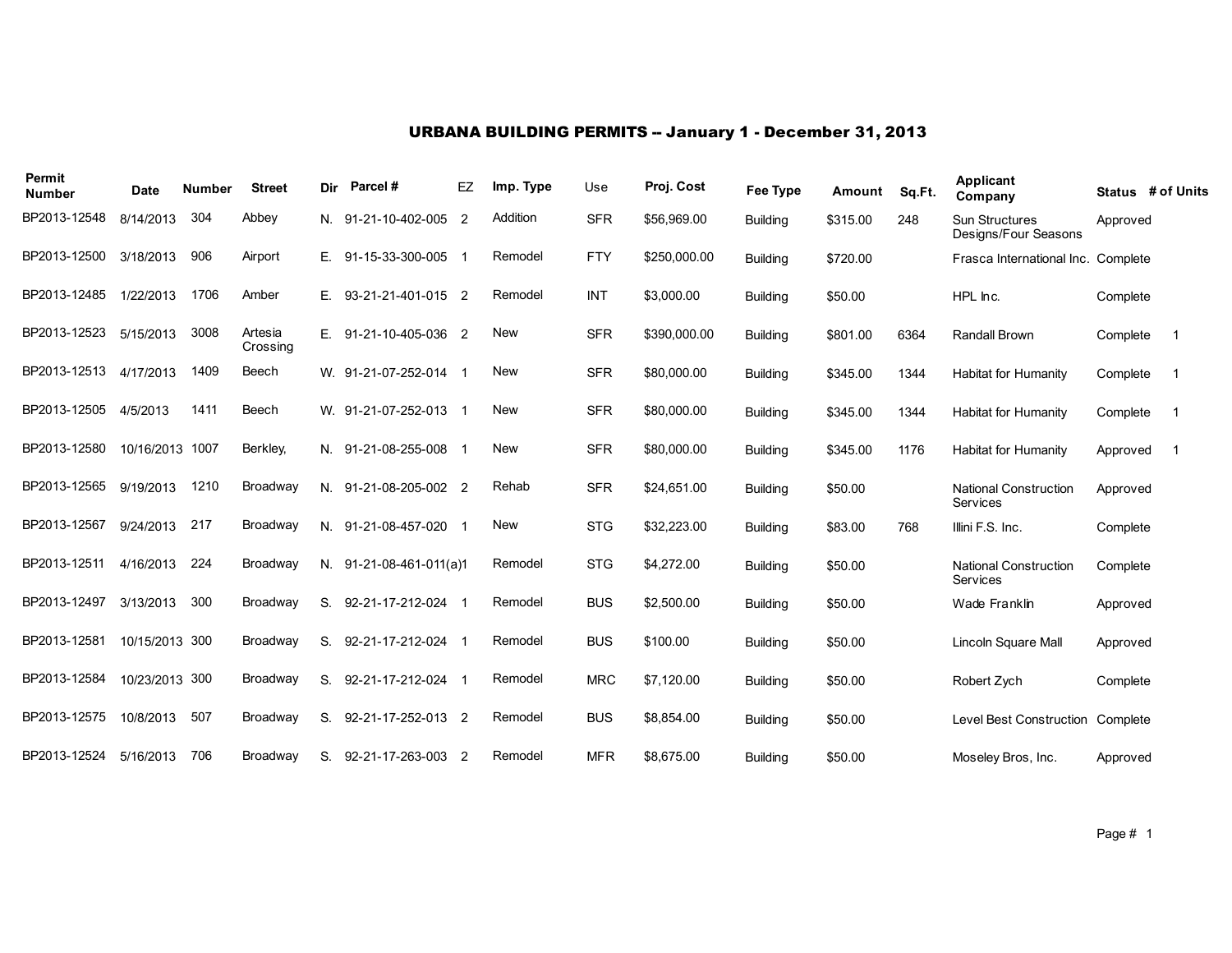| Permit<br><b>Number</b>      | Date            | Number | <b>Street</b>     | Dir | Parcel #                           | EZ             | Imp. Type  | Use        | Proj. Cost     | Fee Type        | Amount     | Sq.Ft. | Applicant<br>Company               |          | Status # of Units |
|------------------------------|-----------------|--------|-------------------|-----|------------------------------------|----------------|------------|------------|----------------|-----------------|------------|--------|------------------------------------|----------|-------------------|
| BP2013-12483                 | 1/11/2013       | 1201   | <b>Brookstone</b> |     | N. 91-21-07-205-007 (7)            |                | <b>New</b> | <b>REC</b> | \$341,000.00   | <b>Building</b> | \$189.00   |        | <b>McShane Construction</b><br>Co. | Complete |                   |
| BP2013-12481                 | 1/11/2013       | 1205   |                   |     | Brookstone N. 91-21-07-205-007 (6) |                | <b>New</b> | <b>MFR</b> | \$662,194.00   | <b>Building</b> | \$755.00   | 7504   | <b>McShane Construction</b><br>Co. | Complete | - 6               |
| BP2013-12479                 | 1/11/2013       | 1206   |                   |     | Brookstone N. 91-21-07-205-007 (1) |                | <b>New</b> | <b>MFR</b> | \$441,462.00   | <b>Building</b> | \$327.00   | 3388   | McShane Construction<br>Co.        | Complete | -4                |
| BP2013-12482 1/11/2013       |                 | 1301   | Brookstone        |     | N. 91-21-07-205-007 (5)            |                | New        | <b>MFR</b> | \$662,194.00   | <b>Building</b> | \$755.00   | 7504   | McShane Construction<br>Co.        | Complete | 6                 |
| BP2013-12478                 | 1/11/2013       | 1302   | <b>Brookstone</b> |     | N. 91-21-07-205-007 (2)            |                | New        | <b>MFR</b> | \$662,194.00   | <b>Building</b> | \$810.00   | 8212   | <b>McShane Construction</b><br>Co. | Complete | 6                 |
| BP2013-12480                 | 1/11/2013       | 1305   | <b>Brookstone</b> |     | N. 91-21-07-205-007 (4)            |                | <b>New</b> | <b>MFR</b> | \$1,103,656.00 | <b>Building</b> | \$1.115.00 | 11550  | <b>McShane Construction</b><br>Co. | Complete | 10                |
| BP2013-12477                 | 1/11/2013       | 1306   | <b>Brookstone</b> |     | N. 91-21-07-205-007 (3)            |                | <b>New</b> | <b>MFR</b> | \$441,462.00   | <b>Building</b> | \$542.00   | 5605   | McShane Construction<br>Co.        | Approved | $\overline{4}$    |
| BP2013-12506                 | 4/5/2013        | 406    | Busey             |     | N. 91-21-08-356-004 1              |                | Remodel    | <b>BUS</b> | \$75,120.00    | <b>Building</b> | \$175.00   |        | <b>Olympic Construction</b>        | Complete |                   |
| BP2013-12589                 | 10/30/2013 502  |        | <b>Busey</b>      |     | N. 91-21-08-307-001 2              |                | Remodel    | <b>BUS</b> | \$22,982.00    | <b>Building</b> | \$89.00    |        | Petry-Kuhne Co.                    | Approved |                   |
| BP2013-12491                 | 2/8/2013        | 505    | Busey             |     | S. 92-21-17-151-008 2              |                | Remodel    | <b>MFR</b> | \$40,000.00    | <b>Building</b> | \$240.00   |        | Joe Camfield                       | Approved |                   |
| BP2013-12597                 | 11/20/2013 2705 |        | Castlerock        | Е.  | 93-21-22-181-001 2                 |                | <b>New</b> | <b>SFR</b> | \$470,500.00   | <b>Building</b> | \$400.00   | 3977   | Premier Homes Illinois.<br>Inc.    | Approved | - 1               |
| BP2013-12570                 | 9/25/2013       | 701    | Church            |     | W. 91-21-08-306-001thru0           |                | Remodel    | <b>HOS</b> | \$250,000.00   | <b>Building</b> | \$540.00   |        | <b>Pepper Construction</b>         | Approved |                   |
| BP2013-12514                 | 4/23/2013       | 106    | Coler             | S.  | 92-21-17-110-001 2                 |                | Remodel    | <b>MFR</b> | \$1,490.00     | <b>Building</b> | \$50.00    |        | <b>Bankier Apartments</b>          | Complete |                   |
| BP2013-12510                 | 4/12/2013       | 106    | Coler             | S.  | 92-21-17-110-001                   | $\overline{2}$ | Remodel    | <b>MFR</b> | \$2,980.00     | <b>Building</b> | \$50.00    |        | <b>Bankier Apartments</b>          | Complete |                   |
| BP2013-12517                 | 4/29/2013       | 106    | Coler             | S.  | 92-21-17-110-001 2                 |                | Remodel    | <b>MFR</b> | \$7,750.00     | <b>Building</b> | \$50.00    |        | <b>Bankier Apartments</b>          | Approved |                   |
| BP2013-12562 9/12/2013       |                 | 1303   | Colorado          |     | E. 93-21-21-176-011 1              |                | Remodel    | <b>MRC</b> | \$253,818.00   | <b>Building</b> | \$841.00   |        | G.M. Northrup Corp                 | Complete |                   |
| BP2013-12606 12/13/2013 1508 |                 |        | Colorado          |     | E. 93-21-21-201-005 1              |                | Remodel    | <b>BUS</b> | \$2,500.00     | <b>Building</b> | \$50.00    |        | TCT Construction Inc.              | Approved |                   |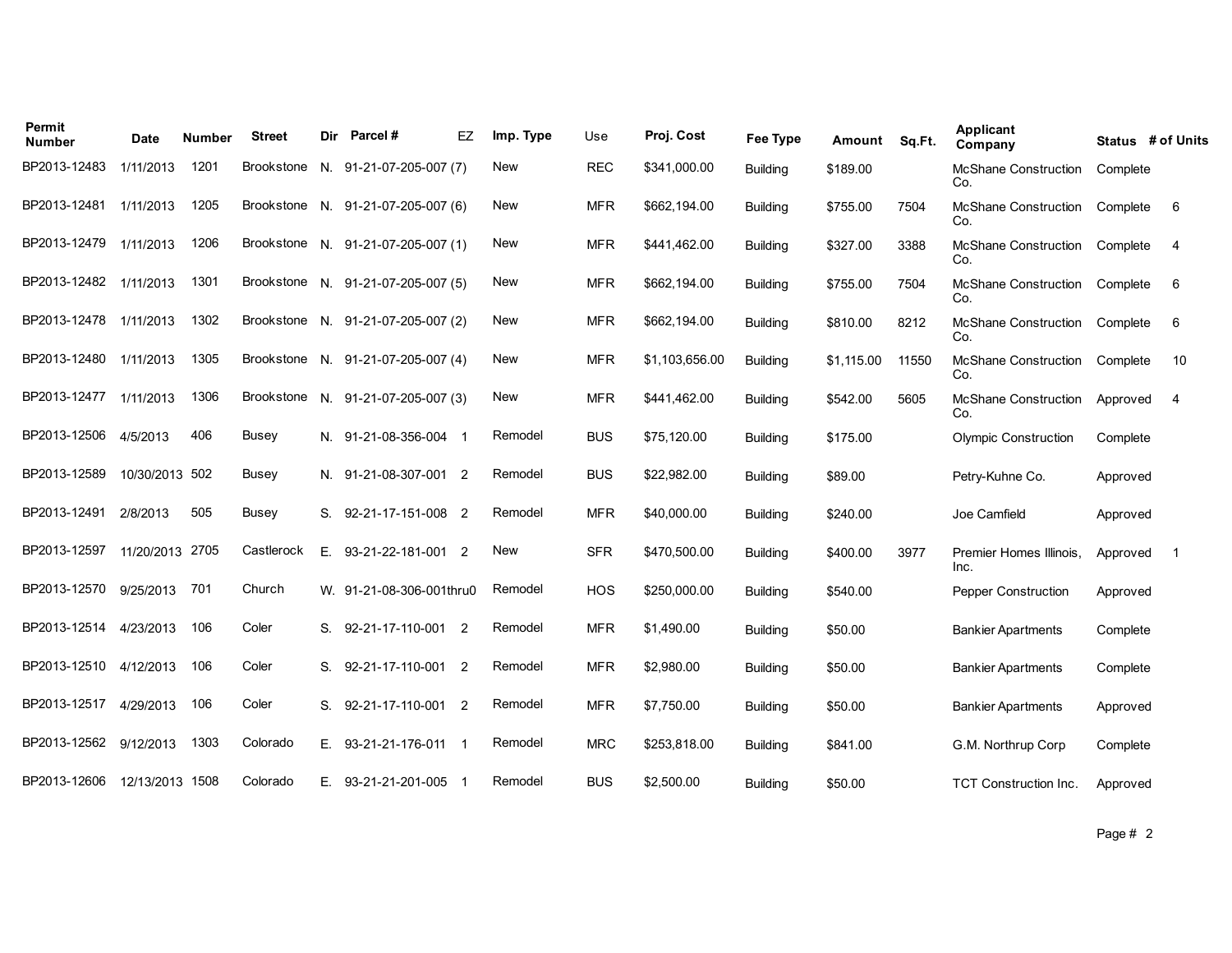| Permit<br><b>Number</b> | Date            | Number | <b>Street</b>    | Dir | Parcel#                          | EZ          | Imp. Type | Use        | Proj. Cost     | Fee Type        | Amount     | Sq.Ft. | <b>Applicant</b><br>Company                  |          | Status # of Units |
|-------------------------|-----------------|--------|------------------|-----|----------------------------------|-------------|-----------|------------|----------------|-----------------|------------|--------|----------------------------------------------|----------|-------------------|
| BP2013-12499            | 3/15/2013       | 116    | Cottage<br>Grove |     | N. 91-21-09-377-001              | $\mathbf 1$ | Rehab     | <b>SFR</b> | \$21,467.00    | <b>Building</b> | \$50.00    |        | <b>National Construction</b><br>Services     | Complete |                   |
| BP2013-12603            | 12/6/2013       | 1104   |                  |     | Cunningham N. 91-21-09-151-010 2 |             | Remodel   | <b>RST</b> | \$12,000.00    | <b>Building</b> | \$50.00    |        | <b>Martin Fuentes</b>                        | Approved |                   |
| BP2013-12538            | 6/28/2013       | 1208   |                  |     | Cunningham N. 91-21-09-102-004 2 |             | Addition  | <b>STG</b> | \$45,490.00    | <b>Building</b> | \$213.00   | 410    | Petry-Kuhne Co.                              | Complete |                   |
| BP2013-12574            | 10/5/2013       | 1905   |                  |     | Cunningham N. 91-21-04-301-026 1 |             | New       | <b>MFR</b> | \$785,000.00   | Building        | \$3,310.00 | 17137  | <b>Tennis Construction</b><br>Management LLC | Approved | 28                |
| BP2013-12509            | 4/12/2013       | 1907   |                  |     | Cunningham N. 91-21-04-301-025 1 |             | Remodel   | <b>HTL</b> | \$38,500.00    | <b>Building</b> | \$120.00   |        | 1st Company                                  | Complete |                   |
| BP2013-12601            | 12/3/2013       | 505    |                  |     | Cunningham N. 91-21-08-405-040   |             | New       | <b>RST</b> | \$1,000,000.00 | <b>Building</b> | \$987.00   | 3728   | Mike Allegro                                 | Approved |                   |
| BP2013-12578            | 10/14/2013 3411 |        | Deer Ridge       | S.  | 93-21-28-404-010 2               |             | New       | <b>SFR</b> | \$133,000.00   | <b>Building</b> | \$345.00   | 2442   | <b>Vliet Builders LLC</b>                    | Approved | -1                |
| BP2013-12507            | 4/9/2013        | 801    | Delaware         |     | W. 93-21-17-354-004 2            |             | Remodel   | <b>SFR</b> | \$10,500.00    | <b>Building</b> | \$50.00    |        | Kurt Lash                                    | Approved |                   |
| BP2013-12552            | 8/16/2013       | 1107   | Division         |     | N. 91-21-08-256-007 1            |             | Rehab     | <b>SFR</b> | \$15,967.00    | <b>Building</b> | \$50.00    |        | <b>National Construction</b><br>Services     | Approved |                   |
| BP2013-12494            | 3/6/2013        | 1005   | Douglas          | S.  | 93-21-17-328-014 2               |             | Remodel   | <b>SFR</b> | \$5,000.00     | <b>Building</b> | \$50.00    |        | John Polk                                    | Approved |                   |
| BP2013-12564            | 9/19/2013       | 1108   | Eastern          | Е.  | 92-21-16-326-014 2               |             | Remodel   | <b>SFR</b> | \$140.00       | Building        | \$50.00    |        | Aaron Stephan                                | Approved |                   |
| BP2013-12602            | 12/4/2013       | 122    | Franklin         |     | W. 91-21-08-252-001 2            |             | Addition  | <b>SFR</b> | \$132,000.00   | <b>Building</b> | \$600.00   | 699    | Design Draw Build Lab                        | Approved |                   |
| BP2013-12516            | 4/26/2013       | 602    | Glover           | S.  | 92-21-16-178-025 2               |             | New       | <b>STG</b> | \$74,770.00    | <b>Building</b> | \$238.00   | 2160   | Rent Champaign                               | Approved |                   |
| BP2013-12515            | 4/26/2013       | 602    | Glover           | S.  | 92-21-16-178-025 2               |             | New       | <b>STG</b> | \$105,230.00   | <b>Building</b> | \$417.00   | 3040   | Rent Champaign                               | Approved |                   |
| BP2013-12611            | 12/18/2013 1008 |        | Goodwin          |     | N. 91-21-07-280-001 1            |             | Remodel   | <b>BUS</b> | \$35,900.00    | <b>Building</b> | \$125.00   |        | Otto Baum Co. Inc.                           | Complete |                   |
| BP2013-12607            | 12/16/2013 1008 |        | Goodwin          |     | N. 91-21-07-280-001 1            |             | New       | <b>STG</b> | \$80,155.00    | <b>Building</b> | \$599.00   | 5280   | Otto Baum Co. Inc.                           | Approved |                   |
| BP2013-12598            | 11/26/2013 700  |        | Gregory          |     | S. 93-21-18-280-022 2            |             | Remodel   | <b>RST</b> | \$83,000.00    | <b>Building</b> | \$360.00   |        | <b>JSM Development</b>                       | Approved |                   |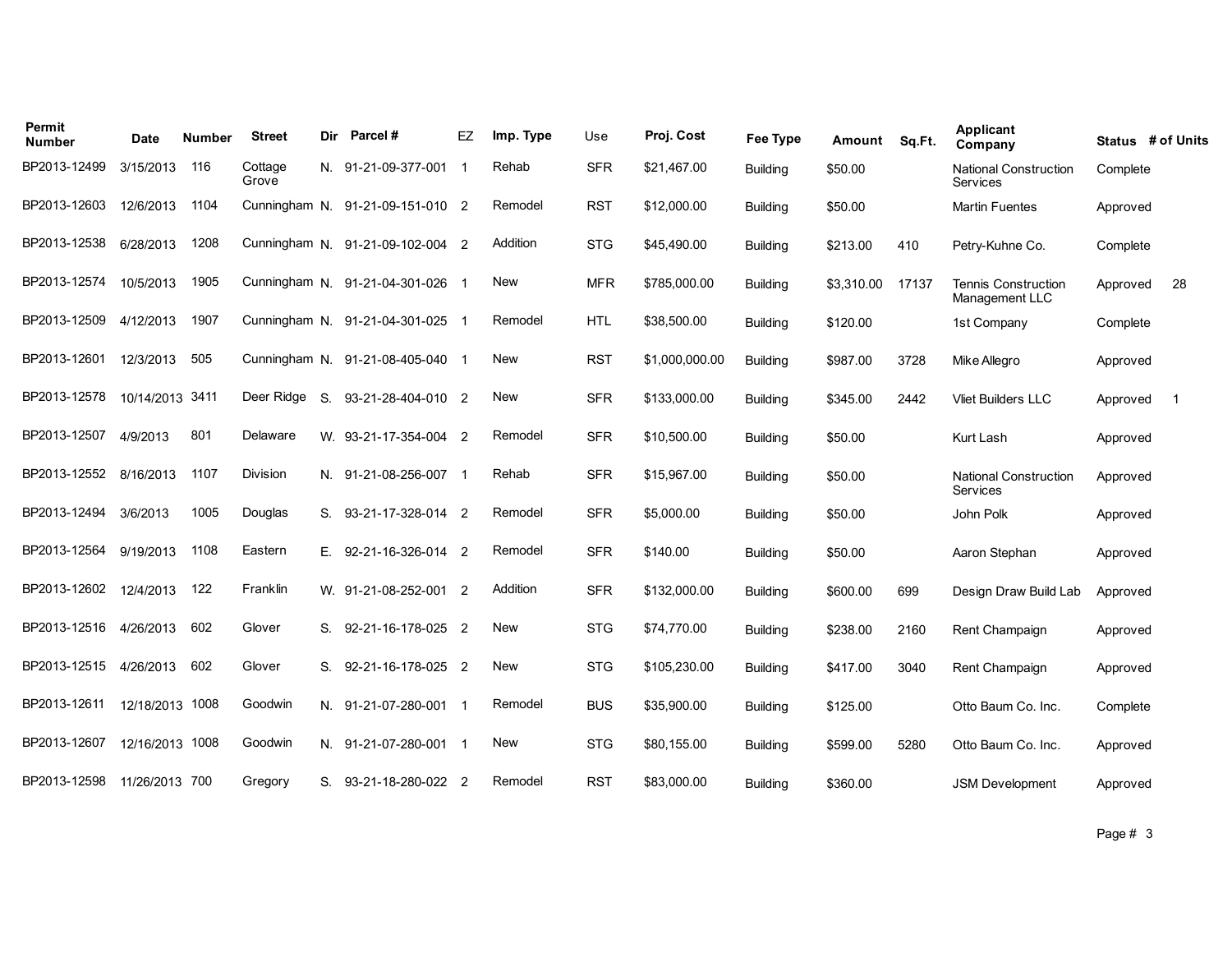| Permit<br><b>Number</b> | Date            | Number | <b>Street</b>     | Dir | Parcel#                     | EZ             | Imp. Type  | Use        | Proj. Cost     | <b>Fee Type</b> | Amount     | Sq.Ft. | Applicant<br>Company                     | Status # of Units |                |
|-------------------------|-----------------|--------|-------------------|-----|-----------------------------|----------------|------------|------------|----------------|-----------------|------------|--------|------------------------------------------|-------------------|----------------|
| BP2013-12518            | 4/29/2013       | 700    | Gregory           | S.  | 93-21-18-280-022            | $\overline{2}$ | Remodel    | <b>BUS</b> | \$46,750.00    | <b>Building</b> | \$168.00   |        | <b>JSM Development</b>                   | Complete          |                |
| BP2013-12582            | 10/18/2013 700  |        | Gregory           | S.  | 93-21-18-280-022 2          |                | Remodel    | <b>RST</b> | \$94,000.00    | <b>Building</b> | \$330.00   |        | <b>JSM Development</b>                   | Approved          |                |
| BP2013-12544            | 7/26/2013       | 700    | Gregory           | S.  | 93-21-18-280-022 2          |                | Remodel    | <b>MRC</b> | \$27,500.00    | <b>Building</b> | \$76.00    |        | <b>JSM Development</b>                   | Complete          |                |
| BP2013-12586            | 10/23/2013 700  |        | Gregory           | S.  | 93-21-18-280-022 2          |                | Remodel    | <b>BUS</b> | \$35,000.00    | <b>Building</b> | \$113.00   |        | <b>JSM Development</b>                   | Approved          |                |
| BP2013-12585            | 10/23/2013 700  |        | Gregory           | S.  | 93-21-18-280-022 2          |                | Remodel    | <b>BUS</b> | \$33,200.00    | <b>Building</b> | \$66.00    |        | <b>JSM Development</b>                   | Complete          |                |
| BP2013-12553            | 8/27/2013       | 701    | Gregory           | S.  | 93-21-18-277-025 2<br>(024) |                | Remodel    | <b>RST</b> | \$188,400.00   | <b>Building</b> | \$444.00   |        | <b>JSM Development</b>                   | Approved          |                |
| BP2013-12545            | 7/26/2013       | 601    | Guardian          | N.  | 91-21-09-426-014 1          |                | <b>New</b> | <b>STG</b> | \$48,130.00    | <b>Building</b> | \$50.00    | 310    | Guardian West                            | Approved          |                |
| BP2013-12496            | 3/13/2013       | 601    | Guardian          | N.  | 91-21-09-426-014 1          |                | Remodel    | <b>FTY</b> | \$12,000.00    | <b>Building</b> | \$60.00    |        | Guardian West (Sam<br>Horton)            | Approved          |                |
| BP2013-12579            | 10/14/2013 601  |        | Guardian          |     | N. 91-21-09-426-014 1       |                | Remodel    | <b>FTY</b> | \$7,500.00     | <b>Building</b> | \$50.00    |        | <b>Guardian West</b>                     | Approved          |                |
| BP2013-12560            | 9/6/2013        | 601    | Guardian          | N.  | 91-21-09-426-014 1          |                | New        | <b>STG</b> | \$12,000.00    | <b>Building</b> | \$50.00    | 402    | Guardian West                            | Approved          |                |
| BP2013-12608            | 12/17/2013 1911 |        | Harding           | S.  | 93-21-20-276-018 2          |                | Remodel    | <b>SFR</b> | \$6,400.00     | <b>Building</b> | \$50.00    |        | Debra Nelson                             | Approved          |                |
| BP2013-12542            | 7/17/2013       | 804    | High              | Е.  | 92-21-16-109-009            | $\overline{2}$ | Rehab      | <b>SFR</b> | \$22,630.00    | <b>Building</b> | \$50.00    |        | <b>National Construction</b><br>Services | Complete          |                |
| BP2013-12546            | 7/30/2013       | 2202   | <b>High Cross</b> | S.  | 93-21-23-300-005 2          |                | New        | <b>BUS</b> | \$4,000,000.00 | <b>Building</b> | \$8,721.00 | 56509  | Drake Homes                              | Approved          |                |
| BP2013-12583            | 10/18/2013 2202 |        | <b>High Cross</b> | S.  | 93-21-23-300-005 2          |                | <b>New</b> | <b>STG</b> | \$127,000.00   | <b>Building</b> | \$1,291.00 | 11940  | Drake Homes                              | Approved          |                |
| BP2013-12555            | 9/4/2013        | 1116   | Hill              | W.  | 91-21-07-426-012            |                | Remodel    | <b>SFR</b> | \$11,000.00    | <b>Building</b> | \$50.00    |        | <b>Burris Construction LLC Complete</b>  |                   |                |
| BP2013-12536            | 6/21/2013       | 1605   | Horizon           | Е.  | 93-21-28-408-003 2          |                | New        | <b>SFR</b> | \$136,000.00   | <b>Building</b> | \$400.00   | 2944   | <b>Vliet Builders LLC</b>                | Approved          | $\mathbf{1}$   |
| BP2013-12531            | 5/31/2013       | 1706   | Horizon           | Е.  | 93-21-28-407-016 2          |                | New        | <b>SFR</b> | \$140,000.00   | <b>Building</b> | \$345.00   | 2144   | <b>HearthStone Homes</b>                 | Approved          | $\overline{1}$ |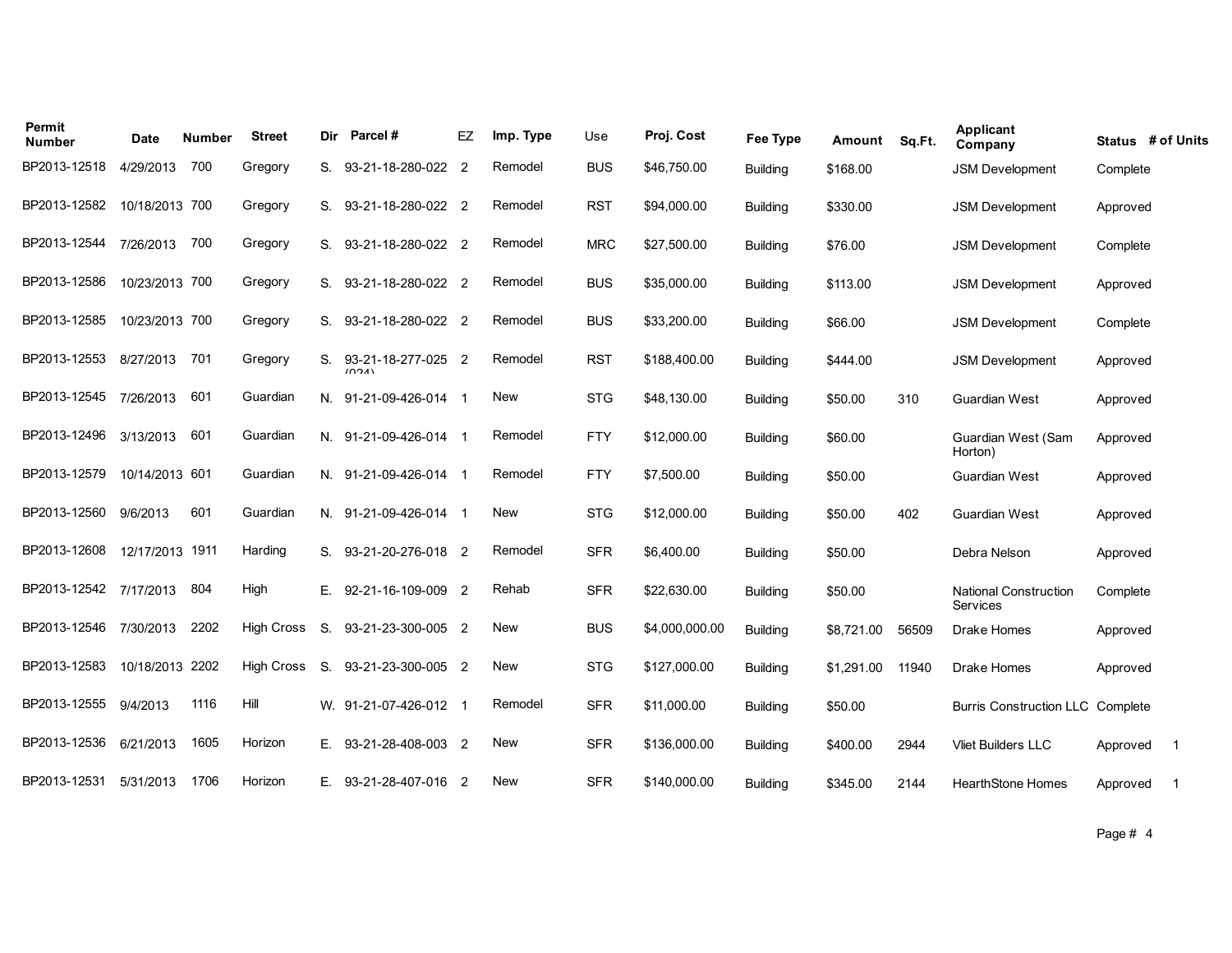| Permit<br><b>Number</b> | <b>Date</b>     | Number       | <b>Street</b>  | Dir | Parcel#               | EZ                         | Imp. Type  | Use        | Proj. Cost           | Fee Type        | Amount   | Sq.Ft. | <b>Applicant</b><br>Company          | Status # of Units |                         |
|-------------------------|-----------------|--------------|----------------|-----|-----------------------|----------------------------|------------|------------|----------------------|-----------------|----------|--------|--------------------------------------|-------------------|-------------------------|
| BP2013-12573            | 10/1/2013       | 1712         | Horizon        | Е.  | 93-21-28-407-013 2    |                            | <b>New</b> | <b>SFR</b> | \$189,030.00         | <b>Building</b> | \$345.00 | 2467   | Kevin Adams                          | Approved          | $\overline{\mathbf{1}}$ |
| BP2013-12530            | 5/31/2013       | 713          | Illinois       |     | W. 92-21-17-155-001 2 |                            | Remodel    | <b>MFR</b> | \$690.00             | <b>Building</b> | \$50.00  |        | Abbas Kazemi                         | Complete          |                         |
| BP2013-12557            | 9/4/2013        | 1713         | Lexington      | Е.  | 93-21-28-406-009      | $\overline{\phantom{0}}^2$ | <b>New</b> | <b>SFR</b> | \$153,000.00         | Building        | \$375.00 | 2020   | Carl Hill/Hillshire<br>Construction  | Approved          | -1                      |
| BP2013-12556            | 9/4/2013        | 1715         | Lexington      | Е.  | To Be Determined      | $\overline{2}$             | <b>New</b> | <b>SFR</b> | \$233,000.00         | <b>Building</b> | \$435.00 | 3622   | Carl Hill/Hillshire<br>Construction  | Approved          | $\overline{1}$          |
| BP2013-12512            | 4/16/2013       | 308          | Lynn           | S.  | 92-21-16-111-007      | $\overline{2}$             | Alteration | <b>SFR</b> | \$2,500.00           | Building        | \$50.00  |        | <b>Charles Ball</b>                  | Approved          |                         |
| BP2013-12561            | 9/9/2013        | 706          | Lynn           | S.  | 92-21-16-163-006      | $\overline{\phantom{0}}^2$ | Remodel    | <b>SFR</b> | \$7,000.00           | <b>Building</b> | \$50.00  |        | Good Measure Home<br>Improvement     | Approved          |                         |
| BP2013-12498            | 3/13/2013       | 102          | Main           | Е.  | 92-21-17-203-001=004  |                            | Remodel    | <b>BUS</b> | \$25,336.00          | <b>Building</b> | \$100.00 |        | Petry-Kuhne Co.                      | Complete          |                         |
| BP2013-12502            | 3/25/2013       | 102          | Main           | Е.  | 92-21-17-203-001=004  |                            | Remodel    | <b>BUS</b> | \$8,000.00           | <b>Building</b> | \$50.00  |        | Bash & Schrock                       | Approved          |                         |
| BP2013-12592            | 10/30/2013 1401 |              | Main           | Е.  | 92-21-16-129-024 2    |                            | Remodel    | <b>BUS</b> | \$1,750.00           | Building        | \$.00    |        | Doug Moore<br>Construction           | Approved          |                         |
| BP2013-12508            | 4/9/2013        | 206-210 Main |                |     | W. 92-21-17-201-009   | - 1                        | Remodel    | <b>BUS</b> | \$30,000.00          | <b>Building</b> | \$180.00 |        | Matthew Cho                          | Complete          |                         |
| BP2013-12576            | 10/8/2013       | 206-210 Main |                |     | W. 92-21-17-201-009   |                            | Remodel    |            | BUS/SFR \$185,000.00 | <b>Building</b> | \$180.00 |        | Matthew Cho                          | Approved          | $\overline{1}$          |
| BP2013-12525            | 5/23/2013       | 206-210 Main |                |     | W. 92-21-17-201-009   | - 1                        | Remodel    | <b>RST</b> | \$50,000.00          | <b>Building</b> | \$300.00 |        | Matthew Cho                          | Approved          |                         |
| BP2013-12540            | 7/12/2013       | 214          | Main           |     | W. 92-21-17-201-002 1 |                            | Remodel    | <b>RST</b> | \$10,500.00          | Building        | \$50.00  |        | Jun Ma                               | Approved          |                         |
| BP2013-12532            | 6/4/2013        | 402          | Maple          |     | N. 91-21-08-480-017 1 |                            | Remodel    | <b>BUS</b> | \$92,500.00          | <b>Building</b> | \$346.00 |        | <b>Tavlor'd Restorations</b><br>Inc. | Complete          |                         |
| BP2013-12539            | 7/8/2013        | 1508         | <b>Mathews</b> |     | N. 91-21-07-204-002 1 |                            | Addition   | <b>SFR</b> | \$2,000.00           | Building        | \$50.00  | 31     | <b>Melvin Smith</b>                  | Approved          |                         |
| BP2013-12558            | 9/4/2013        | 405          | Michigan       | Е.  | 93-21-17-476-008 2    |                            | Remodel    | <b>SFR</b> | \$3,800.00           | <b>Building</b> | \$50.00  |        | Dustin Coren                         | Complete          |                         |
| BP2013-12599            | 11/26/2013 205  |              | Michigan       |     | W. 93-21-17-380-007   | - 2                        | Remodel    | <b>SFR</b> | \$24,000.00          | Building        | \$114.00 |        | Robert Zych                          | Approved          |                         |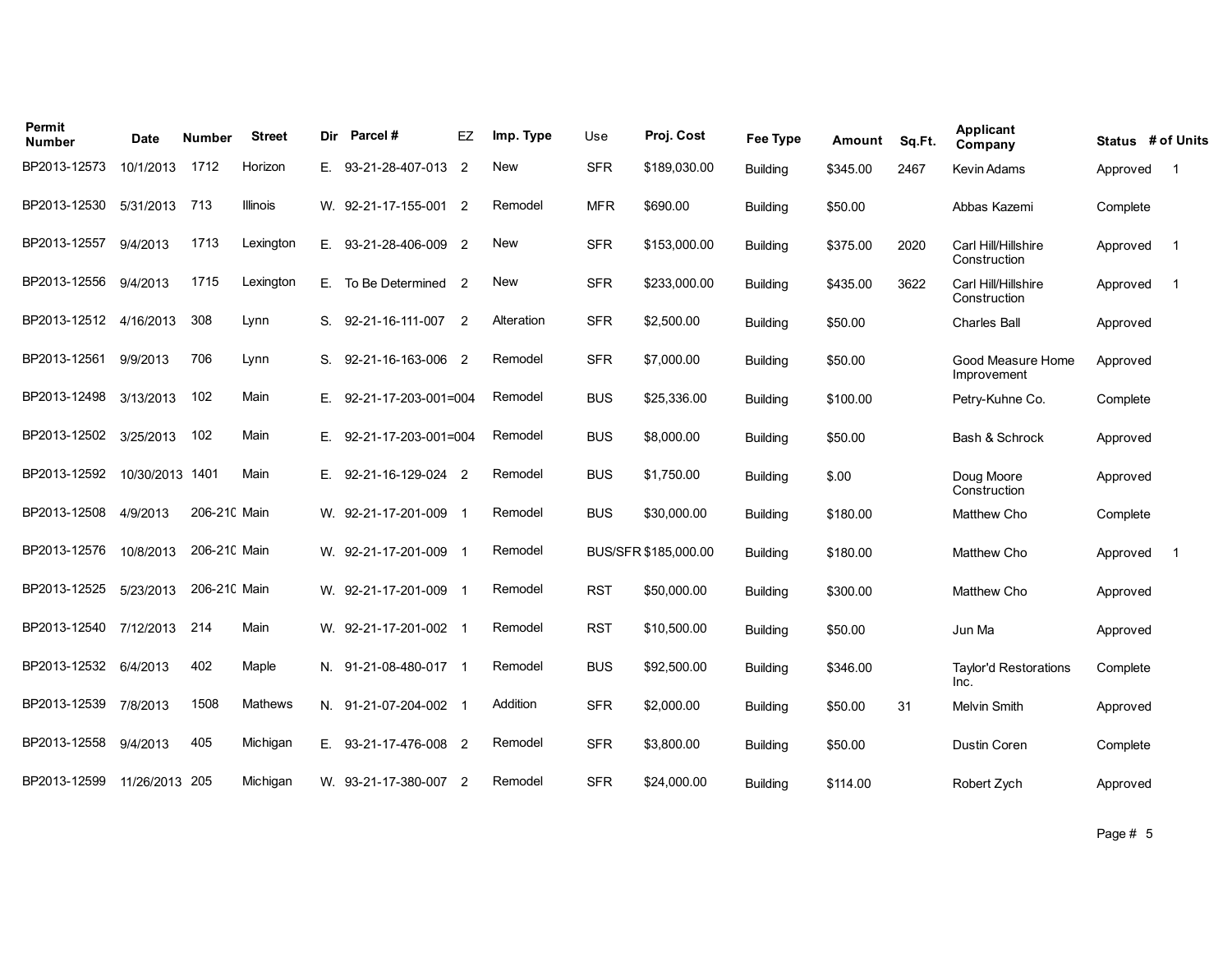| Permit<br>Number | Date            | Number | <b>Street</b> | Dir | Parcel#                  | EZ                       | Imp. Type   | Use        | Proj. Cost     | <b>Fee Type</b> | Amount           | Sq.Ft. | <b>Applicant</b><br>Company   |          | Status # of Units |
|------------------|-----------------|--------|---------------|-----|--------------------------|--------------------------|-------------|------------|----------------|-----------------|------------------|--------|-------------------------------|----------|-------------------|
| BP2013-12563     | 9/17/2013       | 2608   | Muirfield     | S.  | 93-21-22-333-005 2       |                          | New         | <b>SFR</b> | \$335,000.00   | <b>Building</b> | \$435.00         | 5029   | Signature Homebuilders<br>LLC | Approved | -1                |
| BP2013-12596     | 11/15/2013 2652 |        | Muirfield     | S.  | 93-21-22-451-009 2       |                          | <b>New</b>  | <b>SFR</b> | \$264,383.00   | <b>Building</b> | \$435.00         | 3946   | Unique Homes, Inc.            | Approved | - 1               |
| BP2013-12520     | 5/10/2013       | 210    | Nevada        |     | W. 92-21-17-188-004 2    |                          | Remodel     | <b>SFR</b> | \$1,270.00     | <b>Building</b> | \$50.00          |        | Annegien Zuidema              | Approved |                   |
| BP2013-12612     | 12/18/2013 805  |        | Ohio          |     | W. 93-21-17-303-004/005  |                          | Remodel     | <b>RMH</b> | \$54,685.00    | <b>Building</b> | \$186.00         |        | Wells & Wells<br>Construction | Approved |                   |
| BP2013-12533     | 6/12/2013       | 409    | Oregon        |     | W. 92-21-17-180-003 2    |                          | Remodel     | <b>SFR</b> | \$22,000.00    | <b>Building</b> | \$90.00          |        | Seyler Construction Co.       | Approved |                   |
| BP2013-12577     | 10/11/2013 810  |        | Park          | Е.  | 91-21-09-304-005 2       |                          | New         | <b>SFR</b> | \$80,000.00    | <b>Building</b> | \$345.00         | 1176   | <b>Habitat for Humanity</b>   | Approved | -1                |
| BP2013-12486     | 1/29/2013       | 1400   | Park          |     | W. 91-21-07-404-001 1    |                          | Remodel     | <b>HOS</b> | \$380,000.00   | <b>Building</b> | \$1.704.00       |        | Presence Healthcare           | Approved |                   |
| BP2013-12529     | 5/31/2013       | 1405   | Park          |     | W. 91-21-07-405-001thru0 |                          | Remodel     | <b>BUS</b> | \$65,000.00    | <b>Building</b> | \$272.00         |        | Dodds Company                 | Approved |                   |
| BP2013-12571     | 9/27/2013       | 606    | Park          |     | W. 91-21-08-309-007 2    |                          | Remodel     | <b>HOS</b> | \$158,998.00   | <b>Building</b> | \$700.00         |        | Petry-Kuhne Co.               | Approved |                   |
| BP2013-12541     | 7/17/2013       | 606    | Park          |     | W. 91-21-08-309-007 2    |                          | Remodel     | <b>HOS</b> | \$38,500.00    | <b>Building</b> | \$141.00         |        | <b>Olympic Construction</b>   | Approved |                   |
| BP2013-12534     | 6/18/2013       | 611    | Park          |     | W. 91-21-08-310-001      | $\overline{\phantom{a}}$ | Remodel     | <b>HOS</b> | \$24,000.00    | <b>Building</b> | \$120.00         |        | <b>Olympic Construction</b>   | Approved |                   |
| BP2013-12609     | 12/18/2013 611  |        | Park          |     | W. 91-21-08-310-001 2    |                          | Remodel     | <b>HOS</b> | \$333,000.00   | <b>Building</b> | \$1,507.00       |        | Petry-Kuhne Co.               | Approved |                   |
| BP2013-12535     | 6/19/2013       | 611    | Park          |     | W. 91-21-08-310-001      | $\overline{2}$           | Remodel     | <b>HOS</b> | \$49,770.00    | <b>Building</b> | \$274.00         |        | Petry-Kuhne Co.               | Approved |                   |
| BP2013-12550     | 8/16/2013       | 611    | Park          |     | W. 91-21-08-310-001 2    |                          | Addition/Re | <b>HOS</b> | \$7,196,219.00 | <b>Building</b> | \$27,067.00 8000 |        | <b>Pepper Construction</b>    | Approved |                   |
| BP2013-12572     | 9/27/2013       | 611    | Park          |     | W. 91-21-08-310-001 2    |                          | Remodel     | <b>HOS</b> | \$1,396,927.00 | <b>Building</b> | \$6,797.00       |        | Petry-Kuhne Co.               | Approved |                   |
| BP2013-12473     | 1/4/2013        | 707    | Park          |     | W. 91-21-08-307-002 2    |                          | Remodel     | <b>HOS</b> | \$108,410.00   | <b>Building</b> | \$269.00         |        | Petry-Kuhne Co.               | Approved |                   |
| BP2013-12610     | 12/18/2013 707  |        | Park          |     | W. 91-21-08-307-002 2    |                          | Remodel     | <b>BUS</b> | \$43,282.00    | <b>Building</b> | \$139.00         |        | Petry-Kuhne Co.               | Approved |                   |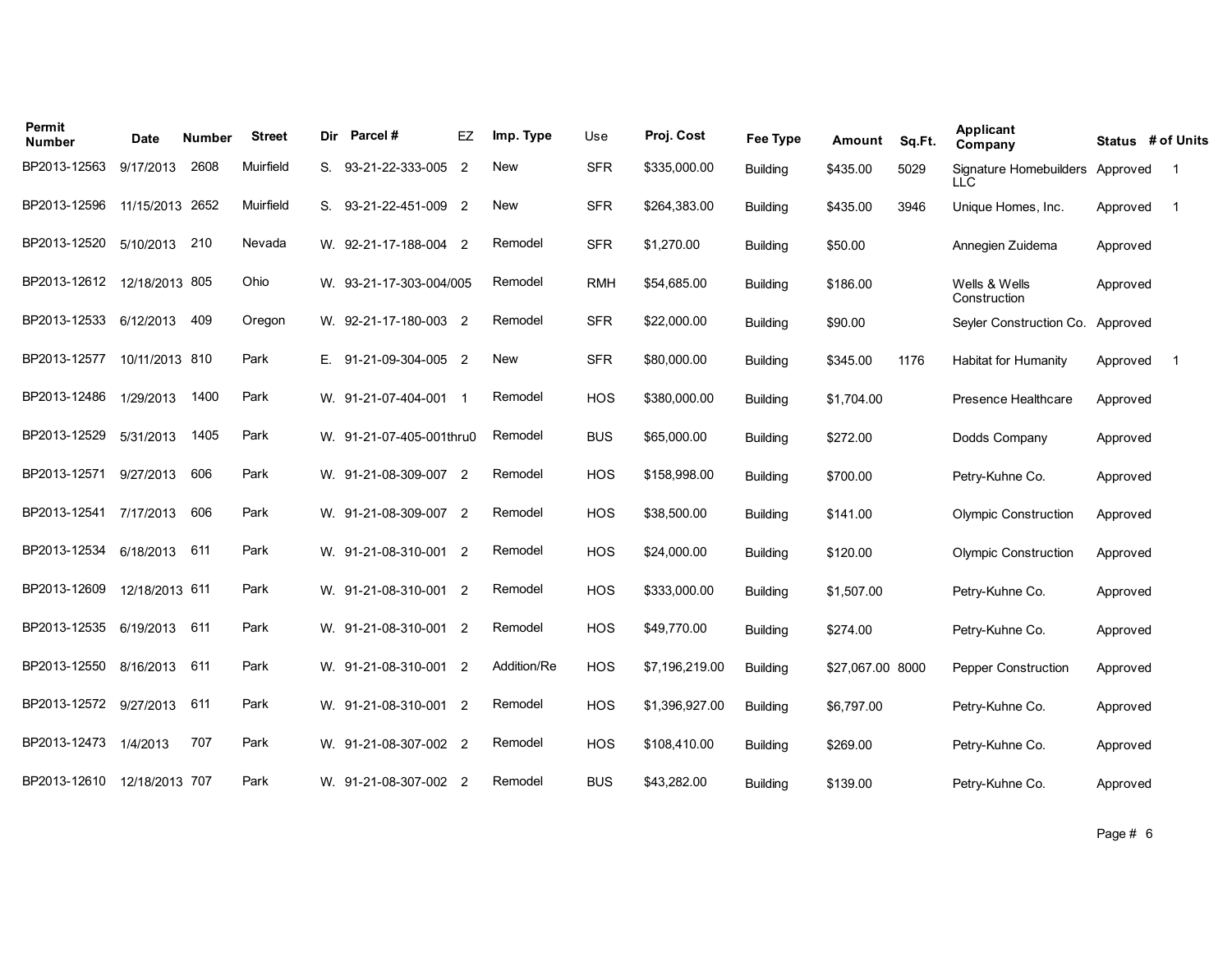| Permit<br><b>Number</b> | Date       | Number | <b>Street</b>    | Dir | Parcel#                            | EZ | Imp. Type | Use        | Proj. Cost   | Fee Type        | Amount     | Sq.Ft. | Applicant<br>Company                            | Status # of Units |
|-------------------------|------------|--------|------------------|-----|------------------------------------|----|-----------|------------|--------------|-----------------|------------|--------|-------------------------------------------------|-------------------|
| BP2013-12504            | 4/3/2013   | 602    | Pega             | Е.  | 91-21-05-277-003(d)                |    | Addition  | <b>BUS</b> | \$119,713.00 | <b>Building</b> | \$646.00   | 3300   | Barber & DeAtley                                | Complete          |
| BP2013-12615            | 12/31/2013 | 1101   |                  |     | Pennsylvania W. 93-21-18-477-001 2 |    | Remodel   | <b>RMH</b> | \$204,000.00 | <b>Building</b> | \$480.00   |        | <b>Camfield Construction</b><br>Inc.            | Approved          |
| BP2013-12493            | 3/1/2013   | 806    |                  |     | Pennsylvania W. 93-21-17-351-006 2 |    | Remodel   | <b>SFR</b> | \$38,227.00  | <b>Building</b> | \$173.00   |        | New Prairie Construction Approved               |                   |
| BP2013-12490            | 2/8/2013   | 2010   | Philo            | S.  | 93-21-21-202-090                   |    | Remodel   | <b>MRC</b> | \$551,696.00 | <b>Building</b> | \$1,956.00 |        | Gilliatee General<br>Contractors                | Complete          |
| BP2013-12487            | 1/30/2013  | 2010   | Philo            | S.  | 93-21-21-202-090 1                 |    | Remodel   | <b>MRC</b> | \$499,943.05 | <b>Building</b> | \$1,610.00 |        | Roessler Construction<br>and Contracting        | Complete          |
| BP2013-12521            | 5/13/2013  | 2860   | Philo            | S.  | 93-21-28-201-004b 1                |    | Remodel   | <b>BUS</b> | \$95,245.00  | <b>Building</b> | \$313.00   |        | Dodds Company                                   | Complete          |
| BP2013-12543            | 7/17/2013  | 1811   | Prairie Winds E. |     | 93-21-21-278-007 2                 |    | Addition  | <b>SFR</b> | \$6,500.00   | <b>Building</b> | \$150.00   | 210    | Drake Siding &<br>Sunrooms                      | Complete          |
| BP2013-12593            | 11/1/2013  | 202    | Race             |     | N. 91-21-08-457-022                |    | Remodel   | <b>RST</b> | \$104,000.00 | <b>Building</b> | \$300.00   |        | Jack Kostrub                                    | Approved          |
| BP2013-12549            | 8/14/2013  | 114    | Race             | S.  | 92-21-17-206-023                   |    | Remodel   | <b>RST</b> | \$850.00     | <b>Building</b> | \$50.00    |        | Sitara Indian Restaurant Approved<br>and Lounge |                   |
| BP2013-12476            | 1/9/2013   | 210    | Race             | S.  | 92-21-17-212-003                   |    | Remodel   | <b>HTL</b> | \$500.00     | <b>Building</b> | \$.00      |        | Xiao Jin Yuhn                                   | Approved          |
| BP2013-12484            | 1/15/2013  | 1905   | Rainbow          | Е.  | 92-21-16-431-007 2                 |    | Rehab     | <b>SFR</b> | \$25,000.00  | Building        | \$50.00    |        | <b>Luang Construction</b>                       | Complete          |
| BP2013-12526            | 5/30/2013  | 1302   | Silver           | Е.  | 93-21-21-181-018 2                 |    | Remodel   | <b>MFR</b> | \$13,000.00  | <b>Building</b> | \$78.00    |        | Paul Zerrouki                                   | Approved          |
| BP2013-12527            | 5/30/2013  | 1304   | Silver           | Е.  | 93-21-21-181-019 2                 |    | Remodel   | <b>MFR</b> | \$13,000.00  | <b>Building</b> | \$78.00    |        | Paul Zerrouki                                   | Approved          |
| BP2013-12528            | 5/30/2013  | 1401   | Silver           | Е.  | 93-21-21-183-003 2                 |    | Remodel   | <b>MFR</b> | \$13,000.00  | <b>Building</b> | \$78.00    |        | Paul Zerrouki                                   | Approved          |
| BP2013-12475            | 1/8/2013   | 2518   | St. Andrews      | S.  | 93-21-22-305-012 2                 |    | Remodel   | <b>SFR</b> | \$47,000.00  | <b>Building</b> | \$228.00   |        | Newline Homes, Inc.                             | Approved          |
| BP2013-12554            | 8/26/2013  | 2738   | Stone Creek E.   |     | 93-21-22-104-009 2                 |    | Remodel   | <b>SFR</b> | \$20,000.00  | <b>Building</b> | \$72.00    |        | <b>Summer Roeschley</b>                         | Approved          |
| BP2013-12537            | 6/25/2013  | 2600   |                  |     | Stone Creek S. 93-21-22-404-004 2  |    | Remodel   | <b>BUS</b> | \$960,000.00 | <b>Building</b> | \$3,936.00 |        | Atkins Construction, Inc. Complete              |                   |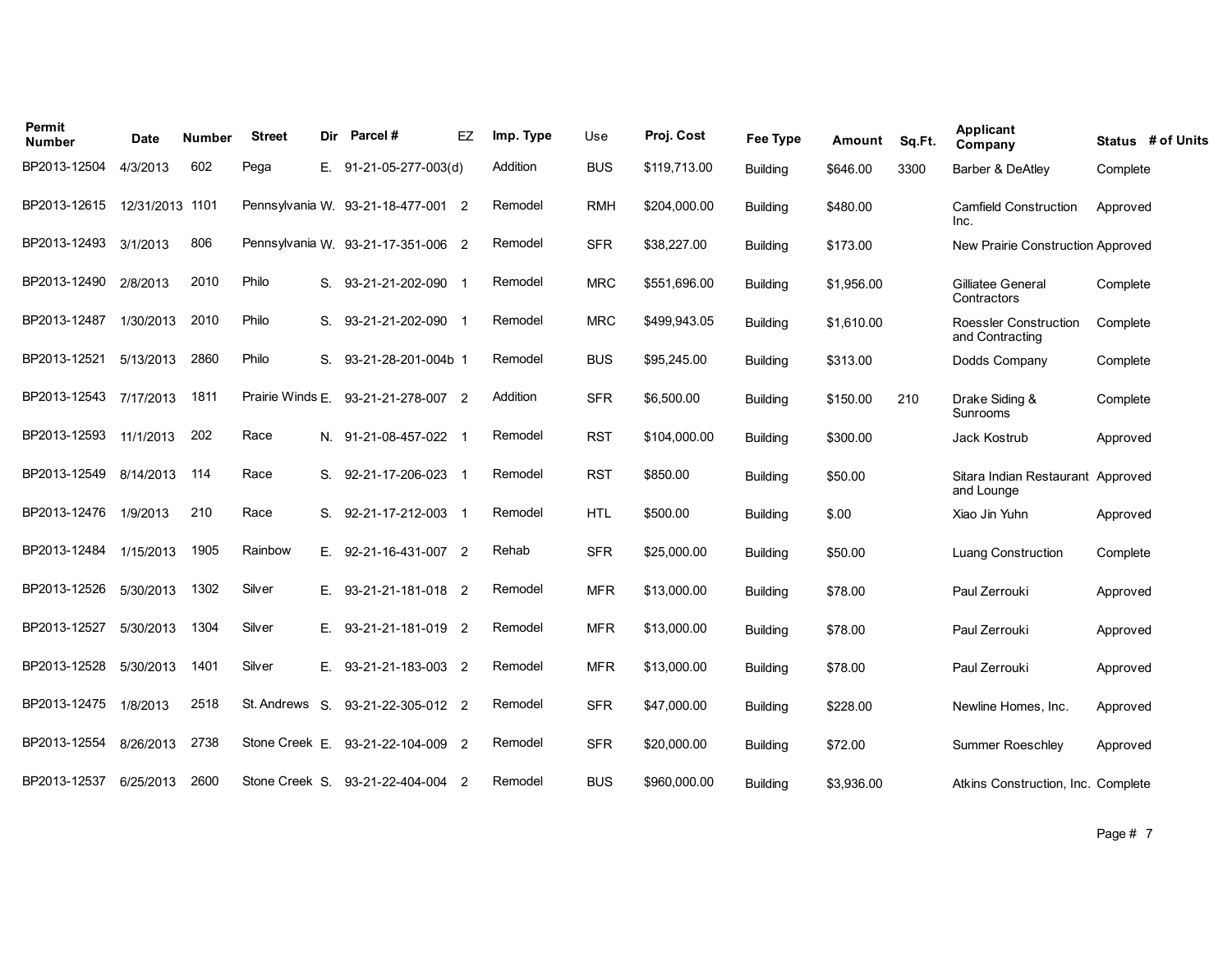| Permit<br><b>Number</b> | <b>Date</b>     | Number | <b>Street</b> | Dir | Parcel#                  | EZ  | Imp. Type   | Use        | Proj. Cost   | <b>Fee Type</b> | Amount     | Sq.Ft. | <b>Applicant</b><br>Company                   | Status # of Units |
|-------------------------|-----------------|--------|---------------|-----|--------------------------|-----|-------------|------------|--------------|-----------------|------------|--------|-----------------------------------------------|-------------------|
| BP2013-12587            | 10/28/2013 2513 |        | Stricker      | S.  | 93-21-22-476-016 2       |     | Addition    | <b>SFR</b> | \$47,223.00  | <b>Building</b> | \$275.00   | 289    | <b>Sun Structures</b><br>Designs/Four Seasons | Approved          |
| BP2013-12547            | 8/13/2013       | 1509   | University    | E.  | 91-21-09-451-007 2       |     | New         | <b>STG</b> | \$22,766.00  | <b>Building</b> | \$50.00    | 320    | Illini F.S. Inc.                              | Complete          |
| BP2013-12522            | 5/15/2013       | 202    | University    | Е.  | 91-21-08-405-038 1       |     | Remodel     | <b>BUS</b> | \$8,350.00   | <b>Building</b> | \$50.00    |        | Ivan Richardson                               | Complete          |
| BP2013-12474            | 1/8/2013        | 1004   | University    |     | W. 91-21-07-431-011      | - 1 | Addition/Re | <b>MRC</b> | \$250,000.00 | <b>Building</b> | \$1,194.00 | 1750   | Streder Plumbing &<br>Heating                 | Complete          |
| BP2013-12594            | 11/6/2013       | 505    | University    |     | W. 91-21-08-376-037 1    |     | Remodel     | <b>STG</b> | \$85,000.00  | <b>Building</b> | \$301.00   |        | Petry-Kuhne Co.                               | Approved          |
| BP2013-12591            | 10/30/2013      | 509    | University    |     | W. 91-21-08-376-027thru0 |     | Remodel     | HOS        | \$215,000.00 | <b>Building</b> | \$654.00   |        | Petry-Kuhne Co.                               | Approved          |
| BP2013-12559            | 9/4/2013        | 601    | University    |     | W. 91-21-08-361-009 1    |     | Remodel     | <b>HOS</b> | \$79,998.00  | Building        | \$250.00   |        | Petry-Kuhne Co.                               | Complete          |
| BP2013-12501            | 3/22/2013       | 601    | University    |     | W. 91-21-08-361-009 1    |     | Remodel     | <b>HOS</b> | \$24,720.00  | Building        | \$90.00    |        | <b>Wingle Construction</b>                    | Complete          |
| BP2013-12605            | 12/10/2013 601  |        | University    |     | W. 91-21-08-361-009 1    |     | Remodel     | <b>HOS</b> | \$227,335.00 | Building        | \$905.00   |        | Petry-Kuhne Co.                               | Approved          |
| BP2013-12604            | 12/10/2013 602  |        | University    |     | W. 91-21-08-310-001A 2   |     | Remodel     | <b>HOS</b> | \$137,005.00 | <b>Building</b> | \$527.00   |        | Petry-Kuhne Co.                               | Approved          |
| BP2013-12568            | 9/24/2013       | 602    | University    |     | W. 91-21-08-310-001A 2   |     | Remodel     | <b>HOS</b> | \$25,000.00  | <b>Building</b> | \$108.00   |        | Petry-Kuhne Co.                               | Approved          |
| BP2013-12551            | 8/16/2013       | 602    | University    |     | W. 91-21-08-310-001A 2   |     | Remodel     | <b>HOS</b> | \$55,000.00  | <b>Building</b> | \$121.00   |        | Petry-Kuhne Co.                               | Complete          |
| BP2013-12488            | 2/5/2013        | 602    | University    |     | W. 91-21-08-310-001A 2   |     | Remodel     | <b>HOS</b> | \$122,400.00 | <b>Building</b> | \$384.00   |        | Petry-Kuhne Co.                               | Complete          |
| BP2013-12595            | 11/6/2013       | 602    | University    |     | W. 91-21-08-310-001A 2   |     | Remodel     | <b>HOS</b> | \$400,000.00 | <b>Building</b> | \$541.00   |        | Petry-Kuhne Co.                               | Approved          |
| BP2013-12492            | 3/1/2013        | 602    | University    |     | W. 91-21-08-310-001A 2   |     | Remodel     | <b>HOS</b> | \$55,560.00  | Building        | \$247.00   |        | <b>Olympic Construction</b>                   | Complete          |
| BP2013-12590            | 10/30/2013 901  |        | University    |     | W. 91-21-07-484-003&007  |     | Remodel     | <b>BUS</b> | \$20,000.00  | <b>Building</b> | \$50.00    |        | <b>Olympic Construction</b>                   | Complete          |
| BP2013-12489            | 2/5/2013        | 502    | Vermont       |     | W. 93-21-17-377-016 2    |     | Remodel     | <b>SFR</b> | \$32,100.00  | Building        | \$193.00   |        | Spencer Vonderheide                           | Complete          |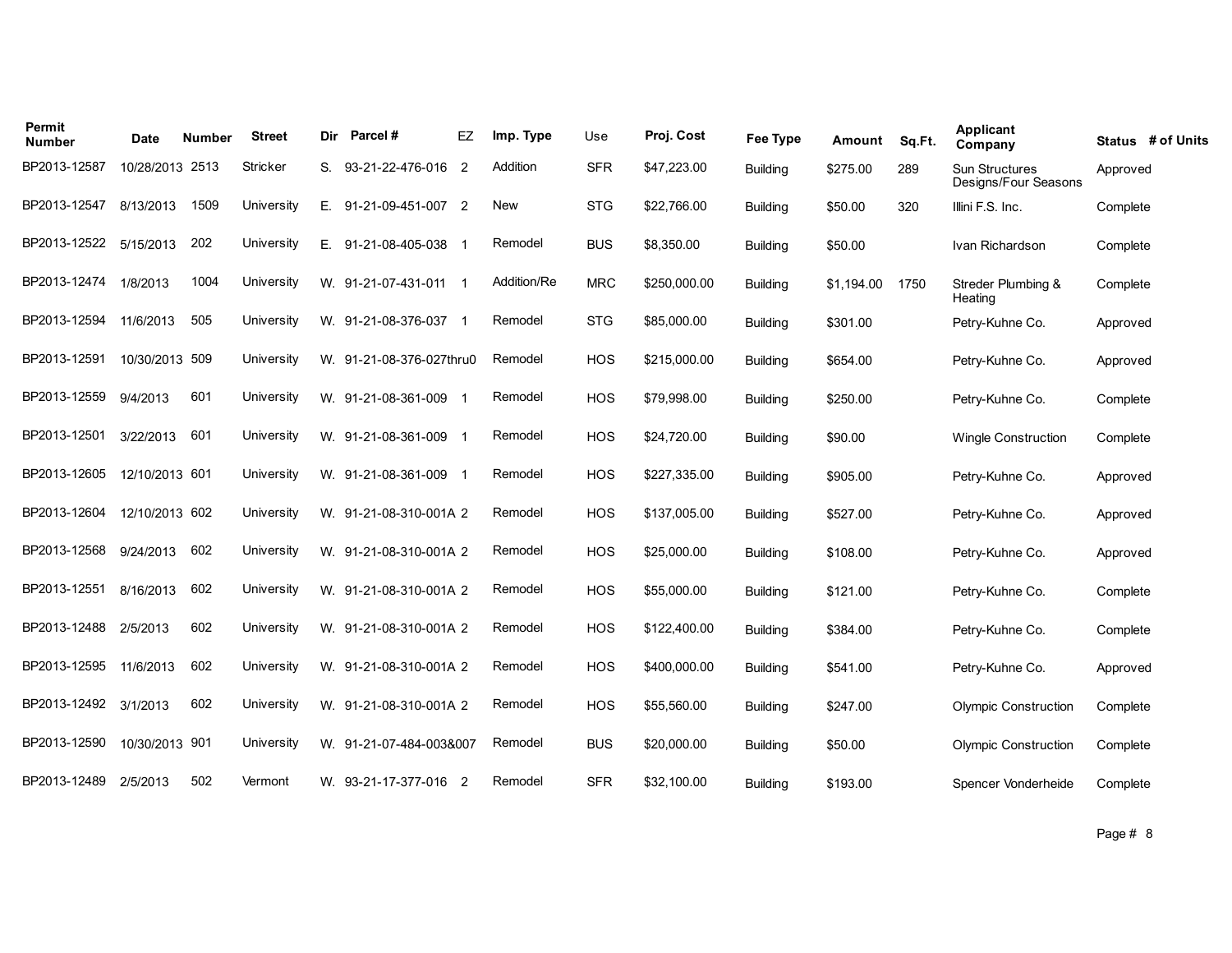| Permit<br>Number | Date            | <b>Number</b> | <b>Street</b> | Dir | Parcel#                  | EZ             | Imp. Type  | Use        | Proj. Cost   | Fee Type                                                                              | Amount   | Sq.Ft.                                                | <b>Applicant</b><br>Company         |          | Status # of Units |
|------------------|-----------------|---------------|---------------|-----|--------------------------|----------------|------------|------------|--------------|---------------------------------------------------------------------------------------|----------|-------------------------------------------------------|-------------------------------------|----------|-------------------|
| BP2013-12503     | 3/27/2013       | 610           | Vermont       |     | W. 93-21-17-356-021      | 2              | Remodel    | <b>SFR</b> | \$10,250.00  | <b>Building</b>                                                                       | \$62.00  |                                                       | New Prairie Construction Approved   |          |                   |
| BP2013-12519     | 4/29/2013       | 610           | Vermont       |     | W. 93-21-17-356-021      | 2              | Repair/Rem | <b>SFR</b> | \$6,000.00   | <b>Building</b>                                                                       | \$50.00  |                                                       | New Prairie Construction Approved   |          |                   |
| BP2013-12588     | 10/30/2013 1603 |               | Vernon        |     | E. 93-21-28-407-002 2    |                | New        | <b>SFR</b> | \$150,000.00 | <b>Building</b>                                                                       | \$345.00 | 2418                                                  | <b>Vliet Builders LLC</b>           | Approved | - 1               |
| BP2013-12569     | 9/25/2013       | 2010          | Vine          | S.  | 93-21-20-277-005         | $\overline{2}$ | Addition   | <b>SFR</b> | \$12,500.00  | <b>Building</b>                                                                       | \$72.00  | 264                                                   | Dave Palmisano                      | Approved |                   |
| BP2013-12495     | 3/11/2013       | 702           | Vine          | S.  | 92-21-17-284-001         | 2              | Remodel    | <b>SFR</b> | \$40,000.00  | <b>Building</b>                                                                       | \$120.00 |                                                       | Leslie Christianson                 | Approved |                   |
| BP2013-12600     | 11/27/2013 205  |               | Willard       | E.  | 93-21-20-454-004         | 2              | Remodel    | <b>SFR</b> | \$12,000.00  | <b>Building</b>                                                                       | \$69.00  |                                                       | <b>Hanner Construction</b>          | Approved |                   |
| BP2013-12566     | 9/19/2013       | 2111          | Willow        |     | N. 91-21-05-427-002/004/ |                | Remodel    | <b>CHU</b> | \$20,000.00  | <b>Building</b>                                                                       | \$120.00 |                                                       | Faith Community<br>Crusaders Church | Approved |                   |
|                  |                 |               |               |     |                          |                |            |            |              | Proj. Cost<br><b>Total Permits</b><br>Sq.Ft.<br>Total # of Units<br><b>Total Fees</b> |          | \$30,334,726.05<br>141<br>202971<br>80<br>\$90,492.00 |                                     |          |                   |
|                  |                 |               |               |     |                          |                |            |            |              |                                                                                       |          |                                                       |                                     |          |                   |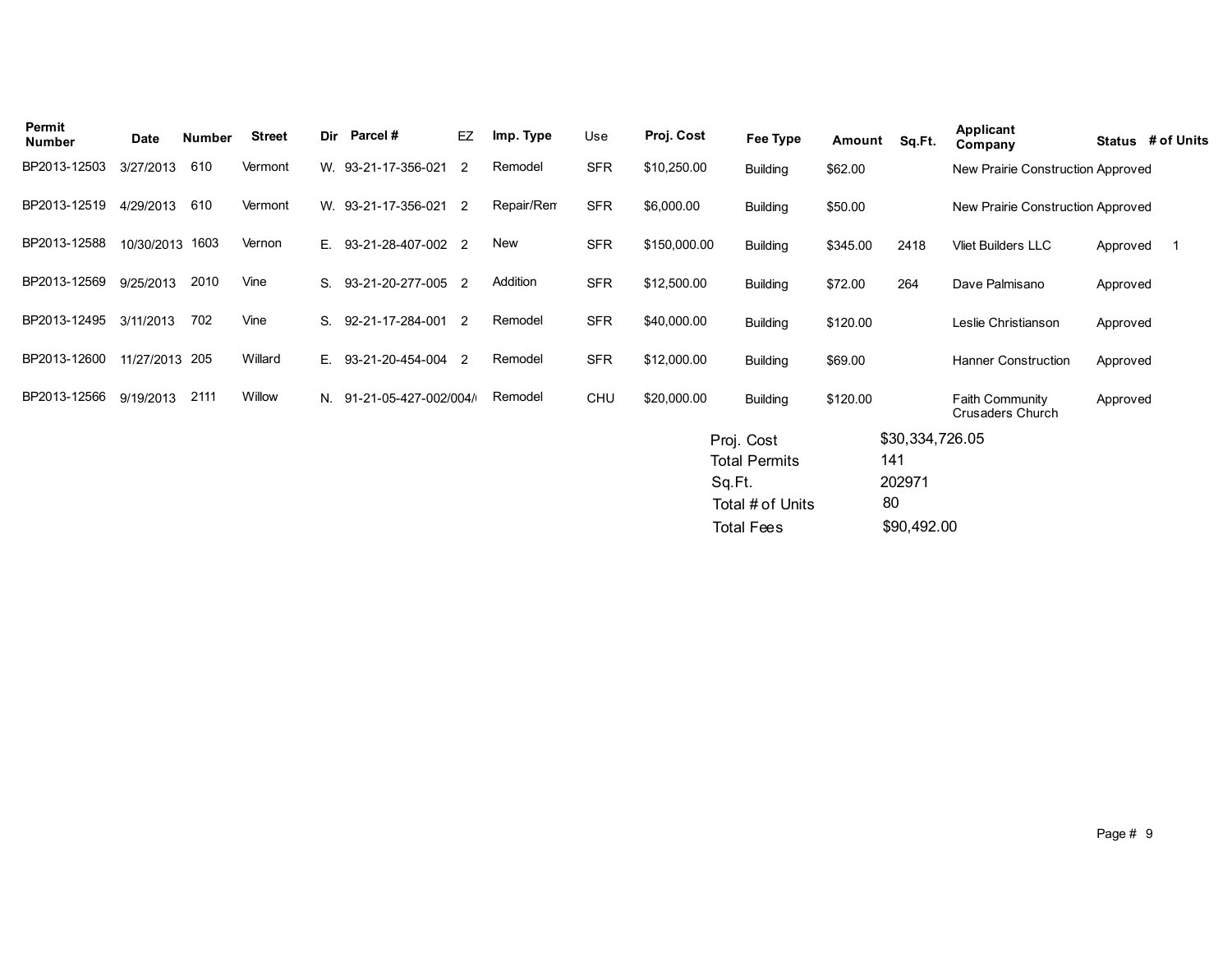#### **DEMOLITION PERMITS** Page # 1

#### January 1 -- December 31, 2013

Permit Number Date Number Street Dir Parcel # Amount Applicant Company Mer. Type Sq. Ft. # of Units + Of Units DM2013-U-5256 4/2/2013 217 Broadway N. 91-21-08-457-020 \$150.00 Franzen Construction Group, demolish 1 story offices 5400 LLC demolish 1 story offices DM2013-U-5229 1/15/2013 506 California W. 92-21-17-176-009 \$150.00 Owen's Trucking & Excavating demolish 1 story single family house 600 -1 DM2013-U-5273 4/16/2013 1905 Cunningham N. 91-21-04-301-026 \$315.00 Kirk C & D Recycling Inc. demolish apartment building -10000 -6 DM2013-U-5379 8/30/2013 1408 Eads W. 91-21-07-205-028 S150.00 Stark Excavating, Inc. demolish one story single family house -1400 -1 DM2013-U-5407 10/1/2013 304 Elm E. 92-21-17-227-005 \$150.00 Franzen Construction Group, demolish 2 story single family house -1152 -1 LLC DM2013-U-5408 10/1/2013 306 Elm E. 92-21-17-227-006 \$150.00 Franzen Construction Group, demolish 2 story single family house -1248 -1 LLC DM2013-U-5298 5/28/2013 1003 Goodwin N. 91-21-07-260-015 \$150.00 Mini-Landscaping Co. Demolition of 2 Story SFR 2000 -1 DM2013-U-5439 11/13/2013 1008 Goodwin N. 91-21-07-280-001 \$150.00 Miller Enterprises demolish storage/warehouse 3200 DM2013-U-5438 11/7/2013 1107 Hill W. 91-21-07-427-007 \$150.00 Miller Enterprises demolish 1 1/2 story single family 1800 -1 house DM2013-U-5409 10/4/2013 1106 Main E. 91-21-09-377-016 \$150.00 Willie Docher demolish 1 story duplex 1131 -2 DM2013-U-5237 2/5/2013 810 Park E. 91-21-09-304-005 \$179.00 Taylor'd Restorations Inc. demolish 1 story single family house 1200 -1 and garages Total Permits 11

Total Fees \$1,844.00

 $#$  of units  $-15$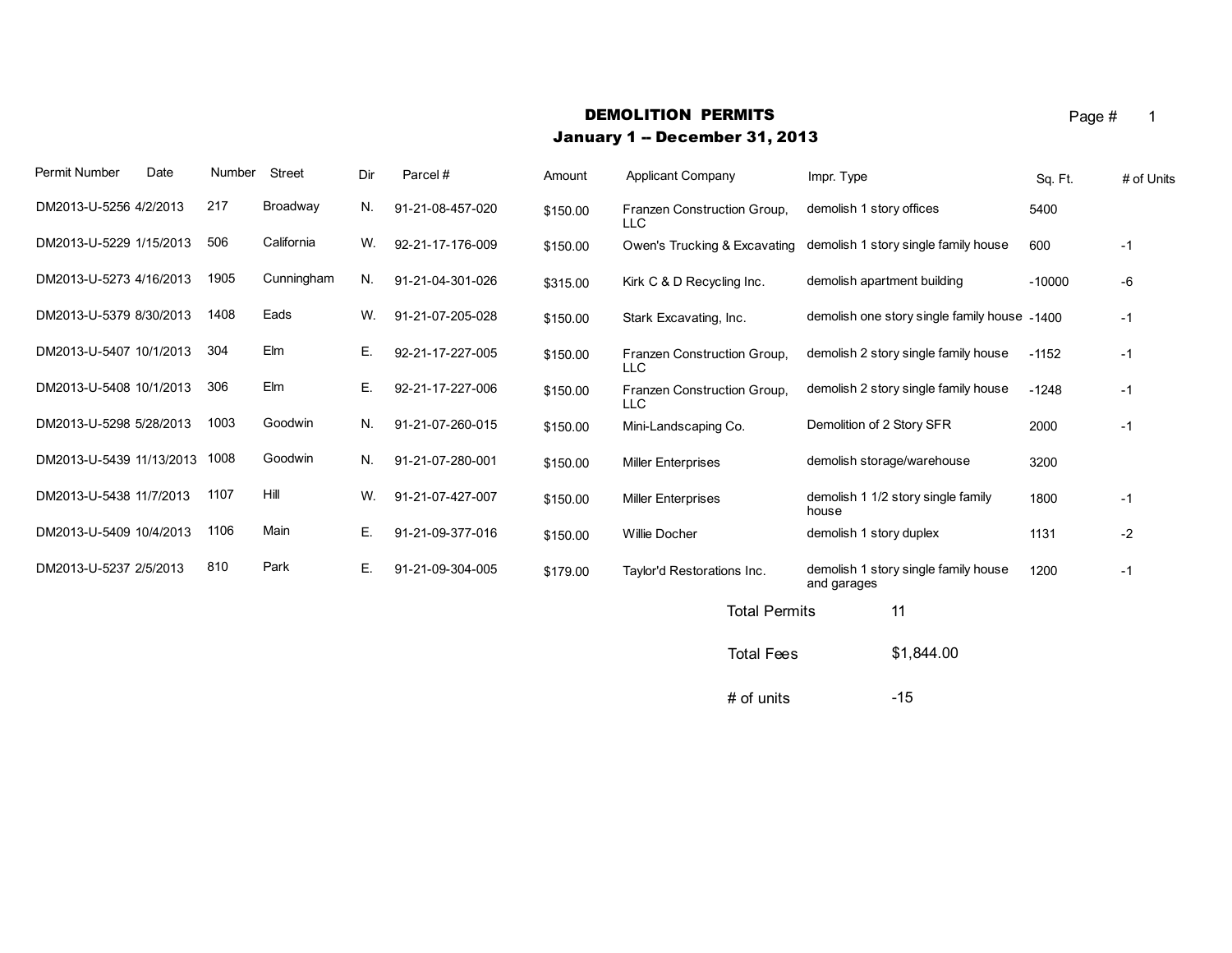## ELECTRICAL PERMITS

#### January - December 31, 2013

|                           |            |               |                  |     |                       |               |               | Page # 1                      |
|---------------------------|------------|---------------|------------------|-----|-----------------------|---------------|---------------|-------------------------------|
| <b>Permit Number Date</b> |            | <b>Number</b> | <b>Street</b>    | Dir | Parcel#               | <b>Status</b> | <b>Amount</b> | <b>Applicant Company</b>      |
| EL2013-17519              | 3/20/2013  | 1704          | Race             | S.  | 93-21-20-201-002      | Approved      | \$50.00       | Waters Electrical Contracting |
| EL2013-17651              | 8/28/2013  | 304           | Abbey            | N.  | 91-21-10-402-005      | Approved      | \$50.00       | <b>Gallier Electric</b>       |
| EL2013-17642              | 8/16/2013  | 906           | Airport          | Ε.  | 91-15-33-300-005      | Complete      | \$663.00      | Waters Electrical Contracting |
| EL2013-17563              | 5/14/2013  | 1902-1906     | Amber            | Ε.  | 93-21-21-401-028E     | Complete      | \$50.00       | Masters Brothers, Inc.        |
| EL2013-17765              | 12/20/2013 | 1405          | Anderson         | S.  | 93-21-17-481-012      | Complete      | \$50.00       | Electric Bob's, Inc.          |
| EL2013-17600              | 6/20/2013  | 500           | Anthony          | W.  | 91-21-05-100-010      | Complete      | \$50.00       | Waters Electrical Contracting |
| EL2013-17568              | 5/15/2013  | 3008          | Artesia Crossing | Ε.  | 91-21-10-405-036      | Complete      | \$.00         | John Dunnigan                 |
| EL2013-17652              | 8/28/2013  | 1303          | Beardsley        | W.  | 91-21-07-206-007      | Complete      | \$50.00       | Waters Electrical Contracting |
| EL2013-17558              | 5/10/2013  | 1411          | Beech            | W.  | 91-21-07-252-013      | Complete      | \$125.00      | Lone Pine Electric            |
| EL2013-17557              | 5/10/2013  | 1409          | Beech            | W.  | 91-21-07-252-014      | Complete      | \$125.00      | Lone Pine Electric            |
| EL2013-17706              | 10/24/2013 | 1007          | Berkley,         | N.  | 91-21-08-255-008      | Approved      | \$125.00      | Lone Pine Electric            |
| EL2013-17759              | 12/13/2013 | 2702-2732     | <b>Berns</b>     | S.  | 93-21-29-201-002      | Approved      | \$1,733.00    | Davis Electric                |
| EL2013-17650              | 8/28/2013  | 300           | Broadway         | S.  | 92-21-17-212-024      | Complete      | \$50.00       | M X Electric, Inc.            |
| EL2013-17620              | 7/22/2013  | 712           | Broadway         | S.  | 92-21-17-263-006      | Approved      | \$100.00      | Martindale Electric LLC       |
| EL2013-17582              | 6/7/2013   | 224           | Broadway         | N.  | $91-21-08-461-011(a)$ | Complete      | \$50.00       | C. Martin Electric            |
| EL2013-17662              | 9/6/2013   | 1210          | Broadway         | N.  | 91-21-08-205-002      | Complete      | \$50.00       | C. Martin Electric            |
| EL2013-17579              | 6/7/2013   | 706           | Broadway         | S.  | 92-21-17-263-003      | Approved      | \$50.00       | Dan Block Electric, Inc.      |
| EL2013-17703              | 10/24/2013 | 507           | Broadway         | S.  | 92-21-17-252-013      | Complete      | \$50.00       | Electric Bob's, Inc.          |
| EL2013-17719              | 11/6/2013  | 706           | Broadway         | S.  | 92-21-17-263-003      | Approved      | \$50.00       | Dan Block Electric, Inc.      |
| EL2013-17496              | 2/15/2013  | 1302          | Brookstone       | N.  | 91-21-07-205-007 (2)  | Complete      | \$225.00      | Jorgenson Electric, Inc.      |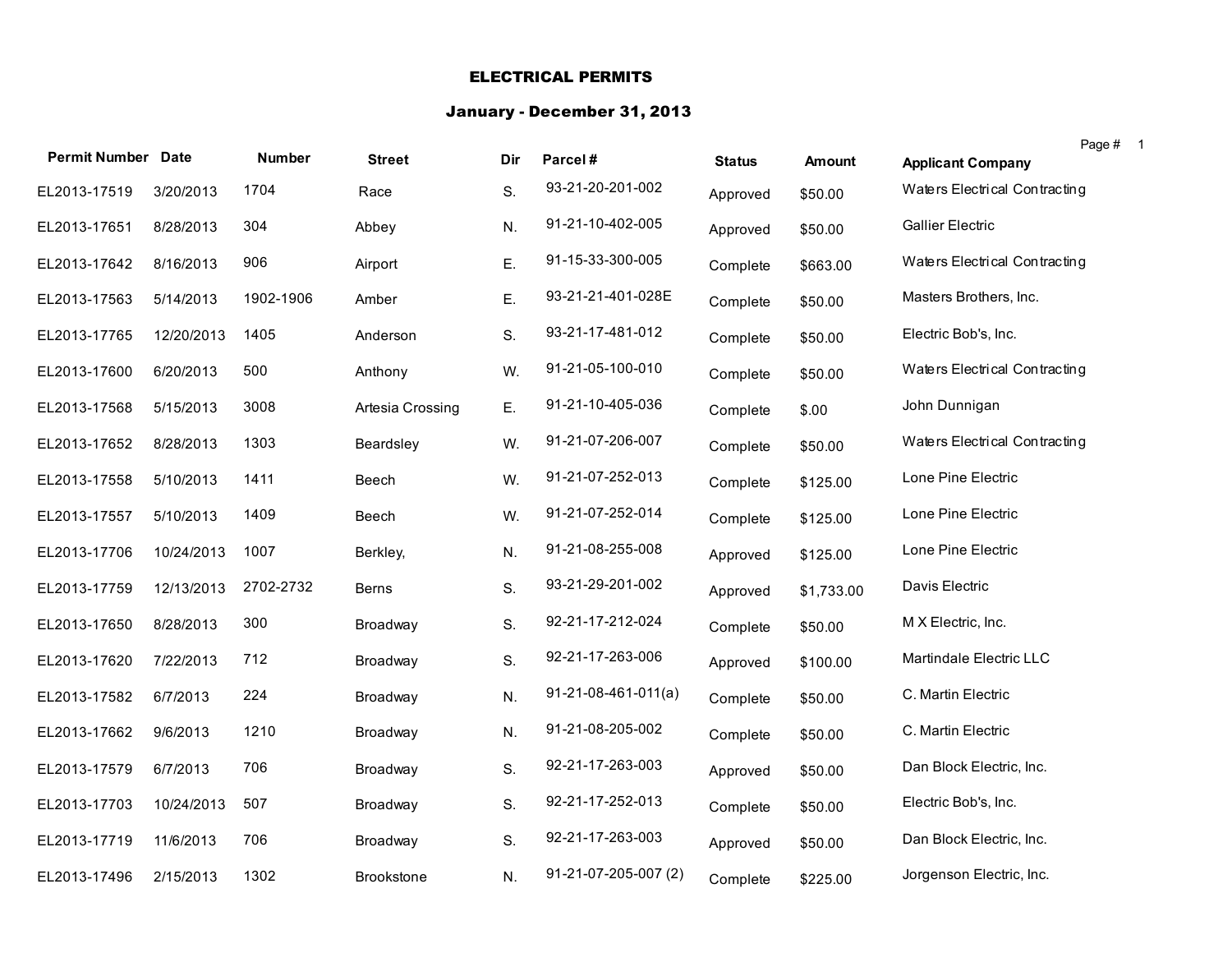| <b>Permit Number Date</b> |            | <b>Number</b> | <b>Street</b>      | Dir | Parcel#                          |               |          |                               | Page # | $\overline{\mathbf{2}}$ |
|---------------------------|------------|---------------|--------------------|-----|----------------------------------|---------------|----------|-------------------------------|--------|-------------------------|
|                           |            |               |                    |     |                                  | <b>Status</b> | Amount   | <b>Applicant Company</b>      |        |                         |
| EL2013-17487              | 2/11/2013  | 1201          | <b>Brookstone</b>  | N.  | 91-21-07-205-007 (7)             | Complete      | \$50.00  | Jorgenson Electric, Inc.      |        |                         |
| EL2013-17574              | 5/24/2013  | 1201          | <b>Brookstone</b>  | N.  | 91-21-07-205-007 (7)             | Approved      | \$60.00  | Jorgenson Electric, Inc.      |        |                         |
| EL2013-17495              | 2/15/2013  | 1206          | <b>Brookstone</b>  | N.  | 91-21-07-205-007 (1)             | Complete      | \$150.00 | Jorgenson Electric, Inc.      |        |                         |
| EL2013-17500              | 2/15/2013  | 1301          | <b>Brookstone</b>  | N.  | 91-21-07-205-007 (5)             | Approved      | \$225.00 | Jorgenson Electric, Inc.      |        |                         |
| EL2013-17538              | 4/9/2013   | 1201          | <b>Brookstone</b>  | N.  | 91-21-07-205-007 (7)             | Approved      | \$50.00  | Jorgenson Electric, Inc.      |        |                         |
| EL2013-17498              | 2/15/2013  | 1305          | <b>Brookstone</b>  | N.  | 91-21-07-205-007 (4)             | Complete      | \$375.00 | Jorgenson Electric, Inc.      |        |                         |
| EL2013-17499              | 2/15/2013  | 1205          | <b>Brookstone</b>  | N.  | 91-21-07-205-007 (6)             | Complete      | \$225.00 | Jorgenson Electric, Inc.      |        |                         |
| EL2013-17501              | 2/15/2013  | 1201          | <b>Brookstone</b>  | N.  | 91-21-07-205-007 (7)             | Approved      | \$286.00 | Jorgenson Electric, Inc.      |        |                         |
| EL2013-17497              | 2/15/2013  | 1306          | <b>Brookstone</b>  | N.  | 91-21-07-205-007 (3)             | Complete      | \$150.00 | Jorgenson Electric, Inc.      |        |                         |
| EL2013-17746              | 11/26/2013 | 1305          | <b>Brookstone</b>  | N.  | 91-21-07-205-007 (4)             | Complete      | \$50.00  | F.E. Moran Security Solutions |        |                         |
| EL2013-17532              | 4/1/2013   | $5-8$         | <b>Buena Vista</b> |     | 92-21-17-110-011thru014 Approved |               | \$50.00  | C. Martin Electric            |        |                         |
| EL2013-17619              | 7/17/2013  | 908           | Burkwood           | Ε.  | 93-21-21-103-030                 | Complete      | \$50.00  | C. Martin Electric            |        |                         |
| EL2013-17599              | 6/19/2013  | 2026          | <b>Burlison</b>    | S.  | 93-21-20-254-013                 | Approved      | \$50.00  | Renaissance Electric          |        |                         |
| EL2013-17502              | 2/19/2013  | 2027          | <b>Burlison</b>    | S.  | 93-21-20-253-021                 | Complete      | \$50.00  | C. Martin Electric            |        |                         |
| EL2013-17621              | 7/22/2013  | 1107          | <b>Busey</b>       | N.  | 91-21-08-152-026                 | Complete      | \$68.75  | M X Electric, Inc.            |        |                         |
| EL2013-17623              | 7/22/2013  | 1504          | <b>Busey</b>       | S.  | 93-21-17-357-014                 | Approved      | \$50.00  | Waters Electrical Contracting |        |                         |
| EL2013-17467              | 1/14/2013  | 303           | <b>Busey</b>       | S.  | 92-21-17-103-019                 | Approved      | \$50.00  | F.E. Moran Security Solutions |        |                         |
| EL2013-17466              | 1/14/2013  | 303           | Busey              | S.  | 92-21-17-103-019                 | Approved      | \$50.00  | F.E. Moran Security Solutions |        |                         |
| EL2013-17541 4/9/2013     |            | 406           | <b>Busey</b>       | N.  | 91-21-08-356-004                 | Complete      | \$231.25 | Potter Electric Service       |        |                         |
| EL2013-17720              | 11/7/2013  | 502           | Busey              | N.  | 91-21-08-307-001                 | Complete      | \$50.00  | Potter Electric Service       |        |                         |
| EL2013-17562              | 5/14/2013  | 601 1/2       | California         | W.  | 92-21-17-160-009                 | Approved      | \$50.00  | A & R Electric                |        |                         |
| EL2013-17459              | 1/8/2013   | 710           | California         | W.  | 92-21-17-155-011                 | Approved      | \$50.00  | <b>Boma Electric</b>          |        |                         |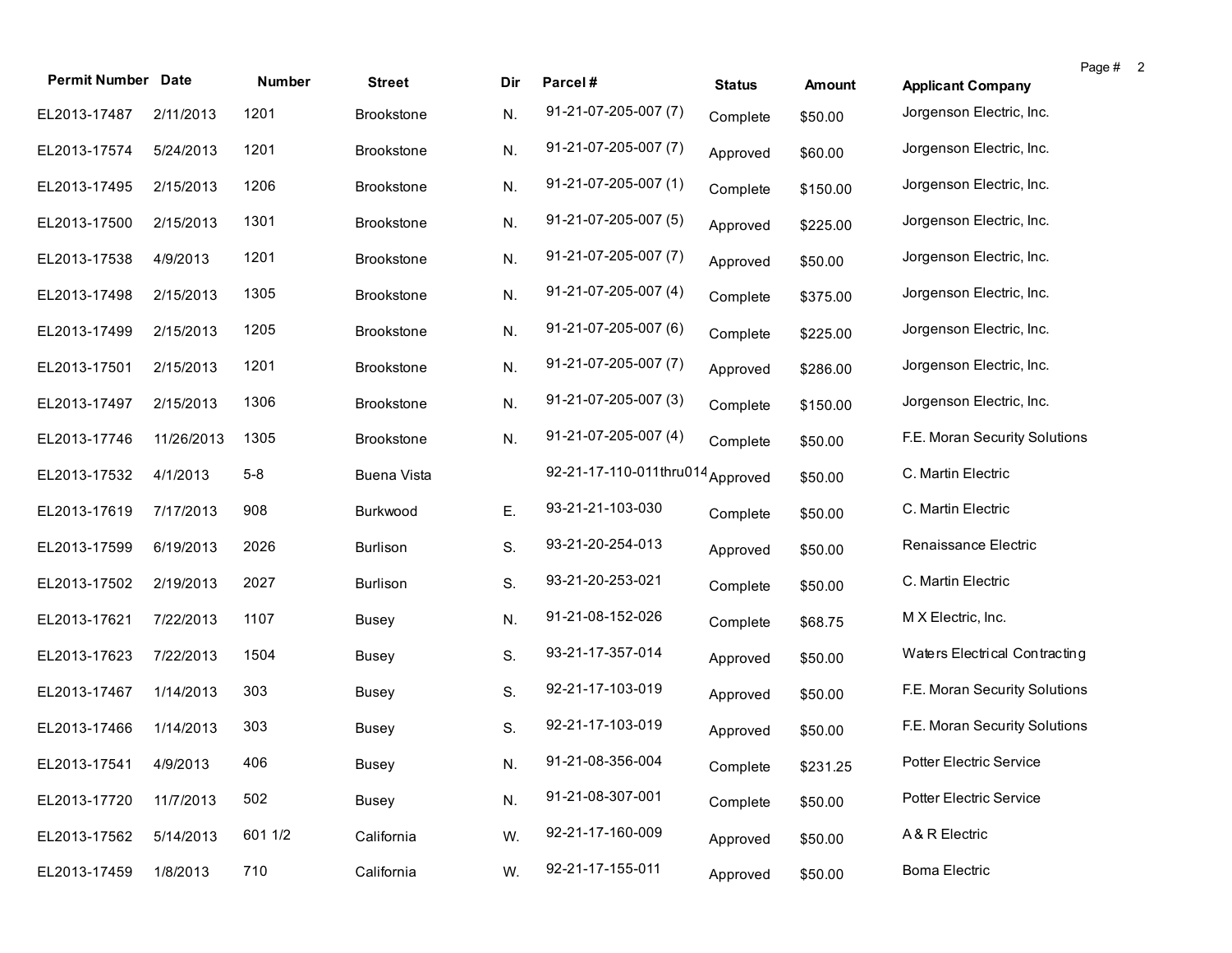| <b>Permit Number Date</b> |            | Number | <b>Street</b> | Dir | Parcel#                | <b>Status</b> | <b>Amount</b> | Page # 3<br><b>Applicant Company</b>        |
|---------------------------|------------|--------|---------------|-----|------------------------|---------------|---------------|---------------------------------------------|
| EL2013-17631              | 7/26/2013  | 501    | California    | W.  | 92-21-17-177-006       | Approved      | \$50.00       | M X Electric, Inc.                          |
| EL2013-17540              | 4/9/2013   | 707    | California    | W.  | 92-21-17-156-004       | Approved      | \$50.00       | M X Electric, Inc.                          |
| EL2013-17567              | 5/15/2013  | 1105   | Carroll       | N.  | 91-21-09-126-035       | Approved      | \$50.00       | Davis Electric                              |
| EL2013-17686              | 10/9/2013  | 1507   | Carver        | N.  | 91-21-07-201-002       | Complete      | \$50.00       | Waters Electrical Contracting               |
| EL2013-17737              | 11/19/2013 | 2705   | Castlerock    | Ε.  | 93-21-22-181-001       | Approved      | \$125.00      | <b>Charleston Electric</b>                  |
| EL2013-17677              | 9/24/2013  | 701    | Church        | W.  | 91-21-08-306-001thru01 | Approved      | \$549.47      | Jamerson/Bowers Giovanni Deadessis          |
| EL2013-17529              | 3/27/2013  | 106    | Coler         | S.  | 92-21-17-110-001       | Complete      | \$50.00       | Lone Pine Electric                          |
| EL2013-17608              | 7/11/2013  | 501    | Coler         | N.  | 91-21-08-307-006       | Complete      | \$50.00       | Central Illinois Electrical Services (CIES) |
| EL2013-17544              | 4/23/2013  | 106    | Coler         | S.  | 92-21-17-110-001       | Complete      | \$50.00       | Lone Pine Electric                          |
| EL2013-17548              | 5/3/2013   | 106    | Coler         | S.  | 92-21-17-110-001       | Complete      | \$50.00       | Lone Pine Electric                          |
| EL2013-17670              | 9/13/2013  | 1303   | Colorado      | Ε.  | 93-21-21-176-011       | Complete      | \$549.38      | Bravo Electric Inc.                         |
| EL2013-17492              | 2/13/2013  | 1005   | Colorado      | Ε.  | 93-21-21-152-007       | Approved      | \$50.00       | F.E. Moran Security Solutions               |
| EL2013-17751              | 12/6/2013  | 1303   | Colorado      | E.  | 93-21-21-176-011       | Complete      | \$50.00       | <b>Tech Electronics</b>                     |
| EL2013-17734              | 11/15/2013 | 1508   | Colorado      | Ε.  | 93-21-21-201-005       | Approved      | \$62.50       | Waters Electrical Contracting               |
| EL2013-17725              | 11/13/2013 | 1301   | Cottage Grove | S.  | 92-21-16-307-041       | Complete      | \$50.00       | Aladdin Electric                            |
| EL2013-17515              | 3/14/2013  | 116    | Cottage Grove | N.  | 91-21-09-377-001       | Complete      | \$50.00       | C. Martin Electric                          |
| EL2013-17477              | 1/22/2013  | 1704   | Cottage Grove | S.  | 93-21-21-126-021       | Complete      | \$75.00       | Town & Country Electric                     |
| EL2013-17478              | 1/25/2013  | 1704   | Cottage Grove | S.  | 93-21-21-126-021       | Complete      | \$75.00       | Town & Country Electric                     |
| EL2013-17505 2/19/2013    |            | 1001   | Crestwood     | E.  | 92-21-16-306-010       | Complete      | \$50.00       | Remco Electrical Corp.                      |
| EL2013-17694              | 10/14/2013 | 1007   | Cunningham    | N.  | 91-21-08-278-019       | Approved      | \$50.00       | Michael Frederick                           |
| EL2013-17636              | 8/8/2013   | 1208   | Cunningham    | N.  | 91-21-09-102-004       | Complete      | \$68.75       | Potter Electric Service                     |
| EL2013-17732              | 11/15/2013 | 1905   | Cunningham    | N.  | 91-21-04-301-026       | Approved      | \$2,150.00    | Masters Brothers, Inc.                      |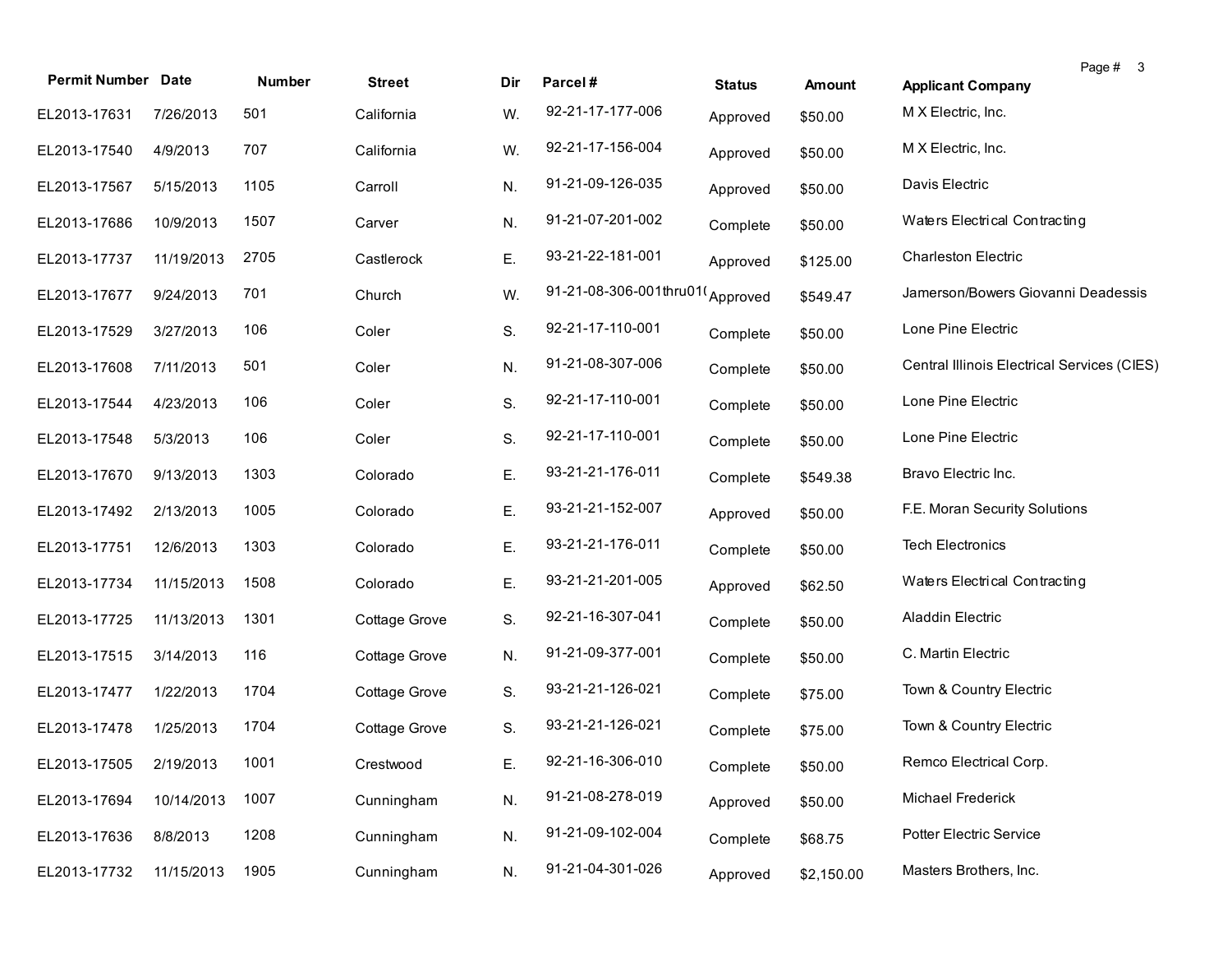|                           |            |        |               |     |                  |               |          |                                | Page # | $\overline{a}$ |
|---------------------------|------------|--------|---------------|-----|------------------|---------------|----------|--------------------------------|--------|----------------|
| <b>Permit Number Date</b> |            | Number | <b>Street</b> | Dir | Parcel#          | <b>Status</b> | Amount   | <b>Applicant Company</b>       |        |                |
| EL2013-17666              | 9/10/2013  | 3008   | Cunningham    | N.  | 91-15-33-452-001 | Complete      | \$123.75 | Anderson Electric              |        |                |
| EL2013-17638              | 8/14/2013  | 1709   | Cunningham    | N.  | 91-21-04-351-025 | Approved      | \$50.00  | Davis Electric                 |        |                |
| EL2013-17733              | 11/15/2013 | 1301   | Cunningham    | N.  | 91-21-08-229-002 | Approved      | \$150.00 | F.E. Moran Security Solutions  |        |                |
| EL2013-17588              | 6/13/2013  | 510    | Cunningham    | N.  | 91-21-08-427-011 | Complete      | \$50.00  | John Sharp Electric            |        |                |
| EL2013-17472              | 1/18/2013  | 1907   | Cunningham    | N.  | 91-21-04-301-025 | Complete      | \$93.75  | Waters Electrical Contracting  |        |                |
| EL2013-17566              | 5/14/2013  | 1508   | Cunningham    | N.  | 91-21-09-103-020 | Approved      | \$50.00  | Davis Electric                 |        |                |
| EL2013-17585              | 6/12/2013  | 1301   | Cunningham    | N.  | 91-21-08-229-002 | Approved      | \$50.00  | Aladdin Electric               |        |                |
| EL2013-17682              | 10/1/2013  | 3411   | Deer Ridge    | S.  | 93-21-28-404-010 | Approved      | \$125.00 | Town & Country Electric        |        |                |
| EL2013-17689              | 10/9/2013  | 510    | Delaware      | W.  | 93-21-17-378-012 | Approved      | \$50.00  | Renaissance Electric           |        |                |
| EL2013-17534              | 4/9/2013   | 1107   | Delaware      | Ε.  | 92-21-16-381-006 | Complete      | \$50.00  | M X Electric, Inc.             |        |                |
| EL2013-17547              | 4/29/2013  | 801    | Delaware      | W.  | 93-21-17-354-004 | Approved      | \$50.00  | <b>Eddie Boutilier</b>         |        |                |
| EL2013-17659              | 8/29/2013  | 1107   | Division      | N.  | 91-21-08-256-007 | Approved      | \$50.00  | C. Martin Electric             |        |                |
| EL2013-17494              | 2/15/2013  | 1005   | Douglas       | S.  | 93-21-17-328-014 | Approved      | \$50.00  | John Polk                      |        |                |
| EL2013-17669              | 9/13/2013  | 1108   | Eastern       | Е.  | 92-21-16-326-014 | Approved      | \$50.00  | Aaron Stephan                  |        |                |
| EL2013-17468              | 1/15/2013  | 2002   | Easy          | Е.  | 92-21-16-428-008 | Complete      | \$50.00  | McCormick Dist. & Service      |        |                |
| EL2013-17531              | 4/1/2013   | 506    | Eliot         | Е.  | 93-21-20-430-008 | Complete      | \$50.00  | Waters Electrical Contracting  |        |                |
| EL2013-17634              | 8/5/2013   | 409    | Elm           | W.  | 92-21-17-132-001 | Approved      | \$50.00  | <b>Boma Electric</b>           |        |                |
| EL2013-17653              | 8/28/2013  | 504    | Elm           | W.  | 92-21-17-110-022 | Complete      | \$.00    | Electric Bob's, Inc.           |        |                |
| EL2013-17508 2/21/2013    |            | 502    | Elm           | W.  | 92-21-17-110-023 | Approved      | \$50.00  | F.E. Moran Security Solutions  |        |                |
| EL2013-17624              | 7/22/2013  | 1301   | Eureka        | W.  | 91-21-07-207-008 | Approved      | \$50.00  | Landgraver Services            |        |                |
| EL2013-17680              | 10/1/2013  | 303    | Fairlawn      | Ε.  | 93-21-17-429-003 | Complete      | \$50.00  | Jorgenson Electric, Inc.       |        |                |
| EL2013-17616              | 7/16/2013  | 1003   | Fairlawn      | Ε.  | 92-21-16-307-020 | Approved      | \$56.25  | Controlled Energy System, Inc. |        |                |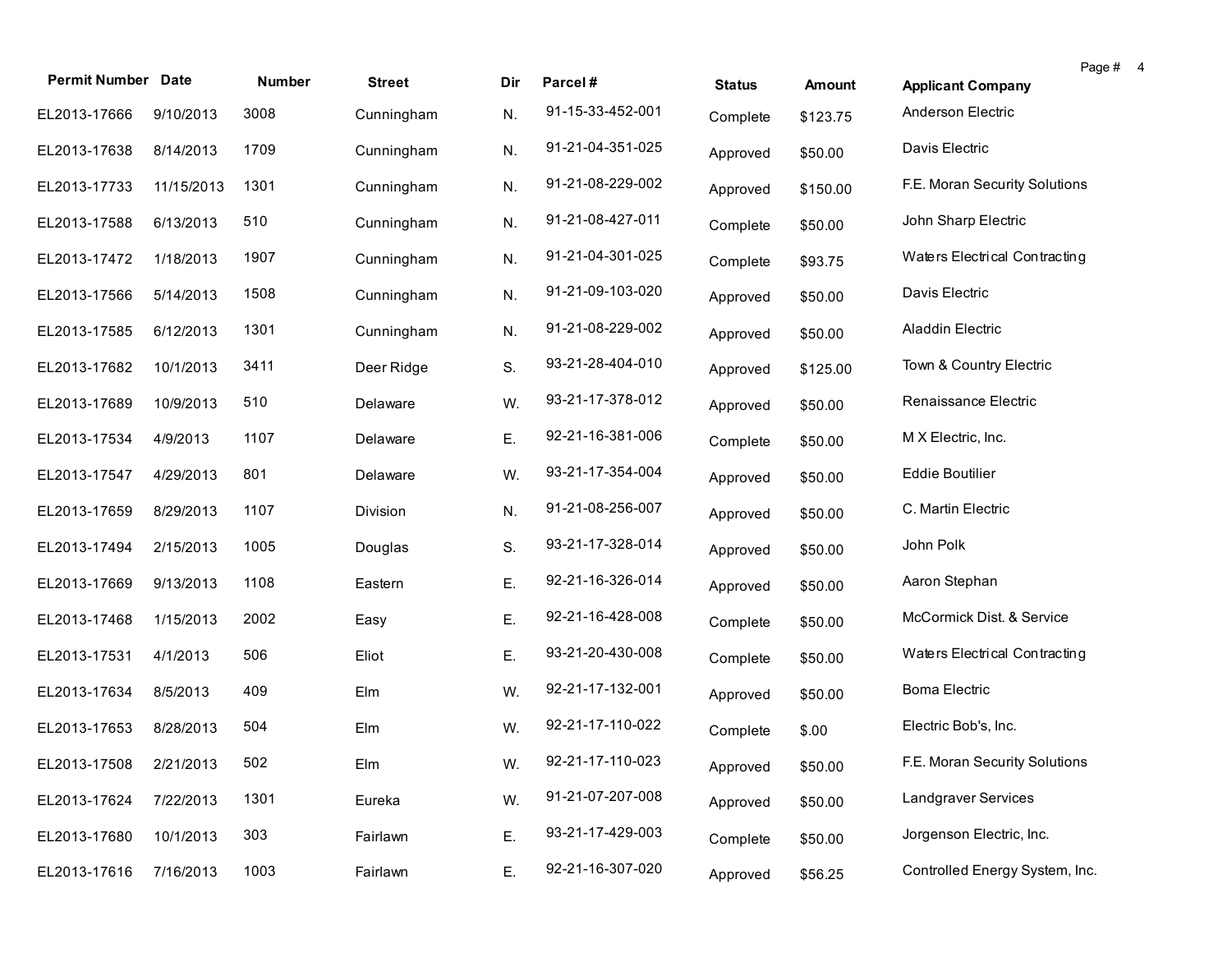| <b>Permit Number Date</b> |            | Number    | <b>Street</b> | Dir. | Parcel#                | <b>Status</b> | Amount   | <b>Applicant Company</b>           | Page # 5 |  |
|---------------------------|------------|-----------|---------------|------|------------------------|---------------|----------|------------------------------------|----------|--|
| EL2013-17580              | 6/7/2013   | 2212      | Fletcher      | S.   | 93-21-21-331-006       | Approved      | \$50.00  | Lagacy Electric                    |          |  |
| EL2013-17618              | 7/17/2013  | 1107-1209 | Florida       | Ε.   | 93-21-21-126-002       | Complete      | \$81.25  | Waters Electrical Contracting      |          |  |
| EL2013-17576              | 5/31/2013  | 1505-1629 | Florida       | Ε.   | 93-21-21-201-013       | Approved      | \$50.00  | Davis Electric                     |          |  |
| EL2013-17546              | 4/26/2013  | 1505-1629 | Florida       | Ε.   | 93-21-21-201-013       | Complete      | \$75.00  | Masters Brothers, Inc.             |          |  |
| EL2013-17605              | 7/11/2013  | 1107-1209 | Florida       | Ε.   | 93-21-21-126-002       | Complete      | \$50.00  | Waters Electrical Contracting      |          |  |
| EL2013-17537              | 4/9/2013   | 1104      | Garfield      | S.   | 93-21-17-330-008       | Complete      | \$50.00  | Martindale Electric LLC            |          |  |
| EL2013-17764              | 12/20/2013 | 104       | George Huff   | W.   | 93-21-20-252-030       | Complete      | \$50.00  | M X Electric, Inc.                 |          |  |
| EL2013-17614              | 7/15/2013  | 706       | Glover        | S.   | 92-21-16-182-008       | Complete      | \$50.00  | <b>Bodine Electric</b>             |          |  |
| EL2013-17555              | 5/6/2013   | 706       | Glover        | S.   | 92-21-16-182-008       | Complete      | \$.00    | J. F. Edwards Construction Co.     |          |  |
| EL2013-17595              | 6/18/2013  | 706       | Glover        | S.   | 92-21-16-182-008       | Complete      | \$100.00 | Urbana Champaign Sanitary District |          |  |
| EL2013-17685              | 10/9/2013  | 602       | Glover        | S.   | 92-21-16-178-025       | Approved      | \$50.00  | <b>Aladdin Electric</b>            |          |  |
| EL2013-17749              | 12/4/2013  | 1008      | Goodwin       | N.   | 91-21-07-280-001       | Approved      | \$50.00  | Lone Pine Electric                 |          |  |
| EL2013-17612              | 7/15/2013  | 1303      | Goodwin       | N.   | 91-21-07-208-016       | Complete      | \$75.00  | Electric Bob's, Inc.               |          |  |
| EL2013-17639              | 8/15/2013  | 503       | Green         | W.   | 92-21-17-128-005       | Complete      | \$50.00  | Bright Electric Project & Repair   |          |  |
| EL2013-17611              | 7/15/2013  | 709       | Green         | W.   | 92-21-17-107-018       | Approved      | \$50.00  | Gillespie Management, Inc.         |          |  |
| EL2013-17461              | 1/11/2013  | 1203      | Green         | W.   | 93-21-18-204-003       | Complete      | \$50.00  | Aladdin Electric                   |          |  |
| EL2013-17704              | 10/24/2013 | 1205      | Green         | Ε.   | 92-21-16-131-001       | Closed        | \$50.00  | Dan Block Electric, Inc.           |          |  |
| EL2013-17484              | 2/4/2013   | 505       | Green         | W.   | 92-21-17-128-004       | Approved      | \$50.00  | Waters Electrical Contracting      |          |  |
| EL2013-17715 11/1/2013    |            | 1205      | Green         | Е.   | 92-21-16-131-001       | Approved      | \$50.00  | Aladdin Electric                   |          |  |
| EL2013-17464              | 1/14/2013  | 713       | Green         | W.   | 92-21-17-107-019       | Complete      | \$50.00  | Yeagle Electric Inc.               |          |  |
| EL2013-17758              | 12/13/2013 | 700       | Gregory       | S.   | 93-21-18-280-022       | Complete      | \$126.00 | Davis Electric                     |          |  |
| EL2013-17714              | 11/1/2013  | 701       | Gregory       | S.   | 93-21-18-277-025 (024) | Complete      | \$50.00  | RC Electric & Communications Inc.  |          |  |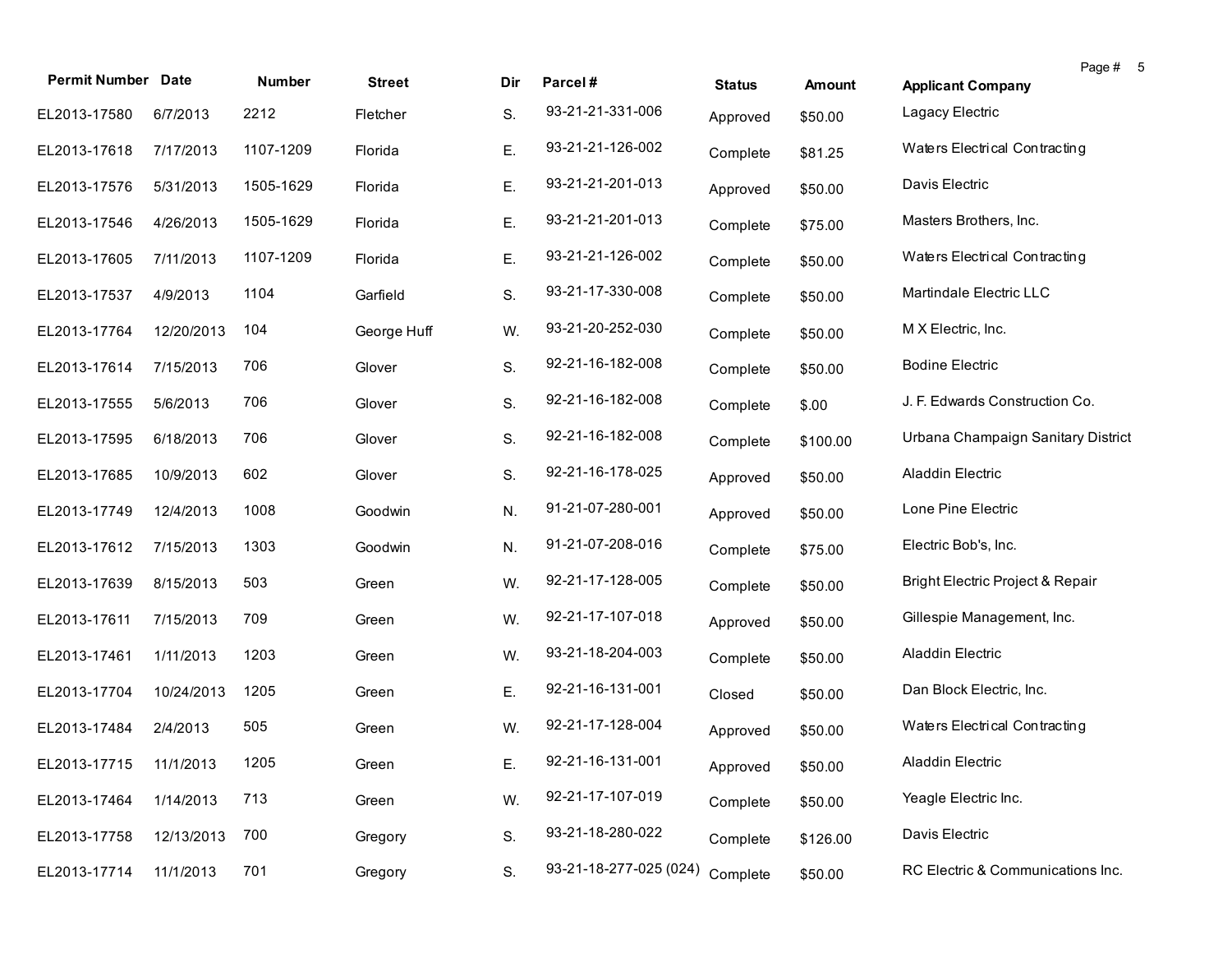|                              |            |        |                   |     |                        |               |            |                                  | Page # | 6 |
|------------------------------|------------|--------|-------------------|-----|------------------------|---------------|------------|----------------------------------|--------|---|
| <b>Permit Number Date</b>    |            | Number | <b>Street</b>     | Dir | Parcel#                | <b>Status</b> | Amount     | <b>Applicant Company</b>         |        |   |
| EL2013-17713                 | 11/1/2013  | 909    | Gregory           | N.  | 91-21-07-281-014       | Approved      | \$50.00    | Waters Electrical Contracting    |        |   |
| EL2013-17757                 | 12/13/2013 | 700    | Gregory           | S.  | 93-21-18-280-022       | Complete      | \$188.00   | Davis Electric                   |        |   |
| EL2013-17554                 | 5/6/2013   | 700    | Gregory           | S.  | 93-21-18-280-022       | Complete      | \$273.00   | Davis Electric                   |        |   |
| EL2013-17688                 | 10/9/2013  | 700    | Gregory           | S.  | 93-21-18-280-022       | Approved      | \$235.00   | Davis Electric                   |        |   |
| EL2013-17756                 | 12/13/2013 | 700    | Gregory           | S.  | 93-21-18-280-022       | Approved      | \$155.00   | Davis Electric                   |        |   |
| EL2013-17660                 | 9/4/2013   | 700    | Gregory           | S.  | 93-21-18-280-022       | Approved      | \$220.00   | Electric Bob's, Inc.             |        |   |
| EL2013-17632                 | 7/26/2013  | 701    | Gregory           | S.  | 93-21-18-277-025 (024) | Approved      | \$238.00   | Davis Electric                   |        |   |
| EL2013-17613                 | 7/15/2013  | 505    | Grove             | S.  | 92-21-17-278-009       | Approved      | \$50.00    | Remco Electrical Corp.           |        |   |
| EL2013-17596                 | 6/19/2013  | 210    | Grove             | S.  | 92-21-17-236-004       | Complete      | \$50.00    | M X Electric, Inc.               |        |   |
| EL2013-17730                 | 11/15/2013 | 601    | Guardian          | N.  | 91-21-09-426-014       | Complete      | \$50.00    | Lagacy Electric                  |        |   |
| EL2013-17517                 | 3/20/2013  | 601    | Guardian          | N.  | 91-21-09-426-014       | Approved      | \$50.00    | Lagacy Electric                  |        |   |
| EL2013-17627                 | 7/26/2013  | 601    | Guardian          | N.  | 91-21-09-426-014       | Approved      | \$50.00    | Guardian West                    |        |   |
| EL2013-17700                 | 10/23/2013 | 601    | Guardian          | N.  | 91-21-09-426-014       | Complete      | \$50.00    | Lagacy Electric                  |        |   |
| EL2013-17761                 | 12/19/2013 | 1911   | Harding           | S.  | 93-21-20-276-018       | Approved      | \$50.00    | Bright Electric Project & Repair |        |   |
| EL2013-17592                 | 6/17/2013  | 212    | Hartle            | S.  | 92-21-16-129-025       | Approved      | \$50.00    | Aladdin Electric                 |        |   |
| EL2013-17486                 | 2/6/2013   | 808    | Hawthorne         | Е.  | 92-21-16-305-021       | Approved      | \$50.00    | Renaissance Electric             |        |   |
| EL2013-17573                 | 5/24/2013  | 804    | High              | Ε.  | 92-21-16-109-009       | Complete      | \$60.97    | Aladdin Electric                 |        |   |
| EL2013-17731                 | 11/15/2013 | 404    | High              | Ε.  | 92-21-17-239-006       | Approved      | \$50.00    | Remco Electrical Corp.           |        |   |
| EL2013-17755 12/13/2013 2202 |            |        | <b>High Cross</b> | S.  | 93-21-23-300-005       | Approved      | \$4,926.52 | Davis Electric                   |        |   |
| EL2013-17748                 | 11/26/2013 | 2202   | <b>High Cross</b> | S.  | 93-21-23-300-005       | Approved      | \$392.07   | Davis Electric                   |        |   |
| EL2013-17701                 | 10/24/2013 | 100    | <b>High Cross</b> | S.  | 91-21-14-101-001       | Complete      | \$50.00    | Waters Electrical Contracting    |        |   |
| EL2013-17692                 | 10/11/2013 | 100    | <b>High Cross</b> | S.  | 91-21-14-101-001       | Complete      | \$50.00    | Waters Electrical Contracting    |        |   |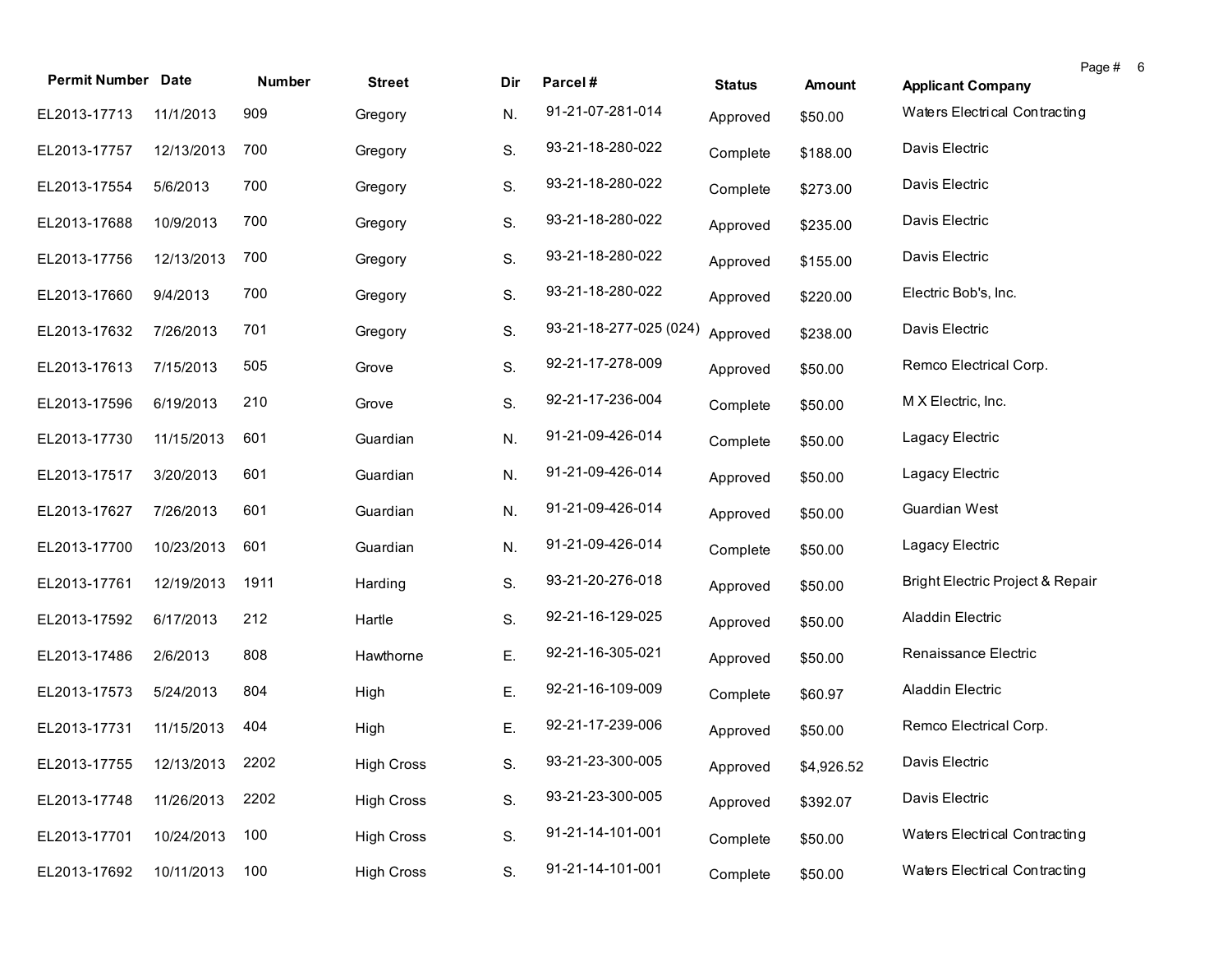| <b>Permit Number Date</b>    |            | <b>Number</b> | <b>Street</b>   | Dir | Parcel#          | <b>Status</b> | Amount   | <b>Applicant Company</b>         | Page # 7 |  |
|------------------------------|------------|---------------|-----------------|-----|------------------|---------------|----------|----------------------------------|----------|--|
|                              |            | 1116          |                 |     | 91-21-07-426-012 |               |          | Waters Electrical Contracting    |          |  |
| EL2013-17664                 | 9/9/2013   |               | Hill            | W.  |                  | Approved      | \$50.00  |                                  |          |  |
| EL2013-17633                 | 8/5/2013   | 810           | Hill            | W.  | 91-21-08-301-016 | Complete      | \$50.00  | A & R Electric                   |          |  |
| EL2013-17622                 | 7/22/2013  | 1706          | Horizon         | Ε.  | 93-21-28-407-016 | Approved      | \$125.00 | Town & Country Electric          |          |  |
| EL2013-17693                 | 10/14/2013 | 1712          | Horizon         | Ε.  | 93-21-28-407-013 | Approved      | \$125.00 | Thomas Electric                  |          |  |
| EL2013-17593                 | 6/18/2013  | 1605          | Horizon         | Ε.  | 93-21-28-408-003 | Approved      | \$125.00 | Town & Country Electric          |          |  |
| EL2013-17629                 | 7/26/2013  | 713           | Illinois        | W.  | 92-21-17-155-001 | Complete      | \$50.00  | M X Electric, Inc.               |          |  |
| EL2013-17458                 | 1/8/2013   | 609           | <b>Illinois</b> | W.  | 92-21-17-159-002 | Approved      | \$50.00  | Epic Electric                    |          |  |
| EL2013-17513                 | 3/14/2013  | 804           | Illinois        | W.  | 92-21-17-103-013 | Approved      | \$50.00  | Electric Bob's, Inc.             |          |  |
| EL2013-17473                 | 1/18/2013  | 711           | Illinois        | W.  | 92-21-17-155-003 | Approved      | \$50.00  | M X Electric, Inc.               |          |  |
| EL2013-17474                 | 1/18/2013  | 713           | Illinois        | W.  | 92-21-17-155-001 | Approved      | \$50.00  | M X Electric, Inc.               |          |  |
| EL2013-17551                 | 5/6/2013   | 605           | Illinois        | W.  | 92-21-17-159-004 | Approved      | \$50.00  | Remco Electrical Corp.           |          |  |
| EL2013-17543                 | 4/23/2013  | 701           | Indiana         | W.  | 93-21-17-308-008 | Complete      | \$50.00  | Pat Troyer Electric              |          |  |
| EL2013-17661                 | 9/4/2013   | 609           | Indiana         | W.  | 93-21-17-308-010 | Complete      | \$50.00  | Waters Electrical Contracting    |          |  |
| EL2013-17690                 | 10/9/2013  | 713           | Indiana         | W.  | 93-21-17-308-002 | Complete      | \$60.00  | Renaissance Electric             |          |  |
| EL2013-17536                 | 4/9/2013   | 1002          | Kerr            | Ε.  | 91-21-09-103-010 | Complete      | \$50.00  | <b>Gallier Electric</b>          |          |  |
| EL2013-17671                 | 9/20/2013  | 502           | Kerr            | Ε.  | 91-21-08-278-012 | Approved      | \$50.00  | M X Electric, Inc.               |          |  |
| EL2013-17649                 | 8/28/2013  | 1303          | Kinch           | S.  | 92-21-16-432-059 | Complete      | \$50.00  | M X Electric, Inc.               |          |  |
| EL2013-17559                 | 5/10/2013  | 2304          | Lantern Hill    | Ε.  | 91-21-15-302-005 | Approved      | \$50.00  | Mark Doeden                      |          |  |
| EL2013-17705 10/24/2013 1815 |            |               | Larch           | S.  | 93-21-21-106-021 | Approved      | \$50.00  | Dan Block Electric, Inc.         |          |  |
| EL2013-17722                 | 11/7/2013  | 1715          | Lexington       | Ε.  | To Be Determined | Approved      | \$50.00  | Randy Rose Electric              |          |  |
| EL2013-17646                 | 8/22/2013  | 1713          | Lexington       | Ε.  | 93-21-28-406-009 | Closed        | \$75.00  | Fred's Plbg-Heating, AC & Elect. |          |  |
| EL2013-17647                 | 8/22/2013  | 1715          | Lexington       | Ε.  | To Be Determined | Approved      | \$75.00  | Fred's Plbg-Heating, AC & Elect. |          |  |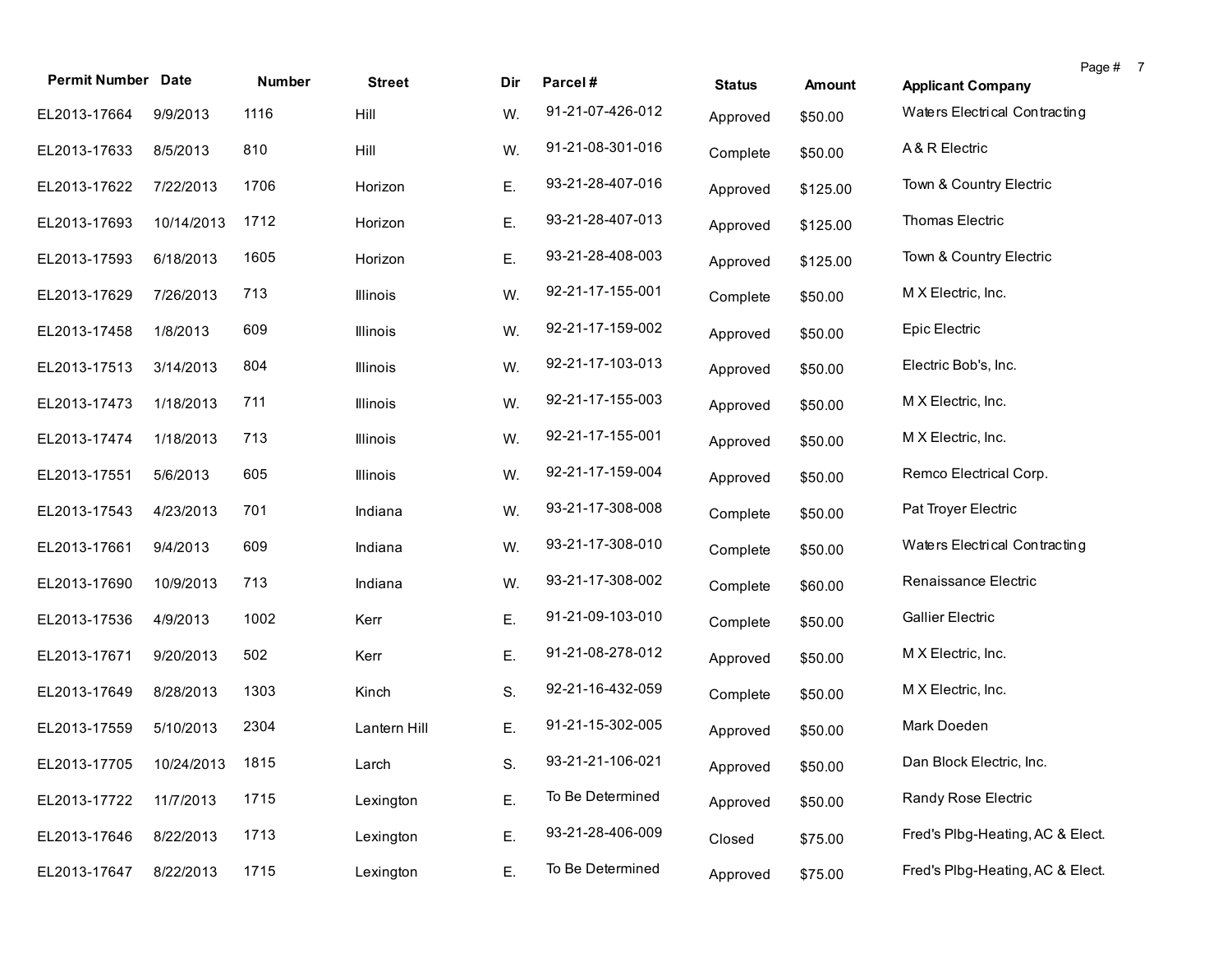|                           |            |         |               |     |                      |               |            |                                  | Page # | -8 |
|---------------------------|------------|---------|---------------|-----|----------------------|---------------|------------|----------------------------------|--------|----|
| <b>Permit Number Date</b> |            | Number  | <b>Street</b> | Dir | Parcel#              | <b>Status</b> | Amount     | <b>Applicant Company</b>         |        |    |
| EL2013-17594              | 6/18/2013  | 1709    | Lexington     | Ε.  | 93-21-28-406-036     | Approved      | \$50.00    | Dan Block Electric, Inc.         |        |    |
| EL2013-17721              | 11/7/2013  | 1713    | Lexington     | Ε.  | 93-21-28-406-009     | Complete      | \$50.00    | Randy Rose Electric              |        |    |
| EL2013-17476              | 1/25/2013  | 1500    | Lincoln       | N.  | 91-21-08-101-027     | Approved      | \$3,265.00 | Excel Electric, Inc.             |        |    |
| EL2013-17747              | 11/26/2013 | 1601    | Lincoln       | N.  | 91-21-06-476-014     | Complete      | \$150.00   | <b>Bodine Electric</b>           |        |    |
| EL2013-17535              | 4/9/2013   | 908     | Lincoln       | S.  | 93-21-17-301-003     | Approved      | \$50.00    | Davis Electric                   |        |    |
| EL2013-17754              | 12/13/2013 | 1602    | Linden        | S.  | 92-21-16-382-003     | Approved      | \$50.00    | Renaissance Electric             |        |    |
| EL2013-17572              | 5/24/2013  | 305     | Locust        | W.  | 91-21-08-384-006     | Approved      | \$150.00   | Renaissance Electric             |        |    |
| EL2013-17674              | 9/20/2013  | 706     | Lynn          | S.  | 92-21-16-163-006     | Approved      | \$50.00    | K2 Electric                      |        |    |
| EL2013-17539              | 4/9/2013   | 912     | Lynn          | S.  | 92-21-16-303-012     | Approved      | \$50.00    | Renaissance Electric             |        |    |
| EL2013-17645              | 8/22/2013  | 706     | Lynn          | S.  | 92-21-16-163-006     | Approved      | \$50.00    | Boma Electric                    |        |    |
| EL2013-17526              | 3/25/2013  | 102     | Main          | Ε.  | 92-21-17-203-001=004 | Complete      | \$50.00    | Electric Bob's, Inc.             |        |    |
| EL2013-17727              | 11/13/2013 | 603     | Main          | W.  | 91-21-08-363-022     | Approved      | \$50.00    | Renaissance Electric             |        |    |
| EL2013-17672              | 9/20/2013  | 214     | Main          | W.  | 92-21-17-201-002     | Closed        | \$100.00   | <b>Boma Electric</b>             |        |    |
| EL2013-17687              | 10/9/2013  | 206-210 | Main          | W.  | 92-21-17-201-009     | Complete      | \$538.00   | Davis Electric                   |        |    |
| EL2013-17491              | 2/13/2013  | 125     | Main          | W.  | 92-21-17-206-005     | Approved      | \$50.00    | Lone Pine Electric               |        |    |
| EL2013-17708              | 10/24/2013 | 1401    | Main          | Ε.  | 92-21-16-129-024     | Approved      | \$.00      | Aladdin Electric                 |        |    |
| EL2013-17641              | 8/16/2013  | 1505    | Main          | Ε.  | 92-21-16-200-021     | Approved      | \$1,000.00 | <b>Central Illinois Electric</b> |        |    |
| EL2013-17549              | 5/3/2013   | 206-210 | Main          | W.  | 92-21-17-201-009     | Complete      | \$1,076.78 | Davis Electric                   |        |    |
| EL2013-17678 9/27/2013    |            | 206-210 | Main          | W.  | 92-21-17-201-009     | Approved      | \$50.00    | F.E. Moran Security Solutions    |        |    |
| EL2013-17522              | 3/21/2013  | 102     | Main          | Ε.  | 92-21-17-203-001=004 | Approved      | \$50.00    | Krut's Electric, Inc.            |        |    |
| EL2013-17575              | 5/31/2013  | 1506    | Maple         | S.  | 93-21-17-480-008     | Approved      | \$50.00    | Larry Harper                     |        |    |
| EL2013-17587              | 6/12/2013  | 402     | Maple         | N.  | 91-21-08-480-017     | Complete      | \$225.00   | Waters Electrical Contracting    |        |    |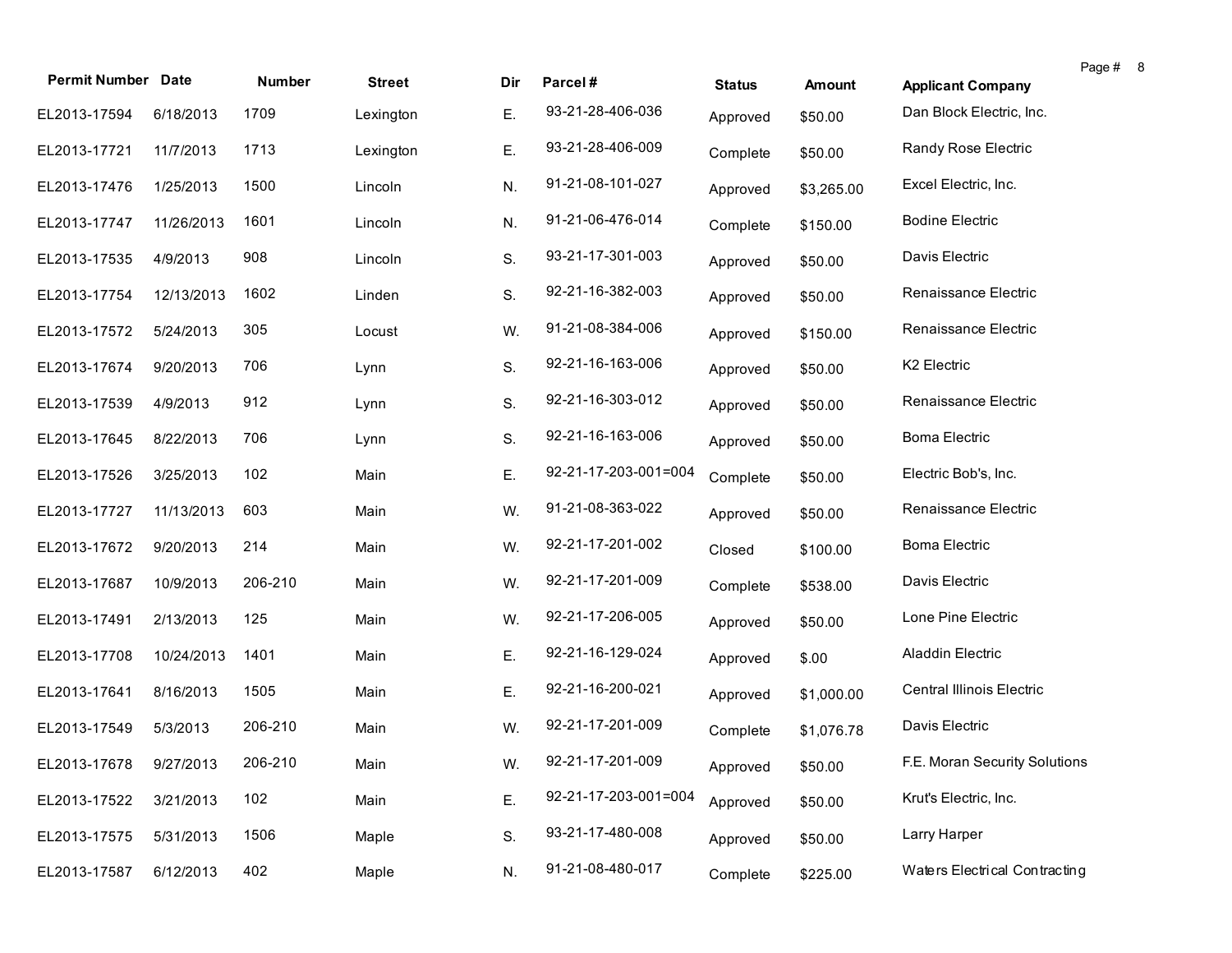| <b>Permit Number Date</b>  |            | Number  | <b>Street</b> | Dir | Parcel#          | <b>Status</b> | Amount  | Page #<br><b>Applicant Company</b> | -9 |
|----------------------------|------------|---------|---------------|-----|------------------|---------------|---------|------------------------------------|----|
| EL2013-17471               | 1/18/2013  | 706     | Mathews       | S.  | 93-21-18-254-002 | Approved      | \$50.00 | Waters Electrical Contracting      |    |
| EL2013-17489               | 2/11/2013  | 507     | McCullough    | S.  | 92-21-17-176-011 | Complete      | \$62.00 | <b>Brian Weldy</b>                 |    |
| EL2013-17697               | 10/18/2013 | 806     | McCullough    | S.  | 92-21-17-181-003 | Approved      | \$50.00 | Remco Electrical Corp.             |    |
| EL2013-17571               | 5/24/2013  | 102     | Meadow        | W.  | 93-21-20-201-023 | Complete      | \$50.00 | <b>Emmett-Sharf Electric</b>       |    |
| EL2013-17506               | 2/19/2013  | 102     | Meadow        | W.  | 93-21-20-201-023 | Complete      | \$75.00 | Lone Pine Electric                 |    |
| EL2013-17604               | 7/11/2013  | 3316    | Memory        | S.  | 93-21-28-427-007 | Approved      | \$50.00 | M X Electric, Inc.                 |    |
| EL2013-17740               | 11/19/2013 | 801     | Michigan      | Ε.  | 92-21-16-351-010 | Complete      | \$50.00 | RC Electric & Communications Inc.  |    |
| EL2013-17511               | 3/13/2013  | 405     | Michigan      | Ε.  | 93-21-17-476-008 | Complete      | \$50.00 | Dan Block Electric, Inc.           |    |
| EL2013-17490               | 2/13/2013  | 103     | Michigan      | Ε.  | 93-21-17-455-002 | Complete      | \$50.00 | A & R Electric                     |    |
| EL2013-17607               | 7/11/2013  | 306-410 | Michigan      | Ε.  | 93-21-17-430-015 | Approved      | \$50.00 | Controlled Energy System, Inc.     |    |
| EL2013-17766               | 12/20/2013 | 205     | Michigan      | W.  | 93-21-17-380-007 | Approved      | \$50.00 | Electric Bob's, Inc.               |    |
| EL2013-17603               | 7/11/2013  | 207     | Michigan      | Ε.  | 93-21-17-455-008 | Complete      | \$50.00 | Aladdin Electric                   |    |
| EL2013-17488               | 2/11/2013  | 410     | Michigan      | W.  | 93-21-17-331-015 | Complete      | \$50.00 | Lagacy Electric                    |    |
| EL2013-17569               | 5/23/2013  | 704     | Michigan      | W.  | 93-21-17-308-023 | Approved      | \$50.00 | Remco Electrical Corp.             |    |
| EL2013-17483               | 2/4/2013   | 204     | Michigan      | W.  | 93-21-17-332-017 | Complete      | \$50.00 | Aladdin Electric                   |    |
| EL2013-17578               | 6/7/2013   | 2015    | Michigan      | Ε.  | 92-21-16-476-013 | Approved      | \$68.75 | Electric Bob's, Inc.               |    |
| EL2013-17742               | 12/19/2013 | 706     | Michigan      | Ε.  | 92-21-16-307-024 | Complete      | \$50.00 | Aladdin Electric                   |    |
| EL2013-17695               | 10/14/2013 | 808     | Michigan      | Ε.  | 92-21-16-307-033 | Complete      | \$50.00 | Bright Electric Project & Repair   |    |
| EL2013-17673 9/20/2013 405 |            |         | Michigan      | Ε.  | 93-21-17-476-008 | Approved      | \$50.00 | K <sub>2</sub> Electric            |    |
| EL2013-17590               | 6/17/2013  | 306-410 | Michigan      | Ε.  | 93-21-17-430-015 | Approved      | \$50.00 | Controlled Energy System, Inc.     |    |
| EL2013-17667               | 9/10/2013  | 808     | Michigan      | Ε.  | 92-21-16-307-033 | Complete      | \$50.00 | Aladdin Electric                   |    |
| EL2013-17591               | 6/17/2013  | 306-410 | Michigan      | Ε.  | 93-21-17-430-015 | Approved      | \$50.00 | Controlled Energy System, Inc.     |    |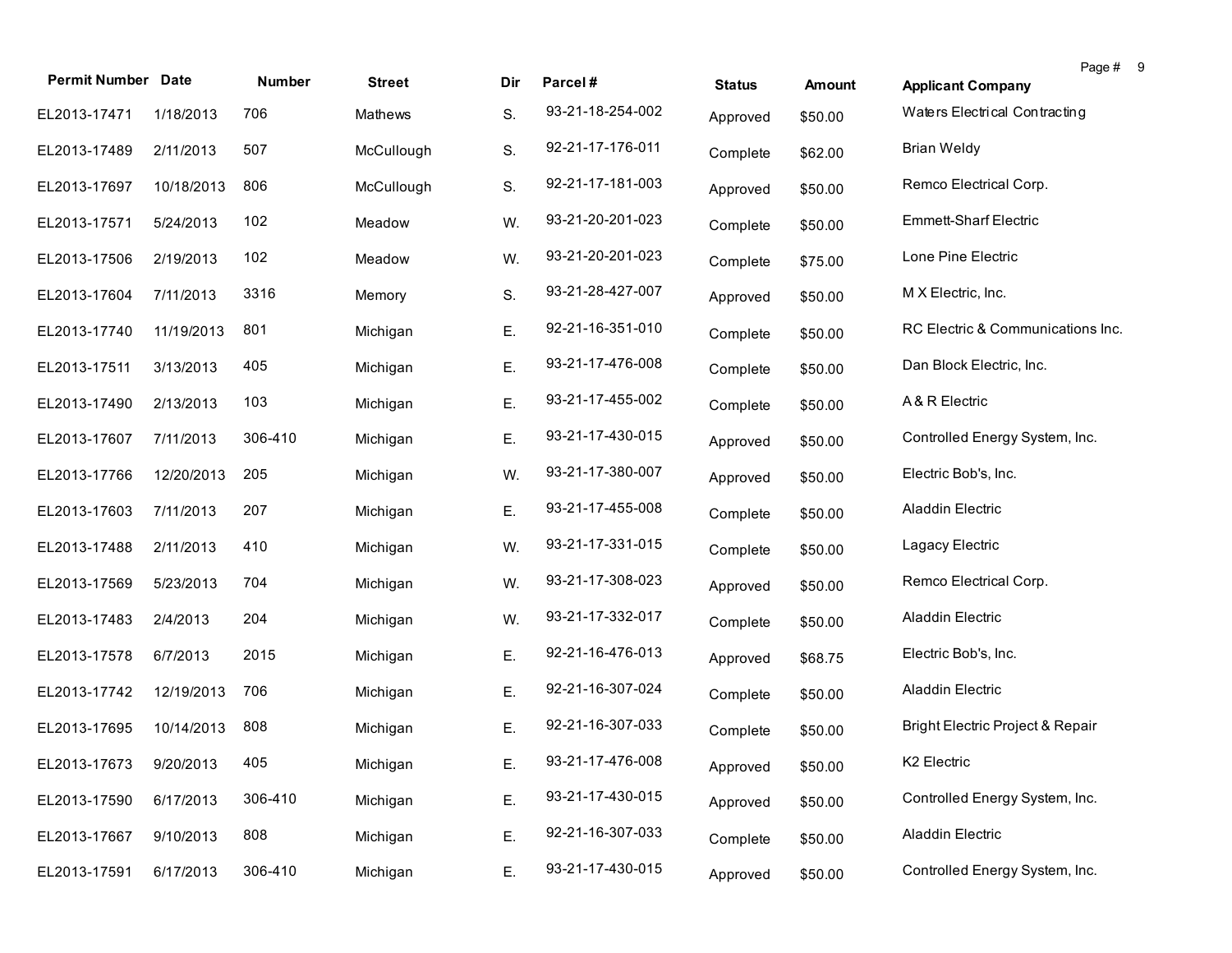| <b>Permit Number Date</b> |            | Number  | <b>Street</b> | Dir | Parcel#          | <b>Status</b> | <b>Amount</b> | Page #<br><b>Applicant Company</b> | -10 |
|---------------------------|------------|---------|---------------|-----|------------------|---------------|---------------|------------------------------------|-----|
| EL2013-17615              | 7/15/2013  | 306-410 | Michigan      | Ε.  | 93-21-17-430-015 | Approved      | \$50.00       | Controlled Energy System, Inc.     |     |
| EL2013-17493              | 2/13/2013  | 31      | Montclair     |     | 93-21-20-251-012 | Complete      | \$50.00       | Aladdin Electric                   |     |
| EL2013-17668              | 9/13/2013  | 2608    | Muirfield     | S.  | 93-21-22-333-005 | Complete      | \$125.00      | Rich Electric, Inc.                |     |
| EL2013-17545              | 4/24/2013  | 401     | Mumford       | Ε.  | 93-21-20-277-013 | Complete      | \$50.00       | <b>Gallier Electric</b>            |     |
| EL2013-17702              | 10/24/2013 | 409     | Nevada        | W.  | 92-21-17-181-005 | Approved      | \$50.00       | Remco Electrical Corp.             |     |
| EL2013-17520              | 3/20/2013  | 812     | Nevada        | W.  | 92-21-17-153-016 | Approved      | \$50.00       | Electric Bob's, Inc.               |     |
| EL2013-17462              | 1/14/2013  | 803     | Nevada        | W.  | 92-21-17-154-005 | Approved      | \$50.00       | Randy Rose Electric                |     |
| EL2013-17598              | 6/19/2013  | 210     | Nevada        | W.  | 92-21-17-188-004 | Approved      | \$50.00       | Annegien Zuidema                   |     |
| EL2013-17628              | 7/26/2013  | 609     | Nevada        | W.  | 92-21-17-162-003 | Approved      | \$50.00       | Renaissance Electric               |     |
| EL2013-17654              | 8/28/2013  | 1111    | O'Brien       |     | 91-21-04-151-003 | Complete      | \$50.00       | <b>Bodine Electric</b>             |     |
| EL2013-17710              | 10/28/2013 | 1402    | Ogelthorpe    | S.  | 91-21-15-387-046 | Complete      | \$50.00       | <b>Aladdin Electric</b>            |     |
| EL2013-17760              | 12/16/2013 | 610     | Ohio          | W.  | 93-21-17-306-022 | Approved      | \$50.00       | Waters Electrical Contracting      |     |
| EL2013-17698              | 10/18/2013 | 713     | Ohio          | W.  | 93-21-17-307-031 | Approved      | \$57.50       | Waters Electrical Contracting      |     |
| EL2013-17533              | 4/2/2013   | 1105    | Orchard       | S.  | 93-21-17-307-028 | Approved      | \$50.00       | Lone Pine Electric                 |     |
| EL2013-17550              | 5/6/2013   | 1102    | Orchard       | S.  | 93-21-17-328-021 | Complete      | \$50.00       | Dan Block Electric, Inc.           |     |
| EL2013-17681              | 10/1/2013  | 406     | Oregon        | W.  | 92-21-17-179-017 | Complete      | \$250.00      | Electric Bob's, Inc.               |     |
| EL2013-17768              | 12/31/2013 | 700     | Oregon        | W.  | 92-21-17-156-016 | Approved      | \$50.00       | Aladdin Electric                   |     |
| EL2013-17463              | 1/14/2013  | 507     | Oregon        | Ε.  | 92-21-17-286-003 | Complete      | \$67.38       | C. Martin Electric                 |     |
| EL2013-17752 12/9/2013    |            | 508     | Oregon        | W.  | 92-21-17-177-009 | Approved      | \$50.00       | <b>Boma Electric</b>               |     |
| EL2013-17699              | 10/18/2013 | 407     | Oregon        | Ε.  | 92-21-17-285-003 | Approved      | \$50.00       | M X Electric, Inc.                 |     |
| EL2013-17589              | 6/17/2013  | 409     | Oregon        | W.  | 92-21-17-180-003 | Complete      | \$50.00       | Martindale Electric LLC            |     |
| EL2013-17510              | 3/11/2013  | 403     | Oregon        | W.  | 92-21-17-180-016 | Complete      | \$75.00       | Lone Pine Electric                 |     |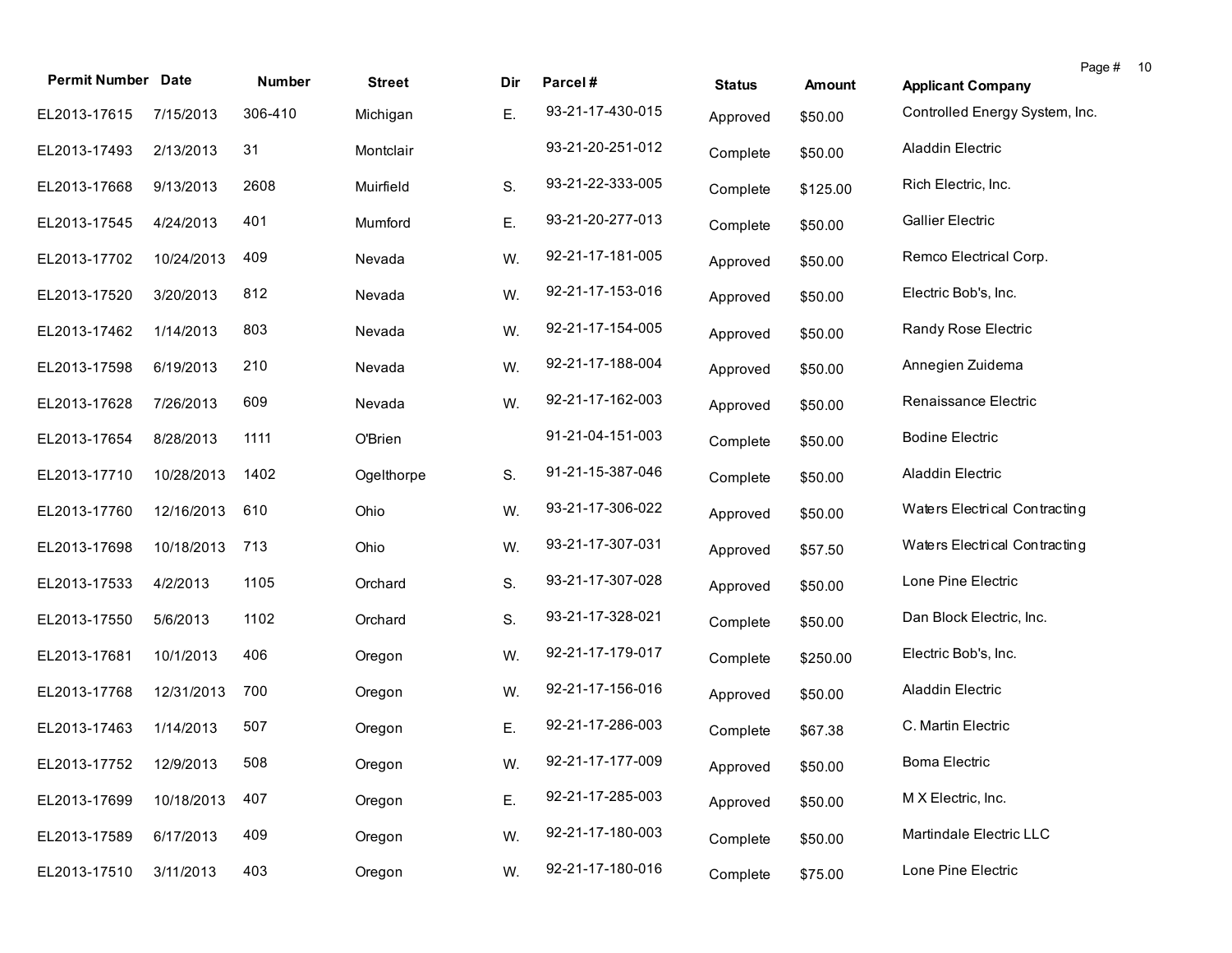| <b>Permit Number Date</b> |            | Number | <b>Street</b> | Dir | Parcel#                | <b>Status</b> | <b>Amount</b> | Page #<br>$-11$<br><b>Applicant Company</b> |
|---------------------------|------------|--------|---------------|-----|------------------------|---------------|---------------|---------------------------------------------|
|                           |            | 611    |               |     | 92-21-17-161-001       |               |               | Remco Electrical Corp.                      |
| EL2013-17504              | 2/19/2013  |        | Oregon        | W.  |                        | Approved      | \$50.00       |                                             |
| EL2013-17630              | 7/26/2013  | 905    | Oregon        | W.  | 93-21-18-280-007       | Complete      | \$50.00       | Omer's Mechanicals LLC                      |
| EL2013-17556              | 5/7/2013   | 309    | Oregon        | W.  | 92-21-17-184-002       | Approved      | \$50.00       | Electric Bob's, Inc.                        |
| EL2013-17609              | 7/11/2013  | 611    | Park          | W.  | 91-21-08-310-001       | Complete      | \$50.00       | Central Illinois Electrical Services (CIES) |
| EL2013-17655              | 8/28/2013  | 606    | Park          | W.  | 91-21-08-309-007       | Complete      | \$88.95       | <b>Potter Electric Service</b>              |
| EL2013-17724              | 11/13/2013 | 611    | Park          | W.  | 91-21-08-310-001       | Approved      | \$105.00      | Jamerson & Bauwens Electric                 |
| EL2013-17530              | 3/27/2013  | 611    | Park          | W.  | 91-21-08-310-001       | Approved      | \$1,993.75    | Jamerson & Bauwens Electric, Inc.           |
| EL2013-17735              | 11/15/2013 | 611    | Park          | W.  | 91-21-08-310-001       | Approved      | \$50.00       | Jamerson & Bauwens Electric                 |
| EL2013-17479              | 1/29/2013  | 1400   | Park          | W.  | 91-21-07-404-001       | Approved      | \$285.00      | <b>Bodine Electric</b>                      |
| EL2013-17586              | 6/12/2013  | 611    | Park          | W.  | 91-21-08-310-001       | Complete      | \$117.50      | Aladdin Electric                            |
| EL2013-17626              | 7/24/2013  | 902    | Park          | Ε.  | 91-21-09-307-001       | Complete      | \$.00         | C. Martin Electric                          |
| EL2013-17707              | 10/24/2013 | 810    | Park          | Ε.  | 91-21-09-304-005       | Approved      | \$125.00      | Lone Pine Electric                          |
| EL2013-17676              | 9/20/2013  | 611    | Park          | W.  | 91-21-08-310-001       | Approved      | \$475.00      | Giovanni Deadessis                          |
| EL2013-17635              | 8/7/2013   | 611    | Park          | W.  | 91-21-08-310-001       | Approved      | \$200.00      | Carle Foundation Hospital                   |
| EL2013-17553              | 5/6/2013   | 1405   | Park          | W.  | 91-21-07-405-001thru00 | Complete      | \$173.00      | Davis Electric                              |
| EL2013-17610              | 7/11/2013  | 611    | Park          | W.  | 91-21-08-310-001       | Complete      | \$50.00       | Central Illinois Electrical Services (CIES) |
| EL2013-17767              | 12/24/2013 | 611    | Park          | W.  | 91-21-08-310-001       | Approved      | \$9,902.00    | <b>Potter Electric Service</b>              |
| EL2013-17769              | 12/31/2013 | 611    | Park          | W.  | 91-21-08-310-001       | Approved      | \$683.75      | Central Illinois Electrical Services (CIES) |
| EL2013-17643              | 8/20/2013  | 602    | Pega          | E.  | 91-21-05-277-003(d)    | Complete      | \$139.00      | Remco Electrical Corp.                      |
| EL2013-17509              | 2/28/2013  | 806    | Pennsylvania  | W.  | 93-21-17-351-006       | Approved      | \$50.00       | Waters Electrical Contracting               |
| EL2013-17665              | 9/9/2013   | 702    | Pennsylvania  | W.  | 93-21-17-355-013       | Approved      | \$50.00       | Remco Electrical Corp.                      |
| EL2013-17480              | 1/29/2013  | 713    | Pennsylvania  | W.  | 93-21-17-356-002       | Complete      | \$159.00      | Remco Electrical Corp.                      |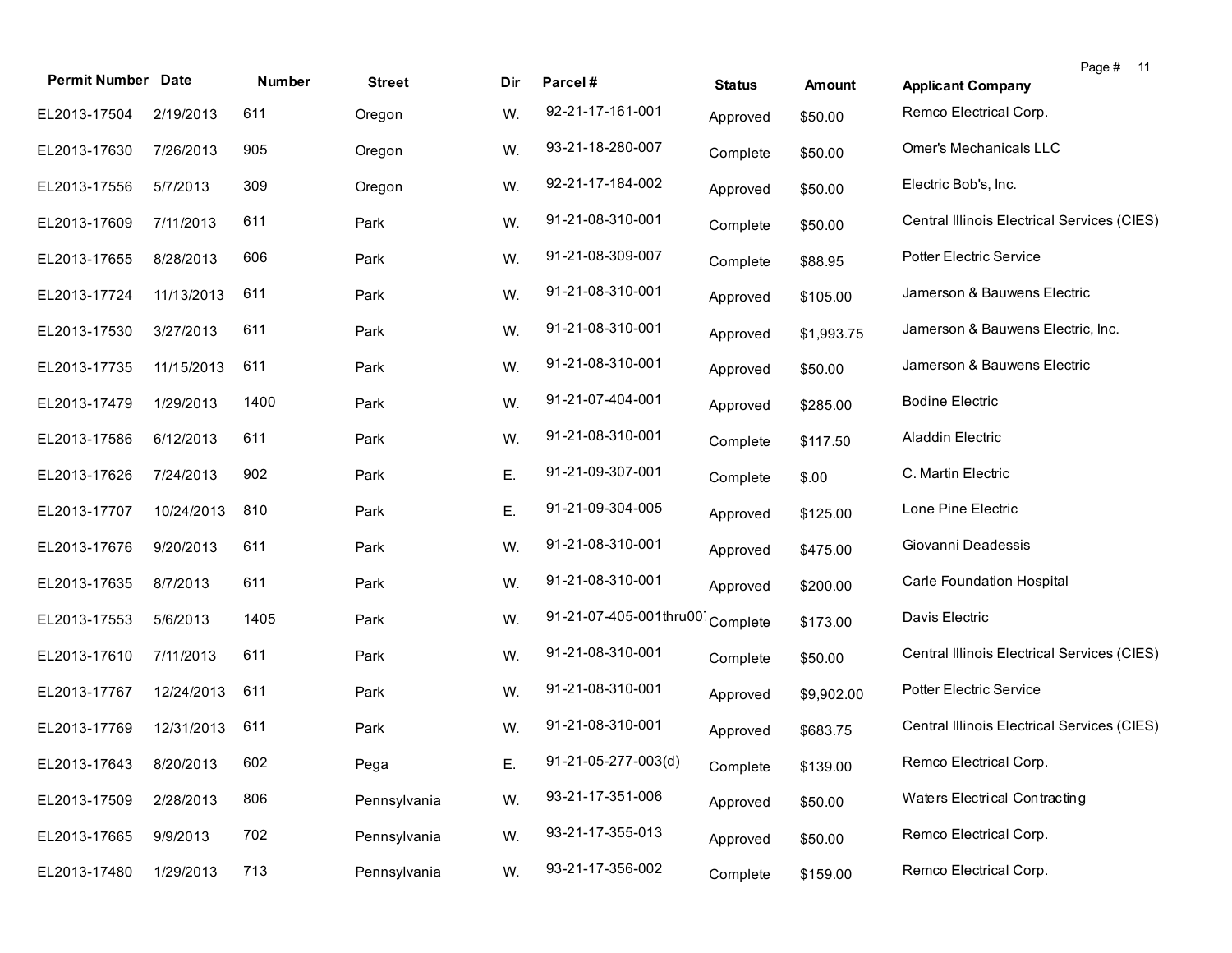| <b>Permit Number Date</b> |            | Number      | <b>Street</b> | Dir | Parcel#           | <b>Status</b> | <b>Amount</b> | Page #<br>- 12<br><b>Applicant Company</b> |
|---------------------------|------------|-------------|---------------|-----|-------------------|---------------|---------------|--------------------------------------------|
| EL2013-17640              | 8/16/2013  | 1405        | Pennsylvania  | Ε.  | 92-21-16-382-012  | Complete      | \$50.00       | Martindale Electric LLC                    |
| EL2013-17770              | 12/31/2013 | 1101        | Pennsylvania  | W.  | 93-21-18-477-001  | Approved      | \$563.00      | Creative Lighting Concepts Inc. (CLC)      |
| EL2013-17523              | 3/21/2013  | 607         | Pennsylvania  | W.  | 93-21-17-356-009  | Approved      | \$50.00       | Fred's Plbg-Heating, AC & Elect.           |
| EL2013-17524              | 3/22/2013  | 802         | Perkins       | Ε.  | 91-21-04-352-034  | Complete      | \$50.00       | <b>Bandwidth Management</b>                |
| EL2013-17527              | 3/25/2013  | 2010        | Philo         | S.  | 93-21-21-202-090  | Complete      | \$1,224.00    | Best Electric Co.                          |
| EL2013-17561              | 5/14/2013  | 2860        | Philo         | S.  | 93-21-28-201-004b | Complete      | \$312.00      | Davis Electric                             |
| EL2013-17518              | 3/20/2013  | 2010        | Philo         | S.  | 93-21-21-202-090  | Complete      | \$1,250.00    | Waters Electrical Contracting              |
| EL2013-17565              | 5/14/2013  | 2010        | Philo         | S.  | 93-21-21-202-090  | Complete      | \$162.50      | Waters Electrical Contracting              |
| EL2013-17481              | 1/29/2013  | 1811        | Prairie Winds | Ε.  | 93-21-21-278-007  | Complete      | \$50.00       | Champaign Signal & Lighting                |
| EL2013-17736              | 11/19/2013 | 410         | Race          | N.  | 91-21-08-455-014  | Approved      | \$.00         | Champaign Signal & Lighting                |
| EL2013-17583              | 6/7/2013   | 508&508 1/2 | Race          | N.  | 91-21-08-403-003  | Approved      | \$50.00       | Mike Stephen                               |
| EL2013-17718              | 11/1/2013  | 210         | Race          | S.  | 92-21-17-212-003  | Approved      | \$.00         | Controlled Energy System, Inc.             |
| EL2013-17717              | 11/1/2013  | 210         | Race          | S.  | 92-21-17-212-003  | Approved      | \$.00         | Controlled Energy System, Inc.             |
| EL2013-17716              | 11/1/2013  | 210         | Race          | S.  | 92-21-17-212-003  | Approved      | \$.00         | Controlled Energy System, Inc.             |
| EL2013-17657              | 8/28/2013  | 114         | Race          | S.  | 92-21-17-206-023  | Complete      | \$50.00       | Aladdin Electric                           |
| EL2013-17728              | 11/13/2013 | 1205        | Race          | S.  | 93-21-17-332-020  | Approved      | \$50.00       | Renaissance Electric                       |
| EL2013-17691              | 10/9/2013  | 202         | Race          | N.  | 91-21-08-457-022  | Approved      | \$199.00      | Remco Electrical Corp.                     |
| EL2013-17460              | 1/8/2013   | 210         | Race          | S.  | 92-21-17-212-003  | Complete      | \$.00         | Controlled Energy System, Inc.             |
| EL2013-17525 3/22/2013    |            | 409         | Race          | N.  | 91-21-08-451-009  | Complete      | \$.00         | Champaign Signal & Lighting                |
| EL2013-17663              | 9/6/2013   | 2016        | Race          | S.  | 93-21-20-252-008  | Complete      | \$50.00       | Bright Electric Project & Repair           |
| EL2013-17482              | 2/4/2013   | 1905        | Rainbow       | Ε.  | 92-21-16-431-007  | Complete      | \$61.00       | Waters Electrical Contracting              |
| EL2013-17542              | 4/16/2013  | 1306        | Silver        | Ε.  | 93-21-21-181-020  | Complete      | \$50.00       | Willie Thomas Jr.                          |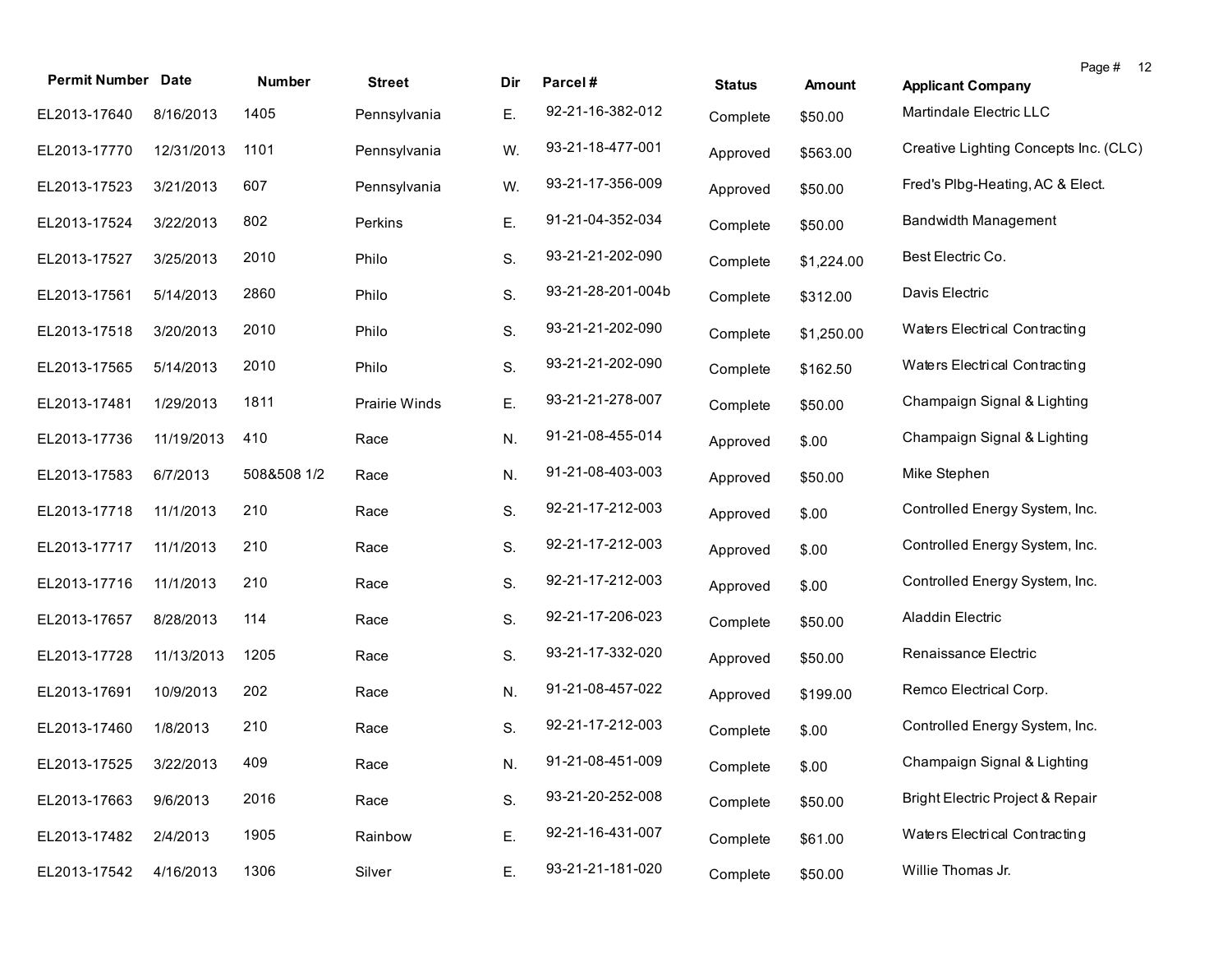| <b>Permit Number Date</b> |            | Number | <b>Street</b>      | Dir | Parcel#                 | <b>Status</b> | <b>Amount</b> | <b>Applicant Company</b>                    | Page # | - 13 |
|---------------------------|------------|--------|--------------------|-----|-------------------------|---------------|---------------|---------------------------------------------|--------|------|
| EL2013-17637              | 8/8/2013   | 2507   | Somerset           |     | 91-21-03-129-012        | Complete      | \$50.00       | Aladdin Electric                            |        |      |
| EL2013-17597              | 6/19/2013  | 707    | Springfield        | W.  | 92-21-17-104-004        | Complete      | \$50.00       | <b>Hunsinger Enterprises</b>                |        |      |
| EL2013-17475              | 1/18/2013  | 2518   | St. Andrews        | S.  | 93-21-22-305-012        | Complete      | \$50.00       | M X Electric, Inc.                          |        |      |
| EL2013-17679              | 9/27/2013  | 3048   | Stillwater         | Ε.  | To Be Determined        | Complete      | \$50.00       | <b>Birt Construction</b>                    |        |      |
| EL2013-17601              | 6/24/2013  | 3034   | Stillwater         | Ε.  | 93-21-22-400-011        | Complete      | \$50.00       | F.E. Moran Security Solutions               |        |      |
| EL2013-17584              | 6/12/2013  | 2600   | Stone Creek        | S.  | 93-21-22-404-004        | Complete      | \$908.00      | Davis Electric                              |        |      |
| EL2013-17656              | 8/28/2013  | 2738   | <b>Stone Creek</b> | Ε.  | 93-21-22-104-009        | Complete      | \$50.00       | Kaiser Electrical Contractors, Inc.         |        |      |
| EL2013-17739              | 11/19/2013 | 2513   | Stricker           | S.  | 93-21-22-476-016        | Approved      | \$50.00       | <b>Gallier Electric</b>                     |        |      |
| EL2013-17602              | 7/8/2013   | 1004   | Sunnycrest         | Ε.  | 93-21-21-101-026        | Complete      | \$50.00       | Chusak Chaven                               |        |      |
| EL2013-17696              | 10/14/2013 | 202    | University         | Ε.  | 91-21-08-405-038        | Approved      | \$50.00       | Remco Electrical Corp.                      |        |      |
| EL2013-17709              | 10/25/2013 | 1509   | University         | Ε.  | 91-21-09-451-007        | Complete      | \$50.00       | A & R Electric                              |        |      |
| EL2013-17521              | 3/20/2013  | 602    | University         | W.  | 91-21-08-310-001A       | Complete      | \$75.00       | Aladdin Electric                            |        |      |
| EL2013-17552              | 5/6/2013   | 202    | University         | Ε.  | 91-21-08-405-038        | Complete      | \$63.00       | Remco Electrical Corp.                      |        |      |
| EL2013-17762              | 12/20/2013 | 602    | University         | W.  | 91-21-08-310-001A       | Approved      | \$131.25      | Central Illinois Electrical Services (CIES) |        |      |
| EL2013-17763              | 12/20/2013 | 601    | University         | W.  | 91-21-08-361-009        | Approved      | \$374.38      | Central Illinois Electrical Services (CIES) |        |      |
| EL2013-17581              | 6/7/2013   | 2100   | University         | Ε.  | 91-21-09-476-003        | Complete      | \$50.00       | Kaiser Electrical Contractors, Inc.         |        |      |
| EL2013-17744              | 11/25/2013 | 509    | University         | W.  | 91-21-08-376-027thru034 | Approved      | \$421.75      | Central Illinois Electrical Services (CIES) |        |      |
| EL2013-17564              | 5/14/2013  | 3102   | University         | Ε.  | 91-21-10-407-021        | Complete      | \$150.00      | Value Estimating & Consulting, Inc.         |        |      |
| EL2013-17741 11/22/2013   |            | 801    | University         | Ε.  | 91-21-09-351-022        | Approved      | \$9,479.00    | Glesco Electric, Inc.                       |        |      |
| EL2013-17743              | 11/25/2013 | 602    | University         | W.  | 91-21-08-310-001A       | Complete      | \$750.00      | Central Illinois Electrical Services (CIES) |        |      |
| EL2013-17470              | 1/18/2013  | 1000   | University         | Ε.  | 91-21-09-326-002        | Approved      | \$.00         | Remco Electrical Corp.                      |        |      |
| EL2013-17507              | 2/21/2013  | 1004   | University         | W.  | 91-21-07-431-011        | Complete      | \$62.50       | Oberlander Electric Co.                     |        |      |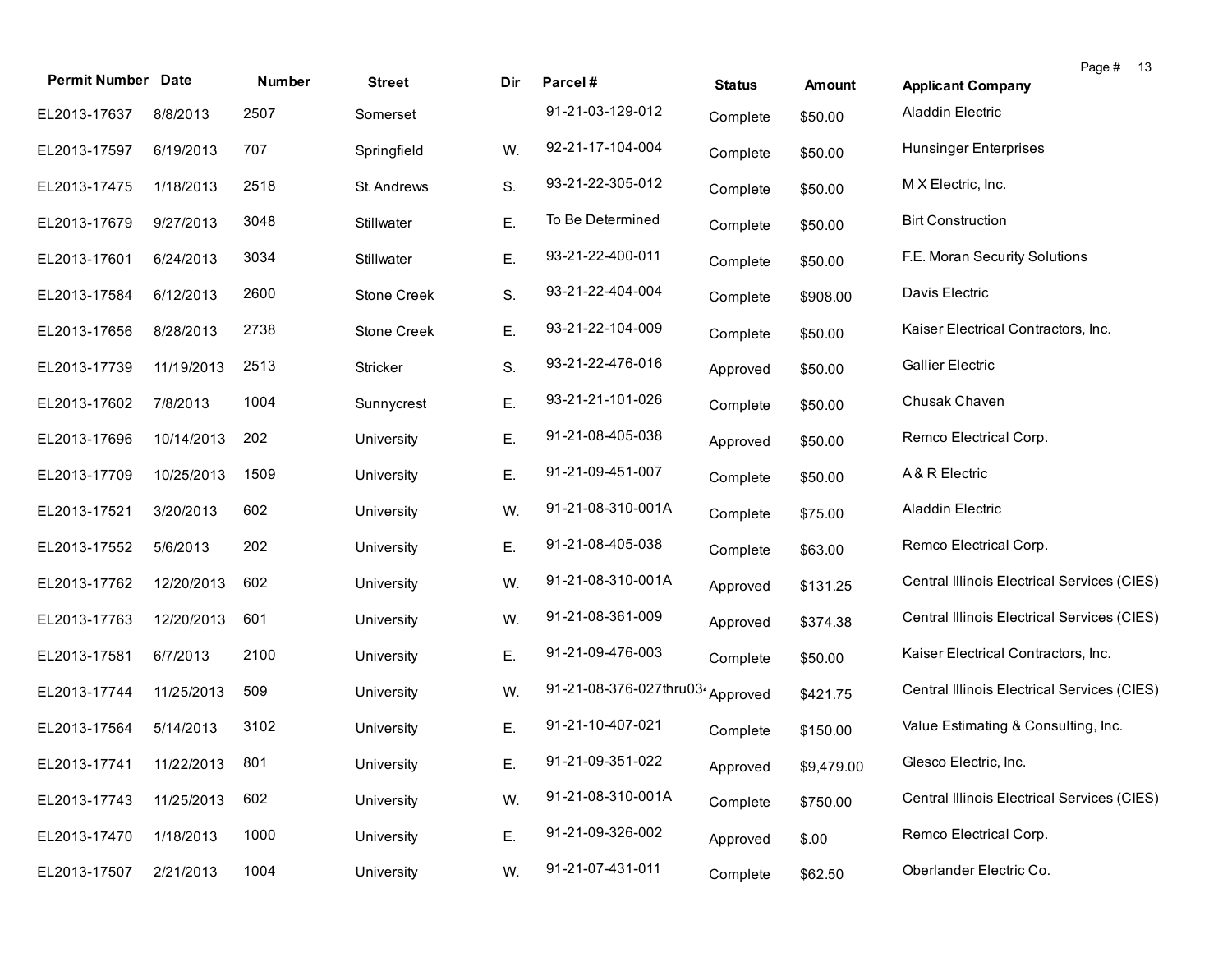| <b>Permit Number Date</b> |            | Number | <b>Street</b> | Dir | Parcel#                        | <b>Status</b> | <b>Amount</b> | <b>Applicant Company</b>             | Page # 14 |
|---------------------------|------------|--------|---------------|-----|--------------------------------|---------------|---------------|--------------------------------------|-----------|
| EL2013-17675              | 9/20/2013  | 1004   | University    | W.  | 91-21-07-431-011               | Approved      | \$50.00       | Ruby Electric Inc.                   |           |
| EL2013-17723              | 11/7/2013  | 901    | University    | W.  | 91-21-07-484-003&007& Complete |               | \$118.00      | Davis Electric                       |           |
| EL2013-17648              | 8/22/2013  | 602    | University    | W.  | 91-21-08-310-001A              | Approved      | \$297.50      | Potter Electric Service              |           |
| EL2013-17485              | 2/6/2013   | 602    | University    | W.  | 91-21-08-310-001A              | Complete      | \$172.00      | Davis Electric                       |           |
| EL2013-17512              | 3/13/2013  | 705    | Urbana        | S.  | 92-21-17-284-036               | Complete      | \$50.00       | <b>Richard Reynolds</b>              |           |
| EL2013-17560              | 5/10/2013  | 711    | Vermont       | W.  | 93-21-17-357-003               | Complete      | \$50.00       | Dan Block Electric, Inc.             |           |
| EL2013-17726              | 11/13/2013 | 715    | Vermont       | W.  | 93-21-17-357-001               | Approved      | \$50.00       | Renaissance Electric                 |           |
| EL2013-17729              | 11/13/2013 | 807    | Vermont       | W.  | 93-21-17-353-002               | Approved      | \$50.00       | Renaissance Electric                 |           |
| EL2013-17469              | 1/18/2013  | 502    | Vermont       | W.  | 93-21-17-377-016               | Complete      | \$50.00       | Renaissance Electric                 |           |
| EL2013-17570              | 5/23/2013  | 610    | Vermont       | W.  | 93-21-17-356-021               | Complete      | \$137.50      | Waters Electrical Contracting        |           |
| EL2013-17712              | 10/31/2013 | 1603   | Vernon        | Ε.  | 93-21-28-407-002               | Approved      | \$125.00      | Town & Country Electric              |           |
| EL2013-17606              | 7/11/2013  | 102    | Vine          | N.  | 91-21-08-478-017               | Complete      | \$50.00       | Lin R. Rogers Electrical Contractors |           |
| EL2013-17683              | 10/9/2013  | 2010   | Vine          | S.  | 93-21-20-277-005               | Approved      | \$50.00       | Dave Palmisano                       |           |
| EL2013-17684              | 10/9/2013  | 400    | Vine          | S.  | 92-21-17-238-013               | Approved      | \$.00         | Aladdin Electric                     |           |
| EL2013-17516              | 3/14/2013  | 400    | Vine          | S.  | 92-21-17-238-013               | Approved      | \$.00         | City of Urbana                       |           |
| EL2013-17617              | 7/16/2013  | 400    | Vine          | S.  | 92-21-17-238-013               | Complete      | \$.00         | City of Urbana                       |           |
| EL2013-17711              | 10/28/2013 | 704    | Vine          | S.  | 92-21-17-284-002               | Approved      | \$50.00       | Aladdin Electric                     |           |
| EL2013-17745              | 11/26/2013 | 203    | Vine          | N.  | 91-21-08-461-009               | Complete      | \$50.00       | Davis Electric                       |           |
| EL2013-17503 2/19/2013    |            | 702    | Vine          | S.  | 92-21-17-284-001               | Approved      | \$50.00       | Remco Electrical Corp.               |           |
| EL2013-17658              | 8/28/2013  | 1009   | Wabash        | S.  | 92-21-16-303-026               | Complete      | \$50.00       | Landgraver Services                  |           |
| EL2013-17465              | 1/14/2013  | 2614   | Wadsworth     | S.  | 93-21-22-452-008               | Complete      | \$50.00       | Lone Pine Electric                   |           |
| EL2013-17577              | 5/31/2013  | 304    | Washington    | W.  | 92-21-17-185-015               | Approved      | \$50.00       | Controlled Energy System, Inc.       |           |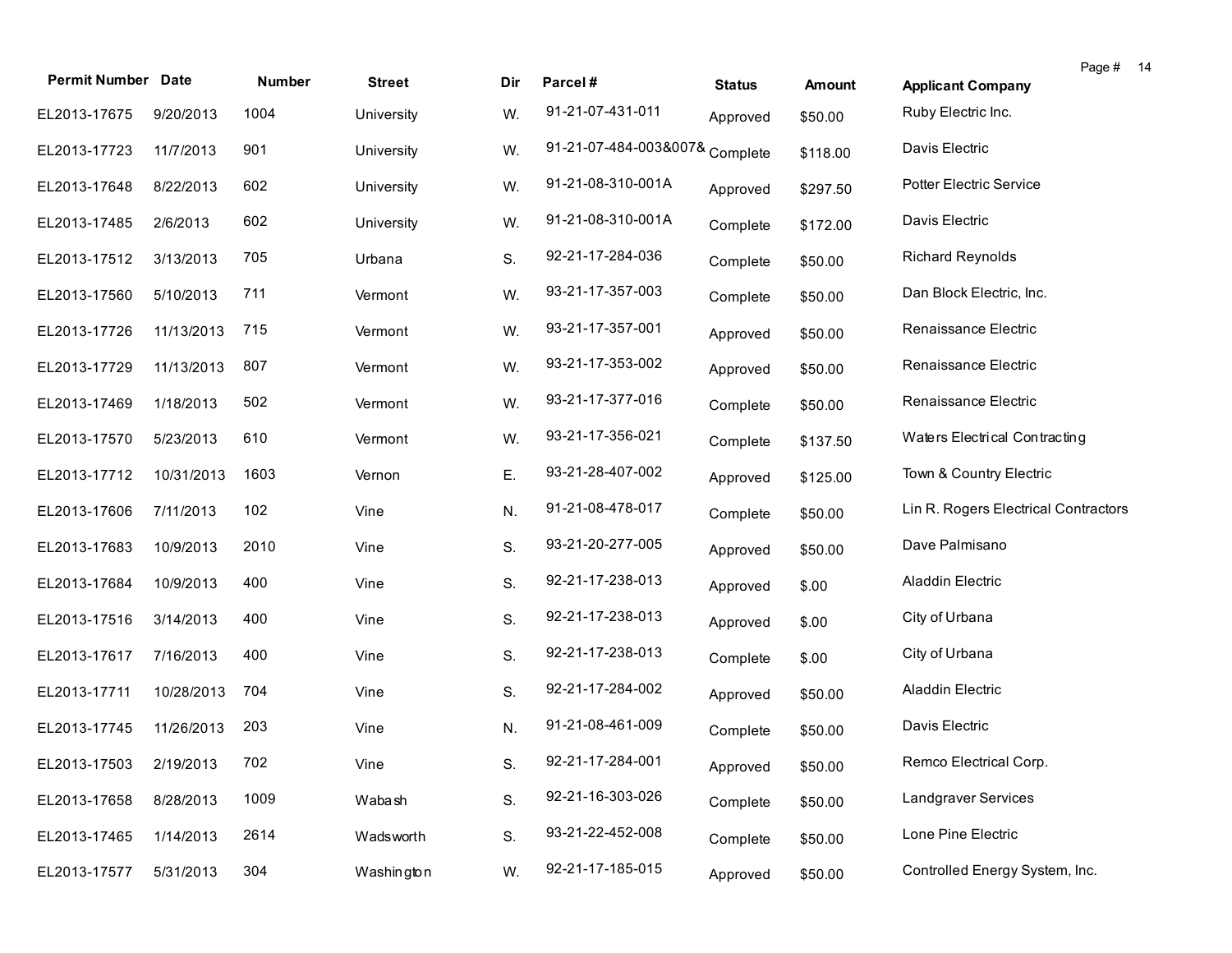| <b>Permit Number Date</b> |            | <b>Number</b> | <b>Street</b> | Dir | Parcel#          | <b>Status</b> | <b>Amount</b> | <b>Applicant Company</b> | Page # | 15 |
|---------------------------|------------|---------------|---------------|-----|------------------|---------------|---------------|--------------------------|--------|----|
| EL2013-17644              | 8/20/2013  | 2000          | Washington    | Е.  | 92-21-16-200-007 | Complete      | \$.00         | Remco Electrical Corp.   |        |    |
| EL2013-17625              | 7/22/2013  | 404           | Washington    | W.  | 92-21-17-181-014 | Complete      | \$50.00       | Landgraver Services      |        |    |
| EL2013-17738              | 11/19/2013 | 1776          | Washington    | Е.  | 92-21-16-200-006 | Complete      | \$50.00       | Aladdin Electric         |        |    |
| EL2013-17750              | 12/6/2013  | 709           | Webber        | S.  | 92-21-16-161-017 | Approved      | \$50.00       | <b>Boma Electric</b>     |        |    |
| EL2013-17753              | 12/13/2013 | 205           | Willard       | Е.  | 93-21-20-454-004 | Approved      | \$50.00       | M X Electric, Inc.       |        |    |
| EL2013-17528              | 3/25/2013  | 2401          | Willow        | N.  | 91-21-05-276-010 | Approved      | \$595.00      | Davis Electric           |        |    |
| EL2013-17514              | 3/14/2013  | 1901          | Willow        | N.  | 91-21-05-477-022 | Complete      | \$50.00       | Doug Kleber              |        |    |

| <b>Total Permits</b> | 313         |             |
|----------------------|-------------|-------------|
| Total Fees           | \$65,965,40 | pm&erpt.srw |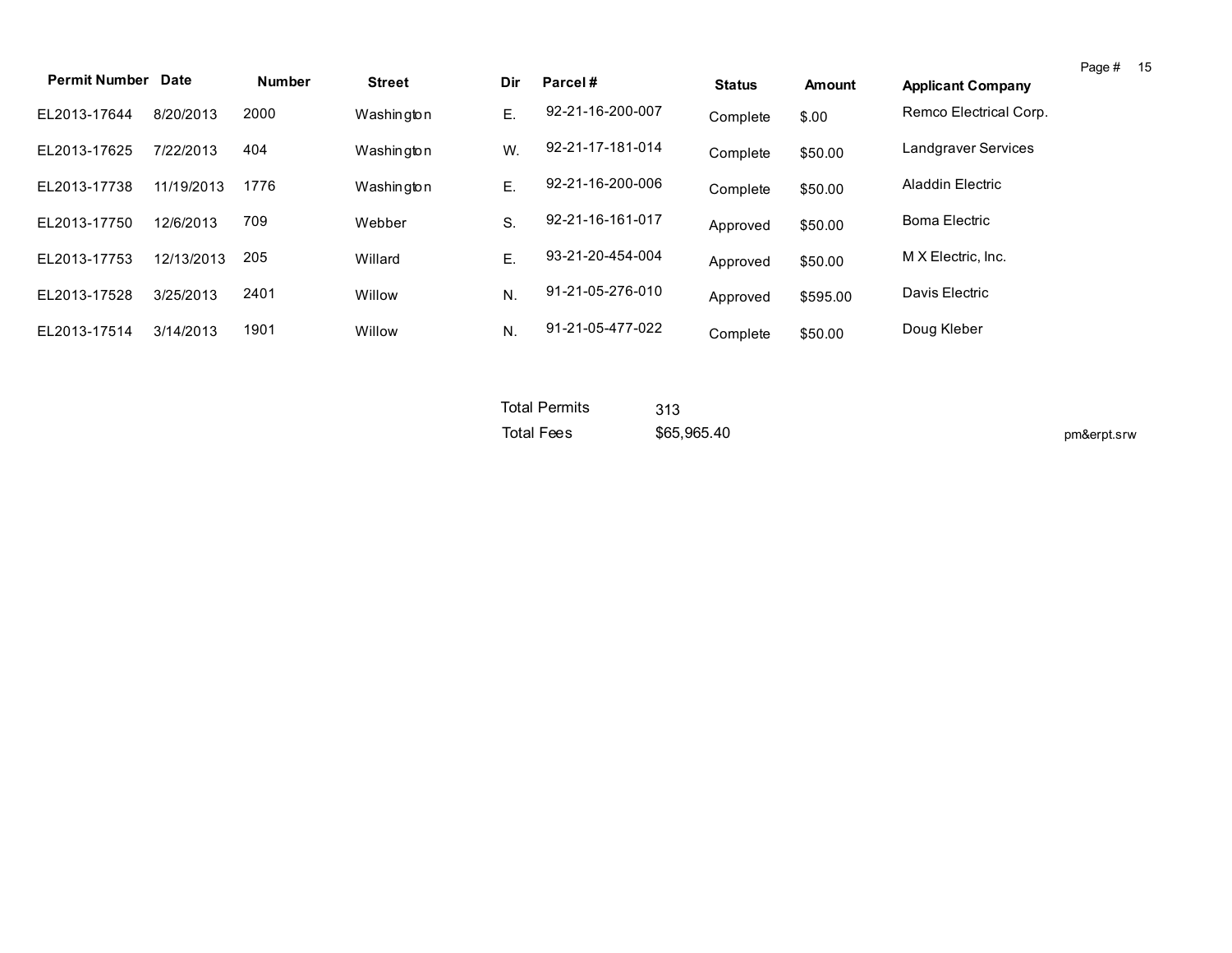## MECHANICAL PERMITS

#### January - December 31, 2013

| <b>Permit Number Date</b> |            | <b>Number</b>      | <b>Street</b>    | Dir | Parcel#          | <b>Status</b> | <b>Amount</b> | Page # 1<br><b>Applicant Company</b>   |
|---------------------------|------------|--------------------|------------------|-----|------------------|---------------|---------------|----------------------------------------|
| MC2013-13338              | 6/6/2013   | 303                | Abbey            | N.  | 91-21-10-401-013 | Approved      | \$125.00      | Hoveln Heating & Cooling               |
| MC2013-13424              | 10/4/2013  | 304                | Abbey            | N.  | 91-21-10-402-005 | Approved      | \$60.00       | <b>Blackie's Heating &amp; Cooling</b> |
| MC2013-13251              | 2/7/2013   | 1302               | Abercorn         | S.  | 91-21-15-391-011 | Approved      | \$60.00       | <b>Service Experts</b>                 |
| MC2013-13394              | 8/22/2013  | 906                | Airport          | Ε.  | 91-15-33-300-005 | Approved      | \$87.50       | F. E. Moran, Inc.                      |
| MC2013-13387              | 8/13/2013  | 906                | Airport          | Ε.  | 91-15-33-300-005 | Approved      | \$278.69      | Design-Air Heating & Air Conditioning  |
| MC2013-13367 7/16/2013    |            | 1909-A             | Amber            | Ε.  | 93-21-21-470-009 | Complete      | \$102.50      | Rose Heating & Air Conditioning        |
| MC2013-13354              | 6/25/2013  | 2002               | Amber            | Ε.  | 93-21-21-401-024 | Approved      | \$60.00       | Service Experts                        |
| MC2013-13327              | 6/3/2013   | 2206               | Amber            | Ε.  | 93-21-22-303-005 | Approved      | \$107.50      | Mattex Service Co., Inc.               |
| MC2013-13280              | 3/22/2013  | 2604 & 2604<br>1/2 | Anderson         | S.  | 93-21-21-357-007 | Approved      | \$60.00       | P & P Service Center, Inc.             |
| MC2013-13220              | 1/2/2013   | 1903               | Anderson         | S.  | 93-21-21-151-008 | Complete      | \$437.50      | Four Seasons Heating & AC              |
| MC2013-13370              | 7/22/2013  | 1806-1808          | Anderson         | S.  | 93-21-21-106-006 | Approved      | \$75.00       | <b>Chief Bauer/Service Experts</b>     |
| MC2013-13492              | 12/17/2013 | 712                | Anderson         | S.  | 92-21-16-161-010 | Approved      | \$60.00       | Quality Plumbing, Heating & AC         |
| MC2013-13337              | 6/6/2013   | 500                | Anthony          | W.  | 91-21-05-100-010 | Complete      | \$125.00      | Hoveln Heating & Cooling               |
| MC2013-13317              | 5/15/2013  | 3008               | Artesia Crossing | Ε.  | 91-21-10-405-036 | Approved      | \$.00         | Randall Brown                          |
| MC2013-13278              | 3/21/2013  | 1103               | Austin           | S.  | 92-21-16-403-003 | Approved      | \$87.50       | <b>Service Experts</b>                 |
| MC2013-13223              | 1/4/2013   | 705                | Beacon Hill      | N.  | 91-21-10-409-016 | Complete      | \$.00         | Frosty 'Frigeration, Inc.              |
| MC2013-13344              | 6/13/2013  | 1411               | Beech            | W.  | 91-21-07-252-013 | Complete      | \$88.00       | Lanz Heating & Cooling/Plumbing        |
| MC2013-13333              | 6/3/2013   | 1411               | Beech            | W.  | 91-21-07-252-013 | Complete      | \$60.00       | <b>Classic Plumbing</b>                |
| MC2013-13332              | 6/3/2013   | 1409               | Beech            | W.  | 91-21-07-252-014 | Complete      | \$60.00       | <b>Classic Plumbing</b>                |
| MC2013-13328              | 6/3/2013   | 1409               | Beech            | W.  | 91-21-07-252-014 | Complete      | \$89.00       | Lanz Heating & Cooling/Plumbing        |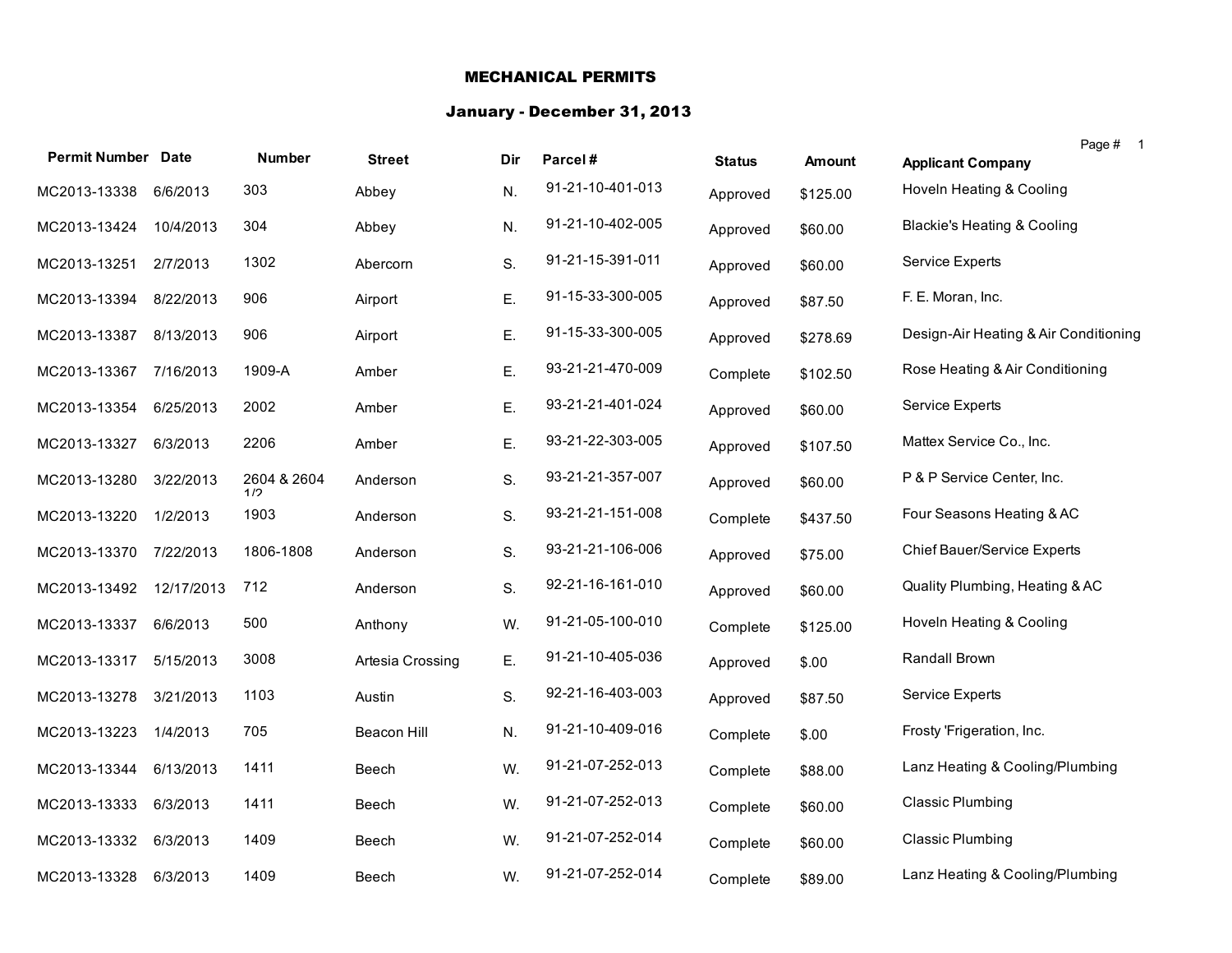| <b>Permit Number Date</b> |            | <b>Number</b> | <b>Street</b>        | Dir | Parcel#              | <b>Status</b> | <b>Amount</b> | Page # 2<br><b>Applicant Company</b> |  |
|---------------------------|------------|---------------|----------------------|-----|----------------------|---------------|---------------|--------------------------------------|--|
| MC2013-13227              | 1/16/2013  | 404           | Beringer             | N.  | 91-21-10-405-008     | Approved      | \$62.50       | <b>Service Experts</b>               |  |
| MC2013-13305              | 5/1/2013   | 3007          | Beringer             | Ε.  | 91-21-10-405-024     | Complete      | \$160.00      | Rose Heating & Air Conditioning      |  |
| MC2013-13449              | 10/23/2013 | 1007          | Berkley,             | N.  | 91-21-08-255-008     | Approved      | \$89.00       | Lanz Heating & Cooling/Plumbing      |  |
| MC2013-13301              | 4/26/2013  | 1206          | <b>Beslin</b>        | W.  | 91-21-07-261-010     | Approved      | \$154.73      | Mike Williams Plumbing & Heating     |  |
| MC2013-13422              | 10/1/2013  | 2014          | Boudreau             | S.  | 93-21-20-253-005     | Approved      | \$60.00       | Bratcher Heating & AC                |  |
| MC2013-13442              | 10/14/2013 | 1316          | <b>Brighton</b>      | Ε.  | 93-21-21-177-023     | Approved      | \$60.00       | P & P Service Center, Inc.           |  |
| MC2013-13496              | 12/24/2013 | 1303          | <b>Brighton</b>      | Ε.  | 93-21-21-179-017     | Approved      | \$75.00       | <b>Chief Bauer/Service Experts</b>   |  |
| MC2013-13256              | 2/21/2013  | 1204          | <b>Brighton</b>      | Ε.  | 93-21-21-177-013     | Approved      | \$60.00       | Bash Heating & Air Conditioning      |  |
| MC2013-13486              | 12/12/2013 | 302           | Broadway             | N.  | 91-21-08-460-003     | Approved      | \$68.75       | Mattex Service Co., Inc.             |  |
| MC2013-13366              | 7/16/2013  | 1505          | Broadway             | S.  | 93-21-17-453-        | Approved      | \$60.00       | Mattex Service Co., Inc.             |  |
| MC2013-13286              | 4/2/2013   | 1205          | <b>Brookstone</b>    | N.  | 91-21-07-205-007 (6) | Complete      | \$210.00      | Rich Heating & Cooling, Inc.         |  |
| MC2013-13285              | 4/2/2013   | 1305          | <b>Brookstone</b>    | N.  | 91-21-07-205-007 (4) | Complete      | \$350.00      | Rich Heating & Cooling, Inc.         |  |
| MC2013-13284              | 4/2/2013   | 1306          | <b>Brookstone</b>    | N.  | 91-21-07-205-007 (3) | Complete      | \$140.00      | Rich Heating & Cooling, Inc.         |  |
| MC2013-13292              | 4/16/2013  | 1201          | <b>Brookstone</b>    | N.  | 91-21-07-205-007 (7) | Complete      | \$60.00       | Rich Heating & Cooling, Inc.         |  |
| MC2013-13283              | 4/2/2013   | 1302          | <b>Brookstone</b>    | N.  | 91-21-07-205-007 (2) | Complete      | \$210.00      | Rich Heating & Cooling, Inc.         |  |
| MC2013-13282              | 4/2/2013   | 1206          | <b>Brookstone</b>    | N.  | 91-21-07-205-007 (1) | Complete      | \$140.00      | Rich Heating & Cooling, Inc.         |  |
| MC2013-13299              | 4/26/2013  | 1305          | <b>Brookstone</b>    | N.  | 91-21-07-205-007 (4) | Approved      | \$87.00       | F. E. Moran, Inc.                    |  |
| MC2013-13300              | 4/26/2013  | 1206          | <b>Brookstone</b>    | N.  | 91-21-07-205-007 (1) | Approved      | \$87.00       | F. E. Moran, Inc.                    |  |
| MC2013-13287 4/2/2013     |            | 1301          | Brookstone           | N.  | 91-21-07-205-007 (5) | Complete      | \$210.00      | Rich Heating & Cooling, Inc.         |  |
| MC2013-13239              | 1/25/2013  | 601           | <b>Burkwood East</b> | Ε.  | 93-21-20-228-013     | Complete      | \$156.25      | Kuchefski Heating & AC               |  |
| MC2013-13242              | 1/25/2013  | 402           | Burkwood West        | Ε.  | 93-21-20-227-021     | Approved      | \$112.48      | Quality Plumbing, Heating & AC       |  |
| MC2013-13494              | 12/24/2013 | 2405          | Burlison             | S.  | 93-21-20-453-007     | Approved      | \$175.00      | Hoveln Heating & Cooling             |  |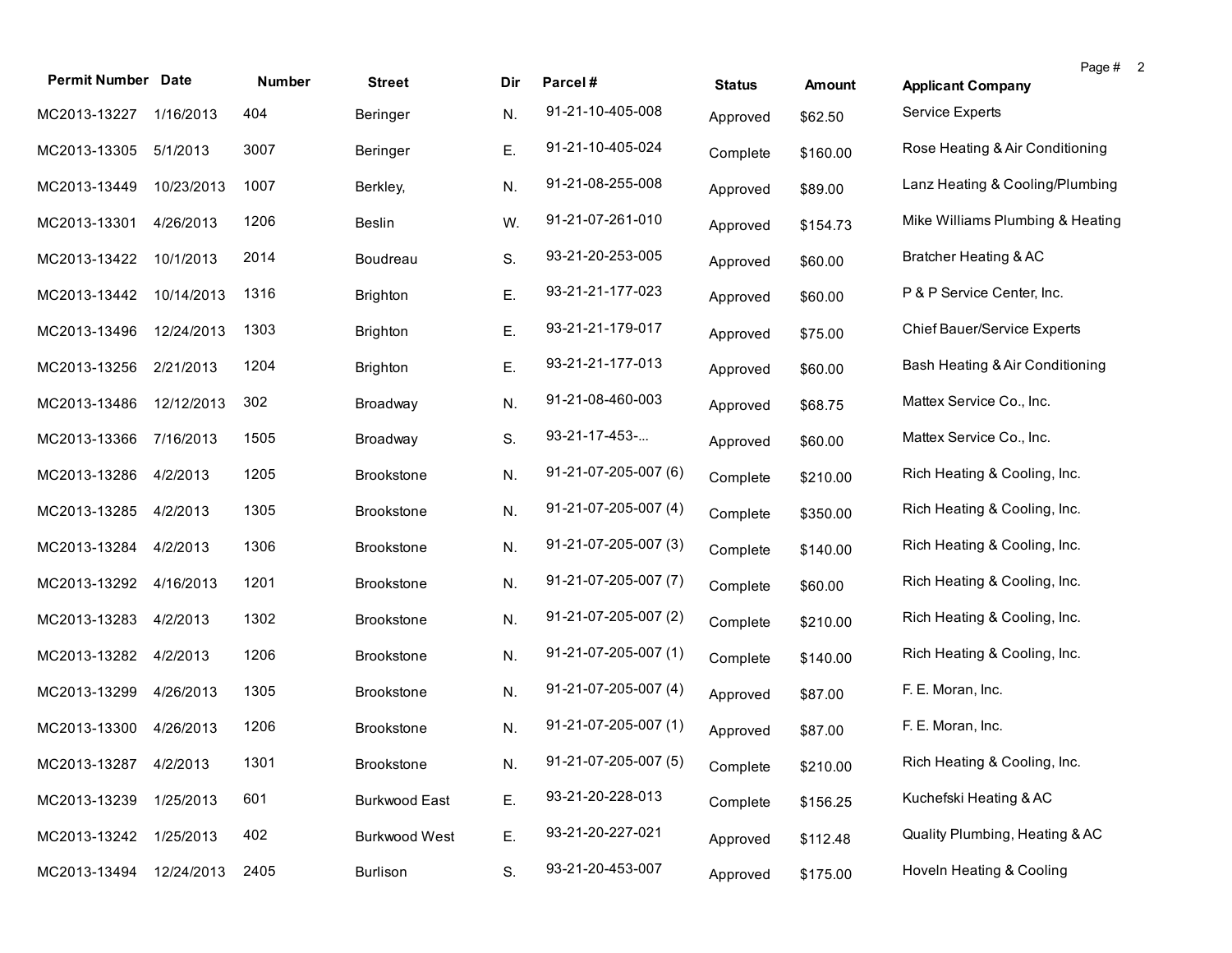| <b>Permit Number Date</b> |            | Number  | <b>Street</b>   | Dir | Parcel#          | <b>Status</b> | <b>Amount</b> | Page # 3<br><b>Applicant Company</b>       |
|---------------------------|------------|---------|-----------------|-----|------------------|---------------|---------------|--------------------------------------------|
| MC2013-13490              | 12/13/2013 | 2003    | Burlison        | S.  | 93-21-20-252-014 | Approved      | \$60.00       | Mattex Service Co., Inc.                   |
| MC2013-13246              | 2/4/2013   | 2012    | <b>Burlison</b> | S.  | 93-21-20-254-006 | Approved      | \$92.00       | Bratcher Heating & AC                      |
| MC2013-13306              | 5/1/2013   | 406     | <b>Busey</b>    | N.  | 91-21-08-356-004 | Complete      | \$175.00      | A& R Services/Mechanical Contractors, Inc. |
| MC2013-13343 6/13/2013    |            | 804     | Busey           | N.  | 91-21-08-305-004 | Approved      | \$60.00       | Bratcher Heating & AC                      |
| MC2013-13468              | 11/5/2013  | 1003    | Busey           | N.  | 91-21-08-152-034 | Approved      | \$77.00       | Ray's Heating & Air Conditioning           |
| MC2013-13396              | 8/26/2013  | 501     | California      | W.  | 92-21-17-177-006 | Approved      | \$50.00       | Timothy R. Spence Builders                 |
| MC2013-13497              | 12/24/2013 | 411     | California      | W.  | 92-21-17-179-001 | Approved      | \$60.00       | Chief Bauer/Service Experts                |
| MC2013-13380              | 8/5/2013   | 611     | California      | W.  | 92-21-17-160-001 | Approved      | \$60.00       | Chief Bauer/Service Experts                |
| MC2013-13324              | 5/31/2013  | 601 1/2 | California      | W.  | 92-21-17-160-009 | Approved      | \$60.00       | Quality Plumbing, Heating & AC             |
| MC2013-13495              | 12/24/2013 | 709     | California      | W.  | 92-21-17-156-003 | Approved      | \$60.00       | Chief Bauer/Service Experts                |
| MC2013-13316              | 5/13/2013  | 1105    | Carroll         | N.  | 91-21-09-126-035 | Complete      | \$122.50      | <b>Allied Mechanical</b>                   |
| MC2013-13388              | 8/13/2013  | 3107-A  | Chatham         | S.  | 93-21-28-252-009 | Approved      | \$60.00       | Bratcher Heating & AC                      |
| MC2013-13460              | 10/28/2013 | 3214    | Chatham         | S.  | 93-21-28-255-012 | Approved      | \$50.00       | Kuchefski Heating & AC                     |
| MC2013-13329              | 6/3/2013   | 1110    | Church          | W.  | 91-21-07-427-016 | Approved      | \$60.00       | Champaign County Regional Planning         |
| MC2013-13355              | 6/26/2013  | 1110    | Church          | W.  | 91-21-07-427-016 | Complete      | \$60.00       | Champaign County Regional Planning         |
| MC2013-13421              | 9/27/2013  | 2801    | Clarion         | Ε.  | 91-21-10-404-011 | Complete      | \$175.00      | Chief Bauer/Service Experts                |
| MC2013-13351              | 6/25/2013  | 705     | Colorado        | Ε.  | 93-21-21-152-042 | Complete      | \$60.00       | Lanz Heating & Cooling/Plumbing            |
| MC2013-13479              | 11/20/2013 | 615     | Colorado        | Е.  | 93-21-21-151-003 | Complete      | \$60.00       | Bratcher Heating & AC                      |
| MC2013-13419 9/24/2013    |            | 1303    | Colorado        | Ε.  | 93-21-21-176-011 | Complete      | \$662.96      | SBC Heating & Air                          |
| MC2013-13440              | 10/11/2013 | 601     | Colorado        | Ε.  | 93-21-20-280-007 | Approved      | \$60.00       | Chief Bauer/Service Experts                |
| MC2013-13420              | 9/24/2013  | 1303    | Colorado        | Ε.  | 93-21-21-176-011 | Complete      | \$250.00      | Professional HVAC/R Services               |
| MC2013-13480              | 11/20/2013 | 615     | Colorado        | Ε.  | 93-21-21-151-003 | Complete      | \$60.00       | Bratcher Heating & AC                      |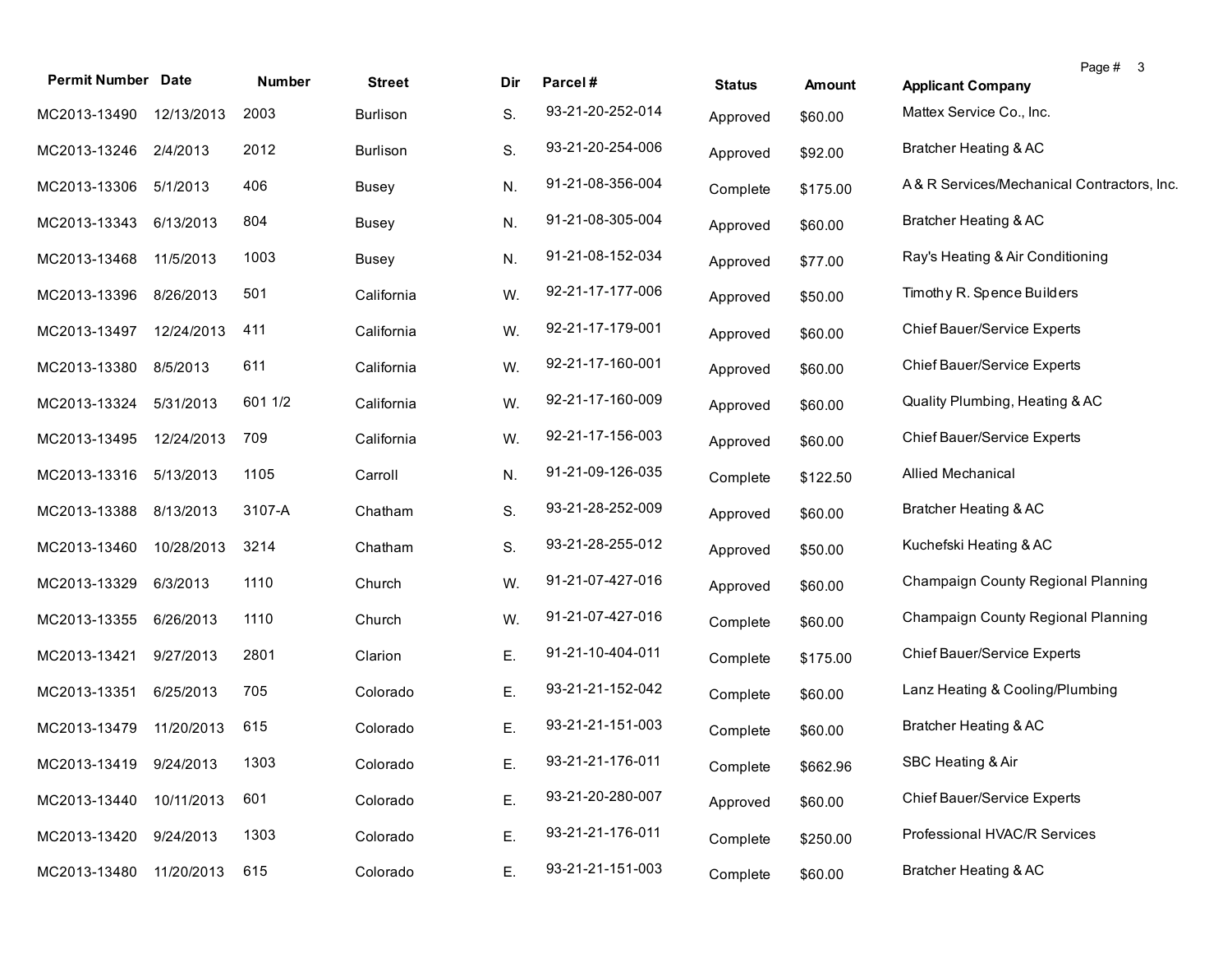| <b>Permit Number Date</b> |            | Number | <b>Street</b>         | Dir | Parcel#          | <b>Status</b> | <b>Amount</b> | Page # 4<br><b>Applicant Company</b> |  |
|---------------------------|------------|--------|-----------------------|-----|------------------|---------------|---------------|--------------------------------------|--|
|                           | 4/3/2013   | 1209   | Colorado              | Ε.  | 93-21-21-176-019 |               |               | Service Experts                      |  |
| MC2013-13288              |            |        |                       |     |                  | Approved      | \$60.00       |                                      |  |
| MC2013-13296              | 4/23/2013  | 116    | Cottage Grove         | N.  | 91-21-09-377-001 | Complete      | \$60.00       | Gale May Plumbing                    |  |
| MC2013-13273              | 3/13/2013  | 214    | Cottage Grove         | S.  | 92-21-16-126-018 | Approved      | \$60.00       | Bratcher Heating & AC                |  |
| MC2013-13499              | 12/26/2013 | 1806   | Cottage Grove         | S.  | 93-21-21-126-044 | Approved      | \$62.50       | Automatic Fire Sprinkler Co.         |  |
| MC2013-13395              | 8/22/2013  | 2105   | <b>Country Squire</b> | Ε.  | 91-21-15-306-003 | Approved      | \$60.00       | Quality Plumbing, Heating & AC       |  |
| MC2013-13365              | 7/12/2013  | 2013   | <b>Country Squire</b> | Ε.  | 92-21-16-432-037 | Approved      | \$75.00       | Chief Bauer/Service Experts          |  |
| MC2013-13295              | 4/23/2013  | 2005   | <b>Country Squire</b> | Ε.  | 92-21-16-432-033 | Complete      | \$60.00       | Lanz Heating & Cooling/Plumbing      |  |
| MC2013-13339              | 6/6/2013   | 1003   | Crestwood             | Ε.  | 92-21-16-306-011 | Approved      | \$60.00       | Service Experts                      |  |
| MC2013-13445              | 10/21/2013 | 1905   | Cunningham            | N.  | 91-21-04-301-026 | Approved      | \$438.00      | F. E. Moran, Inc.                    |  |
| MC2013-13431              | 10/9/2013  | 1301   | Cunningham            | N.  | 91-21-08-229-002 | Approved      | \$200.00      | Davis/Houk Mechanical, Inc.          |  |
| MC2013-13303              | 4/29/2013  | 1907   | Cunningham            | N.  | 91-21-04-301-025 | Complete      | \$93.75       | Airtec Inc.                          |  |
| MC2013-13263              | 2/27/2013  | 3008   | Cunningham            | N.  | 91-15-33-452-001 | Complete      | \$584.83      | Air King, Inc.                       |  |
| MC2013-13237              | 1/18/2013  | 1407   | Curtiss               | S.  | 92-21-16-478-022 | Approved      | \$60.00       | Champaign Heating & Air              |  |
| MC2013-13441              | 10/14/2013 | 3411   | Deer Ridge            | S.  | 93-21-28-404-010 | Approved      | \$50.00       | Vliet Builders LLC                   |  |
| MC2013-13260              | 2/21/2013  | 3409   | Deer Ridge            | S.  | 93-21-28-404-009 | Complete      | \$85.00       | Kelso Heating & Cooling, Inc.        |  |
| MC2013-13450              | 10/23/2013 | 602    | Delaware              | W.  | 93-21-17-357-025 | Complete      | \$60.00       | Harold Colbert Company II            |  |
| MC2013-13289              | 4/9/2013   | 1008   | Delaware              | Ε.  | 92-21-16-353-023 | Approved      | \$60.00       | Rose Heating & Air Conditioning      |  |
| MC2013-13375 7/26/2013    |            | 111    | Delaware              | W.  | 93-21-17-454-004 | Approved      | \$60.00       | Champaign Heating & Air              |  |
| MC2013-13405 9/4/2013     |            | 1506   | Delmont               | S.  | 93-21-17-453-    | Complete      | \$83.00       | Rose Heating & Air Conditioning      |  |
| MC2013-13426              | 10/4/2013  | 1305   | Eads                  | W.  | 91-21-07-255-004 | Complete      | \$60.00       | Waldo Mantels                        |  |
| MC2013-13458              | 10/25/2013 | 2009   | Eagle Ridge           | Ε.  | 93-21-21-202-032 | Approved      | \$81.00       | Ray's Heating & Air Conditioning     |  |
| MC2013-13457              | 10/25/2013 | 311    | Eliot                 | Е.  | 93-21-20-432-002 | Approved      | \$60.00       | Ray's Heating & Air Conditioning     |  |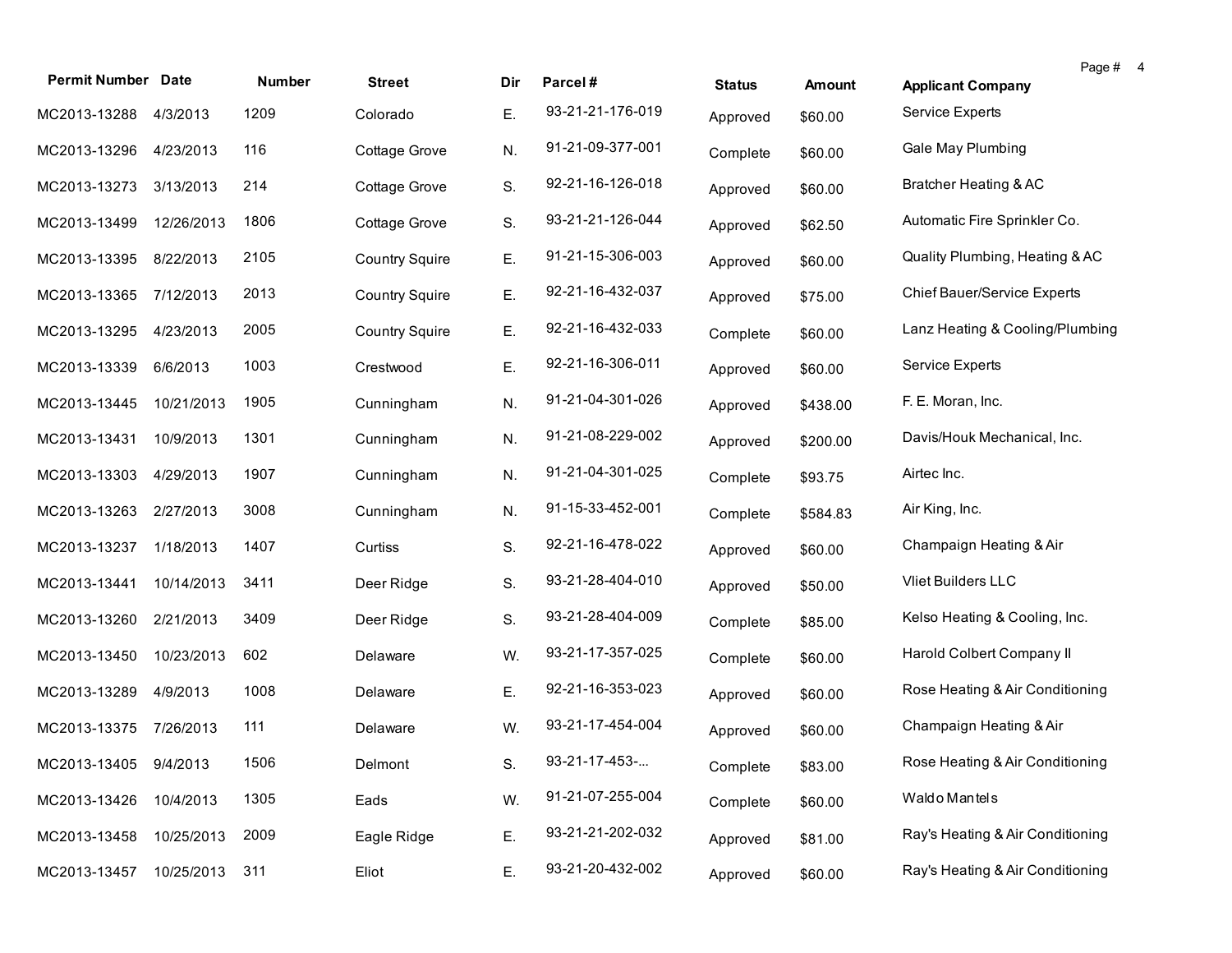| <b>Permit Number Date</b> |            | Number  | <b>Street</b> | Dir | Parcel#                         | <b>Status</b> | Amount   | Page # 5<br><b>Applicant Company</b> |
|---------------------------|------------|---------|---------------|-----|---------------------------------|---------------|----------|--------------------------------------|
| MC2013-13330              | 6/3/2013   | 508     | Elm           | Ε.  | 92-21-17-229-007                | Complete      | \$60.00  | Champaign County Regional Planning   |
| MC2013-13462              | 10/28/2013 | 302     | Elm           | W.  | 92-21-17-135-014                | Complete      | \$60.00  | Rose Heating & Air Conditioning      |
| MC2013-13471              | 11/5/2013  | 1611    | Fairlawn      | Ε.  | 92-21-16-457-006                | Approved      | \$85.00  | Ray's Heating & Air Conditioning     |
| MC2013-13466              | 11/5/2013  | 302-611 | Fairlawn      | Ε.  | 93-21-17-428-007thru11(Approved |               | \$60.00  | Ray's Heating & Air Conditioning     |
| MC2013-13391              | 8/14/2013  | 1709    | Fairlawn      | Ε.  | 92-21-16-458-005                | Approved      | \$60.00  | Bash Heating & Air Conditioning      |
| MC2013-13236              | 1/18/2013  | 302-611 | Fairlawn      | Ε.  | 93-21-17-428-007thru11(Approved |               | \$60.00  | D.W.S. Heating & Cooling             |
| MC2013-13340              | 6/12/2013  | 1705    | Fairlawn      | Ε.  | 92-21-16-458-003                | Approved      | \$76.25  | P & P Service Center, Inc.           |
| MC2013-13311              | 5/7/2013   | 302-611 | Fairlawn      | Ε.  | 93-21-17-428-007thru11(Complete |               | \$60.00  | Dennis HVAC, Inc.                    |
| MC2013-13408              | 9/6/2013   | 1507    | Fairlawn      | Ε.  | 92-21-16-451-003                | Approved      | \$60.00  | <b>Chief Bauer/Service Experts</b>   |
| MC2013-13271              | 3/8/2013   | 817     | Fairview      | W.  | 91-21-08-301-006                | Complete      | \$60.00  | A to Z Heating & Air                 |
| MC2013-13417              | 9/19/2013  | 407     | Florida       | Ε.  | 93-21-20-226-008                | Approved      | \$66.00  | Bratcher Heating & AC                |
| MC2013-13423              | 10/1/2013  | 116     | Florida       | W.  | 93-21-17-454-011                | Complete      | \$62.50  | Jesse Heating & Air Conditioning     |
| MC2013-13467              | 11/5/2013  | 309     | Florida       | Ε.  | 93-21-20-226-005                | Approved      | \$60.00  | Ray's Heating & Air Conditioning     |
| MC2013-13404              | 8/28/2013  | 606     | Florida       | Ε.  | 93-21-17-481-021                | Complete      | \$60.00  | Lanz Heating & Cooling/Plumbing      |
| MC2013-13385              | 8/13/2013  | 112     | Florida       | W.  | 93-21-17-454-013                | Approved      | \$60.00  | Chief Bauer/Service Experts          |
| MC2013-13500              | 12/31/2013 | 407     | George Huff   | Е.  | 93-21-20-278-004                | Approved      | \$60.00  | Chief Bauer/Service Experts          |
| MC2013-13469              | 11/5/2013  | 103     | George Huff   | Ε.  | 93-21-20-402-017                | Approved      | \$98.00  | Ray's Heating & Air Conditioning     |
| MC2013-13314              | 5/10/2013  | 1807-A  | Glenwood Oaks | S.  | 93-21-21-108-023                | Complete      | \$76.25  | Lanz Heating & Cooling/Plumbing      |
| MC2013-13425 10/4/2013    |            | 1701    | Golfview      | N.  | 91-21-05-476-017                | Approved      | \$137.50 | <b>Chief Bauer/Service Experts</b>   |
| MC2013-13498              | 12/24/2013 | 1008    | Goodwin       | N.  | 91-21-07-280-001                | Approved      | \$60.00  | Probst Refrigeration & Heating Inc.  |
| MC2013-13489              | 12/12/2013 | 1008    | Goodwin       | N.  | 91-21-07-280-001                | Approved      | \$112.43 | Probst Refrigeration & Heating Inc.  |
| MC2013-13374              | 7/25/2013  | 502     | Green         | W.  | 92-21-17-127-045                | Approved      | \$60.00  | Quality Plumbing, Heating & AC       |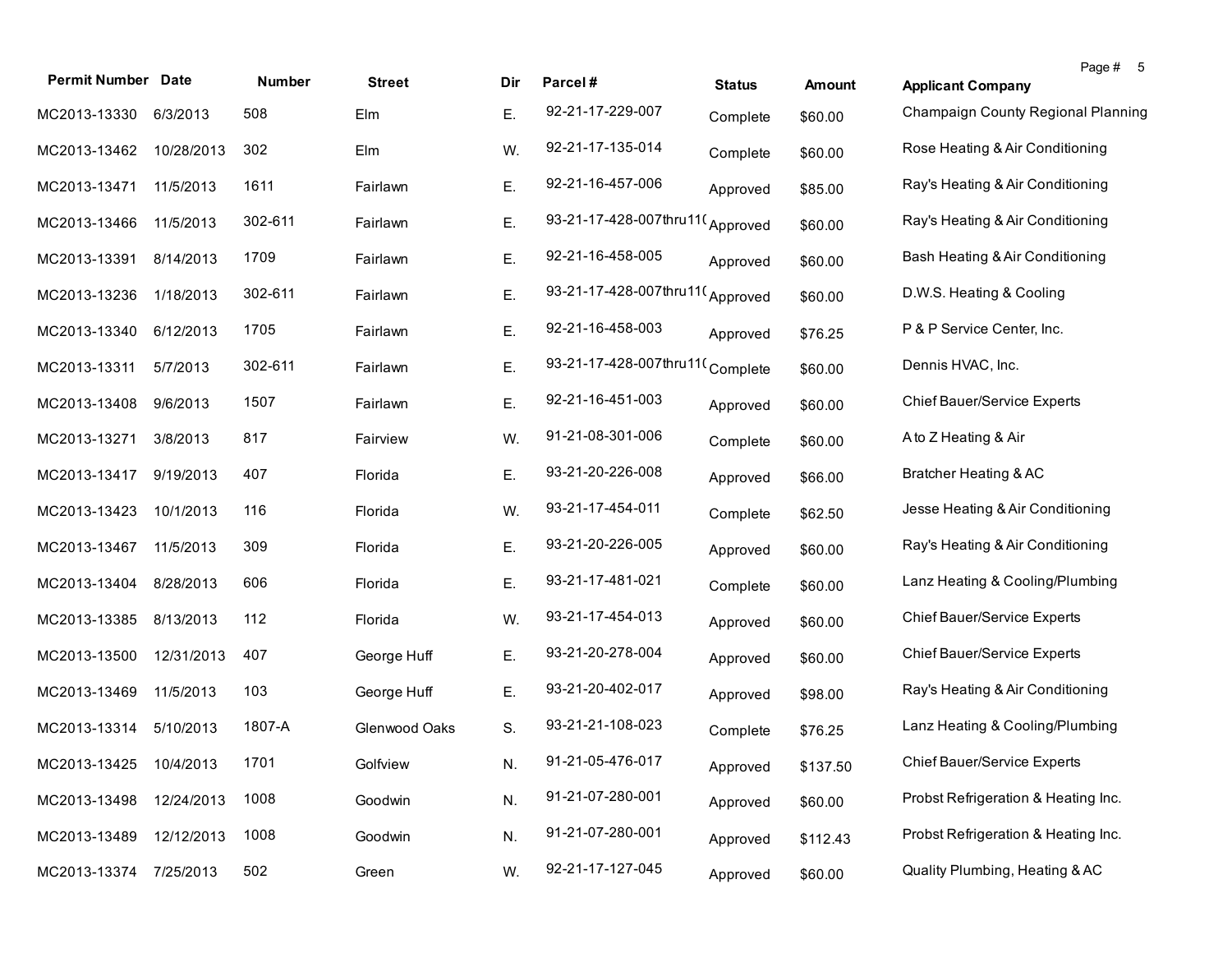| <b>Permit Number Date</b> |            | Number | <b>Street</b> | Dir. | Parcel#                                      | <b>Status</b> | Amount   | <b>Applicant Company</b>        | Page # | 6 |
|---------------------------|------------|--------|---------------|------|----------------------------------------------|---------------|----------|---------------------------------|--------|---|
| MC2013-13400              | 8/26/2013  | 502    | Green         | W.   | 92-21-17-127-016                             |               |          | Quality Plumbing, Heating & AC  |        |   |
|                           |            |        |               |      |                                              | Approved      | \$60.00  |                                 |        |   |
| MC2013-13399              | 8/26/2013  | 502    | Green         | W.   | 92-21-17-127-021                             | Approved      | \$60.00  | Quality Plumbing, Heating & AC  |        |   |
| MC2013-13318              | 5/17/2013  | 700    | Gregory       | S.   | 93-21-18-280-022                             | Approved      | \$341.00 | Davis/Houk Mechanical, Inc.     |        |   |
| MC2013-13437              | 10/10/2013 | 701    | Gregory       | S.   | 93-21-18-277-025 (024)                       | Approved      | \$60.00  | F. E. Moran, Inc.               |        |   |
| MC2013-13473              | 11/20/2013 | 701    | Gregory       | S.   | 93-21-18-277-025 (024)                       | Complete      | \$157.00 | McCormick Dist. & Service       |        |   |
| MC2013-13454              | 10/25/2013 | 700    | Gregory       | S.   | 93-21-18-280-022                             | Approved      | \$128.00 | Davis/Houk Mechanical, Inc.     |        |   |
| MC2013-13452              | 10/25/2013 | 700    | Gregory       | S.   | 93-21-18-280-022                             | Approved      | \$240.00 | Davis/Houk Mechanical, Inc.     |        |   |
| MC2013-13451              | 10/25/2013 | 700    | Gregory       | S.   | 93-21-18-280-022                             | Approved      | \$246.00 | Davis/Houk Mechanical, Inc.     |        |   |
| MC2013-13382              | 8/12/2013  | 701    | Gregory       | S.   | 93-21-18-277-025 (024)                       | Approved      | \$563.00 | Davis/Houk Mechanical, Inc.     |        |   |
| MC2013-13436              | 10/9/2013  | 700    | Gregory       | S.   | 93-21-18-280-022                             | Approved      | \$204.00 | Davis/Houk Mechanical, Inc.     |        |   |
| MC2013-13438              | 10/10/2013 | 700    | Gregory       | S.   | 93-21-18-280-022                             | Approved      | \$60.00  | F. E. Moran, Inc.               |        |   |
| MC2013-13476              | 11/20/2013 | 104    | Grove         | S.   | 92-21-17-232-004                             | Approved      | \$154.50 | Gamma Mechanical Inc.           |        |   |
| MC2013-13248              | 2/4/2013   | 601    | Guardian      | N.   | 91-21-09-426-014                             | Approved      | \$150.00 | Fire Suppression Systems        |        |   |
| MC2013-13373              | 7/25/2013  | 1004   | Harding       | Е.   | 93-21-21-152-043thru08 <sup>{</sup> Complete |               | \$60.00  | Rose Heating & Air Conditioning |        |   |
| MC2013-13443              | 10/18/2013 | 1004   | Harding       | Ε.   | 93-21-21-152-043thru08(Approved              |               | \$60.00  | Rose Heating & Air Conditioning |        |   |
| MC2013-13493              | 12/17/2013 | 613    | Harding       | Е.   | 93-21-21-154-002                             | Complete      | \$79.00  | Lanz Heating & Cooling/Plumbing |        |   |
| MC2013-13384              | 8/12/2013  | 1004   | Harding       | Ε.   | 93-21-21-152-043thru08(Complete              |               | \$60.00  | Rose Heating & Air Conditioning |        |   |
| MC2013-13446              | 10/23/2013 | 1004   | Harding       | Е.   | 93-21-21-152-043thru08 <sup>{</sup> Complete |               | \$60.00  | Lanz Heating & Cooling/Plumbing |        |   |
| MC2013-13313 5/10/2013    |            | 1003   | Harding       | E.   | 93-21-21-153-010                             | Approved      | \$60.00  | P & P Service Center, Inc.      |        |   |
| MC2013-13345              | 6/13/2013  | 706    | Harmon        | Ε.   | 93-21-21-354-009                             | Complete      | \$90.00  | Lanz Heating & Cooling/Plumbing |        |   |
| MC2013-13235              | 1/18/2013  | 804    | High          | Ε.   | 92-21-16-109-009                             | Complete      | \$60.00  | Duden-Silver Heating & Cooling  |        |   |
| MC2013-13402              | 8/28/2013  | 510    | High          | W.   | 92-21-17-128-010                             | Complete      | \$60.00  | Lanz Heating & Cooling/Plumbing |        |   |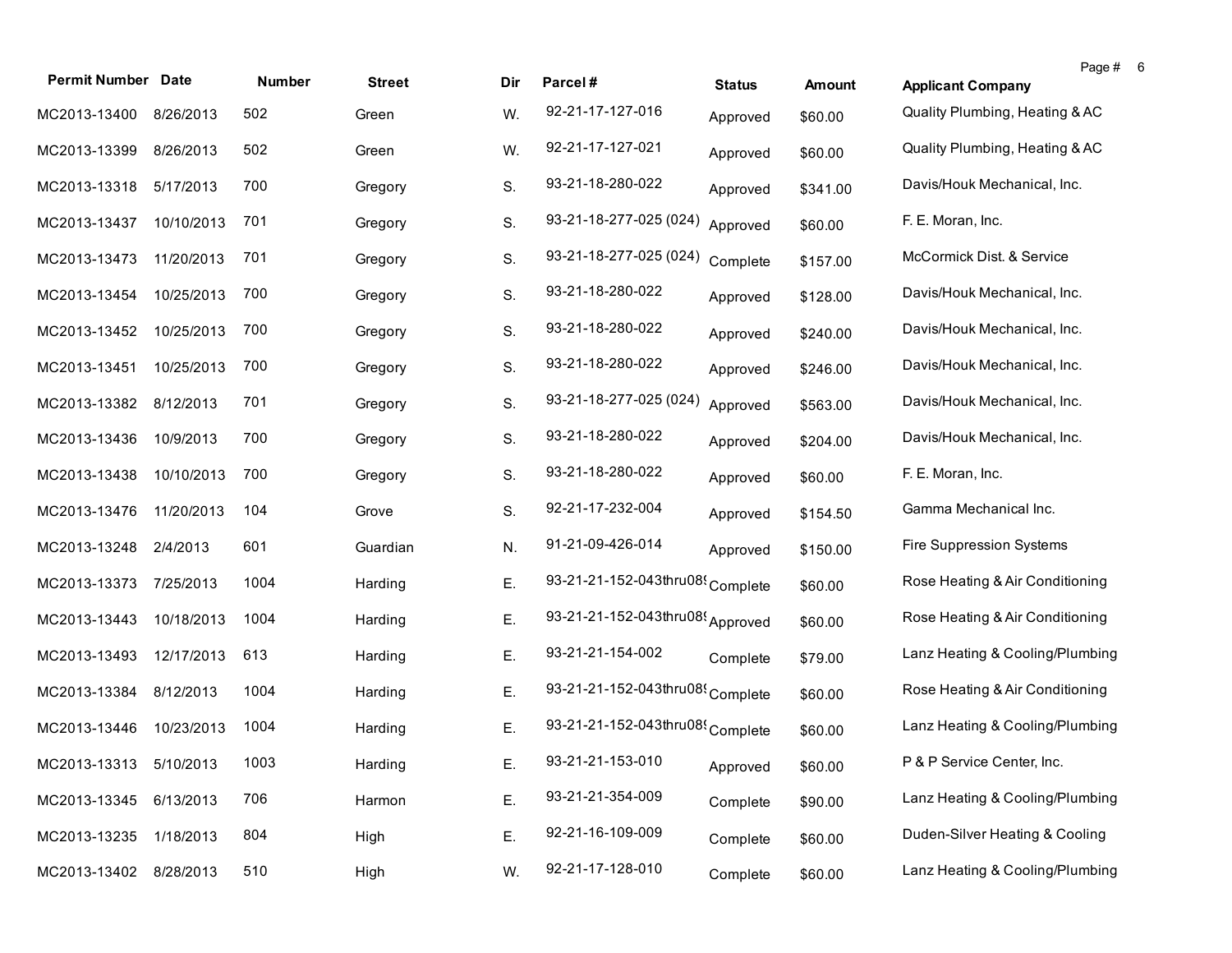| <b>Permit Number Date</b> |            | Number | <b>Street</b>     | Dir | Parcel#          | <b>Status</b> | Amount     | Page # 7<br><b>Applicant Company</b>       |
|---------------------------|------------|--------|-------------------|-----|------------------|---------------|------------|--------------------------------------------|
| MC2013-13319 5/21/2013    |            | 702    | High              | Е.  | 92-21-16-106-003 | Approved      | \$128.23   | Mike Williams Plumbing & Heating           |
| MC2013-13410 9/13/2013    |            | 2202   | <b>High Cross</b> | S.  | 93-21-23-300-005 | Approved      | \$1,406.00 | <b>MATCO Fire Protection</b>               |
| MC2013-13393              | 8/16/2013  | 2202   | <b>High Cross</b> | S.  | 93-21-23-300-005 | Approved      | \$5,000.00 | Hinrichsen Heating & AC Inc.               |
| MC2013-13465              | 11/5/2013  | 402    | Holmes            | Ε.  | 93-21-20-432-027 | Approved      | \$93.00    | Ray's Heating & Air Conditioning           |
| MC2013-13350              | 6/21/2013  | 1605   | Horizon           | Ε.  | 93-21-28-408-003 | Approved      | \$50.00    | Vliet Builders LLC                         |
| MC2013-13411              | 9/13/2013  | 1706   | Horizon           | Ε.  | 93-21-28-407-016 | Approved      | \$86.25    | Kelso Heating & Cooling, Inc.              |
| MC2013-13412              | 9/13/2013  | 1605   | Horizon           | Ε.  | 93-21-28-408-003 | Approved      | \$112.50   | Kelso Heating & Cooling, Inc.              |
| MC2013-13250              | 2/6/2013   | 1616   | Hunter            | Ε.  | 92-21-16-402-030 | Approved      | \$60.00    | Service Experts                            |
| MC2013-13308              | 5/7/2013   | 605    | Illinois          | W.  | 92-21-17-159-004 | Complete      | \$313.00   | Quality Plumbing, Heating & AC             |
| MC2013-13368              | 7/22/2013  | 604    | lowa              | W.  | 93-21-17-305-030 | Approved      | \$75.00    | Chief Bauer/Service Experts                |
| MC2013-13397              | 8/26/2013  | 209    | lowa              | W.  | 93-21-17-330-001 | Approved      | \$75.00    | Chief Bauer/Service Experts                |
| MC2013-13430              | 10/9/2013  | 306    | Johnson           | S.  | 92-21-16-112-003 | Complete      | \$60.00    | Lanz Heating & Cooling/Plumbing            |
| MC2013-13459              | 10/28/2013 | 907    | Lanore            | S.  | 92-21-16-402-024 | Approved      | \$60.00    | Champaign Heating & Air                    |
| MC2013-13249              | 2/6/2013   | 909    | Lanore            | S.  | 92-21-16-402-025 | Approved      | \$87.50    | Service Experts                            |
| MC2013-13244              | 1/30/2013  | 2110   | Lantern Hill      | Е.  | 91-21-15-303-015 | Complete      | \$60.00    | Duden-Silver Heating & Cooling             |
| MC2013-13407              | 9/4/2013   | 1715   | Lexington         | Ε.  | To Be Determined | Approved      | \$50.00    | Carl Hill/Hillshire Construction           |
| MC2013-13406              | 9/4/2013   | 1713   | Lexington         | Ε.  | 93-21-28-406-009 | Approved      | \$50.00    | Carl Hill/Hillshire Construction           |
| MC2013-13427              | 10/4/2013  | 1713   | Lexington         | Е.  | 93-21-28-406-009 | Approved      | \$100.00   | Morse Mechanical                           |
| MC2013-13428 10/4/2013    |            | 1715   | Lexington         | Е.  | To Be Determined | Approved      | \$125.00   | Morse Mechanical                           |
| MC2013-13488              | 12/12/2013 | 2611   | Lincoln           | N.  | 91-21-06-226-001 | Approved      | \$122.50   | Mattex Service Co., Inc.                   |
| MC2013-13259              | 2/21/2013  | 1900   | Lincoln           | N.  | 91-21-05-301-012 | Complete      | \$138.00   | A& R Services/Mechanical Contractors, Inc. |
| MC2013-13484              | 12/4/2013  | 904    | Lincoln           | S.  | 93-21-17-301-002 | Complete      | \$428.25   | Kuchefski Heating & AC                     |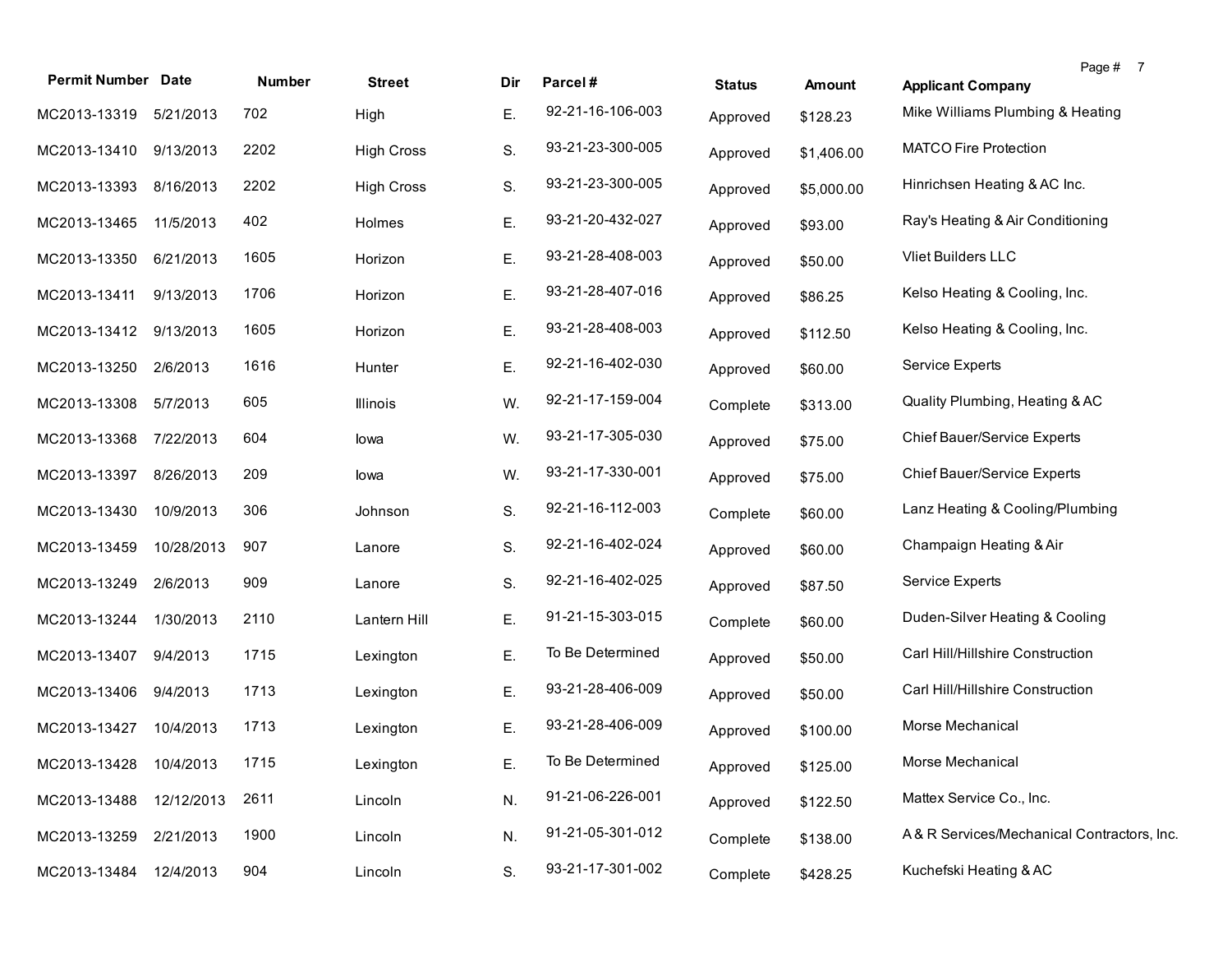| <b>Permit Number Date</b> |            | Number  | <b>Street</b> | Dir | Parcel#          | <b>Status</b> | <b>Amount</b> | Page # 8<br><b>Applicant Company</b>       |
|---------------------------|------------|---------|---------------|-----|------------------|---------------|---------------|--------------------------------------------|
| MC2013-13487              | 12/12/2013 | 2611    | Lincoln       | N.  | 91-21-06-226-001 | Approved      | \$170.00      | Mattex Service Co., Inc.                   |
| MC2013-13232              | 1/18/2013  | 2611    | Lincoln       | N.  | 91-21-06-226-001 | Approved      | \$263.00      | Mattex Service Co., Inc.                   |
| MC2013-13352              | 6/25/2013  | 903     | Lincoln       | N.  | 91-21-07-282-026 | Approved      | \$60.00       | P & P Service Center, Inc.                 |
| MC2013-13233              | 1/18/2013  | 1500    | Lincoln       | N.  | 91-21-08-101-027 | Approved      | \$2,172.00    | A& R Services/Mechanical Contractors, Inc. |
| MC2013-13277              | 3/15/2013  | 1204    | Lincoln       | S.  | 93-21-17-304-001 | Approved      | \$525.00      | Service Experts                            |
| MC2013-13257              | 2/21/2013  | 1514    | Lincolnwood   | S.  | 92-21-16-478-013 | Approved      | \$75.00       | Service Experts                            |
| MC2013-13477              | 11/20/2013 | 2001    | Linview       | N.  | 91-21-05-301-019 | Complete      | \$60.00       | R. C.'s Plumbing, Heating & Electrical     |
| MC2013-13266              | 3/5/2013   | 2002    | Linview       | N.  | 91-21-05-304-005 | Approved      | \$75.00       | Service Experts                            |
| MC2013-13224              | 1/15/2013  | 2202    | Main          | Ε.  | 91-21-10-353-008 | Complete      | \$60.00       | Duden-Silver Heating & Cooling             |
| MC2013-13491              | 12/13/2013 | 206-210 | Main          | W.  | 92-21-17-201-009 | Approved      | \$243.14      | Fire Suppression Systems                   |
| MC2013-13364              | 7/12/2013  | 214     | Main          | W.  | 92-21-17-201-002 | Approved      | \$60.00       | Jason Day                                  |
| MC2013-13381              | 8/5/2013   | 136     | Main          | W.  | 92-21-17-202-002 | Approved      | \$1,000.00    | A& R Services/Mechanical Contractors, Inc. |
| MC2013-13310              | 5/7/2013   | 206-210 | Main          | W.  | 92-21-17-201-009 | Complete      | \$1,025.00    | Davis/Houk Mechanical, Inc.                |
| MC2013-13432              | 10/9/2013  | 206-210 | Main          | W.  | 92-21-17-201-009 | Complete      | \$350.00      | Davis/Houk Mechanical, Inc.                |
| MC2013-13321              | 5/23/2013  | 206-210 | Main          | W.  | 92-21-17-201-009 | Approved      | \$111.00      | F. E. Moran, Inc.                          |
| MC2013-13335              | 6/3/2013   | 404     | Main          | W.  | 91-21-08-380-015 | Approved      | \$62.50       | Service Experts                            |
| MC2013-13435              | 10/9/2013  | 606     | Main          | Ε.  | 91-21-09-352-016 | Approved      | \$70.00       | Grand Oaks Heating & AC                    |
| MC2013-13346              | 6/13/2013  | 402     | Maple         | N.  | 91-21-08-480-017 | Complete      | \$124.00      | Lanz Heating & Cooling/Plumbing            |
| MC2013-13325              | 5/31/2013  | 1506    | Maple         | S.  | 93-21-17-480-008 | Complete      | \$116.25      | Rose Heating & Air Conditioning            |
| MC2013-13302              | 4/26/2013  | 507     | McCullough    | S.  | 92-21-17-176-011 | Complete      | \$118.75      | Omer's Mechanicals LLC                     |
| MC2013-13349              | 6/19/2013  | 208     | McHenry       | Ε.  | 93-21-20-407-023 | Approved      | \$150.00      | Service Experts                            |
| MC2013-13336              | 6/3/2013   | 706     | McHenry       | Ε.  | 93-21-21-305-004 | Approved      | \$178.00      | Bash Heating & Air Conditioning            |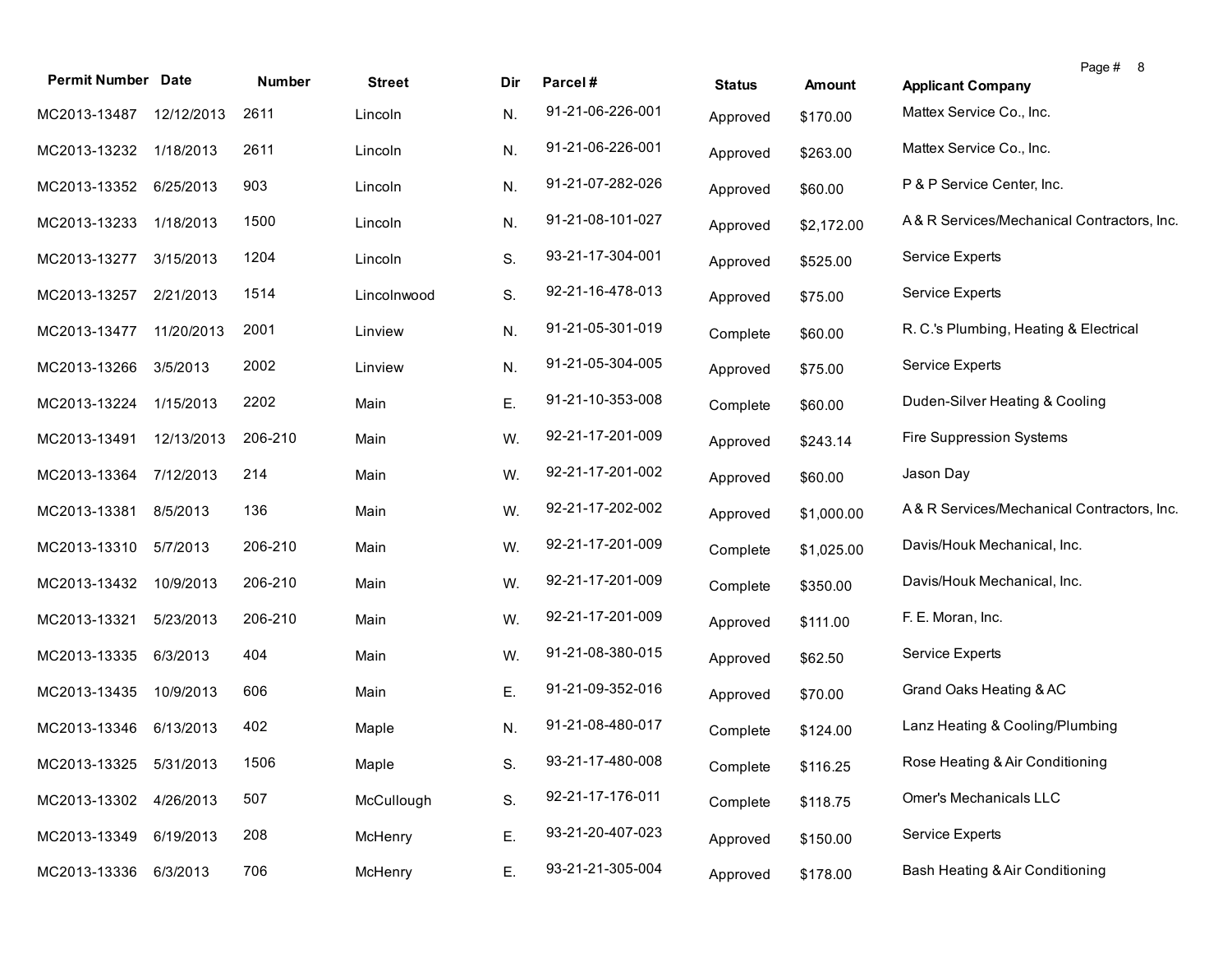| <b>Permit Number Date</b> |            | <b>Number</b> |               |     | Parcel#          |               |               |                                    | Page # 9 |  |
|---------------------------|------------|---------------|---------------|-----|------------------|---------------|---------------|------------------------------------|----------|--|
|                           |            |               | <b>Street</b> | Dir |                  | <b>Status</b> | <b>Amount</b> | <b>Applicant Company</b>           |          |  |
| MC2013-13262 2/27/2013    |            | 102           | Meadow        | W.  | 93-21-20-201-023 | Complete      | \$50.00       | Clayton Sales Co.                  |          |  |
| MC2013-13221              | 1/4/2013   | 102           | Meadow        | W.  | 93-21-20-201-023 | Complete      | \$662.50      | Hoveln Heating & Cooling           |          |  |
| MC2013-13415              | 9/17/2013  | 503           | Michigan      | W.  | 93-21-17-376-003 | Approved      | \$114.39      | Champaign Heating & Air            |          |  |
| MC2013-13461              | 10/28/2013 | 304           | Michigan      | W.  | 93-21-17-332-013 | Approved      | \$75.00       | Chief Bauer/Service Experts        |          |  |
| MC2013-13502              | 12/31/2013 | 306-410       | Michigan      | Ε.  | 93-21-17-430-015 | Approved      | \$252.50      | H & S Home Renovations             |          |  |
| MC2013-13361              | 7/3/2013   | 306-410       | Michigan      | Ε.  | 93-21-17-430-015 | Approved      | \$94.00       | H & S Home Renovations             |          |  |
| MC2013-13341              | 6/13/2013  | 306-410       | Michigan      | Ε.  | 93-21-17-430-015 | Approved      | \$60.00       | Hohulin HVAC                       |          |  |
| MC2013-13357              | 6/26/2013  | 207           | Michigan      | Ε.  | 93-21-17-455-008 | Approved      | \$137.50      | Service Experts                    |          |  |
| MC2013-13360              | 7/3/2013   | 306-410       | Michigan      | Ε.  | 93-21-17-430-015 | Approved      | \$60.00       | H & S Home Renovations             |          |  |
| MC2013-13342              | 6/13/2013  | 306-410       | Michigan      | Ε.  | 93-21-17-430-015 | Approved      | \$60.00       | Hohulin HVAC                       |          |  |
| MC2013-13254              | 2/20/2013  | 6             | Montclair     |     | 93-21-20-202-010 | Complete      | \$60.00       | Ayers Repairs Company              |          |  |
| MC2013-13238              | 1/25/2013  | 2011          | Morrow        | S.  | 93-21-21-202-015 | Approved      | \$75.00       | Service Experts                    |          |  |
| MC2013-13241              | 1/25/2013  | 2002          | Morrow        | S.  | 93-21-21-202-086 | Complete      | \$60.00       | Ray's Heating & Air Conditioning   |          |  |
| MC2013-13413              | 9/17/2013  | 2608          | Muirfield     | S.  | 93-21-22-333-005 | Complete      | \$50.00       | Signature Homebuilders LLC         |          |  |
| MC2013-13434              | 10/9/2013  | 2608          | Muirfield     | S.  | 93-21-22-333-005 | Complete      | \$112.50      | Rich Heating & Cooling, Inc.       |          |  |
| MC2013-13447              | 10/23/2013 | 205           | Mumford       | Ε.  | 93-21-20-254-024 | Approved      | \$60.00       | Mattex Service Co., Inc.           |          |  |
| MC2013-13369              | 7/22/2013  | 205           | Nevada        | W.  | 92-21-17-260-002 | Approved      | \$60.00       | <b>Chief Bauer/Service Experts</b> |          |  |
| MC2013-13455              | 10/25/2013 | 208           | Nevada        | W.  | 92-21-17-259-004 | Approved      | \$66.00       | Ray's Heating & Air Conditioning   |          |  |
| MC2013-13347 6/18/2013    |            | 512           | Nevada        | W.  | 92-21-17-161-029 | Complete      | \$120.00      | Rose Heating & Air Conditioning    |          |  |
| MC2013-13265              | 3/4/2013   | 205           | Nevada        | W.  | 92-21-17-260-002 | Approved      | \$62.50       | Service Experts                    |          |  |
| MC2013-13377              | 7/31/2013  | 801           | Nevada        | W.  | 92-21-17-154-006 | Complete      | \$69.00       | All Seasons Heating & AC           |          |  |
| MC2013-13291              | 4/11/2013  | 705           | Nevada        | W.  | 92-21-17-158-004 | Approved      | \$602.00      | Sapient Group                      |          |  |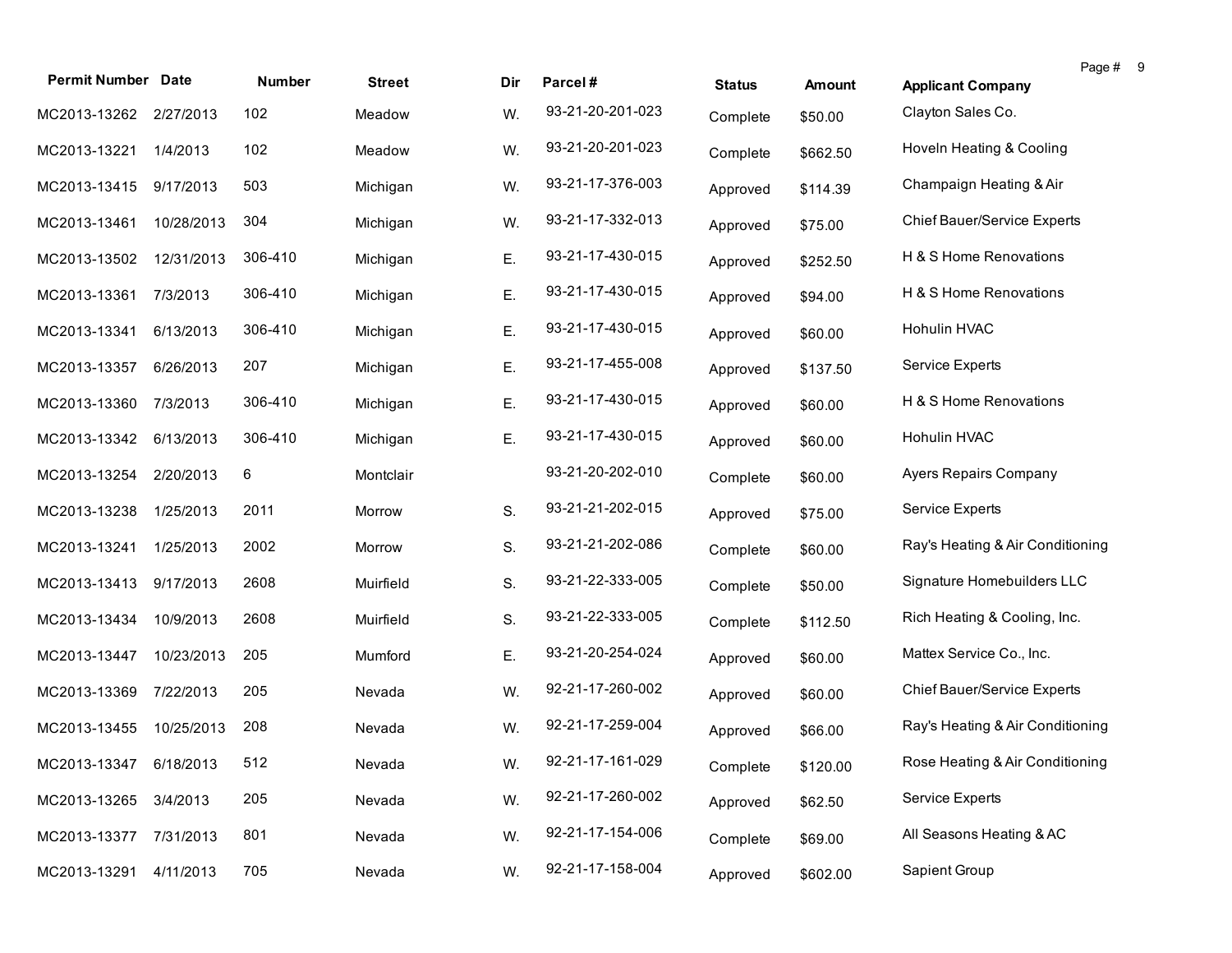| <b>Permit Number Date</b> |            | Number | <b>Street</b> | Dir | Parcel#                         | <b>Status</b> | <b>Amount</b> | Page #<br><b>Applicant Company</b> | -10 |
|---------------------------|------------|--------|---------------|-----|---------------------------------|---------------|---------------|------------------------------------|-----|
| MC2013-13243              | 1/25/2013  | 2405   | North Shore   | N.  | 91-21-06-227-004                | Complete      | \$2,032.49    | King-Lar Company                   |     |
| MC2013-13483              | 11/27/2013 | 2504   | North Shore   | N.  | 91-21-06-228-002                | Approved      | \$60.00       | P & P Service Center, Inc.         |     |
| MC2013-13372              | 7/25/2013  | 2410   | Nugent        | S.  | 93-21-22-476-022                | Complete      | \$84.00       | Lanz Heating & Cooling/Plumbing    |     |
| MC2013-13322              | 5/23/2013  | 2508   | Oak           | N.  | 91-21-06-201-005                | Approved      | \$243.00      | B.E.C. Mechanical                  |     |
| MC2013-13297              | 4/23/2013  | 1505   | Ogelthorpe    | S.  | 91-21-15-386-025                | Approved      | \$60.00       | Lanz Heating & Cooling/Plumbing    |     |
| MC2013-13272              | 3/11/2013  | 1008   | Orchard       | S.  | 93-21-17-328-004                | Approved      | \$60.00       | Ray's Heating & Air Conditioning   |     |
| MC2013-13439              | 10/10/2013 | 303    | Orchard       | N.  | 91-21-08-362-009                | Approved      | \$73.00       | Mattex Service Co., Inc.           |     |
| MC2013-13290              | 4/9/2013   | 1105   | Orchard       | S.  | 93-21-17-307-028                | Approved      | \$80.00       | Bash Heating & Air Conditioning    |     |
| MC2013-13312              | 5/10/2013  | 1103   | Orchard       | S.  | 93-21-17-307-027                | Complete      | \$88.75       | Kelso Heating & Cooling, Inc.      |     |
| MC2013-13253              | 2/20/2013  | 807    | Oregon        | W.  | 92-21-17-153-002                | Approved      | \$60.00       | Service Experts                    |     |
| MC2013-13323              | 5/31/2013  | 700    | Oregon        | W.  | 92-21-17-156-016                | Complete      | \$60.00       | Kelso Heating & Cooling, Inc.      |     |
| MC2013-13229              | 1/18/2013  | 403    | Oregon        | W.  | 92-21-17-180-016                | Complete      | \$200.00      | Lanz Heating & Cooling/Plumbing    |     |
| MC2013-13448              | 10/23/2013 | 810    | Park          | Ε.  | 91-21-09-304-005                | Approved      | \$89.00       | Lanz Heating & Cooling/Plumbing    |     |
| MC2013-13294              | 4/23/2013  | 1405   | Park          | W.  | 91-21-07-405-001thru00 Approved |               | \$79.00       | B.E.C. Mechanical                  |     |
| MC2013-13320              | 5/21/2013  | 611    | Park          | W.  | 91-21-08-310-001                | Approved      | \$75.00       | F. E. Moran, Inc.                  |     |
| MC2013-13398              | 8/26/2013  | 611    | Park          | W.  | 91-21-08-310-001                | Approved      | \$13,263.00   | Reliable Mechanical                |     |
| MC2013-13392              | 8/14/2013  | 601    | Pega          |     | $91-21-05-277-003(a)$           | Approved      | \$60.00       | Creative Thermal Solutions, Inc.   |     |
| MC2013-13456              | 10/25/2013 | 713    | Pennsylvania  | W.  | 93-21-17-356-002                | Approved      | \$60.00       | Ray's Heating & Air Conditioning   |     |
| MC2013-13269 3/8/2013     |            | 406    | Pennsylvania  | Ε.  | 93-21-17-476-014                | Approved      | \$60.00       | Bash Heating & Air Conditioning    |     |
| MC2013-13293              | 4/19/2013  | 603    | Pennsylvania  | Ε.  | 93-21-17-481-010                | Complete      | \$60.00       | Kelso Heating & Cooling, Inc.      |     |
| MC2013-13444              | 10/18/2013 | 602    | Pennsylvania  | W.  | 93-21-17-355-017                | Approved      | \$60.00       | Bash Heating & Air Conditioning    |     |
| MC2013-13362              | 7/3/2013   | 1405   | Pennsylvania  | Ε.  | 92-21-16-382-012                | Approved      | \$60.00       | Bash Heating & Air Conditioning    |     |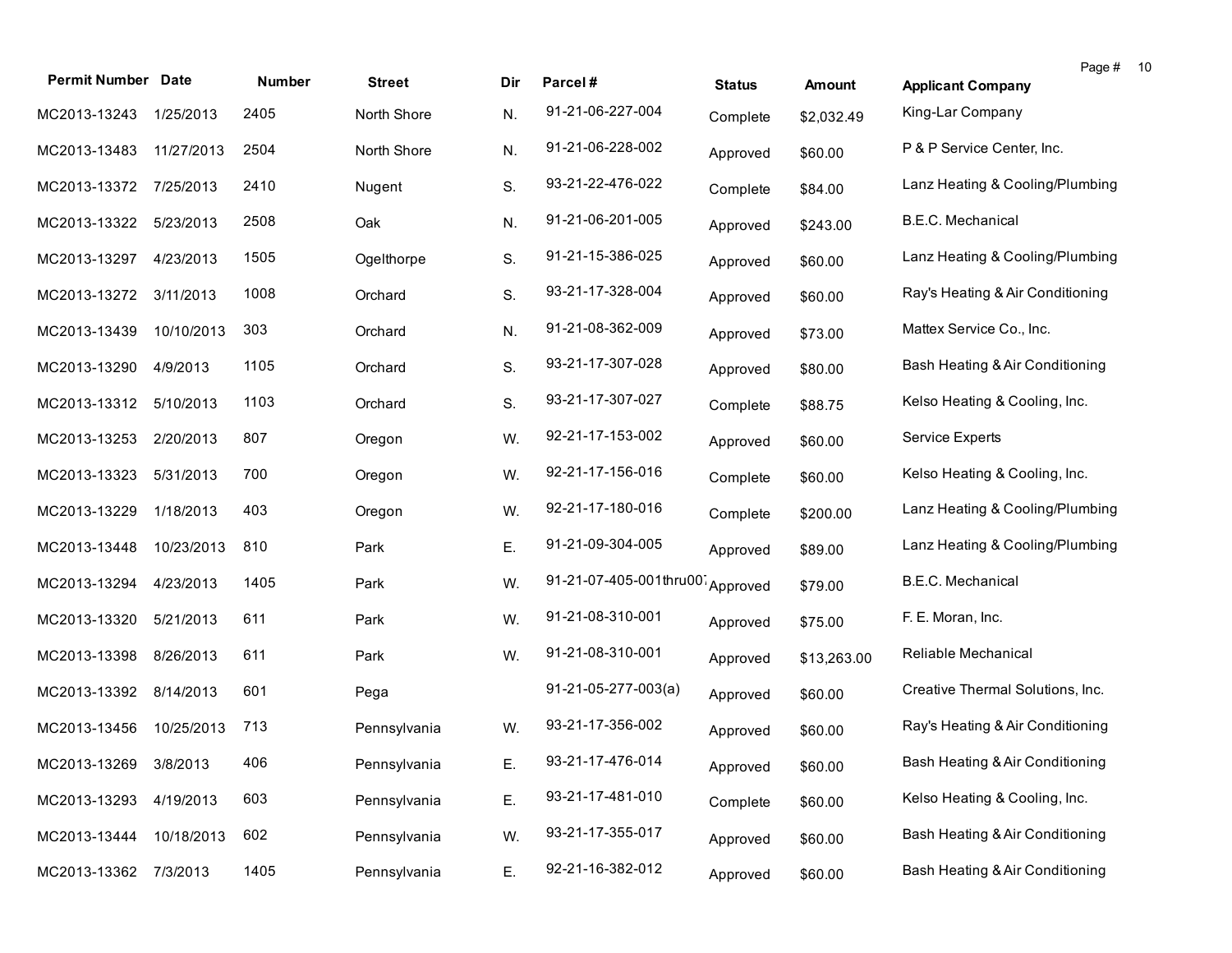| <b>Permit Number Date</b> |            | Number | <b>Street</b> | Dir | Parcel#           | <b>Status</b> | Amount   | Page # 11<br><b>Applicant Company</b> |  |
|---------------------------|------------|--------|---------------|-----|-------------------|---------------|----------|---------------------------------------|--|
| MC2013-13503              | 12/31/2013 | 1101   | Pennsylvania  | W.  | 93-21-18-477-001  | Approved      | \$747.00 | Air King, Inc.                        |  |
| MC2013-13264              | 2/28/2013  | 713    | Pennsylvania  | W.  | 93-21-17-356-002  | Approved      | \$50.00  | Clayton Sales Co.                     |  |
| MC2013-13279              | 3/21/2013  | 607    | Pennsylvania  | W.  | 93-21-17-356-009  | Approved      | \$60.00  | Fred's Plbg-Heating, AC & Elect.      |  |
| MC2013-13228              | 1/18/2013  | 713    | Pennsylvania  | W.  | 93-21-17-356-002  | Approved      | \$118.75 | Ray's Heating & Air Conditioning      |  |
| MC2013-13267              | 3/5/2013   | 2010   | Philo         | S.  | 93-21-21-202-090  | Approved      | \$283.13 | Ideal Heating, AC & Refrigeration     |  |
| MC2013-13326              | 5/31/2013  | 805    | Philo         | S.  | 92-21-16-180-006  | Approved      | \$60.00  | P & P Service Center, Inc.            |  |
| MC2013-13307              | 5/1/2013   | 2860   | Philo         | S.  | 93-21-28-201-004b | Complete      | \$60.00  | Davis/Houk Mechanical, Inc.           |  |
| MC2013-13268              | 3/6/2013   | 2010   | Philo         | S.  | 93-21-21-202-090  | Approved      | \$981.25 | Reliable Mechanical                   |  |
| MC2013-13348              | 6/18/2013  | 2010   | Philo         | S.  | 93-21-21-202-090  | Approved      | \$163.75 | F. E. Moran, Inc.                     |  |
| MC2013-13298              | 4/25/2013  | 2010   | Philo         | S.  | 93-21-21-202-090  | Complete      | \$625.00 | McCormick Dist. & Service             |  |
| MC2013-13371              | 7/25/2013  | 1823   | Prairie Winds | Ε.  | 93-21-21-278-013  | Approved      | \$165.00 | Mike Williams Plumbing & Heating      |  |
| MC2013-13240              | 1/25/2013  | 1811   | Prairie Winds | Ε.  | 93-21-21-278-007  | Complete      | \$62.50  | Heating & AC Specialists              |  |
| MC2013-13378              | 7/31/2013  | 2108   | Race          | S.  | 93-21-20-401-003  | Approved      | \$60.00  | Chief Bauer/Service Experts           |  |
| MC2013-13390              | 8/14/2013  | 114    | Race          | S.  | 92-21-17-206-023  | Approved      | \$50.00  | Sitaya Indian Restaurant              |  |
| MC2013-13252              | 2/7/2013   | 210    | Race          | S.  | 92-21-17-212-003  | Approved      | \$.00    | H & S Home Renovation & HVAC          |  |
| MC2013-13478              | 11/20/2013 | 202    | Race          | N.  | 91-21-08-457-022  | Approved      | \$427.50 | E.L. Pruitt Company                   |  |
| MC2013-13309              | 5/7/2013   | 1706   | Race          | S.  | 93-21-20-201-035  | Approved      | \$70.00  | Mattex Service Co., Inc.              |  |
| MC2013-13234              | 1/18/2013  | 210    | Race          | S.  | 92-21-17-212-003  | Approved      | \$.00    | Paul Hohulin                          |  |
| MC2013-13230 1/18/2013    |            | 1905   | Rainbow       | Ε.  | 92-21-16-431-007  | Complete      | \$60.00  | Jesse Heating & Air Conditioning      |  |
| MC2013-13359              | 7/3/2013   | 3106   | Ridge Park    | S.  | 93-21-28-285-001  | Approved      | \$87.50  | Service Experts                       |  |
| MC2013-13472              | 11/5/2013  | 1501   | Rutledge      | S.  | 92-21-16-479-003  | Approved      | \$78.00  | Ray's Heating & Air Conditioning      |  |
| MC2013-13376              | 7/26/2013  | 904    | Scovill       | Ε.  | 93-21-21-356-021  | Complete      | \$110.00 | Rose Heating & Air Conditioning       |  |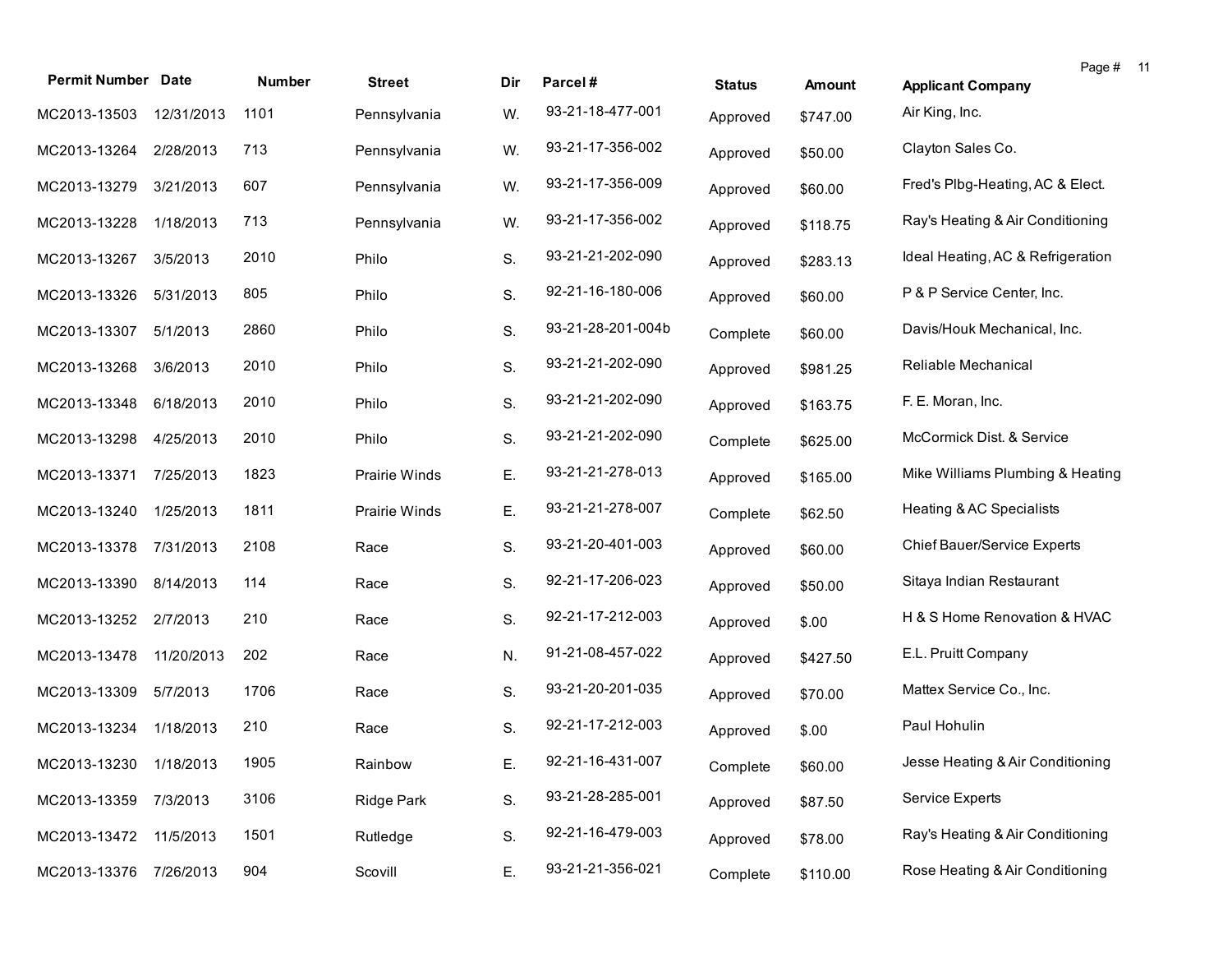| <b>Permit Number Date</b> |            | Number | <b>Street</b>      | Dir | Parcel#                 | <b>Status</b> | Amount     | Page # 12<br><b>Applicant Company</b>      |
|---------------------------|------------|--------|--------------------|-----|-------------------------|---------------|------------|--------------------------------------------|
| MC2013-13356              | 6/26/2013  | 1203   | Scovill            | Ε.  | 93-21-21-381-019        | Complete      | \$60.00    | Hoveln Heating & Cooling                   |
| MC2013-13379              | 8/5/2013   | 304    | Scovill            | Ε.  | 93-21-20-480-007        | Approved      | \$84.00    | Lanz Heating & Cooling/Plumbing            |
| MC2013-13453              | 10/25/2013 | 1002   | Shurts             | Ε.  | 93-21-21-355-023        | Approved      | \$60.00    | Ray's Heating & Air Conditioning           |
| MC2013-13261              | 2/21/2013  | 2608   | Skyline            | N.  | 91-21-03-103-003        | Approved      | \$85.00    | Kelso Heating & Cooling, Inc.              |
| MC2013-13334              | 6/3/2013   | 3034   | Stillwater         | Ε.  | 93-21-22-400-011        | Complete      | \$525.00   | Lanz Heating & Cooling/Plumbing            |
| MC2013-13383              | 8/12/2013  | 2600   | <b>Stone Creek</b> | S.  | 93-21-22-404-004        | Complete      | \$400.00   | Davis/Houk Mechanical, Inc.                |
| MC2013-13389              | 8/13/2013  | 2600   | Stone Creek        | S.  | 93-21-22-404-004        | Approved      | \$60.00    | Illini Fire Equipment                      |
| MC2013-13403              | 8/28/2013  | 2600   | <b>Stone Creek</b> | S.  | 93-21-22-404-004        | Complete      | \$1,401.00 | Lanz Heating & Cooling/Plumbing            |
| MC2013-13363              | 7/11/2013  | 2600   | Stone Creek        | S.  | 93-21-22-404-004        | Approved      | \$110.00   | F. E. Moran, Inc.                          |
| MC2013-13386              | 8/13/2013  | 2913   | Susan Stone        | S.  | 93-21-28-231-014        | Approved      | \$60.00    | All Seasons Heating & AC                   |
| MC2013-13304              | 5/1/2013   | 1607   | Trails             | Ε.  | 93-21-28-255-008        | Complete      | \$60.00    | Lanz Heating & Cooling/Plumbing            |
| MC2013-13401              | 8/26/2013  | 1307   | Tremont            | W.  | 91-21-07-208-006        | Approved      | \$60.00    | Chief Bauer/Service Experts                |
| MC2013-13258              | 2/21/2013  | 2406   | University         | Ε.  | 91-21-10-354-012        | Complete      | \$60.00    | Rose Heating & Air Conditioning            |
| MC2013-13231              | 1/18/2013  | 2406   | University         | Ε.  | 91-21-10-354-012        | Complete      | \$90.00    | Rose Heating & Air Conditioning            |
| MC2013-13475              | 11/20/2013 | 509    | University         | W.  | 91-21-08-376-027thru034 | Approved      | \$199.00   | Reliable Mechanical                        |
| MC2013-13429              | 10/4/2013  | 601    | University         | W.  | 91-21-08-361-009        | Complete      | \$87.50    | A& R Services/Mechanical Contractors, Inc. |
| MC2013-13315              | 5/13/2013  | 3102   | University         | Ε.  | 91-21-10-407-021        | Complete      | \$60.00    | Refrigeration Services, Inc.               |
| MC2013-13416              | 9/19/2013  | 1004   | University         | W.  | 91-21-07-431-011        | Complete      | \$157.00   | Lanz Heating & Cooling/Plumbing            |
| MC2013-13274 3/13/2013    |            | 505    | University         | W.  | 91-21-08-376-037        | Approved      | \$71.24    | F. E. Moran, Inc.                          |
| MC2013-13276              | 3/15/2013  | 1004   | University         | W.  | 91-21-07-431-011        | Approved      | \$60.00    | <b>Streder Plumbing &amp; Heating</b>      |
| MC2013-13275              | 3/13/2013  | 602    | University         | W.  | 91-21-08-310-001A       | Approved      | \$67.00    | F. E. Moran, Inc.                          |
| MC2013-13463              | 10/31/2013 | 201    | Vermont            | W.  | 93-21-17-382-010        | Complete      | \$90.00    | Lanz Heating & Cooling/Plumbing            |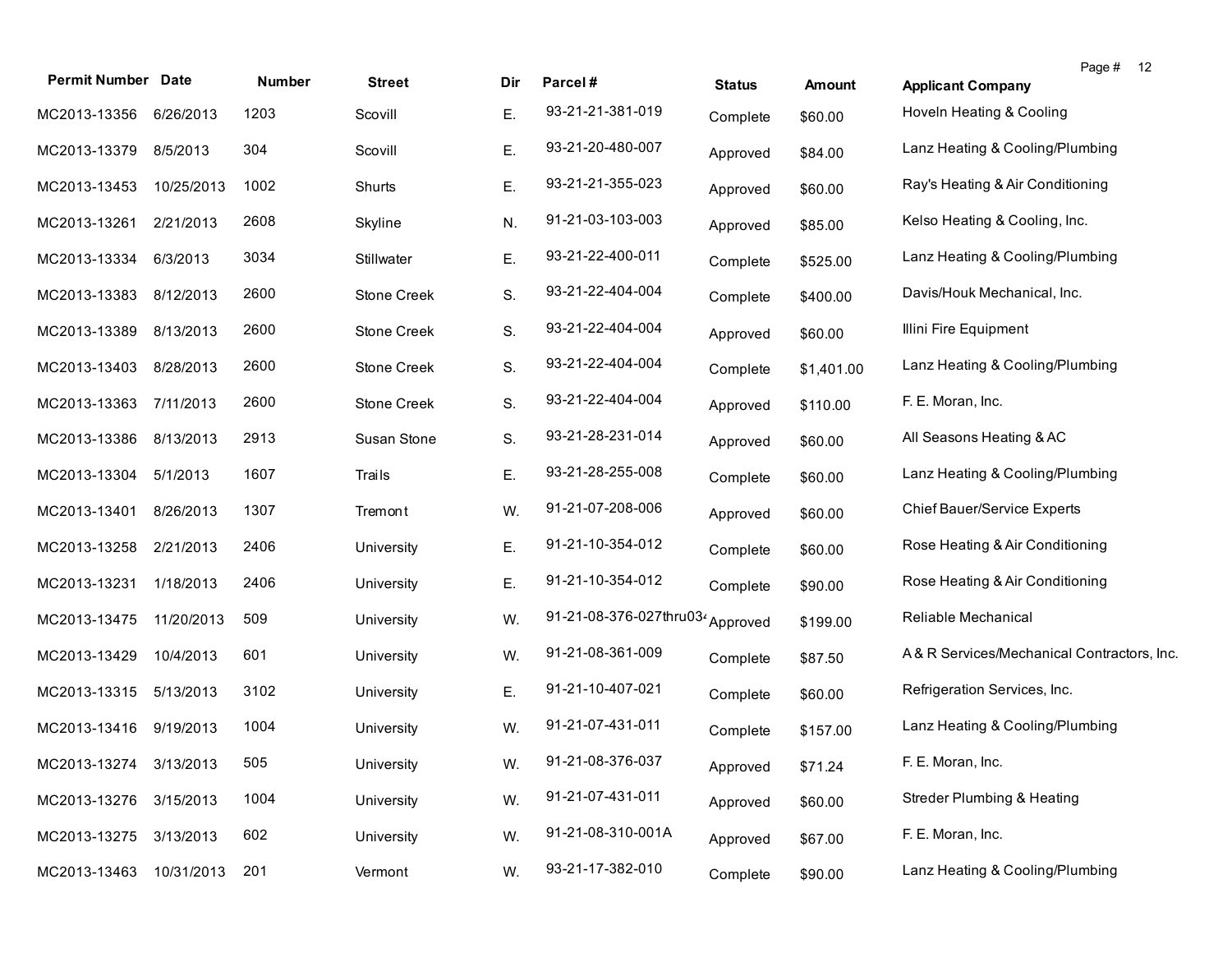| <b>Permit Number Date</b> |            | Number | <b>Street</b> | Dir | Parcel#          | <b>Status</b> | Amount   | Page #<br><b>Applicant Company</b> | -13 |
|---------------------------|------------|--------|---------------|-----|------------------|---------------|----------|------------------------------------|-----|
| MC2013-13474              | 11/20/2013 | 609    | Vermont       | W.  | 93-21-17-357-010 | Complete      | \$66.25  | Lanz Heating & Cooling/Plumbing    |     |
| MC2013-13331              | 6/3/2013   | 711    | Vermont       | W.  | 93-21-17-357-003 | Complete      | \$150.00 | Lanz Heating & Cooling/Plumbing    |     |
| MC2013-13482              | 11/27/2013 | 701    | Vermont       | W.  | 93-21-17-357-008 | Approved      | \$60.00  | Mattex Service Co., Inc.           |     |
| MC2013-13481              | 11/27/2013 | 2108   | Vermont       | Ε.  | 91-21-15-352-018 | Approved      | \$60.00  | Champaign Heating & Air            |     |
| MC2013-13464              | 10/31/2013 | 1603   | Vernon        | Ε.  | 93-21-28-407-002 | Approved      | \$50.00  | Vliet Builders LLC                 |     |
| MC2013-13255              | 2/21/2013  | 1810   | Vine          | S.  | 93-21-20-229-010 | Complete      | \$75.00  | Lanz Heating & Cooling/Plumbing    |     |
| MC2013-13225              | 1/15/2013  | 2510   | Vine          | S.  | 93-21-20-478-027 | Approved      | \$60.00  | Mattex Service Co., Inc.           |     |
| MC2013-13409              | 9/13/2013  | 2002   | Vine          | S.  | 93-21-20-277-001 | Approved      | \$137.50 | Chief Bauer/Service Experts        |     |
| MC2013-13226              | 1/15/2013  | 708    | Vine          | S.  | 92-21-17-284-039 | Complete      | \$87.50  | Rich Heating & Cooling, Inc.       |     |
| MC2013-13433              | 10/9/2013  | 400    | Vine          | S.  | 92-21-17-238-013 | Approved      | \$.00    | Davis/Houk Mechanical, Inc.        |     |
| MC2013-13414              | 9/17/2013  | 1009   | Wabash        | S.  | 92-21-16-303-026 | Approved      | \$60.00  | Chief Bauer/Service Experts        |     |
| MC2013-13222              | 1/4/2013   | 1004   | Wabash        | S.  | 92-21-16-304-010 | Approved      | \$60.00  | Champaign Heating & Air            |     |
| MC2013-13485              | 12/6/2013  | 507    | Washington    | W.  | 93-21-17-326-007 | Approved      | \$150.00 | Rose Heating & Air Conditioning    |     |
| MC2013-13501              | 12/31/2013 | 510    | Washington    | W.  | 92-21-17-162-024 | Approved      | \$75.00  | Chief Bauer/Service Experts        |     |
| MC2013-13358              | 7/3/2013   | 2213   | Washington    | Ε.  | 91-21-15-301-022 | Approved      | \$60.00  | Bratcher Heating & AC              |     |
| MC2013-13353              | 6/25/2013  | 1613   | Washington    | Ε.  | 92-21-16-402-006 | Approved      | \$60.00  | P & P Service Center, Inc.         |     |
| MC2013-13270              | 3/8/2013   | 108    | Webber        | N.  | 91-21-09-353-005 | Complete      | \$60.00  | Rose Heating & Air Conditioning    |     |
| MC2013-13247 2/4/2013     |            | 903    | Webber        | S.  | 92-21-16-301-017 | Complete      | \$60.00  | A to Z Heating & Air               |     |
| MC2013-13245 1/30/2013    |            | 105    | Whitehall     | W.  | 93-21-20-451-032 | Complete      | \$85.75  | Ray's Heating & Air Conditioning   |     |
| MC2013-13418              | 9/19/2013  | 1105   | Willard       | Ε.  | 93-21-21-380-006 | Approved      | \$60.00  | Bash Heating & Air Conditioning    |     |
| MC2013-13281              | 3/28/2013  | 101    | Willard       | Ε.  | 93-21-20-451-030 | Approved      | \$150.00 | <b>Service Experts</b>             |     |
| MC2013-13470              | 11/5/2013  | 2106   | Windsor       | Ε.  | 93-21-22-300-002 | Approved      | \$82.00  | Ray's Heating & Air Conditioning   |     |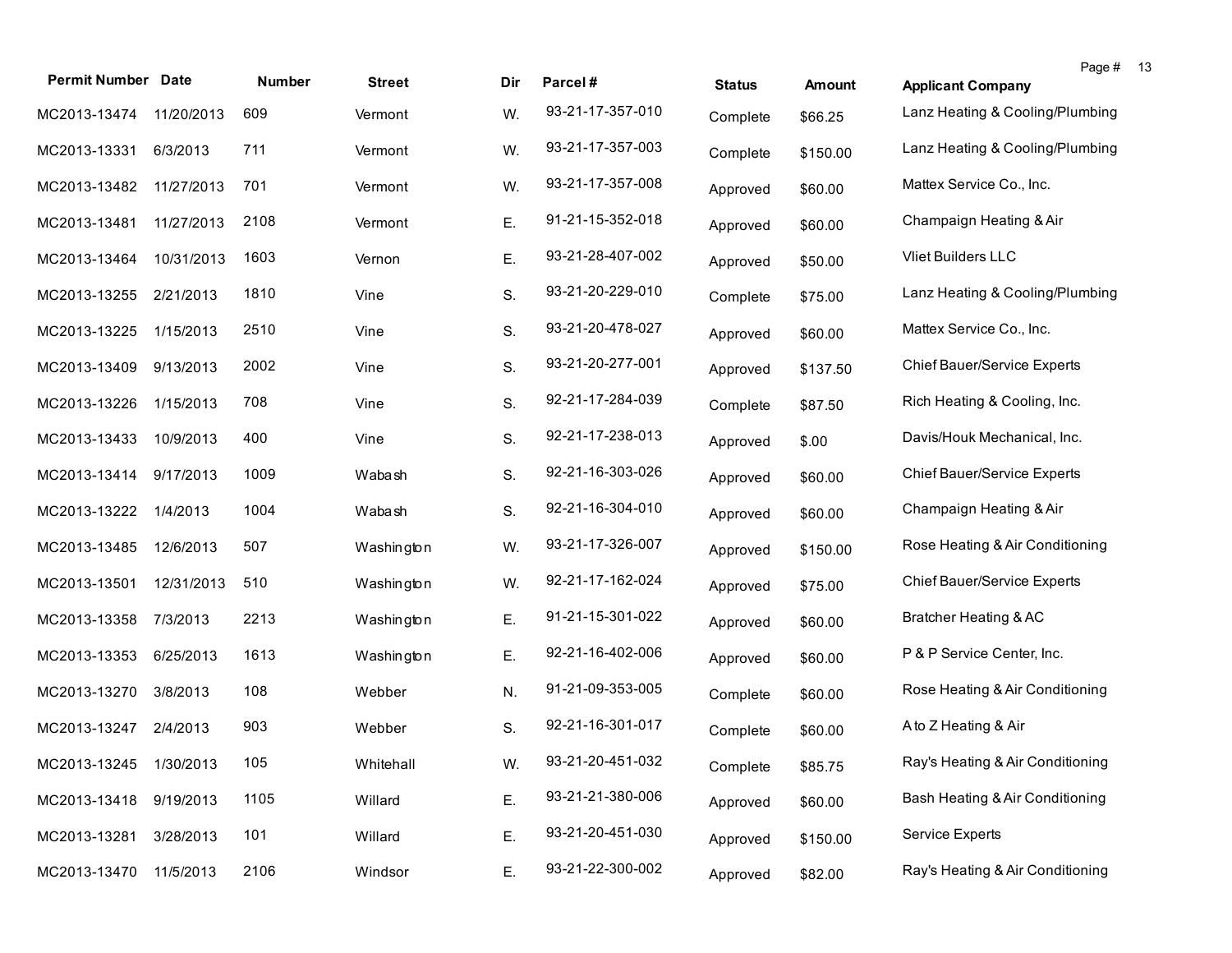| <b>Permit Number Date</b> | Number | <b>Street</b> | Dir | Parcel#                                   |                    | <b>Status</b> | Amount | <b>Applicant Company</b> | Page # 14   |  |
|---------------------------|--------|---------------|-----|-------------------------------------------|--------------------|---------------|--------|--------------------------|-------------|--|
|                           |        |               |     | <b>Total Permits</b><br><b>Total Fees</b> | 284<br>\$59,898.99 |               |        |                          | pm&erpt.srw |  |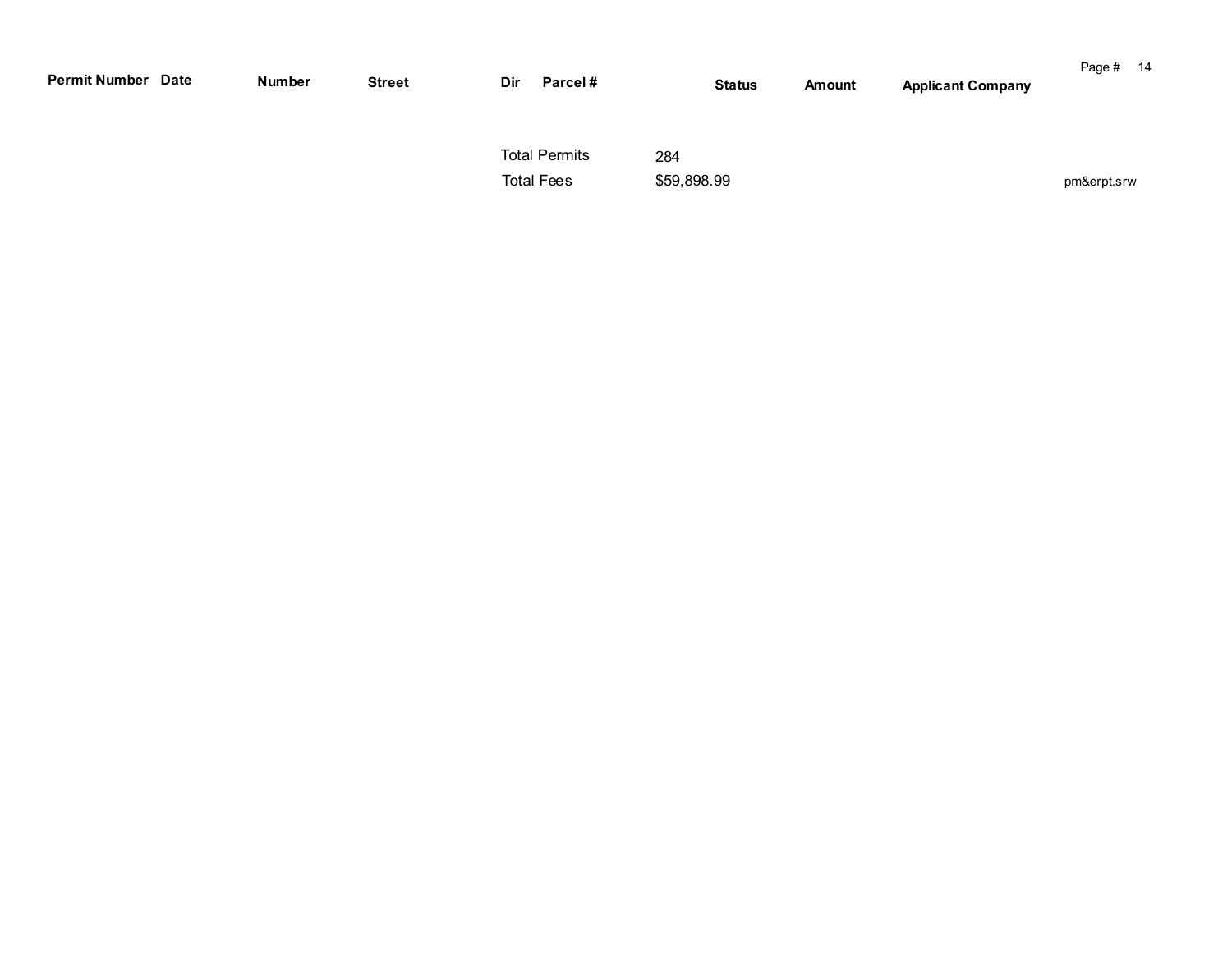# Utility Permits -- January 1 - December 31, 2013

| Page # |  |
|--------|--|
|--------|--|

| Permit                 | <b>Date</b>     | Number Street             |                 | Dir Parcel#          | Fee Type | <b>Amount</b> | <b>Applicant Company</b>               | Impr. Type                           | EZ             |
|------------------------|-----------------|---------------------------|-----------------|----------------------|----------|---------------|----------------------------------------|--------------------------------------|----------------|
| UT2013-5253            | 3/22/2013 1416  |                           | Abercorn        | S. 91-21-15-389-019  | Utility  | \$25.00       | SK Fence Co.                           | erect fence                          | $\overline{c}$ |
| UT2013-5262            | 4/10/2013 1306  |                           | Abercorn        | S. 91-21-15-391-009  | Utility  | \$25.00       | <b>Allison Gaddis</b>                  | erect fence                          | $\overline{2}$ |
| UT2013-5400            | 9/25/2013       | 1607                      | Adams           | S. 92-21-16-453-012  | Utility  | \$25.00       | SK Fence Co.                           | erect fence                          | $\overline{2}$ |
| UT2013-5233            | 1/24/2013 1706  |                           | Amber           | E. 93-21-21-401-015  | Utility  | \$25.00       | HPL Inc.                               | erect fence                          | $\overline{2}$ |
| UT2013-5283            | 5/2/2013        | 1902-190 Amber            |                 | E. 93-21-21-401-028E | Utility  | \$50.00       | Menold Construction &<br>Restoration   | repair mfr                           | $\overline{2}$ |
| UT2013-5299            |                 | 5/31/2013 1807-A Amber    |                 | E. 93-21-21-470-017  | Utility  | \$50.00       | Intelligent Craft Construction         | erect deck                           | $\overline{2}$ |
| UT2013-5234            | 1/24/2013 1706  |                           | Amber           | E. 93-21-21-401-015  | Utility  | \$50.00       | HPL Inc.                               | erect gazebo                         | $\overline{2}$ |
| UT2013-5274            | 4/23/2013 2206  |                           | Amber           | E. 93-21-22-303-005  | Utility  | \$126.00      | <b>Michael Davis</b>                   | repair sfr                           | $\overline{2}$ |
| UT2013-5437            | 11/7/2013       | 304                       | Anderson        | S. 92-21-16-106-008  | Utility  | \$25.00       | Tim Feldkamp                           | erect fence                          | $\overline{2}$ |
| UT2013-5360            | 8/5/2013        | 1213                      | Anderson        | S. 93-21-17-430-013  | Utility  | \$25.00       | N. C. Construction                     | erect fence                          | $\overline{2}$ |
| UT2013-5448            | 11/26/2013 308  |                           | Anthony         | E. 91-21-05-276-006  | Utility  | \$395.00      | Wayne M. Yonce                         | parking lot                          | $\overline{2}$ |
| UT2013-5266            | 4/12/2013 1407  |                           | Beech           | W. 91-21-07-252-002  | Utility  | \$25.00       | Tearice Moore                          | erect fence                          | $\mathbf{1}$   |
| UT2013-5462            | 12/19/2013 1411 |                           | Beech           | W. 91-21-07-252-013  | Utility  | \$25.00       | Steve Austin                           | erect fence                          | $\mathbf{1}$   |
| UT2013-5315            | 6/19/2013 1306  |                           | Beech           | W. 91-21-07-255-008  | Utility  | \$25.00       | Champaign County Head Start erect shed |                                      | $\mathbf{1}$   |
| UT2013-5461            | 12/19/2013 1409 |                           | Beech           | W. 91-21-07-252-014  | Utility  | \$25.00       | Steve Austin                           | erect fence                          | $\mathbf{1}$   |
| UT2013-5336            | 7/15/2013 2906  |                           | Beringer        | E. 91-21-10-410-003  | Utility  | \$50.00       | Jared Lofrano                          | erect deck                           | $\mathbf{2}$   |
| UT2013-5446            |                 | 11/26/2013 2702-273 Berns |                 | S. 93-21-29-201-002  | Utility  | \$50.00       | Atkins Construction, Inc.              | foundation                           | $\overline{2}$ |
| UT2013-5222            | 1/4/2013        | 1401                      | Broadway        | N. 91-21-08-201-003a | Utility  | \$.00         | Broeren Russo Construction.            | erect pool                           | $\overline{2}$ |
| SG2013-U-5227 1/4/2013 |                 | 300                       | Broadway        | S. 92-21-17-212-024  | Utility  | \$97.80       | Devonshire Signs                       | wall sign on existing canopy parapet | $\overline{1}$ |
| UT2013-5223            | 1/4/2013        | 1401                      | Broadway        | N. 91-21-08-201-003a | Utility  | \$.00         | Broeren Russo Construction.            | erect misc                           | $\overline{2}$ |
| SG2013-U-5221 1/1/2013 |                 | 405                       | Broadway        | N. 91-21-08-455-012  | Utility  | \$30.00       | 4MC Corp.                              | erect 1 awning sign                  | $\mathbf{1}$   |
| UT2013-5289            | 5/6/2013        | 2110                      | <b>Burlison</b> | S. 93-21-20-404-005  | Utility  | \$25.00       | SK Fence Co.                           | erect fence                          | $\overline{2}$ |
| UT2013-5324            | 6/26/2013 7     |                           | <b>Burnett</b>  | 93-21-20-251-024     | Utility  | \$50.00       | New Prairie Construction               | repair sfr                           | $\mathbf 2$    |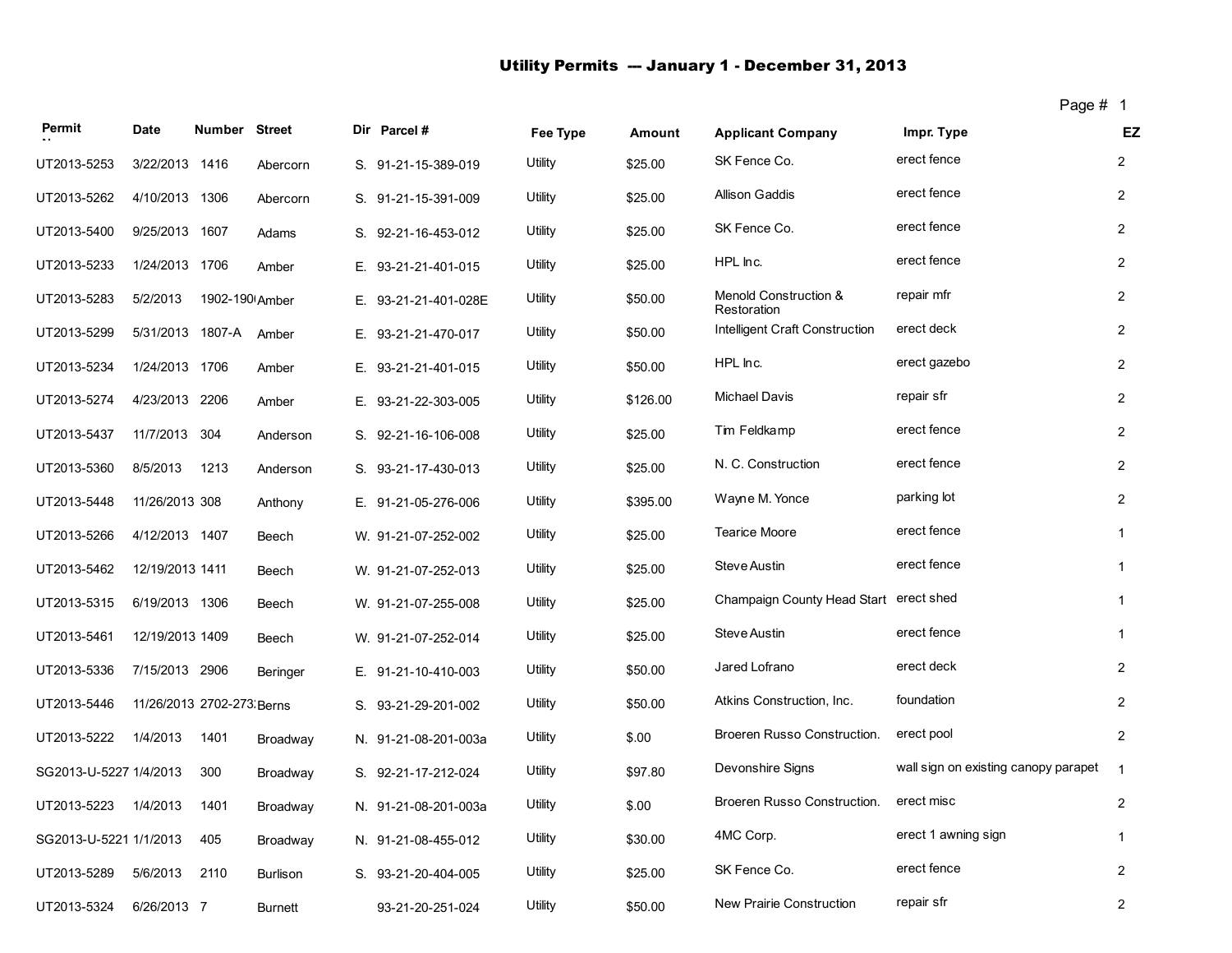| age |  |  |
|-----|--|--|
|-----|--|--|

| Permit                       | Date            | Number Street |                              | Dir Parcel #                      | Fee Type       | Amount   | <b>Applicant Company</b>            | Impr. Type          | <b>EZ</b>               |
|------------------------------|-----------------|---------------|------------------------------|-----------------------------------|----------------|----------|-------------------------------------|---------------------|-------------------------|
| SG2013-U-5252 3/15/2013 1212 |                 |               | <b>Butzow</b>                | E. 91-21-09-404-001               | <b>Utility</b> | \$30.00  | American Dowell Signcrafters        | erect 1 awning sign | $\overline{2}$          |
| UT2013-5421                  | 10/28/2013 209  |               | California                   | W. 92-21-17-187-002               | Utility        | \$50.00  | Tamara Chaplin                      | repair deck         | $\overline{2}$          |
| UT2013-5422                  | 10/28/2013 409  |               | California                   | W. 92-21-17-179-002               | Utility        | \$208.00 | Robert Zych                         | erect garage        | $\overline{2}$          |
| UT2013-5369                  | 8/16/2013 407   |               | California                   | E. 92-21-17-281-004               | Utility        | \$50.00  | <b>Bickers Construction</b>         | repair sfr          | $\overline{2}$          |
| UT2013-5342                  | 7/24/2013       | 1001          | Clark                        | W. 91-21-07-481-006               | Utility        | \$25.00  | SK Fence Co.                        | erect fence         | $\overline{2}$          |
| UT2013-5271                  | 4/16/2013 1714  |               | Colorado                     | E. 93-21-21-201-015               | Utility        | \$50.00  | Stone Ridge Square LLC              | repair mfr          | $\overline{2}$          |
| UT2013-5244                  | 3/4/2013        | 1714          | Colorado                     | E. 93-21-21-201-015               | Utility        | \$50.00  | Stone Ridge Square LLC              | repair mfr          | $\overline{2}$          |
| UT2013-5240                  | 2/20/2013 1714  |               | Colorado                     | E. 93-21-21-201-015               | Utility        | \$50.00  | Stone Ridge Square, LLC             | repair mfr balcony  | $\overline{2}$          |
| UT2013-5239                  | 2/15/2013 1714  |               | Colorado                     | E. 93-21-21-201-015               | Utility        | \$50.00  | Stone Ridge Square LLC              | repair mfr          | $\overline{2}$          |
| UT2013-5230                  | 1/15/2013 1714  |               | Colorado                     | E. 93-21-21-201-015               | Utility        | \$50.00  | Stone Ridge Square LLC              | repair mfr balcony  | $\overline{2}$          |
| SG2013-U-5435 11/7/2013      |                 | 1303          | Colorado                     | E. 93-21-21-176-011               | Utility        | \$102.00 | <b>American Dowell Signcrafters</b> | erect 2 wall signs  | $\mathbf{1}$            |
| UT2013-5260                  | 4/3/2013        | 1714          | Colorado                     | E. 93-21-21-201-015               | Utility        | \$50.00  | Stone Ridge Square LLC              | repair mfr          | $\overline{2}$          |
| UT2013-5251                  | 3/11/2013 1714  |               | Colorado                     | E. 93-21-21-201-015               | Utility        | \$50.00  | Stone Ridge Square LLC              | repair mfr          | $\overline{2}$          |
| UT2013-5275                  | 4/23/2013 1714  |               | Colorado                     | E. 93-21-21-201-015               | Utility        | \$50.00  | Stone Ridge Square LLC              | repair mfr          | $\overline{2}$          |
| UT2013-5236                  | 1/29/2013 1714  |               | Colorado                     | E. 93-21-21-201-015               | Utility        | \$50.00  | Stone Ridge Square LLC              | repair balcony      | $\overline{2}$          |
| UT2013-5238                  | 2/13/2013 2505  |               | Combes                       | S. 93-21-21-378-010               | Utility        | \$25.00  | SK Fence Co.                        | erect fence         | $\overline{2}$          |
| UT2013-5306                  | 6/6/2013        | 301           |                              | Cottage Grove S. 92-21-16-112-011 | Utility        | \$25.00  | Sylvia Hallowell                    | erect fence         | $\overline{2}$          |
| UT2013-5292                  | 5/16/2013       | 503           |                              | Cottage Grove S. 92-21-16-155-009 | Utility        | \$25.00  | Miguel Mejia                        | erect fence         | $\overline{2}$          |
| UT2013-5243                  | 3/4/2013        | 2506          |                              | Cottage Grove S. 93-21-21-378-003 | Utility        | \$25.00  | Main Street Fencing Co.             | erect fence         | $\overline{2}$          |
| UT2013-5261                  | 4/3/2013        | 1202          |                              | Cottage Grove S. 92-21-16-328-008 | Utility        | \$25.00  | Nicole Tami                         | erect fence         | $\overline{2}$          |
| UT2013-5335 7/12/2013 1909   |                 |               | <b>County Squire</b>         | E. 92-21-16-432-028               | Utility        | \$56.00  | Gordon Deck                         | erect garage        | $\overline{2}$          |
| SG2013-U-5454 12/9/2013 1710 |                 |               | Cunningham                   | N. 91-21-04-352-021               | Utility        | \$30.00  | <b>AAA Storage</b>                  | erect 1 wall sign   | $\overline{\mathbf{c}}$ |
| UT2013-5319                  |                 |               | 6/20/2013 602&604 Cunningham | N. 91-21-08-426-004               | Utility        | \$50.00  | Lessaris Brothers                   | interior gut        | $\mathbf{1}$            |
| UT2013-5414                  | 10/15/2013 1508 |               | Cunningham                   | N. 91-21-09-103-020               | Utility        | \$50.00  | Harbor Freight Tools                | erect tent          | $\overline{2}$          |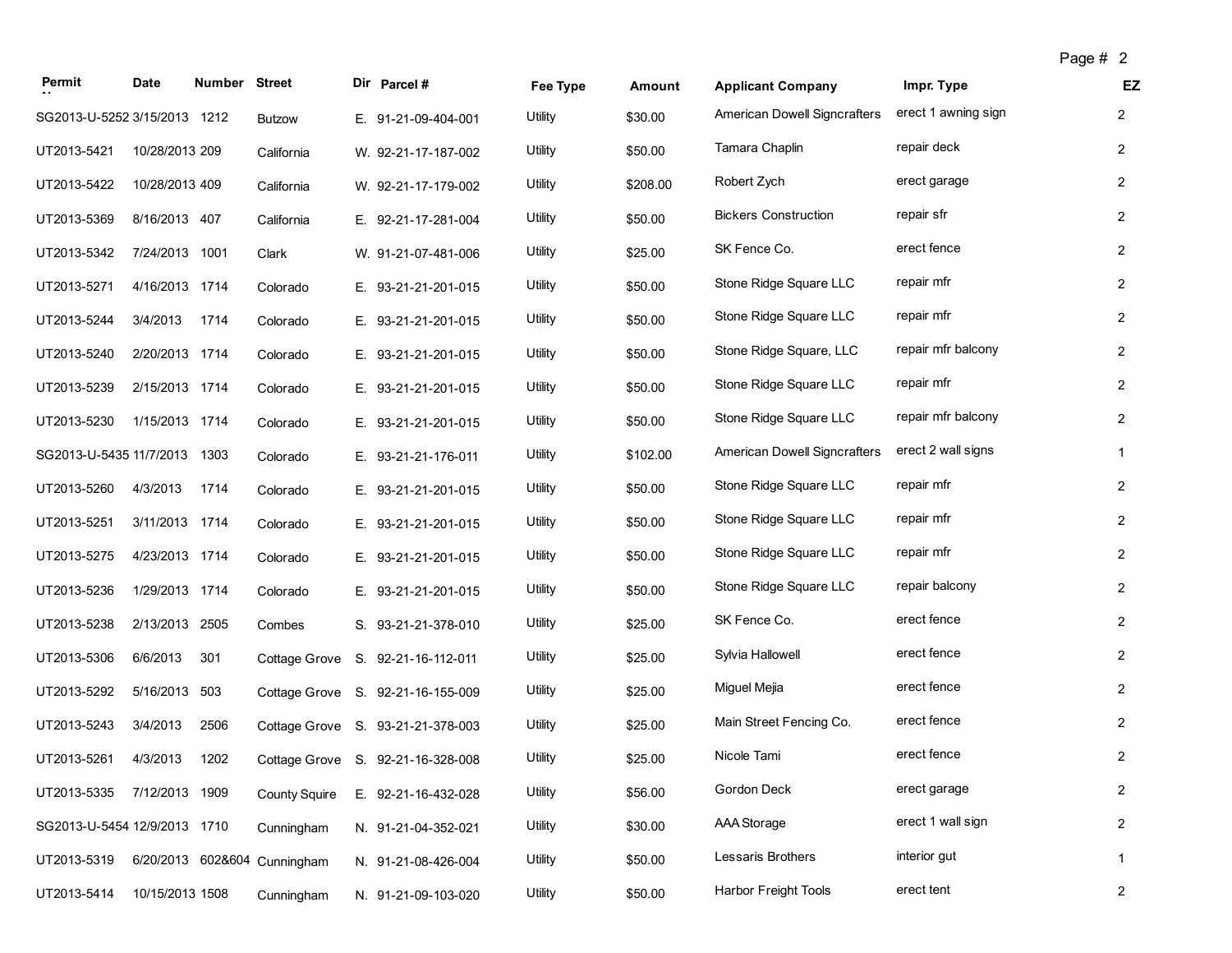| Permit                        | <b>Date</b>                | Number Street |            | Dir Parcel #           | Fee Type | Amount   | <b>Applicant Company</b>                             | Impr. Type                | EZ             |
|-------------------------------|----------------------------|---------------|------------|------------------------|----------|----------|------------------------------------------------------|---------------------------|----------------|
| SG2013-U-5456 12/10/2013 1502 |                            |               | Cunningham | N. 91-21-09-103-022A-F | Utility  | \$30.00  | First Ad Comm                                        | erect 1 wall sign         | $\overline{2}$ |
| UT2013-5250                   | 3/8/2013                   | 1508          | Cunningham | N. 91-21-09-103-020    | Utility  | \$50.00  | Harbor Freight Tools                                 | erect tent                | $\overline{c}$ |
| UT2013-5363                   | 8/12/2013 3008             |               | Cunningham | N. 91-15-33-452-001    | Utility  | \$457.00 | Mervis Industries                                    | erect misc                | $\overline{2}$ |
| UT2013-5304                   | 6/6/2013                   | 1508          | Cunningham | N. 91-21-09-103-020    | Utility  | \$50.00  | Harbor Freight Tools                                 | erect tent                | $\mathbf{2}$   |
| UT2013-5366                   | 8/16/2013 1508             |               | Cunningham | N. 91-21-09-103-020    | Utility  | \$50.00  | <b>Harbor Freight Tools</b>                          | erect tent                | $\overline{2}$ |
| SG2013-U-5303 6/4/2013        |                            | 510           | Cunningham | N. 91-21-08-427-011    | Utility  | \$30.00  | El Oasis                                             | erect 1 wall sign         | $\mathbf{1}$   |
| SG2013-U-5392 9/13/2013       |                            | 3008          | Cunningham | N. 91-15-33-452-001    | Utility  | \$52.00  | <b>American Dowell Signcrafters</b>                  | erect 1 freestanding sign | $\overline{c}$ |
| UT2013-5310                   | 6/12/2013 1602             |               | Curtiss    | S. 92-21-16-479-019    | Utility  | \$50.00  | <b>HPL Construction</b>                              | repair sfr                | $\overline{2}$ |
| UT2013-5402                   | 9/25/2013 2206             |               | Cyprus     | S. 93-21-22-426-042    | Utility  | \$25.00  | SK Fence Co.                                         | erect fence               | $\overline{2}$ |
| UT2013-5401                   | 9/25/2013 2208             |               | Cyprus     | S. 93-21-22-426-041    | Utility  | \$25.00  | SK Fence Co.                                         | erect fence               | $\overline{2}$ |
| UT2013-5297                   | 5/24/2013                  | 3409          | Deer Ridge | S. 93-21-28-404-009    | Utility  | \$25.00  | Vliet Builders LLC                                   | erect fence               | $\overline{2}$ |
| UT2013-5393                   | 9/19/2013 208              |               | Delaware   | W. 93-21-17-382-016    | Utility  | \$50.00  | White Roofing & Contracting                          | repair roof               | $\overline{c}$ |
| UT2013-5343                   | 7/24/2013 1004             |               | Delaware   | E. 92-21-16-353-019    | Utility  | \$25.00  | SK Fence Co.                                         | erect fence               | $\overline{c}$ |
| UT2013-5341                   | 7/24/2013 511              |               | Delaware   | W. 93-21-17-379-001    | Utility  | \$25.00  | SK Fence Co.                                         | erect fence               | $\overline{2}$ |
| UT2013-5404                   | 9/25/2013 715              |               | Delaware   | W. 93-21-17-358-001    | Utility  | \$25.00  | SK Fence Co.                                         | erect fence               | $\overline{c}$ |
| UT2013-5442                   | 11/19/2013 901             |               | Division   | N. 91-21-08-257-010    | Utility  | \$25.00  | Steve Austin                                         | erect fence               | $\mathbf{1}$   |
| UT2013-5278                   | 4/29/2013 1407             |               | Eads       | W. 91-21-07-251-004    | Utility  | \$25.00  | <b>Rosaline Carter</b>                               | erect fence               | $\mathbf{1}$   |
| UT2013-5389                   | 9/9/2013                   | 504           | Elm        | W. 92-21-17-110-022    | Utility  | \$.00    | The Freeman Sutton Mansions repair mfr<br><b>LLC</b> |                           | $\overline{2}$ |
| UT2013-5390                   | 9/9/2013                   | 502           | Elm        | W. 92-21-17-110-023    | Utility  | \$.00    | The Freeman Sutton Mansions repair mfr<br><b>LLC</b> |                           | $\overline{2}$ |
| UT2013-5325                   | 6/28/2013 2709             |               | Fieldcrest | N. 91-21-03-130-016    | Utility  | \$50.00  | <b>US Pro/United Services</b>                        | repair sfr                | $\overline{2}$ |
| UT2013-5330                   | 7/8/2013                   | 1404          | Florida    | E. 92-21-16-382-021    | Utility  | \$25.00  | Robert Hinkley                                       | erect fence               | $\overline{c}$ |
| UT2013-5347                   | 7/25/2013 1107-120 Florida |               |            | E. 93-21-21-126-002    | Utility  | \$50.00  | TCT Construction Inc.                                | repair mfr                | $\overline{2}$ |
|                               |                            |               |            |                        |          |          |                                                      |                           | $\overline{c}$ |
| UT2013-5361                   | 8/9/2013                   | 407           | Florida    | E. 93-21-20-226-008    | Utility  | \$50.00  | Steve's Handyman Service                             | repair roof               | $\overline{2}$ |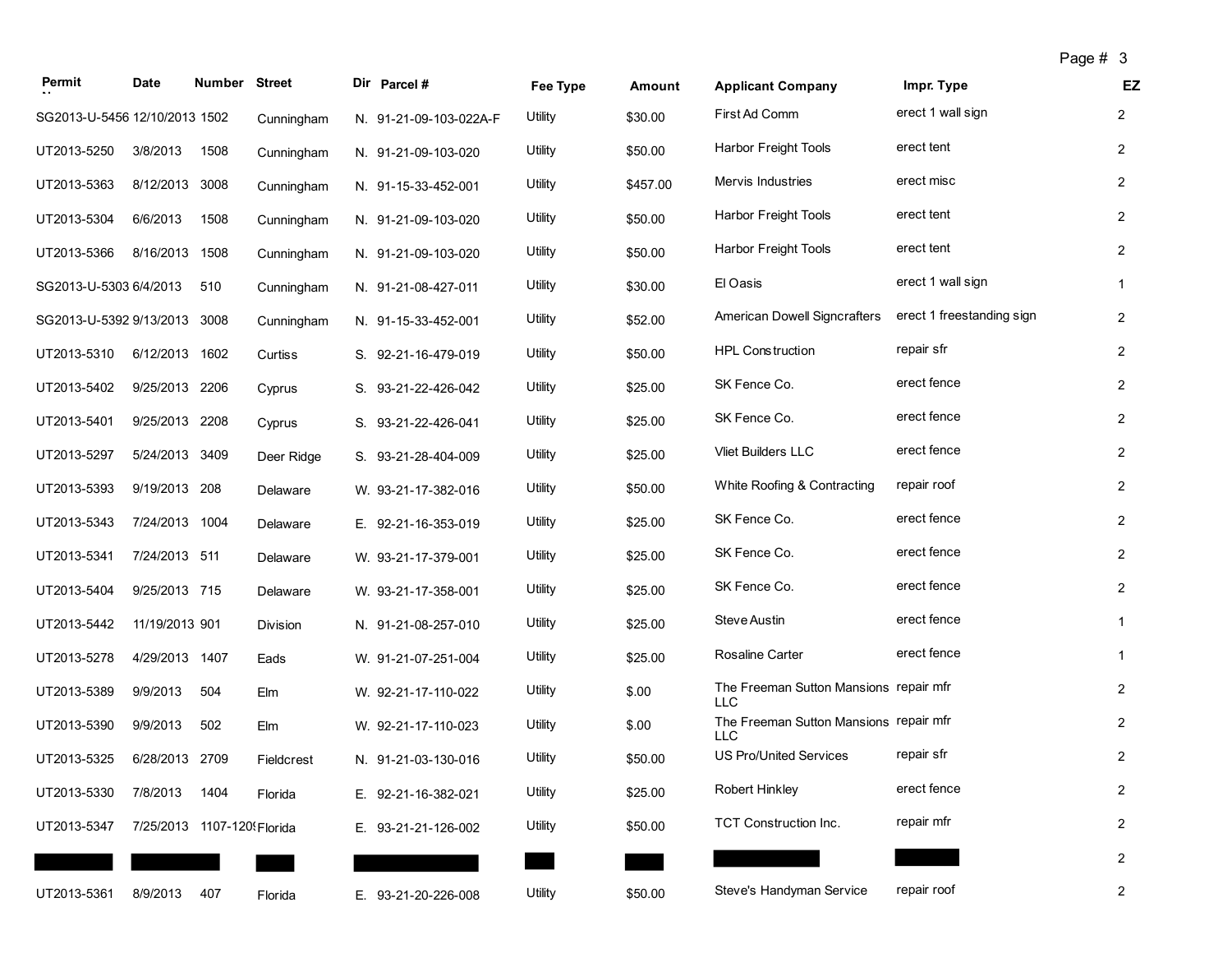| Permit                        | Date            | Number Street |                   | Dir Parcel #              | Fee Type | Amount   | <b>Applicant Company</b>               | Impr. Type                | EZ             |
|-------------------------------|-----------------|---------------|-------------------|---------------------------|----------|----------|----------------------------------------|---------------------------|----------------|
| UT2013-5430                   | 11/1/2013 122   |               | Franklin          | W. 91-21-08-252-001       | Utility  | \$50.00  | Design Draw Build LLC                  | foundation                | $\overline{2}$ |
| UT2013-5463                   | 12/31/2013 2005 |               | George Huff       | S. 93-21-20-279-009       | Utility  | \$141.00 | Pankau Masonry                         | repair sfr                | $\overline{2}$ |
| UT2013-5394                   | 9/19/2013 300   |               | Goodwin           | N. 91-21-07-477-015       | Utility  | \$60.00  | AT&T Mobility                          | erect antenna             | $\overline{2}$ |
| UT2013-5374                   | 8/22/2013       | 2509          | Grange            | S. 93-21-20-451-029       | Utility  | \$25.00  | Gaines Fence Co.                       | erect fence               |                |
| UT2013-5263                   | 4/10/2013 2403  |               | Grange            | S. 93-21-20-451-021       | Utility  | \$25.00  | SK Fence Co.                           | erect fence               | $\overline{2}$ |
| UT2013-5307                   | 6/6/2013        | 706           | Green             | E. 92-21-16-102-008       | Utility  | \$25.00  | Chad Sullivan                          | erect fence               | $\overline{2}$ |
| UT2013-5443                   | 11/20/2013 507  |               | Green             | W. 92-21-17-128-003       | Utility  | \$50.00  | Scott Nugent                           | repair roof               | $\overline{2}$ |
| UT2013-5420                   | 10/28/2013 1205 |               | Green             | E. 92-21-16-131-001       | Utility  | \$50.00  | Hess Masonry Inc.                      | repair sfr                |                |
| SG2013-U-5416 10/18/2013 700  |                 |               | Gregory           | S. 93-21-18-280-022       | Utility  | \$30.00  | Ace Sign Company                       | erect 1 wall sign         | $\mathbf{2}$   |
| SG2013-U-5345 7/24/2013 701   |                 |               | Gregory           | S. 93-21-18-277-025 (024) | Utility  | \$60.00  | <b>Prairie Signs</b>                   | erect 2 wall signs        | $\overline{2}$ |
| UT2013-5344                   | 7/24/2013 1920  |               | Harding           | S. 93-21-20-279-005       | Utility  | \$50.00  | Roofs by Rodger                        | repair roof               |                |
| UT2013-5364                   | 8/14/2013       | 1913          | Harding           | S. 93-21-20-276-019       | Utility  | \$25.00  | Michael Baldwin                        | erect fence               | $\overline{2}$ |
| UT2013-5314                   | 6/19/2013 507   |               | Harding           | E. 93-21-20-281-029       | Utility  | \$50.00  | Sun Structures Designs/Four<br>Seasons | repair roof               | $\overline{2}$ |
| UT2013-5340                   | 7/16/2013 904   |               | Harding           | E. 93-21-21-152-041F      | Utility  | \$50.00  | Platinum Group                         | demolish                  |                |
| UT2013-5436                   | 11/7/2013       | 106 &<br>100  | Hartle            | S. 92-21-16-129-023       | Utility  | \$25.00  | Developmental Services<br>Center       | erect fence               | $\overline{2}$ |
| UT2013-5346                   | 7/24/2013 603   |               | High              | W. 92-21-17-113-005       | Utility  | \$50.00  | Lon Cassel                             | repair mfr                | $\overline{2}$ |
| SG2013-U-5451 11/27/2013 2202 |                 |               | <b>High Cross</b> | S. 93-21-23-300-005       | Utility  | \$150.00 | Drake Homes                            | erect 1 freestanding sign | $\overline{2}$ |
| SG2013-U-5452 11/27/2013 2202 |                 |               | <b>High Cross</b> | S. 93-21-23-300-005       | Utility  | \$120.00 | Drake Homes                            | erect 2 wall signs        | $\overline{2}$ |
| UT2013-5286                   | 5/6/2013        | 2202          | <b>High Cross</b> | S. 93-21-23-300-005       | Utility  | \$50.00  | Drake Homes                            | foundation                | $\overline{2}$ |
| UT2013-5287                   | 5/6/2013        | 1205          | Hill              | W. 91-21-07-411-005       | Utility  | \$50.00  | Alejandro Sulgudo                      | demolish garage           | 1              |
| UT2013-5318                   | 6/19/2013 808   |               | Illinois          | W. 92-21-17-103-012       | Utility  | \$50.00  | Bash & Schrock                         | repair mfr                | $\overline{c}$ |
| UT2013-5231                   | 1/15/2013       | 807 &<br>∩∩פ  | Illinois          | W. 92-21-17-151-009       | Utility  | \$60.00  | AT & T Mobility                        | erect antenna             | $\overline{2}$ |
| UT2013-5385                   | 9/5/2013        | 807 &<br>Q∩Q  | Illinois          | W. 92-21-17-151-009       | Utility  | \$60.00  | AT & T Mobility                        | erect antenna             | $\overline{c}$ |
| UT2013-5265                   | 4/10/2013 312   |               | Illinois          | W. 92-21-17-138-009       | Utility  | \$60.00  | Coach House Garages                    | erect garage              | $\overline{a}$ |

Page # 4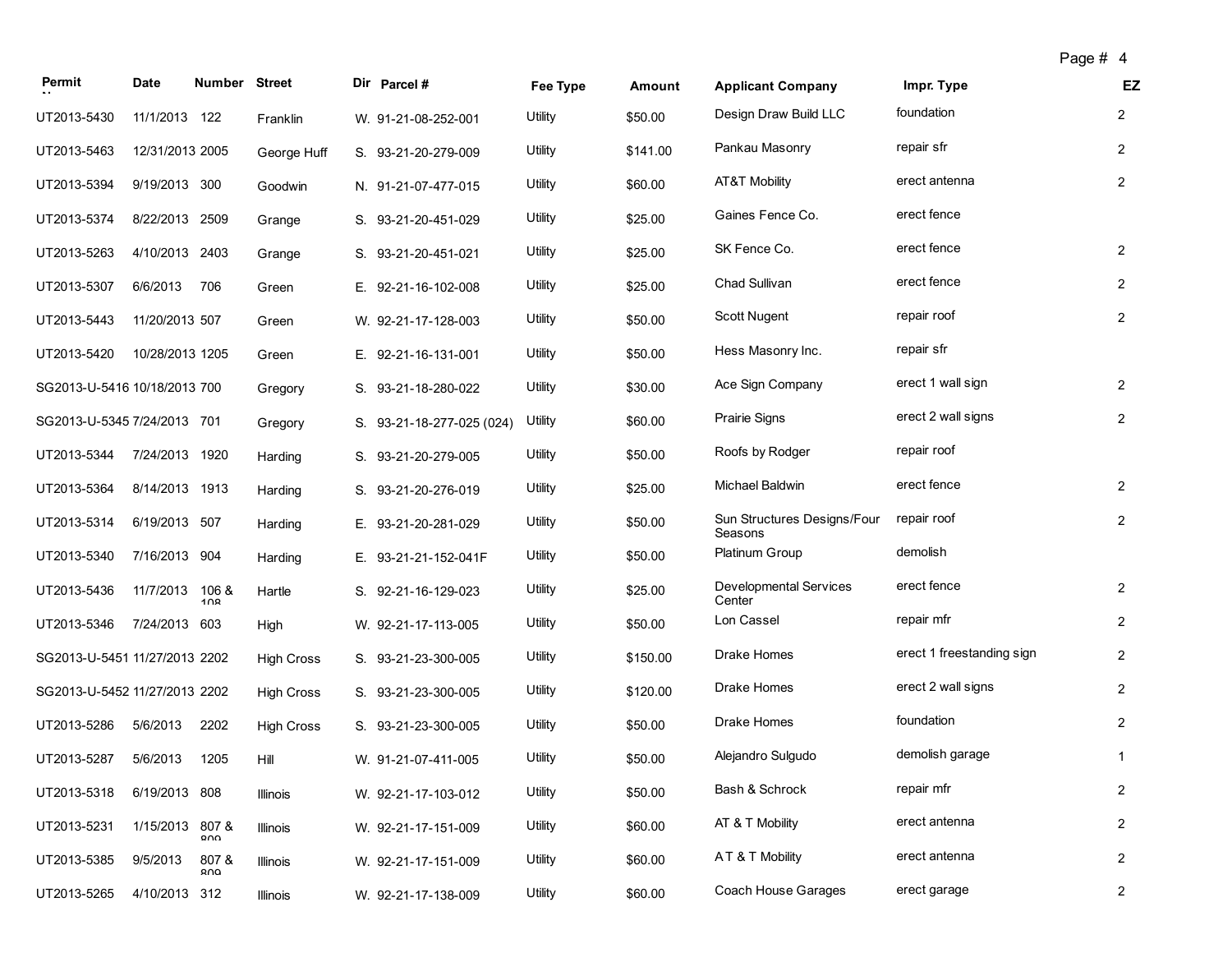|                              |                           |                      |             |                         |          |          |                                            |                          | Page # 5 |                |
|------------------------------|---------------------------|----------------------|-------------|-------------------------|----------|----------|--------------------------------------------|--------------------------|----------|----------------|
| Permit                       | Date                      | <b>Number Street</b> |             | Dir Parcel #            | Fee Type | Amount   | <b>Applicant Company</b>                   | Impr. Type               |          | EZ             |
| UT2013-5232                  | 1/15/2013 305             |                      | Indiana     | W. 93-21-17-332-003     | Utility  | \$25.00  | SK Fence Co.                               | erect fence              |          | $\overline{2}$ |
| UT2013-5383                  | 9/4/2013                  | 609                  | Indiana     | W. 93-21-17-308-010     | Utility  | \$208.00 | New Prairie Construction                   | erect garage             |          | $\overline{2}$ |
| UT2013-5418                  | 10/25/2013 202            |                      | lowa        | W. 93-21-17-327-022     | Utility  | \$25.00  | SK Fence Co.                               | erect fence              |          |                |
| UT2013-5365                  | 8/14/2013 1201 1/2 Kenyon |                      |             | W. 91-21-06-402-007     | Utility  | \$120.00 | SMJ International                          | erect antenna            |          | $\mathbf{1}$   |
| UT2013-5367                  | 8/16/2013 1201 1/2 Kenyon |                      |             | W. 91-21-06-402-007     | Utility  | \$278.00 | Kent Power Inc.                            | alteration               |          | $\mathbf{1}$   |
| UT2013-5269                  | 4/12/2013                 | 1201 1/2 Kenyon      |             | W. 91-21-06-402-007     | Utility  | \$120.00 | Gail Maty/T-Mobile                         | erect antenna            |          | 1              |
| UT2013-5259                  | 4/3/2013                  | 1001                 | Killarney   | W. 91-21-06-426-013     | Utility  | \$50.00  | Illini Radio Group                         | erect tent               |          | $\overline{2}$ |
| UT2013-5356                  | 7/31/2013 1803            |                      | Larch       | S. 93-21-21-106-016     | Utility  | \$25.00  | Julie Rizzo                                | erect fence              |          |                |
| UT2013-5457                  | 12/13/2013 1713           |                      | Lexington   | E. 93-21-28-406-009     | Utility  | \$25.00  | SK Fence Co.                               | erect fence              |          | $\overline{2}$ |
| UT2013-5353                  | 7/26/2013 1715            |                      | Lexington   | E. To Be Determined     | Utility  | \$50.00  | Carl Hill/Hillshire Construction           | foundation               |          | $\overline{2}$ |
| UT2013-5352                  | 7/26/2013 1713            |                      | Lexington   | E. 93-21-28-406-009     | Utility  | \$50.00  | Carl Hill/Hillshire Construction           | foundation               |          | $\mathbf{2}$   |
| UT2013-5458                  | 12/13/2013 1715           |                      | Lexington   | E. To Be Determined     | Utility  | \$25.00  | SK Fence Co.                               | erect fence              |          | $\overline{2}$ |
| UT2013-5349                  | 7/25/2013 1609            |                      | Lincolnwood | S. 92-21-16-477-035     | Utility  | \$50.00  | Wayne Clevenger                            | erect accessory building |          | $\mathbf{2}$   |
| UT2013-5397                  | 9/25/2013 102             |                      | Main        | E. 92-21-17-203-001=004 | Utility  | \$60.00  | Verizon Wireless                           | erect antenna            |          | 1              |
| SG2013-U-5434 11/7/2013 214  |                           |                      | Main        | W. 92-21-17-201-002     | Utility  | \$30.00  | A Plus Restaurant and<br>Entertainment LLC | erect 1 wall sign        |          | $\mathbf{1}$   |
| UT2013-5309                  | 6/6/2013                  | 2410                 | Main        | E. 91-21-10-382-013     | Utility  | \$.00    | Pathfinder Group of Illinois               | demo misc                |          |                |
| SG2013-U-5445 11/22/2013 135 |                           |                      | Main        | W. 92-21-17-206-001     | Utility  | \$30.00  | <b>Bohemia</b>                             | erect 1 wall sign        |          | $\mathbf{1}$   |
| UT2013-5270                  | 4/16/2013 508             |                      | Main        | W. 91-21-08-378-002     | Utility  | \$50.00  | <b>Gire Roofing</b>                        | repair roof              |          | 1              |
| UT2013-5398                  | 9/25/2013 705             |                      | Maple       | S. 92-21-17-285-014     | Utility  | \$25.00  | Main Street Fencing Co.                    | erect fence              |          | $\overline{2}$ |
| UT2013-5285                  | 5/3/2013                  | 1506                 | Maple       | S. 93-21-17-480-008     | Utility  | \$60.00  | Coach House Garages                        | erect utility building   |          | $\overline{2}$ |
| UT2013-5384                  | 9/4/2013                  | 1501                 | Maryland    | S. 93-21-18-476-002     | Utility  | \$60.00  | AT&T Mobility                              | erect antenna            |          | $\overline{2}$ |
| UT2013-5432                  | 11/6/2013 1501            |                      | Maryland    | S. 93-21-18-476-002     | Utility  | \$90.00  | T-Mobile                                   | erect antenna            |          | $\overline{2}$ |
| UT2013-5395                  | 9/19/2013 1501            |                      | Maryland    | S. 93-21-18-476-002     | Utility  | \$60.00  | Verizon Wireless                           | erect antenna            |          | $\overline{2}$ |
| UT2013-5291                  | 5/16/2013 102             |                      | Meadow      | W. 93-21-20-201-023     | Utility  | \$240.00 | <b>Blue Heron Pools</b>                    | erect pool               |          | 2              |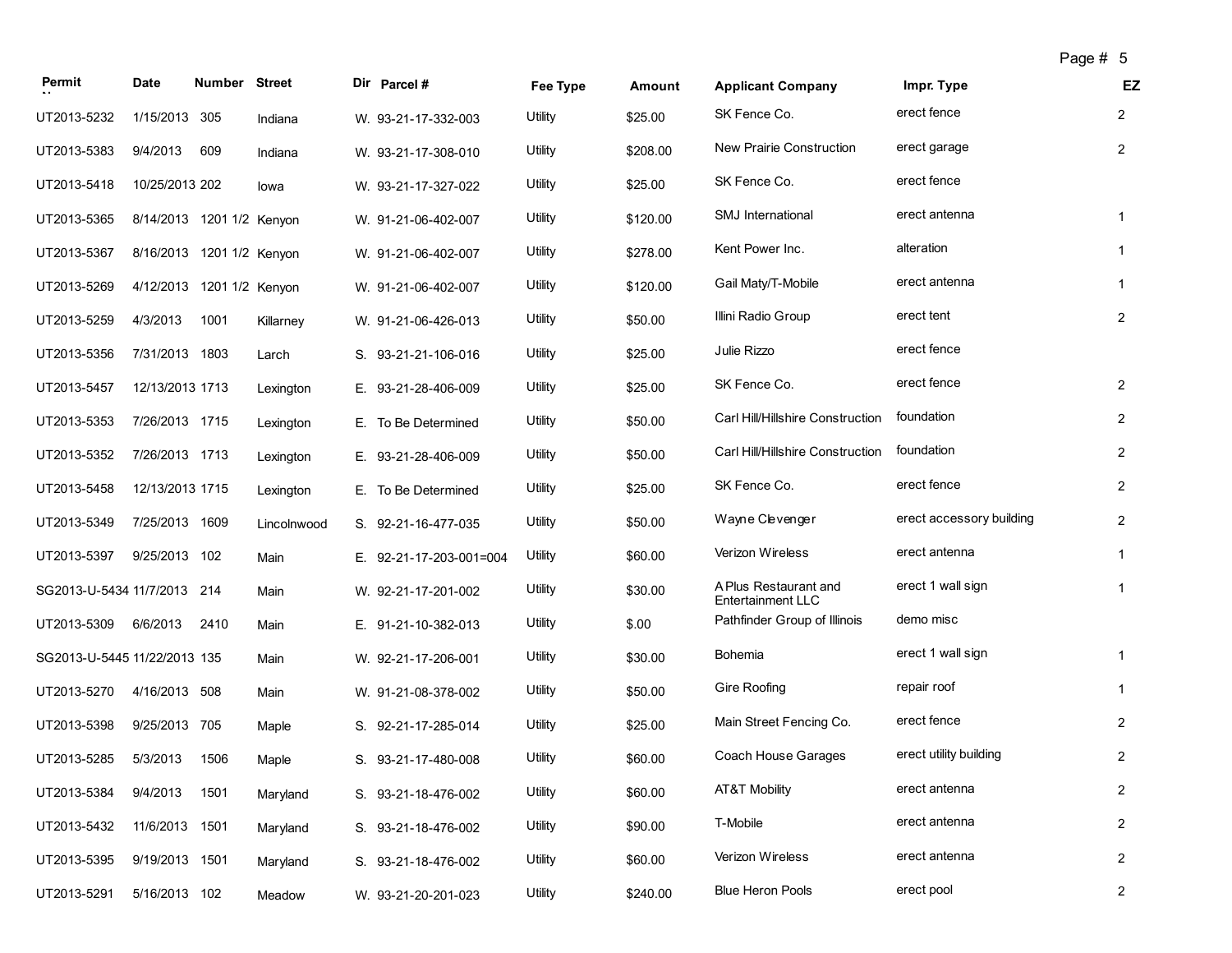| Permit      | <b>Date</b>     | Number Street |            | Dir Parcel #        | Fee Type | Amount     | <b>Applicant Company</b>                           | Impr. Type   | EZ             |
|-------------|-----------------|---------------|------------|---------------------|----------|------------|----------------------------------------------------|--------------|----------------|
| UT2013-5322 | 6/21/2013 104   |               | Meadow     | W. 93-21-20-201-022 | Utility  | \$25.00    | SK Fence Co.                                       | erect fence  |                |
| UT2013-5399 | 9/25/2013 2206  |               | Michigan   | E. 91-21-15-306-030 | Utility  | \$25.00    | Eugene Walag III                                   | erect fence  | $\overline{2}$ |
| UT2013-5375 | 8/26/2013 406   |               | Michigan   | W. 93-21-17-331-017 | Utility  | \$50.00    | <b>Richard Becker</b>                              | erect deck   |                |
| UT2013-5386 | 9/6/2013        | 801           | Michigan   | E. 92-21-16-351-010 | Utility  | \$111.00   | Lipa Enterprises, Inc./Country<br>Carpentry        | erect garage | $\mathbf{2}$   |
| UT2013-5326 | 6/28/2013 2015  |               | Michigan   | E. 92-21-16-476-013 | Utility  | \$50.00    | Jane Rose                                          | erect pool   | $\overline{2}$ |
| UT2013-5332 | 7/8/2013        | 2204          | Michigan   | E. 91-21-15-306-029 | Utility  | \$25.00    | <b>Connor Applebee</b>                             | erect fence  | $\overline{2}$ |
| UT2013-5331 | 7/8/2013        | 604           | Michigan   | W. 93-21-17-308-029 | Utility  | \$25.00    | Alejandro Dominguez-Garcia                         | erect fence  | $\overline{2}$ |
| UT2013-5224 | 1/4/2013        | 2606          | Milford    | N. 91-21-04-226-014 | Utility  | \$25.00    | Gaines Fence Co.                                   | erect fence  | $\overline{2}$ |
| UT2013-5351 | 7/26/2013 2712  |               | Milford    | N. 91-21-04-226-007 | Utility  | \$25.00    | Kelli Morris                                       | erect shed   | $\overline{2}$ |
| UT2013-5449 | 11/27/2013 1703 |               | Mumford    | E. 93-21-21-402-010 | Utility  | \$25.00    | SK Fence Co.                                       | erect fence  | $\overline{2}$ |
| UT2013-5245 | 3/6/2013        | 2905          | Myra Ridge | S. 93-21-28-226-015 | Utility  | \$25.00    | SK Fence Co.                                       | erect fence  | $\overline{2}$ |
| UT2013-5276 | 4/29/2013 1810  |               | Myra Ridge | E. 93-21-28-228-011 | Utility  | \$50.00    | Sheri Clark                                        | erect deck   | $\overline{2}$ |
| UT2013-5348 | 7/25/2013 1207  |               | Nevada     | W. 93-21-18-255-001 | Utility  | \$1,116.00 | Petry-Kuhne Co.                                    | parking lot  | $\overline{2}$ |
| UT2013-5396 | 9/24/2013 711   |               | Nevada     | W. 92-21-17-158-001 | Utility  | \$50.00    | All Around Home Improvement demolish garage        |              | $\overline{2}$ |
| UT2013-5290 | 5/16/2013 408   |               | Nevada     | W. 92-21-17-180-009 | Utility  | \$50.00    | Spencer Vonderheide                                | repair porch | $\overline{2}$ |
| UT2013-5387 | 9/9/2013        | 1304          | Ogelthorpe | S. 91-21-15-387-064 | Utility  | \$25.00    | SK Fence Co.                                       | erect fence  | $\overline{2}$ |
| UT2013-5378 | 8/28/2013       | 1609          | Ogelthorpe | S. 91-21-15-386-017 | Utility  | \$25.00    | Main Street Fencing Co.                            | erect fence  | $\mathbf{2}$   |
| UT2013-5277 | 4/29/2013 1206  |               | Ogelthorpe | S. 91-21-15-387-061 | Utility  | \$25.00    | Ryan Rauch                                         | erect fence  | $\overline{2}$ |
| UT2013-5302 | 6/4/2013        | 1501          | Ogelthorpe | S. 91-21-15-386-027 | Utility  | \$25.00    | James White                                        | erect fence  | $\overline{2}$ |
| UT2013-5362 | 8/9/2013        | 1008          | Orchard    | S. 93-21-17-328-004 | Utility  | \$25.00    | Mary Laskowski                                     | erect shed   | $\overline{2}$ |
| UT2013-5419 | 10/28/2013 1010 |               | Orchard    | S. 93-21-17-328-005 | Utility  | \$25.00    | <b>Betty Minyard</b>                               | erect fence  | $\overline{c}$ |
| UT2013-5280 | 4/29/2013 1102  |               | Orchard    | S. 93-21-17-328-021 | Utility  | \$57.00    | <b>Construction Concepts by</b><br>Wayne Auger LLC | erect garage | $\mathbf{2}$   |
| UT2013-5376 | 8/28/2013 904   |               | Orchard    | S. 93-21-17-326-003 | Utility  | \$25.00    | Joyce Hofmann                                      | erect shed   | $\overline{2}$ |
| UT2013-5268 | 4/12/2013 105   |               | Oregon     | E. 92-21-17-263-030 | Utility  | \$25.00    | Angela Kent & Anthony<br>Yannarell                 | erect fence  |                |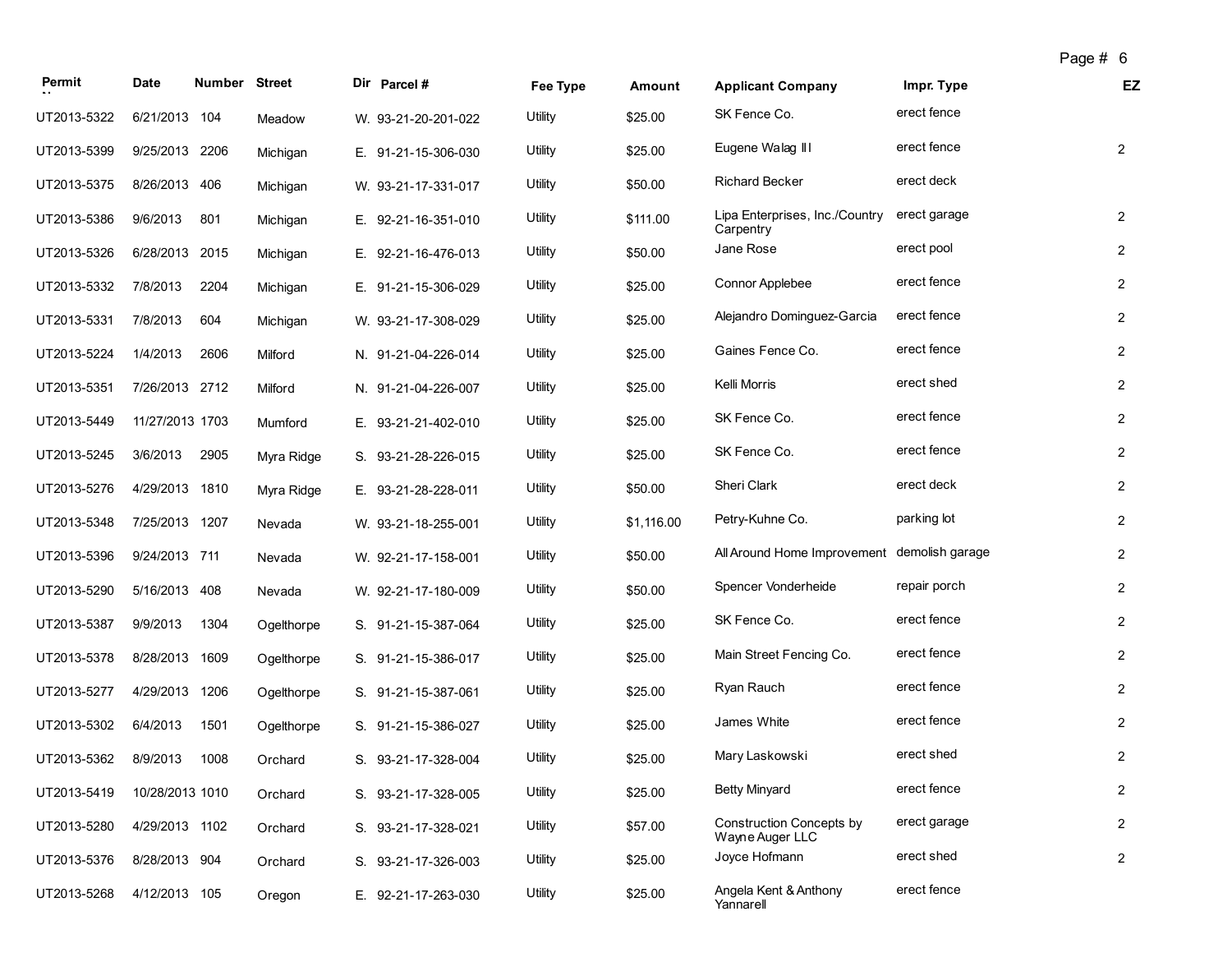|  | age | $\tau$ |  |
|--|-----|--------|--|
|--|-----|--------|--|

|                              |                 |        |               |                     |                |            |                                       | Page # 1                                                               |                         |
|------------------------------|-----------------|--------|---------------|---------------------|----------------|------------|---------------------------------------|------------------------------------------------------------------------|-------------------------|
| Permit                       | Date            | Number | <b>Street</b> | Dir Parcel#         | Fee Type       | Amount     | <b>Applicant Company</b>              | Impr. Type                                                             | EZ                      |
| UT2013-5334                  | 7/12/2013 507   |        | Oregon        | W. 92-21-17-161-028 | Utility        | \$50.00    | New Prairie Construction              | repair sfr                                                             | 2                       |
| UT2013-5320                  | 6/20/2013 507   |        | Oregon        | W. 92-21-17-161-028 | Utility        | \$60.00    | Pankau Masonry                        | repair sfr                                                             | $\overline{2}$          |
| UT2013-5337                  | 7/15/2013 905   |        | Oregon        | W. 93-21-18-280-007 | Utility        | \$90.00    | Campus Property Management repair mfr |                                                                        | $\overline{2}$          |
| UT2013-5311                  | 6/12/2013 808   |        | Oregon        | E. 92-21-16-157-010 | Utility        | \$25.00    | Gaines Fence Co.                      | erect fence                                                            | $\overline{2}$          |
| UT2013-5249                  | 3/8/2013        | 512    | Oregon        | W. 92-21-17-177-007 | Utility        | \$25.00    | SK Fence Co.                          | erect fence                                                            | 2                       |
| UT2013-5459                  | 12/13/2013 508  |        | Oregon        | W. 92-21-17-177-009 | <b>Utility</b> | \$50.00    | Perkins Home Improvement,<br>Inc.     | alteration of sfr                                                      | 2                       |
| SG2013-U-5426 11/1/2013      |                 | 1400   | Park          | W. 91-21-07-404-001 | Utility        | \$198.00   | Poblocki Sign Co. LLC                 | erect 2 freestanding signs<br>"Emergency"                              |                         |
| SG2013-U-5424 11/1/2013      |                 | 1400   | Park          | W. 91-21-07-404-001 | Utility        | \$1,104.00 | Poblocki Sign Co. LLC                 | 4 free standing signs                                                  | 1                       |
| SG2013-U-5423 11/1/2013 1400 |                 |        | Park          | W. 91-21-07-404-001 | Utility        | \$118.00   | Poblocki Sign Co. LLC                 | erect 2 canopy signs "Community<br>Resource Center; Main Entrance"     | -1                      |
| SG2013-U-5427 11/1/2013      |                 | 1400   | Park          | W. 91-21-07-404-001 | Utility        | \$132.00   | Poblocki Sign Co. LLC                 | erect 1 freestanding sign "Presence<br><b>Covenant Medical Center"</b> |                         |
| SG2013-U-5428 11/1/2013      |                 | 1400   | Park          | W. 91-21-07-404-001 | Utility        | \$94.00    | Poblocki Sign Co. LLC                 | erect 2 wall signs                                                     | 1                       |
| SG2013-U-5429 11/1/2013      |                 | 1400   | Park          | W. 91-21-07-404-001 | Utility        | \$264.00   | Poblocki Sign Co. LLC                 | erect 2 walls signs ("Presence"<br>Covenant Medical Center Logo"       | 1                       |
| SG2013-U-5333 7/8/2013       |                 | 611    | Park          | W. 91-21-08-310-001 | Utility        | \$444.00   | Bendsen Signs & Graphics              | erect 1 wall sign                                                      | 2                       |
| SG2013-U-5425 11/1/2013      |                 | 1400   | Park          | W. 91-21-07-404-001 | Utility        | \$261.00   | Poblocki Sign Co. LLC                 | erect 3 freestanding signs                                             | -1                      |
| UT2013-5288                  | 5/6/2013        | 611    | Park          | W. 91-21-08-310-001 | Utility        | \$50.00    | Pepper Construction                   | foundation                                                             | 2                       |
| UT2013-5272                  | 4/16/2013       | 909    | Park          | E. 91-21-09-308-005 | Utility        | \$50.00    | Richard & Susan Armstrong             | erect accessory building                                               | 2                       |
| UT2013-5368                  | 8/16/2013 1400  |        | Park          | W. 91-21-07-404-001 | Utility        | \$50.00    | Presence Health Care                  | carport                                                                | 1                       |
| UT2013-5440                  | 11/15/2013 713  |        | Pennsylvania  | W. 93-21-17-356-002 | Utility        | \$50.00    | Fros Carpentry/Mel Fros               | erect deck                                                             | 2                       |
| UT2013-5296                  | 5/24/2013 1402  |        | Pennsylvania  | E. 92-21-16-379-039 | Utility        | \$25.00    | Gaines Fence Co.                      | erect fence                                                            | $\overline{c}$          |
| UT2013-5359 8/5/2013 812     |                 |        | Pennsylvania  | W. 93-21-17-351-005 | Utility        | \$25.00    | SK Fence Co.                          | erect fence                                                            | 2                       |
| UT2013-5267                  | 4/12/2013 601   |        | Pennsylvania  | W. 93-21-17-356-011 | Utility        | \$25.00    | James & Linda McEnerney               | erect fence                                                            | $\overline{\mathbf{c}}$ |
| UT2013-5305                  | 6/6/2013 1312   |        | Pennsylvania  | E. 92-21-16-379-038 | Utility        | \$25.00    | Gaines Fence Co.                      | erect fence                                                            |                         |
| UT2013-5413                  | 10/15/2013 1101 |        | Pennsylvania  | W. 93-21-18-477-001 | Utility        | \$50.00    | Kevin Breckenfelder                   | erect tent                                                             | $\overline{2}$          |
| UT2013-5373                  | 8/19/2013 1201  |        | Pensylvania   | E. 92-21-16-380-007 | Utility        | \$50.00    | Ryan Wilson                           | erect garage                                                           |                         |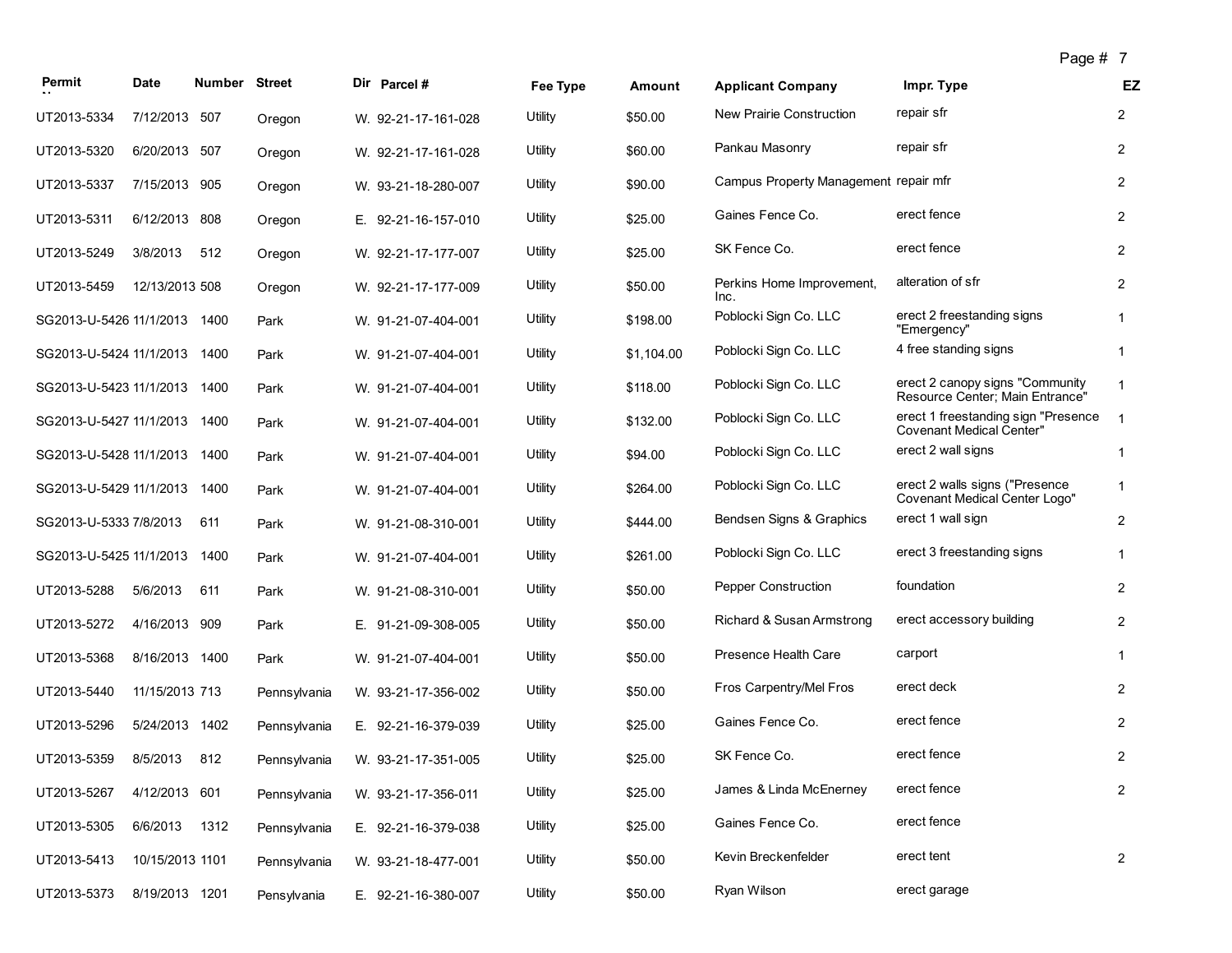|  | Page # |  | 8 |
|--|--------|--|---|
|--|--------|--|---|

|                               |                 |               |               |                      |          |          |                                          | Page #o                         |                |           |
|-------------------------------|-----------------|---------------|---------------|----------------------|----------|----------|------------------------------------------|---------------------------------|----------------|-----------|
| Permit                        | Date            | <b>Number</b> | <b>Street</b> | Dir Parcel#          | Fee Type | Amount   | <b>Applicant Company</b>                 | Impr. Type                      |                | <b>EZ</b> |
| SG2013-U-5316 6/19/2013       |                 | 2860          | Philo         | S. 93-21-28-201-004b | Utility  | \$39.00  | <b>American Dowell Signcrafters</b>      | erect 1 wall sign               |                |           |
| UT2013-5377                   | 8/28/2013       | 1903          | Philo         | S. 93-21-21-176-014  | Utility  | \$25.00  | Clay Baier                               | erect fence                     | 1              |           |
| SG2013-U-5317 6/19/2013 2010  |                 |               | Philo         | S. 93-21-21-202-090  | Utility  | \$114.00 | <b>Cummings Resources</b>                | erect 2 wall signs              | 1              |           |
| UT2013-5350                   | 7/25/2013 1806  |               | Philo         | S. 93-21-21-201-016  | Utility  | \$120.00 | SMJ International o/b/o Spring           | erect antenna                   | -1             |           |
| UT2013-5391                   | 9/13/2013       | 1209          | Philo         | S. 92-21-16-331-015  | Utility  | \$25.00  | SK Fence Co.                             | erect fence                     | 2              |           |
| SG2013-U-5284 5/3/2013        |                 | 2004          | Philo         | S. 93-21-21-200-007  | Utility  | \$30.00  | <b>Grace United Methodist</b><br>Church  | alteration of freestanding sign | $\overline{2}$ |           |
| UT2013-5321                   | 6/21/2013       | 1807          | Pleasant      | S. 93-21-20-202-007  | Utility  | \$25.00  | SK Fence Co.                             | erect fence                     | $\overline{2}$ |           |
| UT2013-5406                   | 9/27/2013       | 2208          | Pond          | S. 93-21-21-330-004  | Utility  | \$50.00  | Champaign County Mobility,<br><b>LLC</b> | erect deck                      | $\overline{2}$ |           |
| UT2013-5380                   | 9/4/2013        | 2208          | Pond          | S. 93-21-21-330-004  | Utility  | \$25.00  | Champaign County Mobility,<br><b>LLC</b> | erect fence                     | $\overline{2}$ |           |
| SG2013-U-5433 11/7/2013       |                 | 202           | Race          | N. 91-21-08-457-022  | Utility  | \$30.00  | <b>American Dowell Signcrafters</b>      | erect 1 canopy sign             | -1             |           |
| UT2013-5453                   | 12/3/2013 202   |               | Race          | N. 91-21-08-457-022  | Utility  | \$60.00  | Broeren Russo Construction.              | erect misc                      | 1              |           |
| UT2013-5300                   | 5/31/2013 509   |               | Race          | S. 92-21-17-251-008  | Utility  | \$50.00  | Jonah Weisskopt                          | erect deck                      | $\overline{2}$ |           |
| UT2013-5313                   | 6/12/2013       | 1205          | Race          | S. 93-21-17-332-020  | Utility  | \$88.00  | Jacqueline Rickman                       | erect garage                    | 2              |           |
| UT2013-5281                   | 5/2/2013        | 1003          | Race          | S. 93-21-17-330-014  | Utility  | \$25.00  | Darryl Silver                            | erect fence                     | $\overline{2}$ |           |
| UT2013-5381                   | 9/4/2013        | 1807          | Ridge Park    | E. 93-21-28-279-003  | Utility  | \$25.00  | <b>Fuad Handal</b>                       | erect fence                     | $\overline{2}$ |           |
| UT2013-5450                   | 11/27/2013 2505 |               | Skyline       | N. 91-21-03-102-003  | Utility  | \$25.00  | Gaines Fence Co.                         | erect fence                     | 2              |           |
| UT2013-5246                   | 3/8/2013        | 2804          | Slayback      | E. 91-21-10-404-003  | Utility  | \$25.00  | Michael Dyer                             | erect fence                     | $\overline{2}$ |           |
| UT2013-5455                   | 12/10/2013 2608 |               | Somerset      | N. 91-21-03-126-019  | Utility  | \$25.00  | SK Fence Co.                             | erect fence                     | 2              |           |
| UT2013-5308                   | 6/6/2013        | 908           | Springfield   | W. 91-21-07-487-007  | Utility  | \$25.00  | First Mennonite Church                   | erect fence                     |                |           |
| UT2013-5403                   | 9/25/2013 2514  |               | St. Andrews   | S. 93-21-22-305-011  | Utility  | \$50.00  | RKS Construction                         | erect misc                      | 2              |           |
| UT2013-5405 9/27/2013 3048    |                 |               | Stillwater    | E. To Be Determined  | Utility  | \$50.00  | Raymond Miller Construction              | foundation                      | $\overline{2}$ |           |
| SG2013-U-5415 10/18/2013 2600 |                 |               | Stone Creek   | S. 93-21-22-404-004  | Utility  | \$30.00  | American Dowell Signcrafters             | erect 1 wall sign               | $\overline{2}$ |           |
| UT2013-5388                   | 9/9/2013        | 2923          | Stone Creek   | E. 93-21-22-257-007  | Utility  | \$25.00  | SK Fence Co.                             | erect fence                     | $\overline{2}$ |           |
| UT2013-5248                   | 3/8/2013        | 2711          | Summit        | S. 93-21-28-229-006  | Utility  | \$25.00  | Gaines Fence Co.                         | erect fence                     | $\overline{2}$ |           |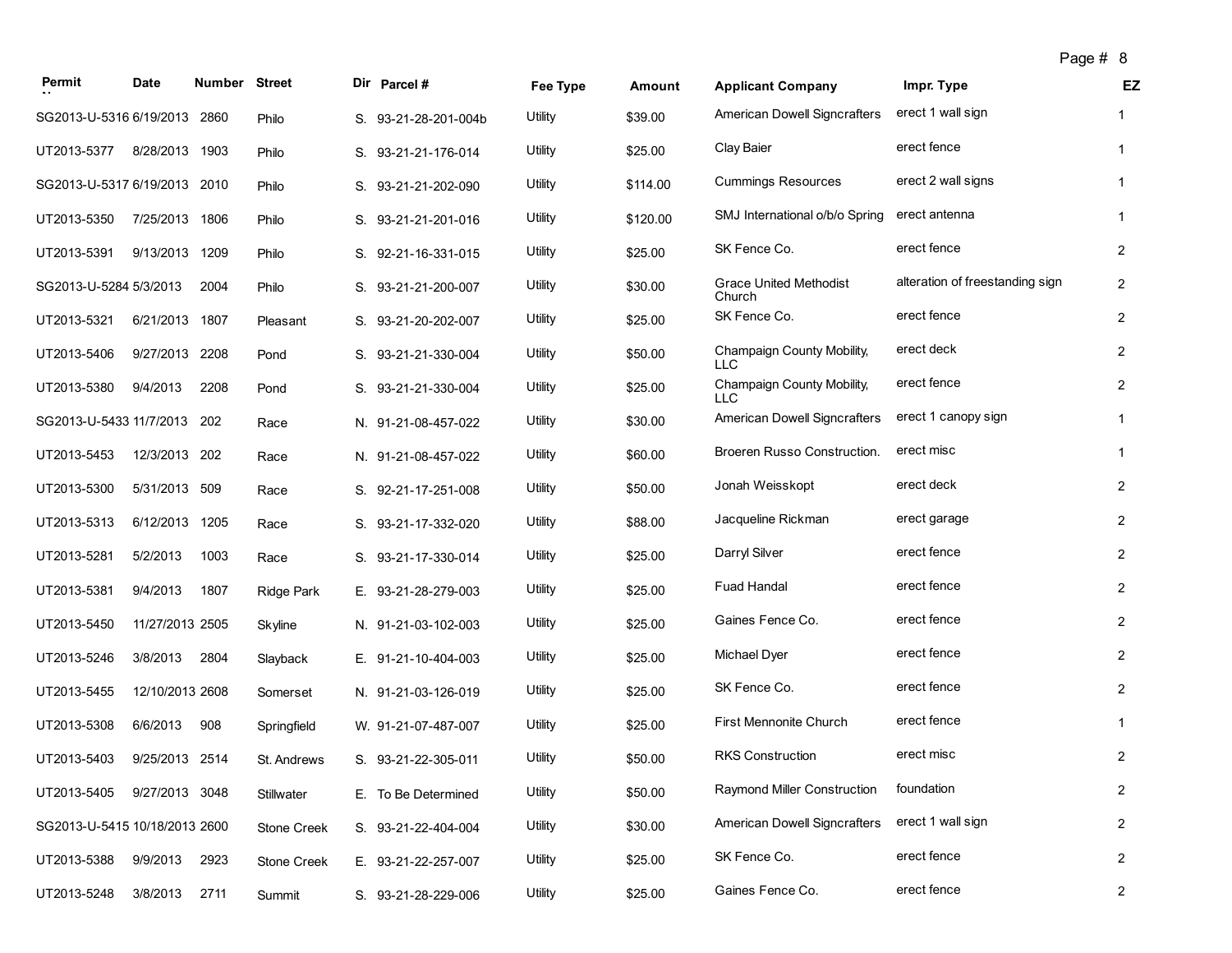|                                |                  |                      |            |                                   |          |          |                                                          | Page # 9                                               |                |
|--------------------------------|------------------|----------------------|------------|-----------------------------------|----------|----------|----------------------------------------------------------|--------------------------------------------------------|----------------|
| Permit                         | <b>Date</b>      | <b>Number Street</b> |            | Dir Parcel#                       | Fee Type | Amount   | <b>Applicant Company</b>                                 | Impr. Type                                             | EZ             |
| UT2013-5264                    | 4/10/2013        | 1812                 | Summit     | E. 93-21-28-227-006               | Utility  | \$25.00  | SK Fence Co.                                             | erect fence                                            | $\overline{2}$ |
| UT2013-5301                    | 6/4/2013         | 904                  | Sunnycrest | E. 93-21-21-101-021               | Utility  | \$25.00  | Jessica M. Bubert                                        | erect fence                                            | $\overline{2}$ |
| UT2013-5417                    | 10/25/2013 409   |                      | Sunnycrest | E. 93-21-20-227-009               | Utility  | \$25.00  | Chantal Nadeau                                           | erect fence                                            | $\overline{c}$ |
| UT2013-5282                    | 5/2/2013         | 1207                 | Tremont    | W. 91-21-07-208-013               | Utility  | \$25.00  | Gaines Fence Co.                                         | erect fence                                            | 1              |
| UT2013-5295                    | 5/23/2013 2100   |                      | University | E. 91-21-09-476-003               | Utility  | \$50.00  | <b>TCT Construction Inc.</b>                             | erect accessory building                               | $\overline{c}$ |
| SG2013-U-5226 1/4/2013         |                  | 407                  | University | W. 91-21-08-376-009               | Utility  | \$30.00  | Miko Restaurant                                          | install one wall sign (painted on wall)                | $\overline{1}$ |
| UT2013-5447                    | 11/26/2013 515 & | 601                  | University | E. 91-21-08-480-011               | Utility  | \$120.00 | Green Meadows LLC                                        | parking lot                                            | 1              |
| UT2013-5228                    | 1/11/2013        | 801                  | University | E. 91-21-09-351-022               | Utility  | \$60.00  | <b>SRU Telecom</b>                                       | erect antenna                                          | 1              |
| SG2013-5279                    | 4/29/2013 901    |                      | University | W. 91-21-07-484-003&007&( Utility |          | \$30.00  | A-Sign-By-Design                                         | erect 1 wall sign                                      | 1              |
| SG2013-U-5460 12/19/2013 515 & |                  | 601                  | University | E. 91-21-08-480-011               | Utility  | \$30.00  | Green Meadows LLC                                        | erect 1 wall sign                                      | $\mathbf{1}$   |
| UT2013-5444                    | 11/20/2013 801   |                      | University | E. 91-21-09-351-022               | Utility  | \$50.00  | Glesco Electric                                          | erect misc                                             | 1              |
| UT2013-5355                    | 7/30/2013 801    |                      | University | E. 91-21-09-351-022               | Utility  | \$120.00 | SMJ International o/b/o Sprint                           | erect antenna                                          | $\mathbf{1}$   |
| SG2013-5255                    | 3/27/2013 404    |                      | University | W. 91-21-08-328-013               | Utility  | \$120.00 | American Dowell Signcrafters                             | erect 4 wall signs                                     | 2              |
| SG2013-U-5329 7/1/2013         |                  | 1004                 | University | W. 91-21-07-431-011               | Utility  | \$60.00  | <b>B &amp; H Real Estate</b><br>Venture/Huntco Pawn Inc. | erect 1 freestanding sign                              | 1              |
| SG2013-U-5327 6/28/2013        |                  | 202                  | University | E. 91-21-08-405-038               | Utility  | \$40.00  | Bendsen Signs & Graphics                                 | erect 1 wall sign                                      | 1              |
| SG2013-U-5241 2/20/2013        |                  | 202                  | University | E. 91-21-08-405-038               | Utility  | \$30.00  | American Dowell Signcrafters                             | erect 1 wall sign                                      | 1              |
| SG2013-U-5242 2/20/2013 911    |                  |                      | University | W. 91-21-07-484-009               | Utility  | \$144.00 | Marsters Sign Co.                                        | remove changeable panels and install 1<br>digital unit |                |
| SG2013-U-5328 6/28/2013        |                  | 1004                 | University | W. 91-21-07-431-011               | Utility  | \$150.00 | Mason Sign Company                                       | 2 wall signs                                           | $\mathbf{1}$   |
| SG2013-U-5235 1/24/2013        |                  | 1106                 | University | W. 91-21-07-431-004               | Utility  | \$30.00  | Juan Reyna                                               | erect 1 wall sign                                      | 1              |
| UT2013-5431                    | 11/6/2013 602    |                      | University | W. 91-21-08-310-001A              | Utility  | \$90.00  | T-Mobile                                                 | erect antenna                                          | $\overline{2}$ |
| UT2013-5357                    | 7/31/2013 505    |                      | University | W. 91-21-08-376-037               | Utility  | \$25.00  | SK Fence Co.                                             | erect fence                                            | 1              |
| UT2013-5258                    | 4/3/2013         | 508                  | Vermont    | W. 93-21-17-377-013               | Utility  | \$25.00  | SK Fence Co.                                             | erect fence                                            |                |
| UT2013-5225                    | 1/4/2013         | 211                  | Vermont    | W. 93-21-17-382-005               | Utility  | \$25.00  | SK Fence Co.                                             | erect fence                                            | $\overline{2}$ |
| UT2013-5294                    | 5/21/2013 1703   |                      | Vernon     | E. 93-21-28-407-008               | Utility  | \$25.00  | SK Fence Co.                                             | erect fence                                            | $\overline{2}$ |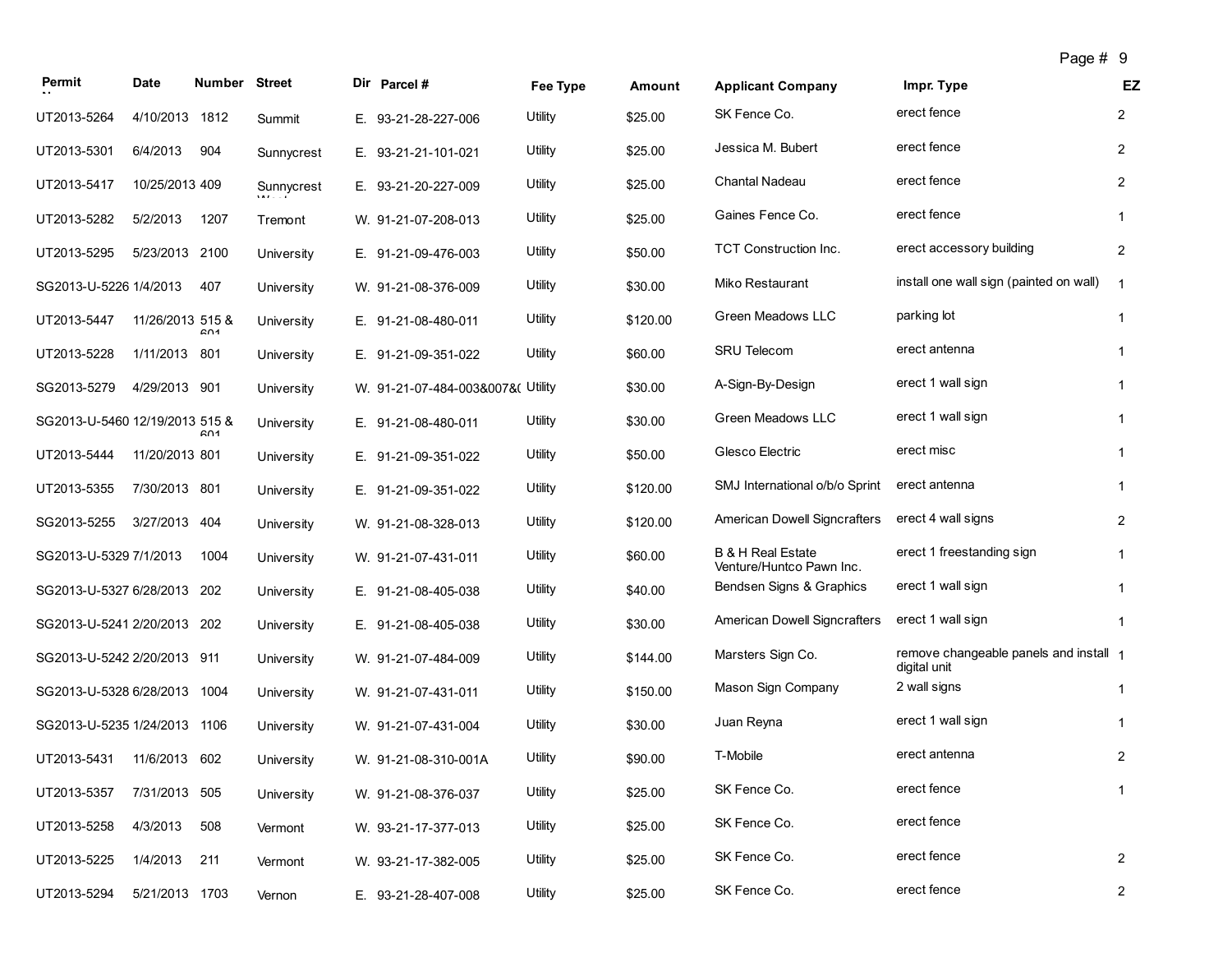| Permit                      | <b>Date</b>    | <b>Number Street</b> |            | Dir Parcel #         | Fee Type | Amount     | <b>Applicant Company</b>                  | Impr. Type        | EZ             |
|-----------------------------|----------------|----------------------|------------|----------------------|----------|------------|-------------------------------------------|-------------------|----------------|
| UT2013-5372                 | 8/16/2013 1709 |                      | Vernon     | E. 93-21-28-407-011  | Utility  | \$25.00    | Tom Hebert                                | erect shed        | $\overline{2}$ |
| UT2013-5411                 | 10/8/2013 704  |                      | Vine       | S. 92-21-17-284-002  | Utility  | \$50.00    | Zhu Chang Wen                             | replace windows   | $\overline{2}$ |
| SG2013-U-5370 8/16/2013 301 |                |                      | Vine       | S. 92-21-17-212-024A | Utility  | \$150.00   | Bendsen Signs & Graphics                  | erect a wall sign | $\mathbf{1}$   |
| SG2013-U-5371 8/16/2013 301 |                |                      | Vine       | S. 92-21-17-212-024A | Utility  | \$150.00   | Bendsen Signs & Graphics                  | erect wall sign   | $\mathbf{1}$   |
| UT2013-5312                 | 6/12/2013 1007 |                      | Wabash     | S. 92-21-16-303-025  | Utility  | \$25.00    | Bryan Snodgrass                           | erect fence       | $\overline{2}$ |
| UT2013-5354                 | 7/26/2013 703  |                      | Wabash     | S. 92-21-16-163-016  | Utility  | \$50.00    | Mike Weeks                                | repair roof       | $\overline{2}$ |
| UT2013-5358                 | 8/5/2013       | 1005                 | Washington | E. 92-21-16-304-003  | Utility  | \$25.00    | <b>Cunningham Motors</b>                  | erect shed        | $\overline{2}$ |
| UT2013-5339                 | 7/16/2013 404  |                      | Washington | E. 92-21-17-285-024  | Utility  | \$25.00    | Steve Halfar                              | erect fence       | $\overline{2}$ |
| UT2013-5247                 | 3/8/2013       | 202                  | Washington | E. 92-21-17-265-003  | Utility  | \$25.00    | Main Street Fencing Co.                   | erect fence       | $\overline{2}$ |
| UT2013-5382                 | 9/4/2013       | 1005                 | Washington | E. 92-21-16-304-003  | Utility  | \$50.00    | <b>Bill Scott</b>                         | erect carport     | $\overline{2}$ |
| UT2013-5338                 | 7/16/2013 110  |                      | Webber     | N. 91-21-09-353-004  | Utility  | \$50.00    | <b>Christopher Black</b>                  | repair sfr        | $\mathbf{1}$   |
| UT2013-5254                 | 3/22/2013 108  |                      | Webber     | S. 92-21-16-103-023  | Utility  | \$25.00    | SK Fence Co.                              | erect fence       | $\overline{2}$ |
| UT2013-5441                 | 11/15/2013 712 |                      | Webber     | S. 92-21-16-162-008  | Utility  | \$50.00    | Roof Doctors                              | repair roof       | $\overline{2}$ |
| UT2013-5410                 | 10/8/2013 1605 |                      | Willow     | N. 91-21-05-477-028  | Utility  | \$50.00    | <b>Bickers Construction</b>               | repair mfr        | $\mathbf{1}$   |
| UT2013-5323                 | 6/25/2013 101  |                      | Windsor    | W. 93-21-29-201-001  | Utility  | \$2,520.00 | Feutz Contractors, Inc.                   | parking lot       | $\overline{2}$ |
| UT2013-5412                 | 10/8/2013 101  |                      | Windsor    | W. 93-21-29-201-001  | Utility  | \$150.00   | Franzen Construction Group,<br><b>LLC</b> | demolish garage   | $\overline{2}$ |
|                             |                |                      |            |                      |          |            | <b>Total Permits</b>                      | 231               |                |

Total Fees \$17,824.80

Page # 10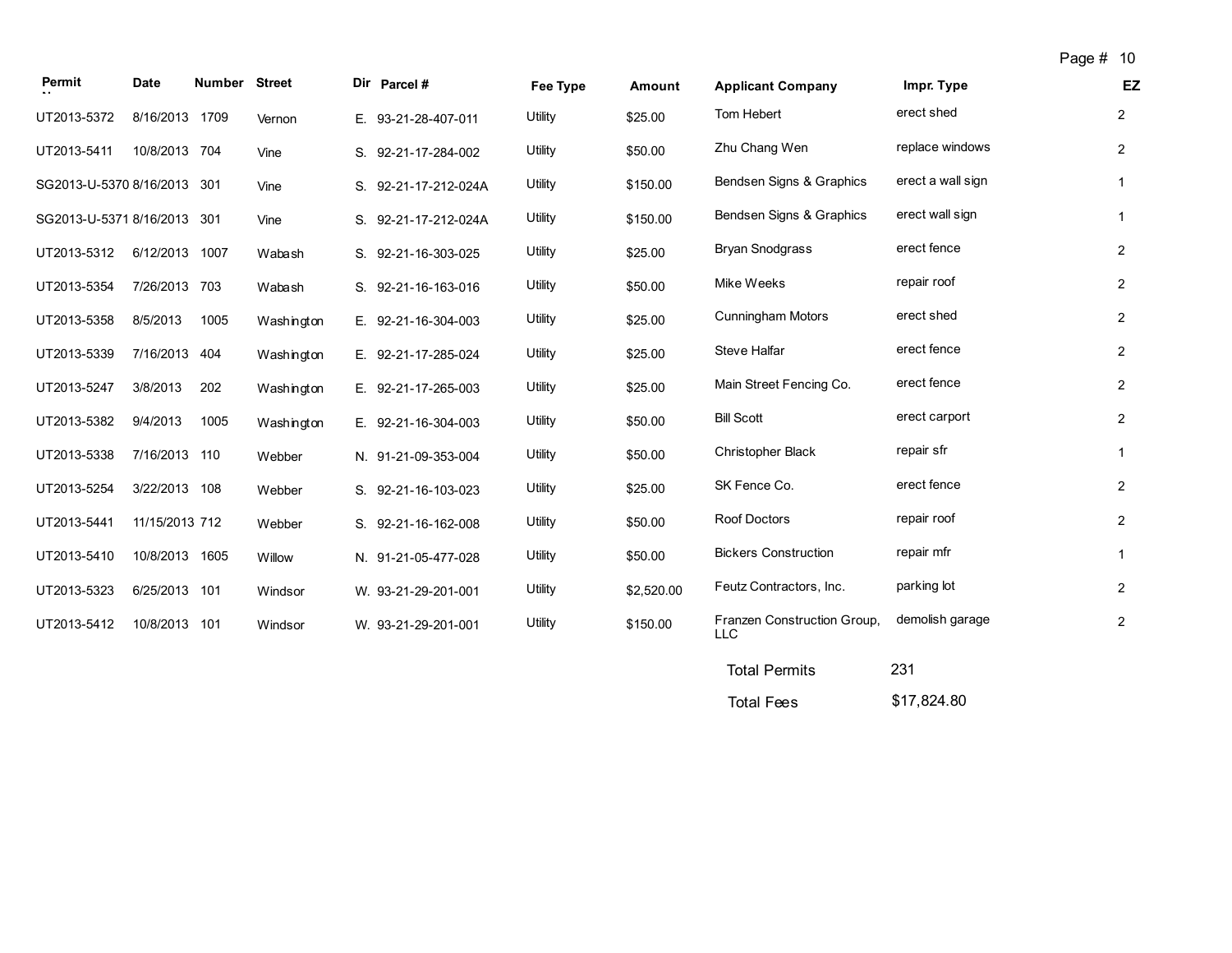#### PLUMBING PERMITS

#### January - December 31, 2013

| <b>Permit Number Date</b> |            | <b>Number</b> |                  |     |                   |               |               | Page # 1                                  |
|---------------------------|------------|---------------|------------------|-----|-------------------|---------------|---------------|-------------------------------------------|
|                           |            |               | <b>Street</b>    | Dir | Parcel#           | <b>Status</b> | <b>Amount</b> | <b>Applicant Company</b>                  |
| PL2013-17588              | 9/19/2013  | 304           | Abbey            | N.  | 91-21-10-402-005  | Approved      | \$50.00       | Dave Clodfelder                           |
| PL2013-17578              | 9/10/2013  | 1305          | Abercorn         | S.  | 91-21-15-390-017  | Complete      | \$50.00       | <b>Halfar Plumbing</b>                    |
| PL2013-17553              | 8/14/2013  | 906           | Airport          | Ε.  | 91-15-33-300-005  | Approved      | \$176.00      | Ameriplumb                                |
| PL2013-17331              | 1/8/2013   | 906           | Airport          | Ε.  | 91-15-33-300-005  | Complete      | \$50.00       | Frasca International                      |
| PL2013-17526              | 7/26/2013  | 2002          | Amber            | Ε.  | 93-21-21-401-024  | Approved      | \$50.00       | Mike Williams Plumbing & Heating          |
| PL2013-17472              | 6/3/2013   | 2206          | Amber            | Ε.  | 93-21-22-303-005  | Approved      | \$50.00       | Mattex Service Co., Inc.                  |
| PL2013-17337              | 1/15/2013  | 1903          | Anderson         | S.  | 93-21-21-151-008  | Complete      | \$50.00       | Four Seasons                              |
| PL2013-17675              | 12/10/2013 | 1902          | Anderson         | S.  | 93-21-21-152-001  | Complete      | \$50.00       | Stephens Excavating & Concrete            |
| PL2013-17451              | 5/13/2013  | 500           | Art Bartell      | S.  | 92-21-16-200-005F | Complete      | \$130.00      | Davis/Houk Mechanical, Inc.               |
| PL2013-17464              | 5/17/2013  | 3008          | Artesia Crossing | Ε.  | 91-21-10-405-036  | Complete      | \$50.00       | Randy Brown                               |
| PL2013-17458              | 5/15/2013  | 3008          | Artesia Crossing | Ε.  | 91-21-10-405-036  | Approved      | \$.00         | <b>Bodie Cargo</b>                        |
| PL2013-17515              | 7/12/2013  | 1305          | Beardsley        | W.  | 91-21-07-206-006  | Approved      | \$50.00       | Hillard's Plumbing, Heating & Cooling Co. |
| PL2013-17348              | 1/30/2013  | 1304          | Beardsley        | W.  | 91-21-07-204-005  | Approved      | \$50.00       | Timothy R. Spence Builders                |
| PL2013-17457              | 5/15/2013  | 1411          | Beech            | W.  | 91-21-07-252-013  | Complete      | \$120.00      | <b>Classic Plumbing</b>                   |
| PL2013-17456              | 5/15/2013  | 1409          | Beech            | W.  | 91-21-07-252-014  | Complete      | \$120.00      | <b>Classic Plumbing</b>                   |
| PL2013-17498              | 6/26/2013  | 1409          | Beech            | W.  | 91-21-07-252-014  | Complete      | \$50.00       | Stephens Excavating & Concrete            |
| PL2013-17499              | 6/26/2013  | 1411          | Beech            | W.  | 91-21-07-252-013  | Complete      | \$50.00       | Stephens Excavating & Concrete            |
| PL2013-17615              | 10/18/2013 | 1007          | Berkley,         | N.  | 91-21-08-255-008  | Complete      | \$50.00       | <b>Habitat for Humanity</b>               |
| PL2013-17618              | 10/18/2013 | 1007          | Berkley,         | N.  | 91-21-08-255-008  | Approved      | \$144.00      | <b>Classic Plumbing</b>                   |
| PL2013-17660              | 11/20/2013 | 1306          | Beslin           | W.  | 91-21-07-257-009  | Approved      | \$50.00       | Timothy R. Spence Builders                |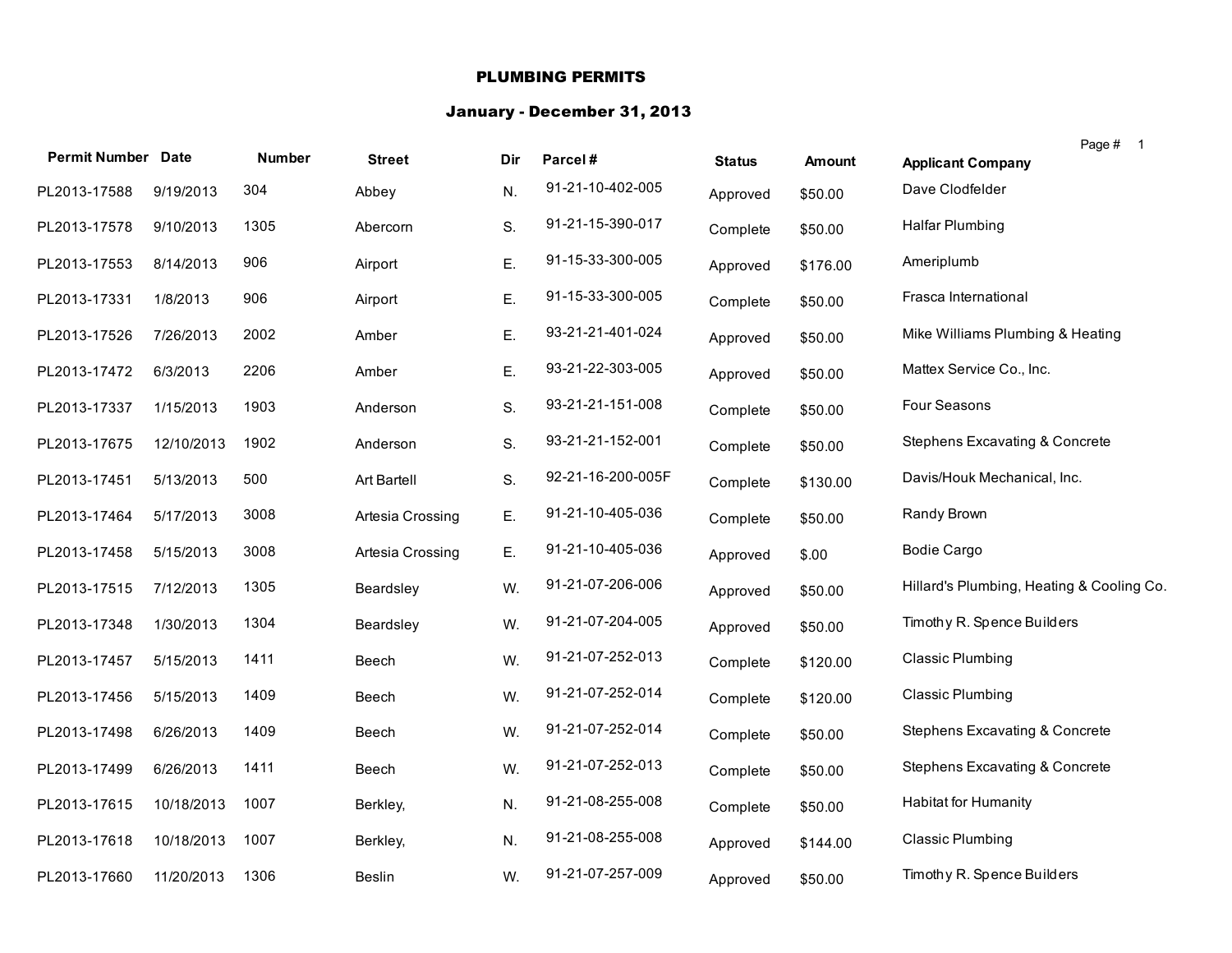| <b>Permit Number Date</b> |            | Number | <b>Street</b>     | Dir | Parcel#              | <b>Status</b> | Amount   | Page #<br>$\overline{2}$<br><b>Applicant Company</b> |
|---------------------------|------------|--------|-------------------|-----|----------------------|---------------|----------|------------------------------------------------------|
| PL2013-17429              | 4/26/2013  | 1206   | <b>Beslin</b>     | W.  | 91-21-07-261-010     | Approved      | \$50.00  | Mike Williams Plumbing & Heating                     |
| PL2013-17479              | 6/13/2013  | 2013   | Boudreau          | S.  | 93-21-20-252-019     | Approved      | \$50.00  | Timothy R. Spence Builders                           |
| PL2013-17431              | 5/1/2013   | 706    | Broadway          | S.  | 92-21-17-263-003     | Approved      | \$60.00  | <b>Classic Plumbing</b>                              |
| PL2013-17439              | 5/7/2013   | 201    | Broadway          | N.  | 91-21-08-457-015     | Complete      | \$50.00  | Mid-State Sewer Service                              |
| PL2013-17633              | 10/31/2013 | 706    | Broadway          | S.  | 92-21-17-263-003     | Complete      | \$50.00  | <b>Classic Plumbing</b>                              |
| PL2013-17418              | 4/16/2013  | 1401   | Broadway          | N.  | 91-21-08-201-003a    | Complete      | \$.00    | G.A. Rich & Sons, Inc.                               |
| PL2013-17575              | 9/9/2013   | 1210   | Broadway          | N.  | 91-21-08-205-002     | Complete      | \$50.00  | Gale May Plumbing                                    |
| PL2013-17417              | 4/12/2013  | 405    | <b>Brookens</b>   | Ε.  | 93-21-20-476-022     | Complete      | \$50.00  | Hoveln Heating & Cooling                             |
| PL2013-17661              | 11/20/2013 | 409    | <b>Brookens</b>   | Ε.  | 93-21-20-476-025     | Approved      | \$50.00  | Mike Williams Plumbing & Heating                     |
| PL2013-17507              | 7/3/2013   | 1206   | <b>Brookstone</b> | N.  | 91-21-07-205-007 (1) | Complete      | \$50.00  | Lanz Heating & Cooling/Plumbing                      |
| PL2013-17527              | 7/29/2013  | 1205   | <b>Brookstone</b> | N.  | 91-21-07-205-007 (6) | Complete      | \$50.00  | <b>Mayfield Construction</b>                         |
| PL2013-17531              | 7/29/2013  | 1301   | <b>Brookstone</b> | N.  | 91-21-07-205-007 (5) | Complete      | \$50.00  | <b>Mayfield Construction</b>                         |
| PL2013-17532              | 7/29/2013  | 1305   | <b>Brookstone</b> | N.  | 91-21-07-205-007 (4) | Complete      | \$50.00  | Mayfield Construction                                |
| PL2013-17533              | 7/29/2013  | 1306   | <b>Brookstone</b> | N.  | 91-21-07-205-007 (3) | Approved      | \$50.00  | Mayfield Construction                                |
| PL2013-17534              | 7/29/2013  | 1302   | <b>Brookstone</b> | N.  | 91-21-07-205-007 (2) | Approved      | \$50.00  | <b>Mayfield Construction</b>                         |
| PL2013-17508              | 7/3/2013   | 1201   | <b>Brookstone</b> | N.  | 91-21-07-205-007 (7) | Complete      | \$50.00  | Mayfield Construction                                |
| PL2013-17363              | 2/7/2013   | 1301   | <b>Brookstone</b> | N.  | 91-21-07-205-007 (5) | Complete      | \$425.00 | D. Binder Mechanical                                 |
| PL2013-17362              | 2/7/2013   | 1201   | <b>Brookstone</b> | N.  | 91-21-07-205-007 (7) | Complete      | \$75.00  | D. Binder Mechanical                                 |
| PL2013-17361 2/7/2013     |            | 1206   | Brookstone        | N.  | 91-21-07-205-007 (1) | Complete      | \$140.00 | D. Binder Mechanical                                 |
| PL2013-17360              | 2/7/2013   | 1302   | Brookstone        | N.  | 91-21-07-205-007 (2) | Approved      | \$325.00 | D. Binder Mechanical                                 |
| PL2013-17359              | 2/7/2013   | 1306   | <b>Brookstone</b> | N.  | 91-21-07-205-007 (3) | Complete      | \$260.00 | D. Binder Mechanical                                 |
| PL2013-17358              | 2/7/2013   | 1305   | Brookstone        | N.  | 91-21-07-205-007 (4) | Complete      | \$575.00 | D. Binder Mechanical                                 |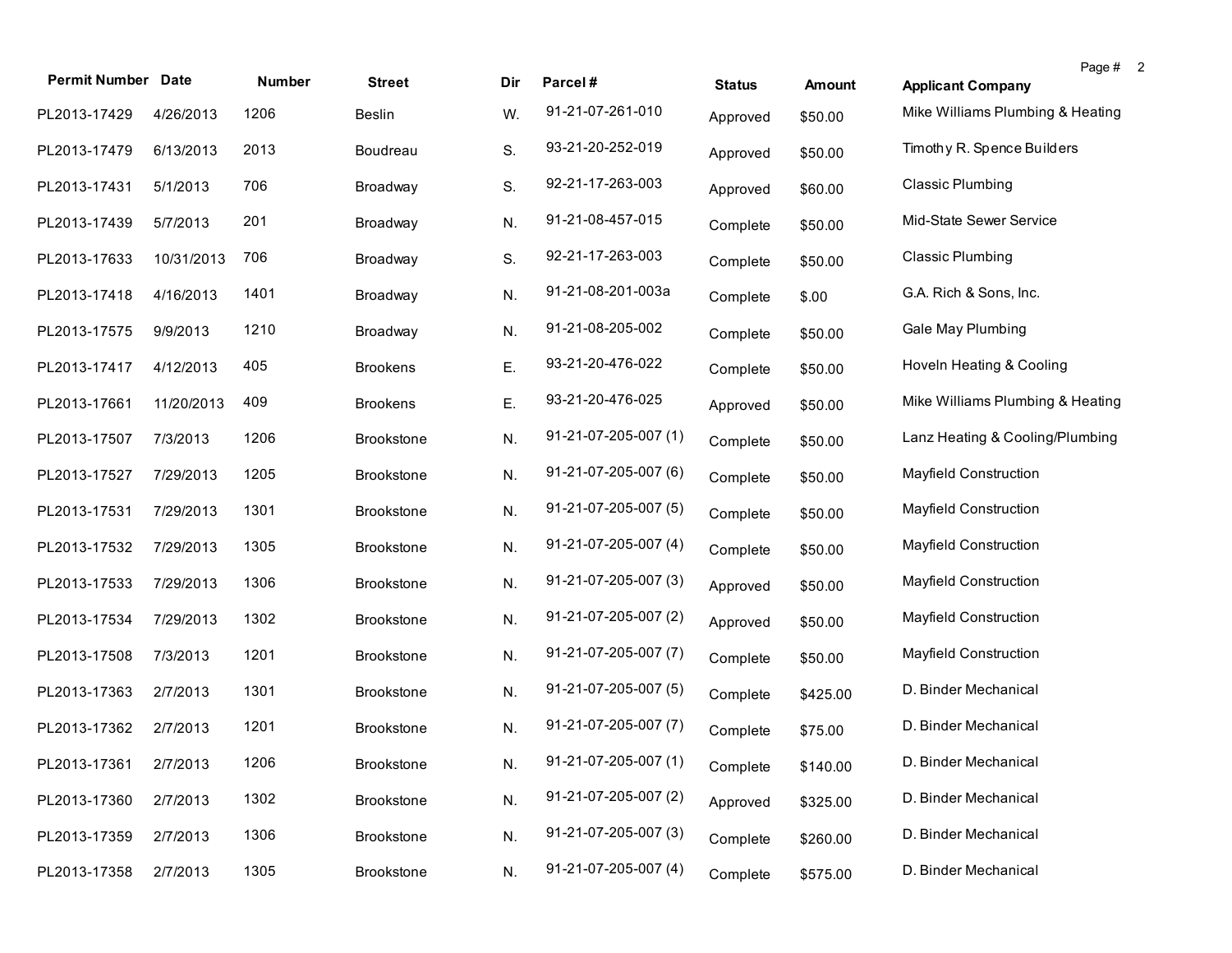| <b>Permit Number Date</b> |            | Number | <b>Street</b>        | Dir | Parcel#                         | <b>Status</b> | <b>Amount</b> | Page # 3<br><b>Applicant Company</b>       |
|---------------------------|------------|--------|----------------------|-----|---------------------------------|---------------|---------------|--------------------------------------------|
| PL2013-17357              | 2/7/2013   | 1205   | <b>Brookstone</b>    | N.  | 91-21-07-205-007 (6)            | Complete      | \$425.00      | D. Binder Mechanical                       |
| PL2013-17535              | 7/29/2013  | 1206   | <b>Brookstone</b>    | N.  | 91-21-07-205-007 (1)            | Complete      | \$50.00       | Mayfield Construction                      |
| PL2013-17656              | 11/20/2013 | 1001   | Burkwood             | Е.  | 93-21-21-107-006                | Complete      | \$50.00       | Roto Rooter                                |
| PL2013-17382              | 3/8/2013   | 601    | <b>Burkwood East</b> | Ε.  | 93-21-20-228-013                | Complete      | \$50.00       | Mike Williams Plumbing & Heating           |
| PL2013-17341              | 1/18/2013  | 2027   | <b>Burlison</b>      | S.  | 93-21-20-253-021                | Complete      | \$50.00       | Gale May Plumbing                          |
| PL2013-17434              | 5/1/2013   | 406    | <b>Busey</b>         | N.  | 91-21-08-356-004                | Complete      | \$50.00       | A& R Services/Mechanical Contractors, Inc. |
| PL2013-17608              | 10/9/2013  | 909    | <b>Busey</b>         | N.  | 91-21-08-152-036                | Approved      | \$50.00       | Quality Plumbing, Heating & AC             |
| PL2013-17686              | 12/24/2013 | 1504   | <b>Busey</b>         | S.  | 93-21-17-357-014                | Approved      | \$50.00       | <b>Halfar Plumbing</b>                     |
| PL2013-17427              | 4/26/2013  | 803    | <b>Busey</b>         | N.  | 91-21-08-301-023                | Complete      | \$50.00       | Willie Docher                              |
| PL2013-17521              | 7/22/2013  | 111    | <b>Busey</b>         | S.  | 92-21-17-102-016                | Approved      | \$50.00       | Fred's Plbg-Heating, AC & Elect.           |
| PL2013-17571              | 9/6/2013   | 501    | California           | W.  | 92-21-17-177-006                | Approved      | \$50.00       | Timothy R. Spence Builders                 |
| PL2013-17592              | 9/19/2013  | 802    | California           | Ε.  | 92-21-16-152-005                | Complete      | \$50.00       | Stephens Excavating & Concrete             |
| PL2013-17639              | 10/31/2013 | 704    | California           | Е.  | 92-21-16-151-006                | Complete      | \$50.00       | Stephens Excavating & Concrete             |
| PL2013-17560              | 8/26/2013  | 501    | California           | W.  | 92-21-17-177-006                | Approved      | \$50.00       | Timothy R. Spence Builders                 |
| PL2013-17603              | 10/4/2013  | 1507   | Carver               | N.  | 91-21-07-201-002                | Complete      | \$50.00       | Duden-Silver Heating & Cooling             |
| PL2013-17668              | 12/4/2013  | 2705   | Castlerock           | Е.  | 93-21-22-181-001                | Approved      | \$288.00      | Vogelsang/Zindars Plumbing                 |
| PL2013-17651              | 11/19/2013 | 804    | Cedar                | S.  | 92-21-17-189-002                | Approved      | \$50.00       | D & S Sewer Service                        |
| PL2013-17509              | 7/3/2013   | 807    | Cedar                | S.  | 92-21-17-185-011                | Approved      | \$50.00       | Reliable Mechanical                        |
| PL2013-17420 4/16/2013    |            | 701    | Church               | W.  | 91-21-08-306-001thru01(Approved |               | \$50.00       | Muellermist Irrigation Co.                 |
| PL2013-17530              | 7/26/2013  | 2504   | Clifton              |     | 30-21-03-128-012                | Complete      | \$50.00       | Mr. Rooter Plumbing                        |
| PL2013-17562              | 8/26/2013  | 706    | Coler                | S.  | 92-21-17-161-011                | Approved      | \$50.00       | Lanz Heating & Cooling/Plumbing            |
| PL2013-17436              | 5/2/2013   | 106    | Coler                | S.  | 92-21-17-110-001                | Complete      | \$50.00       | <b>Halfar Plumbing</b>                     |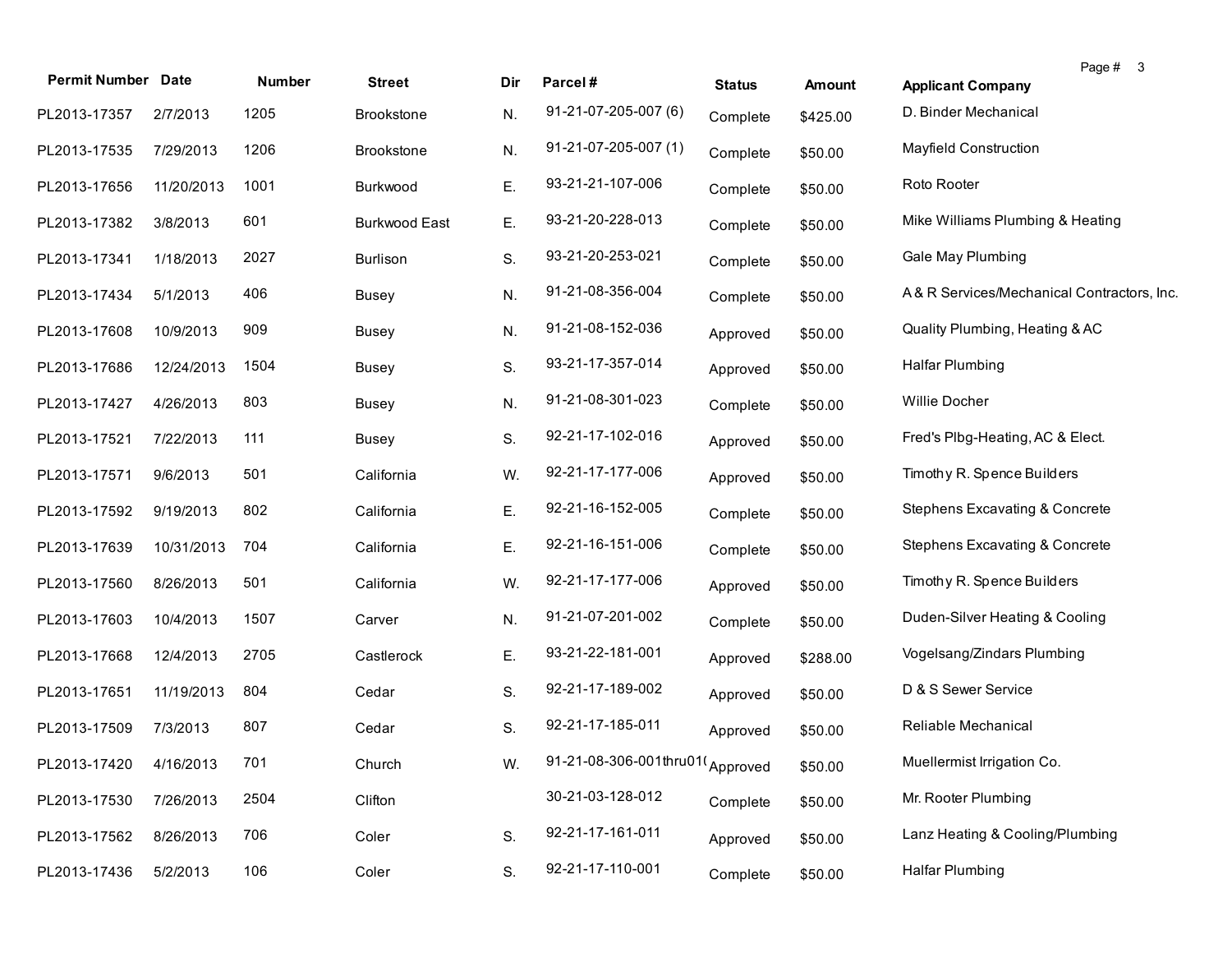| <b>Permit Number Date</b> |            | Number | <b>Street</b> | Dir | Parcel#          | <b>Status</b> | <b>Amount</b> | Page # 4<br><b>Applicant Company</b>       |
|---------------------------|------------|--------|---------------|-----|------------------|---------------|---------------|--------------------------------------------|
| PL2013-17435              | 5/2/2013   | 106    | Coler         | S.  | 92-21-17-110-001 | Complete      | \$50.00       | <b>Halfar Plumbing</b>                     |
| PL2013-17406              | 4/2/2013   | 106    | Coler         | S.  | 92-21-17-110-001 | Complete      | \$50.00       | <b>Halfar Plumbing</b>                     |
| PL2013-17607              | 10/9/2013  | 106    | Coler         | S.  | 92-21-17-110-001 | Complete      | \$50.00       | <b>Halfar Plumbing</b>                     |
| PL2013-17453              | 5/15/2013  | 106    | Coler         | S.  | 92-21-17-110-001 | Approved      | \$50.00       | <b>Halfar Plumbing</b>                     |
| PL2013-17629              | 10/31/2013 | 704    | Coler         | N.  | 91-21-08-308-009 | Complete      | \$50.00       | A& R Services/Mechanical Contractors, Inc. |
| PL2013-17667              | 12/4/2013  | 709    | Coler         | N.  | 91-21-08-305-014 | Complete      | \$50.00       | A& R Services/Mechanical Contractors, Inc. |
| PL2013-17620              | 10/23/2013 | 1303   | Colorado      | Е.  | 93-21-21-176-011 | Complete      | \$110.00      | <b>Binder Plumbing &amp; Heating</b>       |
| PL2013-17609              | 10/10/2013 | 1102   | Colorado      | Ε.  | 93-21-21-126-033 | Approved      | \$50.00       | Jerry Wright Heating, Cooling, Plumbing    |
| PL2013-17663              | 11/20/2013 | 615    | Colorado      | Е.  | 93-21-21-151-003 | Complete      | \$50.00       | R. C.'s Plumbing, Heating & Electrical     |
| PL2013-17664              | 11/20/2013 | 615    | Colorado      | Е.  | 93-21-21-151-003 | Complete      | \$50.00       | R. C.'s Plumbing, Heating & Electrical     |
| PL2013-17613              | 10/14/2013 | 1102   | Colorado      | Е.  | 93-21-21-126-033 | Approved      | \$50.00       | Jerry Wright Heating, Cooling, Plumbing    |
| PL2013-17595              | 9/24/2013  | 1102   | Colorado      | Ε.  | 93-21-21-126-033 | Approved      | \$50.00       | Jerry Wright Heating, Cooling, Plumbing    |
| PL2013-17601              | 9/27/2013  | 1102   | Colorado      | Ε.  | 93-21-21-126-033 | Approved      | \$50.00       | Jerry Wright Heating, Cooling, Plumbing    |
| PL2013-17557              | 8/22/2013  | 1102   | Colorado      | Ε.  | 93-21-21-126-033 | Complete      | \$50.00       | Jerry Wright Heating, Cooling, Plumbing    |
| PL2013-17425              | 4/24/2013  | 2209   | Combes        | S.  | 93-21-21-308-012 | Complete      | \$50.00       | Mitchell Plumbing                          |
| PL2013-17490              | 6/18/2013  | 1011   | Cottage Grove | S.  | 92-21-16-304-024 | Complete      | \$50.00       | <b>Halfar Plumbing</b>                     |
| PL2013-17581              | 9/13/2013  | 107    | Cottage Grove | S.  | 92-21-16-104-030 | Complete      | \$50.00       | Roto Rooter                                |
| PL2013-17471              | 5/31/2013  | 1011   | Cottage Grove | S.  | 92-21-16-304-024 | Complete      | \$50.00       | ReBath of Illinois                         |
| PL2013-17419 4/16/2013    |            | 116    | Cottage Grove | N.  | 91-21-09-377-001 | Complete      | \$50.00       | Gale May Plumbing                          |
| PL2013-17500              | 6/26/2013  | 1011   | Cottage Grove | S.  | 92-21-16-304-024 | Approved      | \$50.00       | <b>Halfar Plumbing</b>                     |
| PL2013-17377              | 3/8/2013   | 807    | Cottage Grove | S.  | 92-21-16-165-020 | Complete      | \$50.00       | D & S Sewer Service                        |
| PL2013-17389              | 3/13/2013  | 2211   | Cottage Grove | S.  | 93-21-21-307-013 | Complete      | \$50.00       | ReBath of Illinois                         |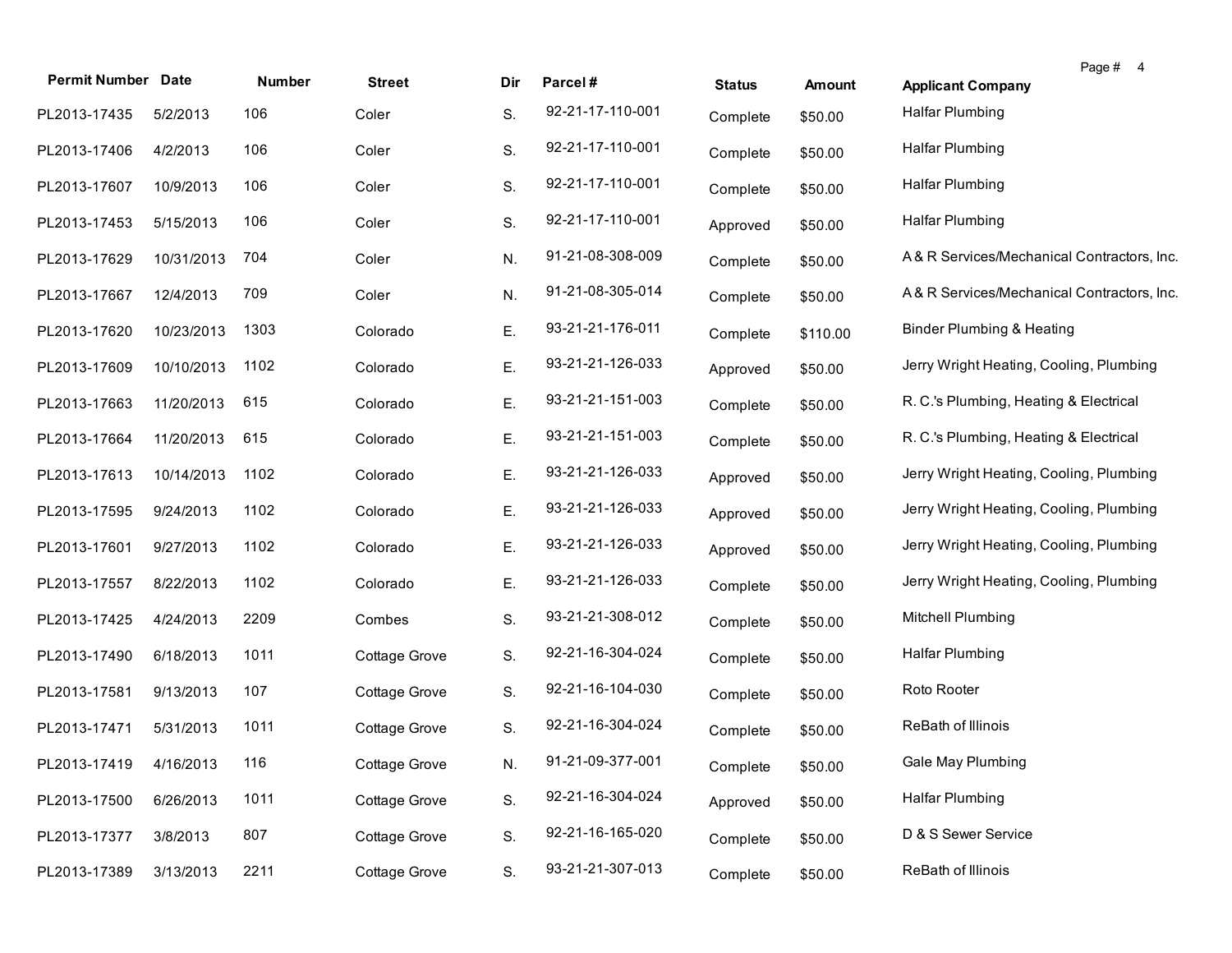| <b>Permit Number Date</b> |            | Number | <b>Street</b>         | Dir | Parcel#          | <b>Status</b> | Amount     | Page # 5<br><b>Applicant Company</b>       |
|---------------------------|------------|--------|-----------------------|-----|------------------|---------------|------------|--------------------------------------------|
| PL2013-17546              | 8/9/2013   | 305    | <b>Country Club</b>   | Е.  | 30-21-08-226-003 | Complete      | \$50.00    | D & S Sewer Service                        |
| PL2013-17486              | 6/18/2013  | 1003   | <b>Country Squire</b> | S.  | 92-21-16-426-016 | Complete      | \$50.00    | Roto Rooter                                |
| PL2013-17390              | 3/15/2013  | 2207   | <b>Country Squire</b> | Е.  | 91-21-15-306-011 | Approved      | \$50.00    | Quality Plumbing, Heating & AC             |
| PL2013-17628              | 10/28/2013 | 1106   | <b>County Squire</b>  | S.  | 92-21-16-431-019 | Approved      | \$50.00    | ReBath of Illinois                         |
| PL2013-17654              | 11/20/2013 | 1106   | <b>County Squire</b>  | S.  | 92-21-16-431-019 | Approved      | \$50.00    | Halfar Plumbing                            |
| PL2013-17474              | 6/3/2013   | 510    | Cunningham            | N.  | 91-21-08-427-011 | Complete      | \$50.00    | A-1 Plumbing & Heating                     |
| PL2013-17423              | 4/19/2013  | 1907   | Cunningham            | N.  | 91-21-04-301-025 | Complete      | \$50.00    | <b>Spencer Plumbing Corporation</b>        |
| PL2013-17478              | 6/13/2013  | 1709   | Cunningham            | N.  | 91-21-04-351-025 | Approved      | \$50.00    | A& R Services/Mechanical Contractors, Inc. |
| PL2013-17669              | 12/4/2013  | 1905   | Cunningham            | N.  | 91-21-04-301-026 | Approved      | \$2,712.00 | Rich Plumbing, Inc.                        |
| PL2013-17653              | 11/19/2013 | 1905   | Cunningham            | N.  | 91-21-04-301-026 | Approved      | \$50.00    | Tennis Construction Management             |
| PL2013-17632              | 10/31/2013 | 2015   | Cureton               | S.  | 93-21-20-281-038 | Complete      | \$50.00    | Stephens Excavating & Concrete             |
| PL2013-17641              | 10/31/2013 | 3411   | Deer Ridge            | S.  | 93-21-28-404-010 | Approved      | \$192.00   | Quality Plumbing, Heating & AC             |
| PL2013-17408              | 4/3/2013   | 801    | Delaware              | W.  | 93-21-17-354-004 | Complete      | \$60.00    | Morse Mechanical                           |
| PL2013-17695              | 12/31/2013 | 308    | Delaware              | W.  | 93-21-17-382-013 | Approved      | \$50.00    | Urbana Plumbing & Heating, Inc.            |
| PL2013-17549              | 8/9/2013   | 117    | Delaware              | W.  | 93-21-17-454-001 | Complete      | \$50.00    | Roto Rooter                                |
| PL2013-17379              | 3/8/2013   | 1105   | Division              | N.  | 91-21-08-256-008 | Approved      | \$50.00    | Mike Williams Plumbing & Heating           |
| PL2013-17551              | 8/13/2013  | 1107   | Division              | N.  | 91-21-08-256-007 | Approved      | \$50.00    | Gale May Plumbing                          |
| PL2013-17616              | 10/18/2013 | 903    | Division              | N.  | 91-21-08-257-013 | Approved      | \$.00      | Gale May Plumbing                          |
| PL2013-17366 2/20/2013    |            | 202    | Dodson                | S.  | 30-21-15-129-001 | Complete      | \$50.00    | Stephens Excavating & Concrete             |
| PL2013-17403              | 3/25/2013  | 301    | Dodson                | S.  | 30-21-15-127-007 | Complete      | \$50.00    | Stephens Excavating & Concrete             |
| PL2013-17381              | 3/8/2013   | 1005   | Douglas               | S.  | 93-21-17-328-014 | Approved      | \$60.00    | Harold Colbert Company II                  |
| PL2013-17413              | 4/9/2013   | 1211   | Dublin                | W.  | 91-21-07-261-001 | Approved      | \$50.00    | <b>Hattie Paulk</b>                        |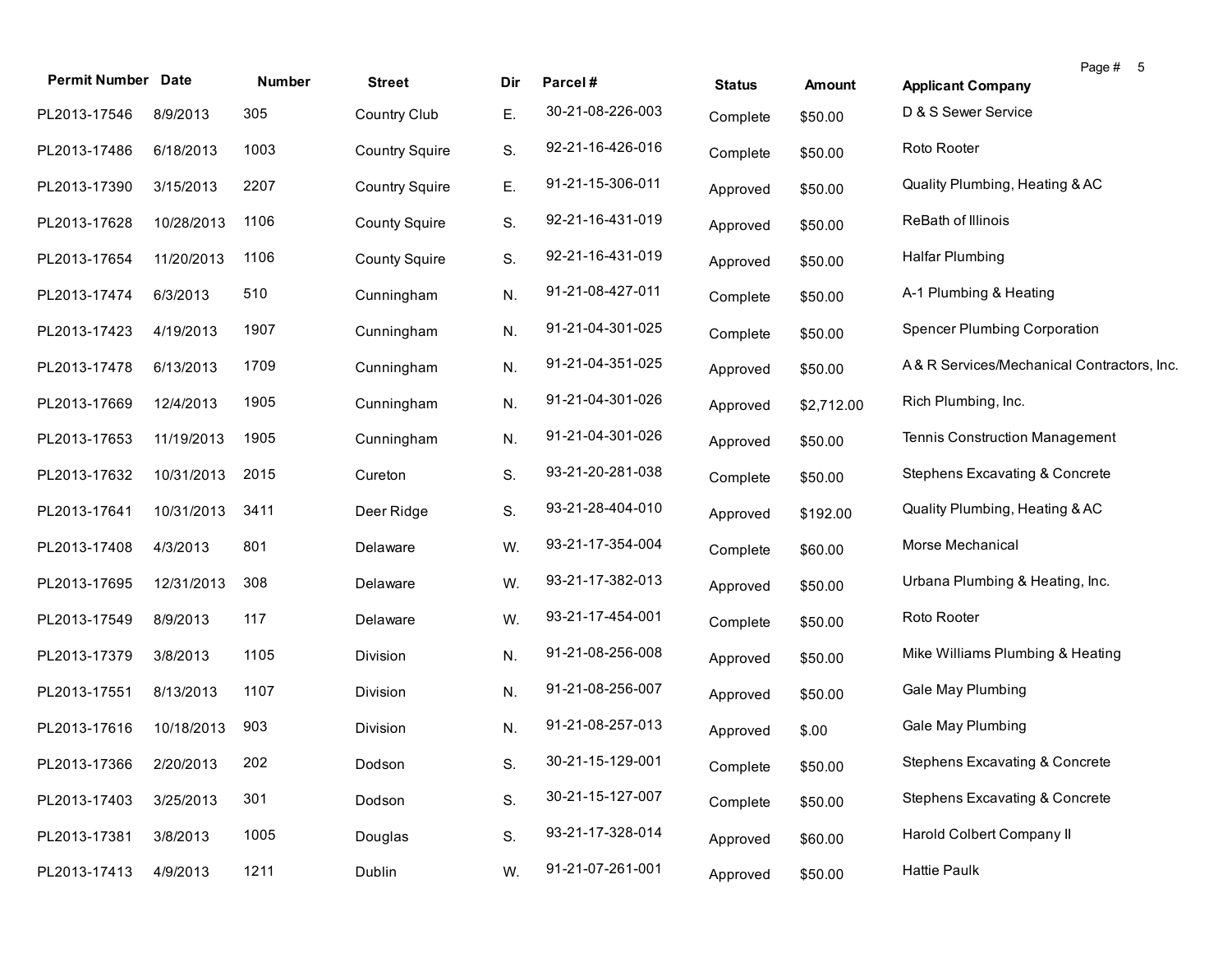| <b>Permit Number Date</b> |            | Number    | <b>Street</b> | Dir | Parcel#          | <b>Status</b> | Amount   | <b>Applicant Company</b>                  | Page #<br>- 6 |
|---------------------------|------------|-----------|---------------|-----|------------------|---------------|----------|-------------------------------------------|---------------|
| PL2013-17339              | 1/18/2013  | 1409      | Eads          | W.  | 91-21-07-251-003 | Complete      | \$50.00  | Quality Plumbing, Heating & AC            |               |
| PL2013-17646              | 11/7/2013  | 1305      | Eads          | W.  | 91-21-07-255-004 | Complete      | \$50.00  | Quality Plumbing, Heating & AC            |               |
| PL2013-17506              | 7/3/2013   | 1702      | Eagle Ridge   |     | 93-21-21-402-006 | Approved      | \$50.00  | Hillard's Plumbing, Heating & Cooling Co. |               |
| PL2013-17680              | 12/16/2013 | 2008      | Eagle Ridge   | S.  | 93-21-21-202-041 | Approved      | \$50.00  | Hillard's Plumbing, Heating & Cooling Co. |               |
| PL2013-17676              | 12/10/2013 | 2008      | Eagle Ridge   | S.  | 93-21-21-202-041 | Approved      | \$50.00  | Hillard's Plumbing, Heating & Cooling Co. |               |
| PL2013-17604              | 10/4/2013  | 1910      | Easy          | Ε.  | 92-21-16-428-006 | Complete      | \$50.00  | ReBath of Illinois                        |               |
| PL2013-17619              | 10/23/2013 | 2109      | Easy          | Ε.  | 91-21-15-303-008 | Complete      | \$50.00  | Roto Rooter                               |               |
| PL2013-17693              | 12/26/2013 | 2105      | Easy          | Е.  | 91-21-15-303-006 | Complete      | \$50.00  | Clark Plumbing & Heating, Inc.            |               |
| PL2013-17497              | 6/26/2013  | 901       | Eliot         | Е.  | 93-21-21-307-001 | Approved      | \$50.00  | Reliable Plumbing & Heating               |               |
| PL2013-17395              | 3/15/2013  | 506       | Eliot         | Ε.  | 93-21-20-430-008 | Approved      | \$84.00  | Jones Co.                                 |               |
| PL2013-17353              | 2/6/2013   | 1204      | Eliot         | Е.  | 93-21-21-328-010 | Complete      | \$50.00  | Stephens Excavating & Concrete            |               |
| PL2013-17383              | 3/8/2013   | 1209      | Ellis         | W.  | 91-21-07-258-002 | Complete      | \$50.00  | Willie Docher                             |               |
| PL2013-17340              | 1/18/2013  | 701       | Elm           | W.  | 92-21-17-106-007 | Complete      | \$50.00  | Stephens Excavating & Concrete            |               |
| PL2013-17565              | 8/28/2013  | 409       | Elm           | W.  | 92-21-17-132-001 | Approved      | \$50.00  | Pipeworks                                 |               |
| PL2013-17385              | 3/13/2013  | 2424      | Elm           | Е.  | 30-21-15-128-032 | Complete      | \$50.00  | Stephens Excavating & Concrete            |               |
| PL2013-17681              | 12/17/2013 | 1107      | Fairlawn      | Е.  | 92-21-16-376-005 | Approved      | \$50.00  | Daven Kresin                              |               |
| PL2013-17401              | 3/22/2013  | 1626      | Fairlawn      | Е.  | 92-21-16-455-095 | Approved      | \$50.00  | Timothy R. Spence Builders                |               |
| PL2013-17510              | 7/11/2013  | 1107-1209 | Florida       | Е.  | 93-21-21-126-002 | Approved      | \$50.00  | <b>Beasley Plumbing</b>                   |               |
| PL2013-17475 6/6/2013     |            | 6         | Florida       |     | 93-21-20-201-018 | Complete      | \$50.00  | Stephens Excavating & Concrete            |               |
| PL2013-17378              | 3/8/2013   | 1701      | Florida       | Ε.  | 93-21-21-201-014 | Approved      | \$50.00  | Quality Plumbing, Heating & AC            |               |
| PL2013-17541              | 8/5/2013   | 1107-1209 | Florida       | Ε.  | 93-21-21-126-002 | Complete      | \$720.00 | <b>Beasley Plumbing</b>                   |               |
| PL2013-17674              | 12/9/2013  | 1701      | Florida       | Е.  | 93-21-21-201-014 | Approved      | \$50.00  | Quality Plumbing, Heating & AC            |               |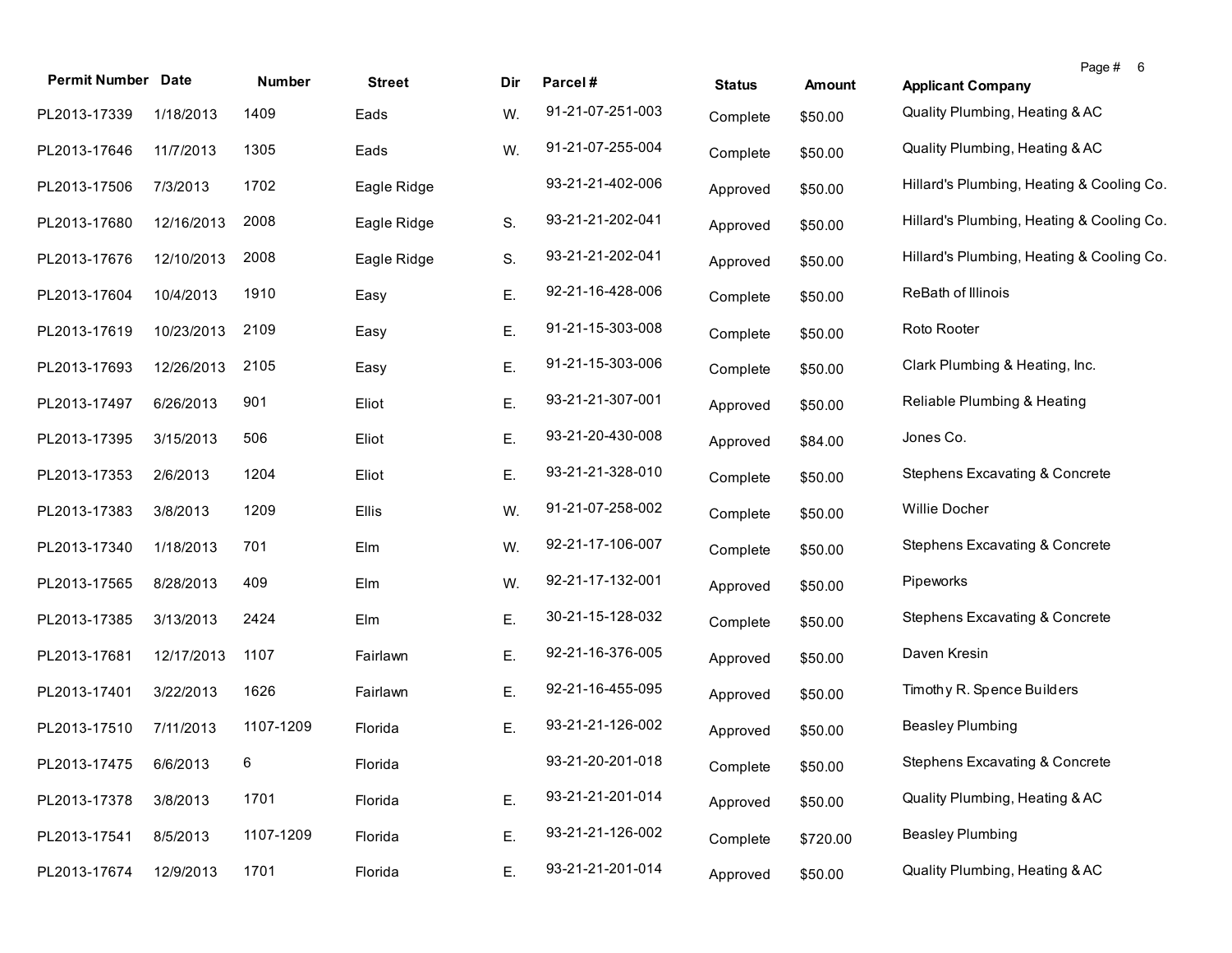| <b>Permit Number Date</b>   |            | Number    | <b>Street</b> | Dir. | Parcel#                | <b>Status</b> | Amount   | <b>Applicant Company</b>                  | Page # 7 |
|-----------------------------|------------|-----------|---------------|------|------------------------|---------------|----------|-------------------------------------------|----------|
| PL2013-17460                | 5/16/2013  | 1505-1629 | Florida       | Ε.   | 93-21-21-201-013       | Approved      | \$50.00  | Roto Rooter                               |          |
|                             |            | 1505-1629 |               | Ε.   | 93-21-21-201-013       |               |          | Roto Rooter                               |          |
| PL2013-17461                | 5/16/2013  |           | Florida       |      |                        | Approved      | \$50.00  |                                           |          |
| PL2013-17407                | 4/3/2013   | 1701      | Florida       | Ε.   | 93-21-21-201-014       | Approved      | \$50.00  | Quality Plumbing, Heating & AC            |          |
| PL2013-17393                | 3/15/2013  | 606       | Florida       | Ε.   | 93-21-17-481-021       | Complete      | \$50.00  | Willie Docher                             |          |
| PL2013-17579                | 9/12/2013  | 1406      | Florida       | Ε.   | 92-21-16-382-022       | Complete      | \$50.00  | Mike Williams Plumbing & Heating          |          |
| PL2013-17489                | 6/18/2013  | 117       | Franklin      | W.   | 91-21-08-253-002       | Complete      | \$50.00  | <b>Stephens Excavating &amp; Concrete</b> |          |
| PL2013-17501                | 6/26/2013  | 122       | Franklin      | W.   | 91-21-08-252-001       | Complete      | \$50.00  | <b>Stephens Excavating &amp; Concrete</b> |          |
| PL2013-17678                | 12/12/2013 | 1804-B    | Glenwood Oaks | S.   | 93-21-21-108-018       | Approved      | \$50.00  | Mattex Service Co., Inc.                  |          |
| PL2013-17672                | 12/6/2013  | 1008      | Goodwin       | N.   | 91-21-07-280-001       | Complete      | \$50.00  | <b>Miller Enterprises</b>                 |          |
| PL2013-17438                | 5/3/2013   | 2507      | Grange        | S.   | 93-21-20-451-028       | Approved      | \$50.00  | Timothy R. Spence Builders                |          |
| PL2013-17355                | 2/6/2013   | 2509      | Grange        | S.   | 93-21-20-451-029       | Complete      | \$50.00  | Darby's Plumbing, Inc.                    |          |
| PL2013-17523                | 7/25/2013  | 1205      | Grant         | S.   | 92-21-16-328-020       | Complete      | \$50.00  | <b>Stephens Excavating &amp; Concrete</b> |          |
| PL2013-17564                | 8/28/2013  | 709       | Green         | W.   | 92-21-17-107-018       | Approved      | \$50.00  | Fred's Plbg-Heating, AC & Elect.          |          |
| PL2013-17657                | 11/20/2013 | 1205      | Green         | Ε.   | 92-21-16-131-001       | Complete      | \$96.00  | <b>Miller Enterprises</b>                 |          |
| PL2013-17369                | 2/21/2013  | 309       | Greenview     |      | 30-21-08-227-005       | Complete      | \$50.00  | Mid-State Sewer Service                   |          |
| PL2013-17467                | 5/17/2013  | 700       | Gregory       | S.   | 93-21-18-280-022       | Complete      | \$396.00 | Davis/Houk Mechanical, Inc.               |          |
| PL2013-17463                | 5/16/2013  | 701       | Gregory       | S.   | 93-21-18-277-025 (024) | Approved      | \$370.00 | Davis/Houk Mechanical, Inc.               |          |
| PL2013-17627                | 10/25/2013 | 700       | Gregory       | S.   | 93-21-18-280-022       | Approved      | \$100.00 | Davis/Houk Mechanical, Inc.               |          |
| PL2013-17636 10/31/2013 700 |            |           | Gregory       | S.   | 93-21-18-280-022       | Complete      | \$50.00  | Davis/Houk Mechanical, Inc.               |          |
| PL2013-17477                | 6/6/2013   | 1102      | Gregory       | N.   | 91-21-07-279-004       | Complete      | \$50.00  | <b>Miller Enterprises</b>                 |          |
| PL2013-17645                | 11/7/2013  | 700       | Gregory       | S.   | 93-21-18-280-022       | Approved      | \$50.00  | Davis/Houk Mechanical, Inc.               |          |
| PL2013-17502                | 7/1/2013   | 705       | Grove         | S.   | 92-21-17-286-014       | Complete      | \$50.00  | Roto Rooter                               |          |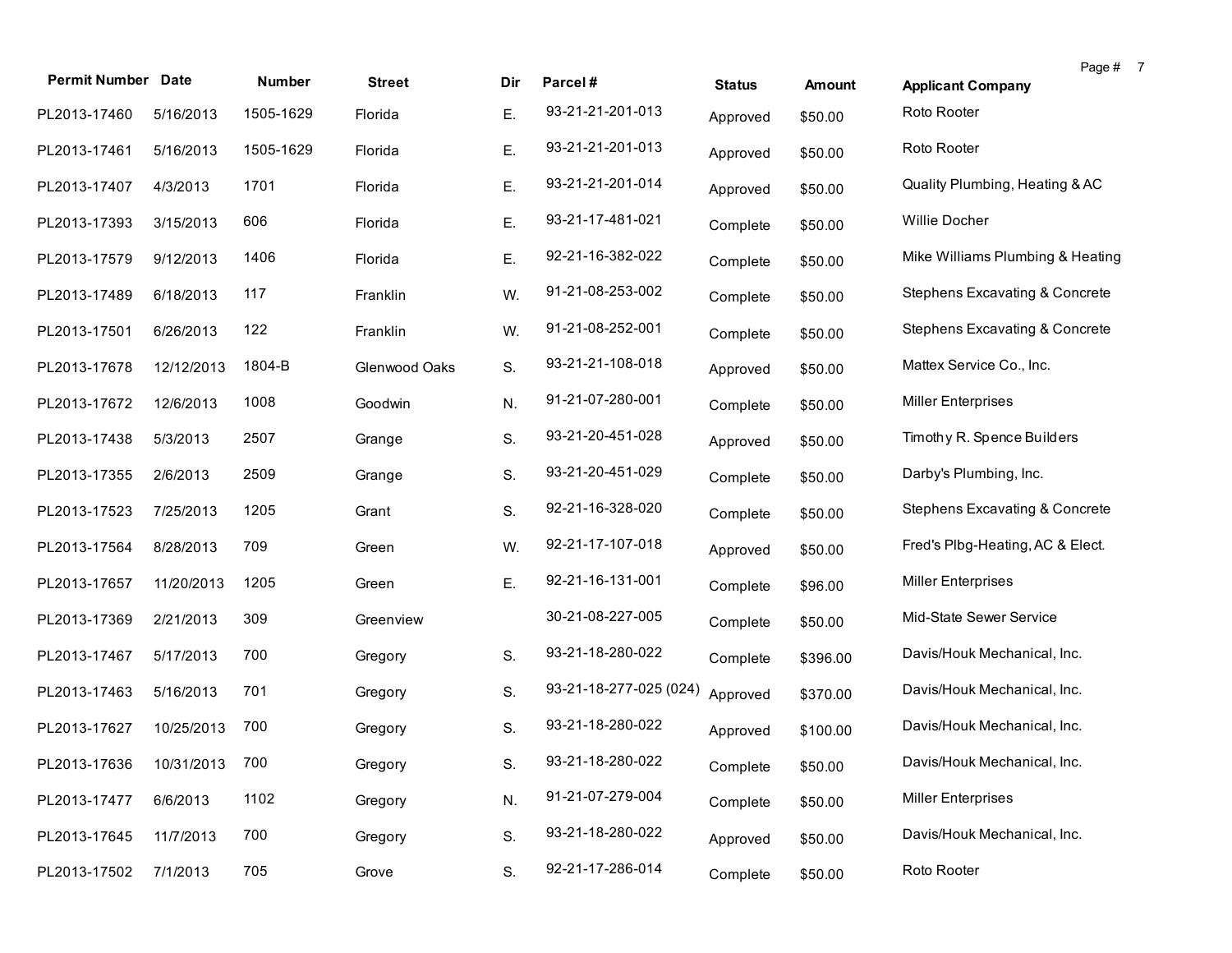| <b>Permit Number</b> | <b>Date</b> | Number | <b>Street</b>     | Dir | Parcel#          | <b>Status</b> | <b>Amount</b> | Page # 8<br><b>Applicant Company</b>       |
|----------------------|-------------|--------|-------------------|-----|------------------|---------------|---------------|--------------------------------------------|
| PL2013-17626         | 10/24/2013  | 104    | Grove             | S.  | 92-21-17-232-004 | Complete      | \$50.00       | Quality Plumbing, Heating & AC             |
| PL2013-17480         | 6/13/2013   | 210    | Grove             | S.  | 92-21-17-236-004 | Complete      | \$50.00       | Lanz Heating & Cooling/Plumbing            |
| PL2013-17374         | 3/4/2013    | 1916   | Hagan             | N.  | 91-21-05-426-019 | Complete      | \$50.00       | Roto Rooter                                |
| PL2013-17569         | 9/6/2013    | 1907   | Harding           | S.  | 93-21-20-276-016 | Approved      | \$50.00       | Quality Plumbing, Heating & AC             |
| PL2013-17505         | 7/1/2013    | 813    | Hawthorne         | Ε.  | 92-21-16-307-012 | Approved      | \$50.00       | Hillard's Plumbing, Heating & Cooling Co.  |
| PL2013-17647         | 11/7/2013   | 404    | High              | Е.  | 92-21-17-239-006 | Complete      | \$50.00       | <b>Express Plumbing</b>                    |
| PL2013-17514         | 7/11/2013   | 804    | High              | Ε.  | 92-21-16-109-009 | Complete      | \$50.00       | Gale May Plumbing                          |
| PL2013-17443         | 5/7/2013    | 2202   | <b>High Cross</b> | S.  | 93-21-23-300-005 | Complete      | \$1,500.00    | A& R Services/Mechanical Contractors, Inc. |
| PL2013-17491         | 6/19/2013   | 2202   | <b>High Cross</b> | S.  | 93-21-23-300-005 | Approved      | \$960.00      | Clark Plumbing & Heating, Inc.             |
| PL2013-17386         | 3/13/2013   | 404    | Highlands         | Ε.  | 91-21-08-276-017 | Complete      | \$50.00       | Stephens Excavating & Concrete             |
| PL2013-17580         | 9/13/2013   | 1116   | Hill              | W.  | 91-21-07-426-012 | Approved      | \$120.00      | Timothy R. Spence Builders                 |
| PL2013-17573         | 9/6/2013    | 810    | Hill              | W.  | 91-21-08-301-016 | Approved      | \$50.00       | Quality Plumbing, Heating & AC             |
| PL2013-17561         | 8/26/2013   | 1605   | Horizon           | Е.  | 93-21-28-408-003 | Approved      | \$204.00      | Quality Plumbing, Heating & AC             |
| PL2013-17574         | 9/6/2013    | 1706   | Horizon           | Е.  | 93-21-28-407-016 | Approved      | \$168.00      | ABC Heating & Air Conditioning Inc         |
| PL2013-17622         | 10/23/2013  | 1712   | Horizon           | Е.  | 93-21-28-407-013 | Complete      | \$50.00       | Kevin Adams                                |
| PL2013-17415         | 4/12/2013   | 1557   | Hunter            | Е.  | 92-21-16-403-001 | Complete      | \$50.00       | Stephens Excavating & Concrete             |
| PL2013-17368         | 2/20/2013   | 802    | Illinois          | W.  | 92-21-17-103-018 | Complete      | \$50.00       | Jim Thompson Plumbing                      |
| PL2013-17493         | 6/19/2013   | 713    | Illinois          | W.  | 92-21-17-155-001 | Approved      | \$50.00       | <b>Bodie Cargo</b>                         |
| PL2013-17538         | 7/31/2013   | 509    | Illinois          | W.  | 92-21-17-176-002 | Approved      | \$50.00       | Patrick Mulrooney                          |
| PL2013-17539         | 7/31/2013   | 209    | Illinois          | W.  | 92-21-17-186-003 | Approved      | \$50.00       | Quality Plumbing, Heating & AC             |
| PL2013-17469         | 5/21/2013   | 508    | Illinois          | Ε.  | 92-21-17-244-008 | Complete      | \$50.00       | Mid-State Sewer Service                    |
| PL2013-17484         | 6/18/2013   | 603    | Illinois          | W.  | 92-21-17-159-005 | Complete      | \$50.00       | Jerry Wright Heating, Cooling & Plumbing   |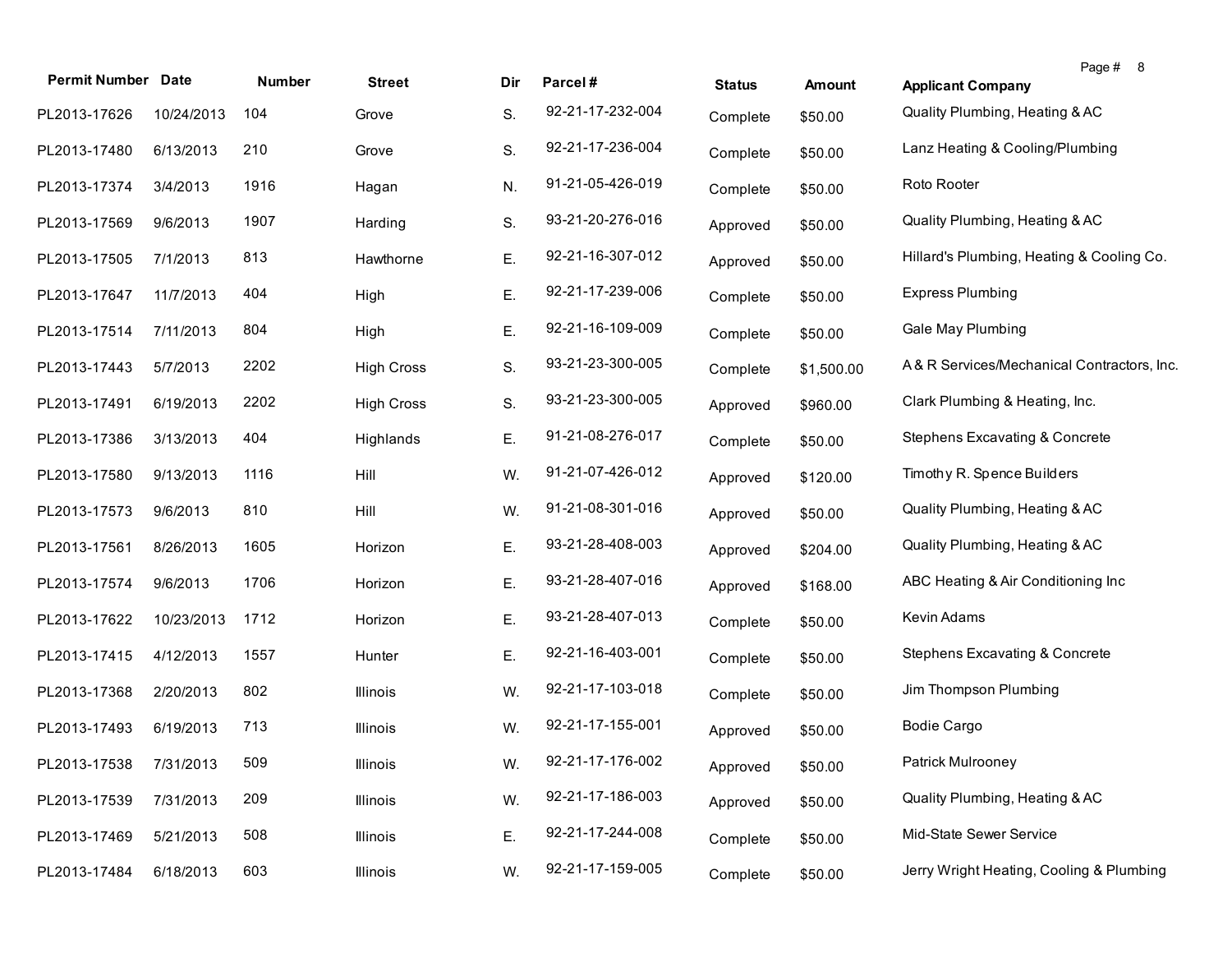| <b>Permit Number Date</b> |            | Number | <b>Street</b> | Dir | Parcel#          | <b>Status</b> | <b>Amount</b> | Page # 9<br><b>Applicant Company</b>      |  |
|---------------------------|------------|--------|---------------|-----|------------------|---------------|---------------|-------------------------------------------|--|
| PL2013-17577              | 9/10/2013  | 708    | lowa          | W.  | 93-21-17-305-039 | Complete      | \$50.00       | Wamer Plumbing                            |  |
| PL2013-17563              | 8/22/2013  | 1407   | Jackson       | S.  | 92-21-16-452-017 | Complete      | \$50.00       | Mike Williams Plumbing & Heating          |  |
| PL2013-17391              | 3/15/2013  | 308    | Johnson       | S.  | 92-21-16-112-004 | Complete      | \$50.00       | Roto Rooter                               |  |
| PL2013-17397              | 3/21/2013  | 406    | Kerr          | Ε.  | 91-21-08-277-023 | Complete      | \$50.00       | Clark Plumbing & Heating, Inc.            |  |
| PL2013-17328              | 1/2/2013   | 1103   | Kinch         | S.  | 92-21-16-429-035 | Approved      | \$50.00       | Roto Rooter                               |  |
| PL2013-17537              | 7/31/2013  | 1303   | Kinch         | S.  | 92-21-16-432-059 | Complete      | \$72.00       | Quality Plumbing, Heating & AC            |  |
| PL2013-17637              | 10/31/2013 | 1104   | Lanore        | S.  | 92-21-16-432-002 | Complete      | \$50.00       | <b>Stephens Excavating &amp; Concrete</b> |  |
| PL2013-17572              | 9/6/2013   | 1204   | Lanore        | S.  | 92-21-16-477-002 | Approved      | \$50.00       | Timothy R. Spence Builders                |  |
| PL2013-17365              | 2/20/2013  | 909    | Lanore        | S.  | 92-21-16-402-025 | Complete      | \$50.00       | Roto Rooter                               |  |
| PL2013-17568              | 9/5/2013   | 1715   | Lexington     | Ε.  | To Be Determined | Complete      | \$50.00       | Carl Hill/Hillshire Construction          |  |
| PL2013-17555              | 8/16/2013  | 1715   | Lexington     | Ε.  | To Be Determined | Approved      | \$228.00      | Morse Mechanical                          |  |
| PL2013-17605              | 10/4/2013  | 1713   | Lexington     | Ε.  | 93-21-28-406-009 | Approved      | \$132.00      | Morse Mechanical                          |  |
| PL2013-17567              | 9/5/2013   | 1713   | Lexington     | Ε.  | 93-21-28-406-009 | Complete      | \$50.00       | Lexington Construction Co.                |  |
| PL2013-17372              | 2/27/2013  | 1900   | Lincoln       | N.  | 91-21-05-301-012 | Complete      | \$50.00       | X-treme Mechanical, Inc.                  |  |
| PL2013-17387              | 3/13/2013  | 902    | Lincoln       | S.  | 93-21-17-301-001 | Complete      | \$552.00      | Kobel Plumbing & Heating                  |  |
| PL2013-17482              | 6/13/2013  | 1102   | Lincoln       | S.  | 93-21-17-303-001 | Complete      | \$50.00       | Enger Bro's Inc.                          |  |
| PL2013-17610              | 10/11/2013 | 305    | Locust        | W.  | 91-21-08-384-006 | Complete      | \$50.00       | Lanz Heating & Cooling/Plumbing           |  |
| PL2013-17692              | 12/26/2013 | 110    | Lynn          | N.  | 91-21-09-354-001 | Complete      | \$50.00       | Roto Rooter                               |  |
| PL2013-17396 3/18/2013    |            | 908    | Lynn          | S.  | 92-21-16-303-010 | Complete      | \$50.00       | Urbana Plumbing & Heating, Inc.           |  |
| PL2013-17511              | 7/11/2013  | 806    | Lynn          | S.  | 92-21-16-163-014 | Approved      | \$50.00       | Timothy R. Spence Builders                |  |
| PL2013-17586              | 9/17/2013  | 706    | Lynn          | S.  | 92-21-16-163-006 | Approved      | \$50.00       | Mattex Service Co., Inc.                  |  |
| PL2013-17488              | 6/18/2013  | 1002   | Lynn          | S.  | 92-21-16-303-013 | Complete      | \$50.00       | <b>Stephens Excavating &amp; Concrete</b> |  |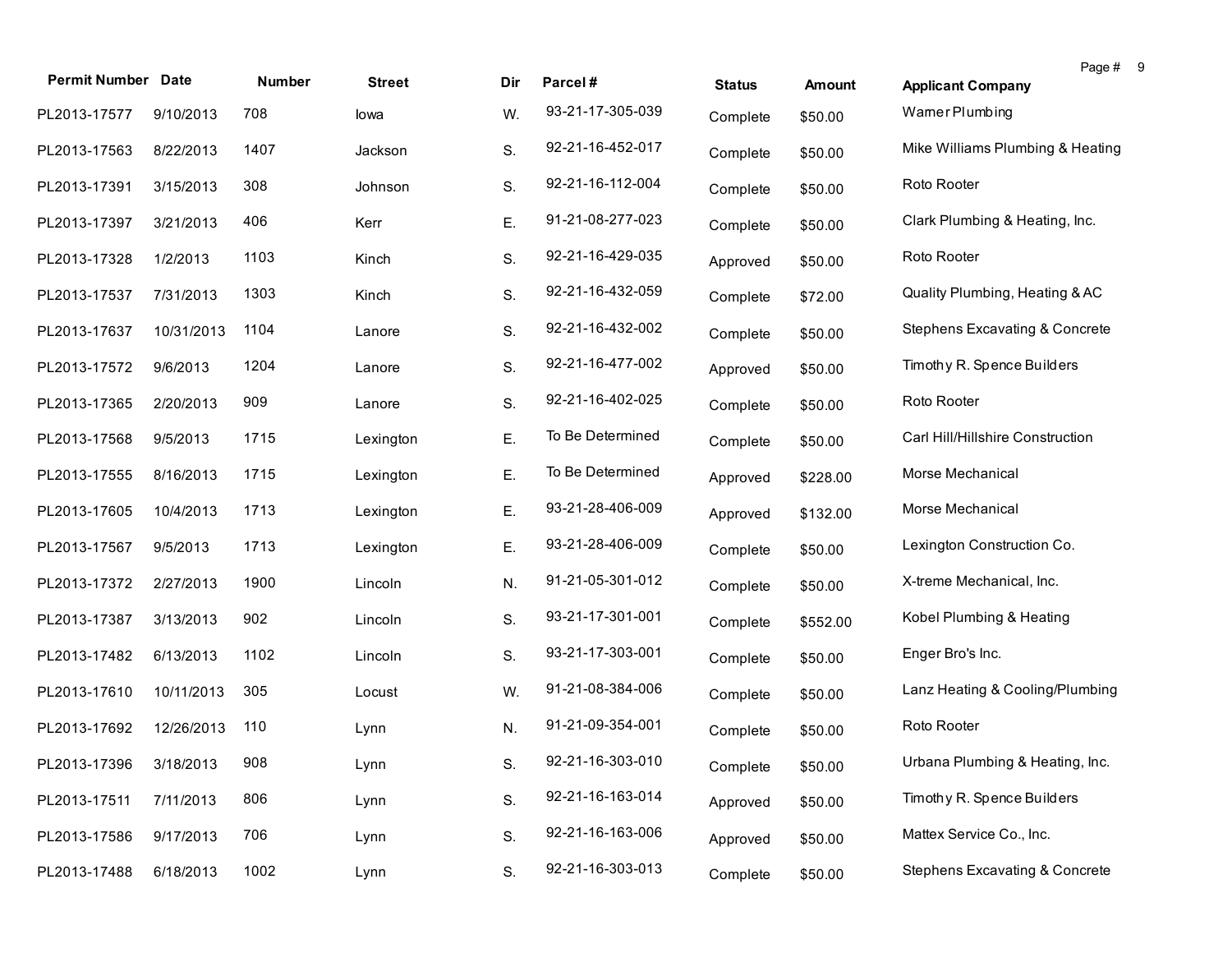| <b>Permit Number Date</b> |            | Number  | <b>Street</b> | Dir. | Parcel#              | <b>Status</b> | <b>Amount</b> | Page # 10<br><b>Applicant Company</b>      |
|---------------------------|------------|---------|---------------|------|----------------------|---------------|---------------|--------------------------------------------|
| PL2013-17465              | 5/17/2013  | 1802    | Main          | Е.   | 91-21-09-478-002     | Approved      | \$72.00       | Artisan Plumbing Inc.                      |
| PL2013-17625              | 10/24/2013 | 1401    | Main          | Е.   | 92-21-16-129-024     | Approved      | \$.00         | A& R Services/Mechanical Contractors, Inc. |
| PL2013-17677              | 12/12/2013 | 119-123 | Main          | W.   | 92-21-17-206-006     | Complete      | \$50.00       | Quality Plumbing, Heating & AC             |
| PL2013-17612              | 10/14/2013 | 206-210 | Main          | W.   | 92-21-17-201-009     | Complete      | \$243.00      | Davis/Houk Mechanical, Inc.                |
| PL2013-17448              | 5/7/2013   | 206-210 | Main          | W.   | 92-21-17-201-009     | Complete      | \$626.00      | Davis/Houk Mechanical, Inc.                |
| PL2013-17388              | 3/13/2013  | 506     | Main          | W.   | 91-21-08-378-003     | Complete      | \$50.00       | Mike Williams Plumbing & Heating           |
| PL2013-17402              | 3/25/2013  | 2006    | Main          | Ε.   | 91-21-09-478-010     | Complete      | \$50.00       | Mid-State Sewer Service                    |
| PL2013-17643              | 11/6/2013  | 2108    | Main          | Ε.   | 91-21-10-353-006     | Complete      | \$50.00       | Stephens Excavating & Concrete             |
| PL2013-17649              | 11/7/2013  | 119-123 | Main          | W.   | 92-21-17-206-006     | Approved      | \$50.00       | Quality Plumbing, Heating & AC             |
| PL2013-17422              | 4/17/2013  | 1304    | Main          | Ε.   | 91-21-09-379-012     | Complete      | \$50.00       | Stephens Excavating & Concrete             |
| PL2013-17542              | 8/5/2013   | 806-808 | Maple         | S.   | 92-21-17-286-012&013 | Complete      | \$50.00       | Mid-State Sewer Service                    |
| PL2013-17597              | 9/25/2013  | 707     | Maple         | S.   | 92-21-17-285-015     | Complete      | \$50.00       | <b>Stephens Excavating &amp; Concrete</b>  |
| PL2013-17495              | 6/26/2013  | 402     | Maple         | N.   | 91-21-08-480-017     | Complete      | \$50.00       | Lanz Heating & Cooling/Plumbing            |
| PL2013-17444              | 5/7/2013   | 2313    | Mary Lou      |      | 30-21-03-328-002     | Complete      | \$50.00       | Mid-State Sewer Service                    |
| PL2013-17446              | 5/7/2013   | 507     | McCullough    | S.   | 92-21-17-176-011     | Complete      | \$50.00       | <b>Bill Miller</b>                         |
| PL2013-17338              | 1/15/2013  | 1201    | McHenry       | Е.   | 93-21-21-377-001     | Complete      | \$50.00       | Stephens Excavating & Concrete             |
| PL2013-17481              | 6/13/2013  | 106     | Meadow        | W.   | 93-21-20-201-021     | Complete      | \$50.00       | ReBath of Illinois                         |
| PL2013-17330              | 1/4/2013   | 102     | Meadow        | W.   | 93-21-20-201-023     | Complete      | \$444.00      | Hoveln Heating & Cooling                   |
| PL2013-17671 12/6/2013    |            | 710     | Michigan      | Е.   | 92-21-16-307-026     | Complete      | \$50.00       | All Around Construction & Repair           |
| PL2013-17356              | 2/6/2013   | 708     | Michigan      | Ε.   | 92-21-16-307-025     | Complete      | \$50.00       | D & S Sewer Service                        |
| PL2013-17587              | 9/19/2013  | 405     | Michigan      | Ε.   | 93-21-17-476-008     | Complete      | \$50.00       | <b>Classic Plumbing</b>                    |
| PL2013-17528              | 7/26/2013  | 306-410 | Michigan      | Ε.   | 93-21-17-430-015     | Complete      | \$50.00       | John Bell                                  |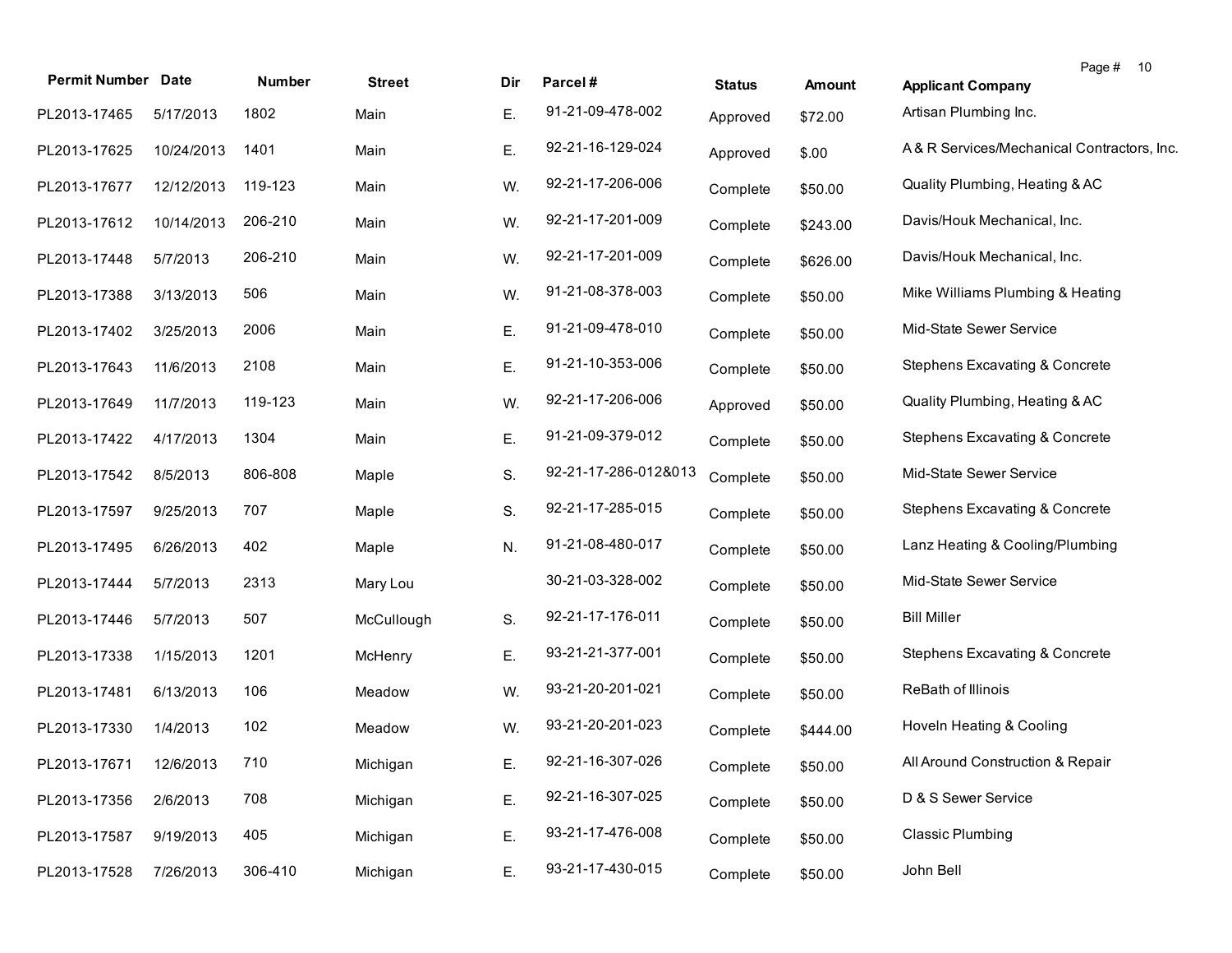| <b>Permit Number Date</b> |            | Number  | <b>Street</b> | Dir | Parcel#          | <b>Status</b> | <b>Amount</b> | Page #<br>11<br><b>Applicant Company</b>  |  |
|---------------------------|------------|---------|---------------|-----|------------------|---------------|---------------|-------------------------------------------|--|
| PL2013-17384              | 3/8/2013   | 405     | Michigan      | Е.  | 93-21-17-476-008 | Approved      | \$50.00       | <b>Classic Plumbing</b>                   |  |
| PL2013-17691              | 12/24/2013 | 306-410 | Michigan      | Е.  | 93-21-17-430-015 | Approved      | \$50.00       | Jerry Wright Heating, Cooling, Plumbing   |  |
| PL2013-17682              | 12/17/2013 | 803     | Michigan      | Е.  | 92-21-16-351-011 | Approved      | \$50.00       | Hillard's Plumbing, Heating & Cooling Co. |  |
| PL2013-17688              | 12/24/2013 | 205     | Michigan      | W.  | 93-21-17-380-007 | Approved      | \$50.00       | Harold Colbert Company II                 |  |
| PL2013-17689              | 12/24/2013 | 306-410 | Michigan      | Ε.  | 93-21-17-430-015 | Approved      | \$120.00      | Jerry Wright Heating, Cooling, Plumbing   |  |
| PL2013-17496              | 6/26/2013  | 1203    | Mitchem       | Ε.  | 93-21-21-181-007 | Approved      | \$50.00       | Hillard's Plumbing, Heating & Cooling Co. |  |
| PL2013-17380              | 3/8/2013   | 31      | Montclair     |     | 93-21-20-251-012 | Complete      | \$50.00       | Rich Plumbing, Inc.                       |  |
| PL2013-17590              | 9/19/2013  | 2608    | Muirfield     | S.  | 93-21-22-333-005 | Complete      | \$264.00      | Rich Plumbing, Inc.                       |  |
| PL2013-17584              | 9/17/2013  | 2608    | Muirfield     | S.  | 93-21-22-333-005 | Complete      | \$50.00       | <b>MJE Construction</b>                   |  |
| PL2013-17673              | 12/6/2013  | 2652    | Muirfield     | S.  | 93-21-22-451-009 | Approved      | \$228.00      | H & W Plumbing                            |  |
| PL2013-17430              | 4/26/2013  | 401     | Mumford       | Е.  | 93-21-20-277-013 | Complete      | \$50.00       | Urbana Plumbing & Heating, Inc.           |  |
| PL2013-17450              | 5/10/2013  | 1104    | Mumford       | E.  | 93-21-21-326-002 | Complete      | \$50.00       | Stephens Excavating & Concrete            |  |
| PL2013-17548              | 8/9/2013   | 704     | Mumford       | E.  | 93-21-21-304-002 | Complete      | \$50.00       | Mid-State Sewer Service                   |  |
| PL2013-17492              | 6/19/2013  | 1306    | Mumford       | E.  | 93-21-21-327-003 | Approved      | \$50.00       | Reliable Plumbing & Heating               |  |
| PL2013-17437              | 5/3/2013   | 2802    | Myra Ridge    | S.  | 93-21-28-228-015 | Complete      | \$50.00       | Timothy R. Spence Builders                |  |
| PL2013-17638              | 10/31/2013 | 2904    | Myra Ridge    | S.  | 93-21-28-231-003 | Complete      | \$72.00       | Lee's Plumbing & Electrical               |  |
| PL2013-17367              | 2/20/2013  | 509     | Nevada        | W.  | 92-21-17-162-009 | Approved      | \$50.00       | Reliable Mechanical                       |  |
| PL2013-17364              | 2/7/2013   | 705     | Nevada        | W.  | 92-21-17-158-004 | Approved      | \$50.00       | Reliable Mechanical                       |  |
| PL2013-17662              | 11/20/2013 | 409     | Nevada        | W.  | 92-21-17-181-005 | Approved      | \$50.00       | Harold Colbert Company II                 |  |
| PL2013-17517              | 7/16/2013  | 2416    | Nevada        | Ε.  | 30-21-15-178-032 | Complete      | \$50.00       | D & S Sewer Service                       |  |
| PL2013-17433              | 5/1/2013   | 207     | Nevada        | W.  | 92-21-17-260-008 | Approved      | \$50.00       | <b>Halfar Plumbing</b>                    |  |
| PL2013-17504              | 6/27/2013  | 310     | Nevada        | W.  | 92-21-17-184-011 | Approved      | \$50.00       | ReBath of Illinois                        |  |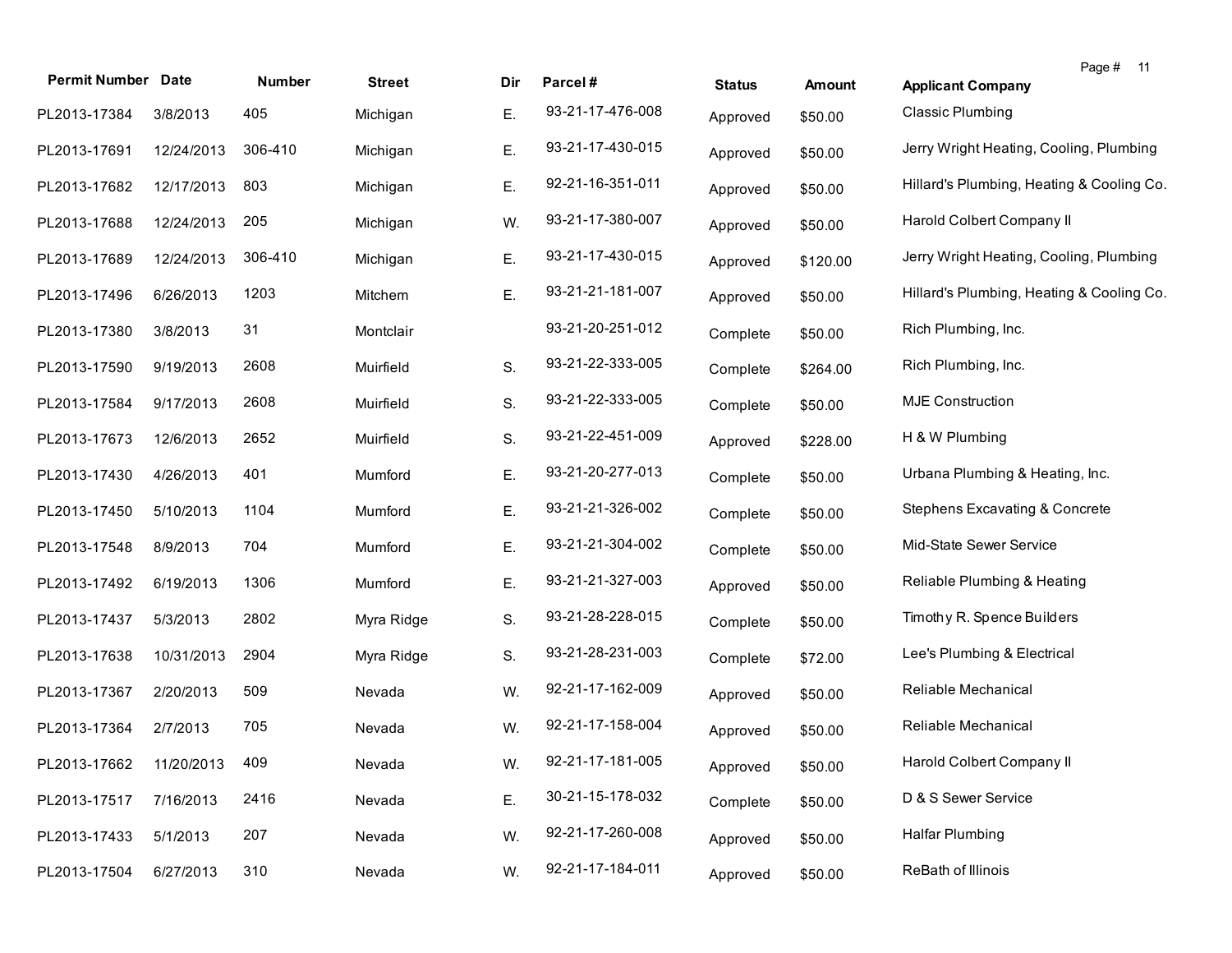| <b>Permit Number Date</b> |            | Number | <b>Street</b> | Dir | Parcel#              | <b>Status</b> | <b>Amount</b> | Page # 12<br><b>Applicant Company</b>      |
|---------------------------|------------|--------|---------------|-----|----------------------|---------------|---------------|--------------------------------------------|
| PL2013-17599              | 9/27/2013  | 801    | Oakland       | Е.  | 91-21-09-103-007     | Approved      | \$50.00       | Roto Rooter                                |
| PL2013-17634              | 10/31/2013 | 1402   | Ogelthorpe    | S.  | 91-21-15-387-046     | Approved      | \$50.00       | Clark Plumbing & Heating, Inc.             |
| PL2013-17694              | 12/31/2013 | 805    | Ohio          | W.  | 93-21-17-303-004/005 | Approved      | \$125.00      | Lanz Heating & Cooling/Plumbing            |
| PL2013-17410              | 4/3/2013   | 1105   | Orchard       | S.  | 93-21-17-307-028     | Approved      | \$50.00       | <b>Thompson Plumbing</b>                   |
| PL2013-17494              | 6/26/2013  | 1506   | Orchard       | S.  | 93-21-17-378-011     | Approved      | \$50.00       | D & S Sewer Service                        |
| PL2013-17334              | 1/8/2013   | 906    | Orchard       | S.  | 93-21-17-326-004     | Approved      | \$50.00       | Quality Plumbing, Heating & AC             |
| PL2013-17670              | 12/6/2013  | 508    | Oregon        | W.  | 92-21-17-177-009     | Approved      | \$50.00       | <b>Thompson Plumbing</b>                   |
| PL2013-17576              | 9/9/2013   | 1209   | Oregon        | W.  | 93-21-18-254-001     | Complete      | \$50.00       | Quality Plumbing, Heating & AC             |
| PL2013-17696              | 12/31/2013 | 700    | Oregon        | W.  | 92-21-17-156-016     | Approved      | \$50.00       | A& R Services/Mechanical Contractors, Inc. |
| PL2013-17345              | 1/25/2013  | 611    | Oregon        | W.  | 92-21-17-161-001     | Approved      | \$50.00       | <b>Halfar Plumbing</b>                     |
| PL2013-17476              | 6/6/2013   | 409    | Oregon        | W.  | 92-21-17-180-003     | Complete      | \$50.00       | Harold Colbert Company II                  |
| PL2013-17336              | 1/15/2013  | 403    | Oregon        | W.  | 92-21-17-180-016     | Complete      | \$276.00      | Lanz Heating & Cooling/Plumbing            |
| PL2013-17449              | 5/10/2013  | 104    | Oregon        | W.  | 92-21-17-256-010     | Complete      | \$50.00       | Stephens Excavating & Concrete             |
| PL2013-17421              | 4/17/2013  | 505    | Oregon        | Ε.  | 92-21-17-286-002     | Complete      | \$50.00       | <b>Stephens Excavating &amp; Concrete</b>  |
| PL2013-17543              | 8/5/2013   | 505    | Oregon        | Ε.  | 92-21-17-286-002     | Complete      | \$50.00       | <b>Halfar Plumbing</b>                     |
| PL2013-17485              | 6/18/2013  | 511    | Oregon        | W.  | 92-21-17-161-008     | Approved      | \$50.00       | Quality Plumbing, Heating & AC             |
| PL2013-17566              | 8/28/2013  | 409    | Oregon        | W.  | 92-21-17-180-003     | Complete      | \$50.00       | Harold Colbert Company II                  |
| PL2013-17373              | 2/27/2013  | 507    | Oregon        | Ε.  | 92-21-17-286-003     | Complete      | \$50.00       | Gale May Plumbing                          |
| PL2013-17375 3/4/2013     |            | 111    | Park          | W.  | 91-21-08-403-006     | Complete      | \$50.00       | <b>Stephens Excavating &amp; Concrete</b>  |
| PL2013-17621              | 10/23/2013 | 111    | Park          | W.  | 91-21-08-403-006     | Complete      | \$50.00       | Stephens Excavating & Concrete             |
| PL2013-17623              | 10/23/2013 | 111    | Park          | W.  | 91-21-08-403-006     | Complete      | \$50.00       | Stephens Excavating & Concrete             |
| PL2013-17611              | 10/11/2013 | 810    | Park          | E.  | 91-21-09-304-005     | Complete      | \$50.00       | <b>Habitat for Humanity</b>                |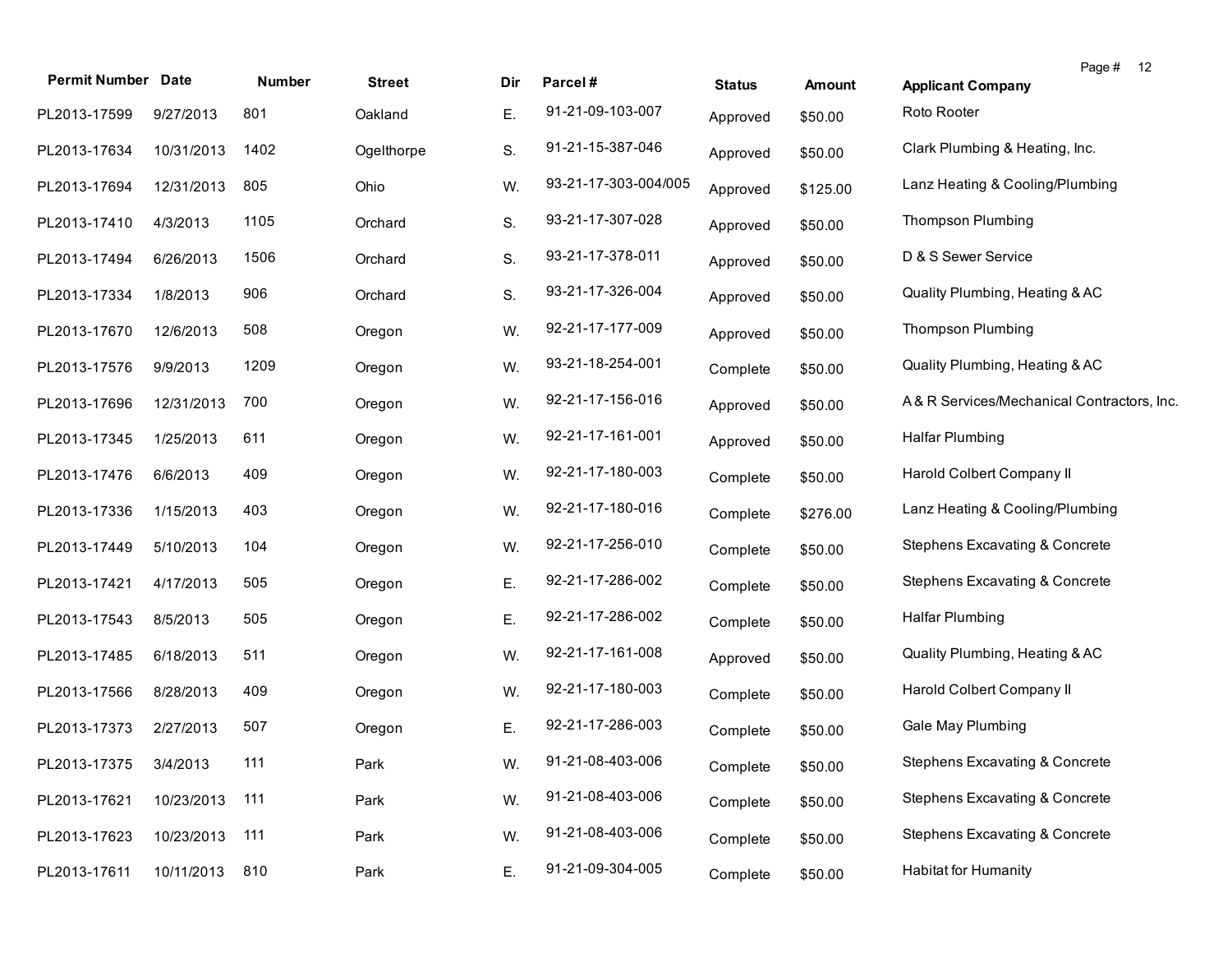| <b>Permit Number Date</b> |            | Number      | <b>Street</b> | Dir | Parcel#                | <b>Status</b> | Amount     | Page # 13<br><b>Applicant Company</b>     |
|---------------------------|------------|-------------|---------------|-----|------------------------|---------------|------------|-------------------------------------------|
| PL2013-17518              | 7/16/2013  | 902         | Park          | Ε.  | 91-21-09-307-001       | Complete      | \$50.00    | Gale May Plumbing                         |
| PL2013-17428              | 4/26/2013  | 611         | Park          | W.  | 91-21-08-310-001       | Approved      | \$50.00    | A&R Services/Mechanical Contractors, Inc. |
| PL2013-17424              | 4/23/2013  | 1405        | Park          | W.  | 91-21-07-405-001thru00 | Complete      | \$50.00    | Davis/Houk Mechanical, Inc.               |
| PL2013-17540              | 7/31/2013  | 611         | Park          | W.  | 91-21-08-310-001       | Approved      | \$2,903.00 | Reliable Plumbing & Heating               |
| PL2013-17617              | 10/18/2013 | 810         | Park          | Ε.  | 91-21-09-304-005       | Approved      | \$144.00   | <b>Classic Plumbing</b>                   |
| PL2013-17405              | 4/1/2013   | 905         | Park          | Ε.  | 91-21-09-308-003       | Complete      | \$50.00    | Mike Williams Plumbing & Heating          |
| PL2013-17594              | 9/24/2013  | 415         | Park          | W.  | 91-21-08-328-001       | Complete      | \$50.00    | William Fosser                            |
| PL2013-17516              | 7/12/2013  | $\mathbf 1$ | Penn          |     | 92-21-16-351-009       | Approved      | \$50.00    | Timothy R. Spence Builders                |
| PL2013-17650              | 11/19/2013 | 1102        | Pennsylvania  | Ε.  | 92-21-16-379-003       | Approved      | \$50.00    | D & S Sewer Service                       |
| PL2013-17536              | 7/31/2013  | 701         | Pennsylvania  | W.  | 93-21-17-356-027       | Approved      | \$50.00    | Quality Plumbing, Heating & AC            |
| PL2013-17683              | 12/17/2013 | 402         | Pennsylvania  | W.  | 93-21-17-376-014       | Approved      | \$50.00    | Hillard's Plumbing, Heating & Cooling Co. |
| PL2013-17342              | 1/25/2013  | 713         | Pennsylvania  | W.  | 93-21-17-356-002       | Complete      | \$84.00    | Simply Plumbing                           |
| PL2013-17550              | 8/12/2013  | 104         | Pennsylvania  | W.  | 93-21-17-451-020       | Complete      | \$50.00    | ReBath of Illinois                        |
| PL2013-17376              | 3/5/2013   | 806         | Pennsylvania  | W.  | 93-21-17-351-006       | Complete      | \$50.00    | Halfar Plumbing                           |
| PL2013-17624              | 10/23/2013 | 1308        | Pennsylvania  | Ε.  | 92-21-16-379-036       | Complete      | \$50.00    | Stephens Excavating & Concrete            |
| PL2013-17520              | 7/22/2013  | 1102        | Pennsylvania  | Ε.  | 92-21-16-379-003       | Complete      | \$50.00    | D & S Sewer Service                       |
| PL2013-17347              | 1/30/2013  | 1602        | Perkins       | Ε.  | 30-21-04-451-003       | Approved      | \$50.00    | <b>Stephens Excavating &amp; Concrete</b> |
| PL2013-17547              | 8/9/2013   | 1602        | Perkins       | Ε.  | 30-21-04-451-003       | Approved      | \$50.00    | Stephens Excavating & Concrete            |
| PL2013-17525 7/25/2013    |            | 1602        | Perkins       | Е.  | 30-21-04-451-003       | Approved      | \$50.00    | Stephens Excavating & Concrete            |
| PL2013-17483              | 6/13/2013  | 1602        | Perkins       | Ε.  | 30-21-04-451-003       | Approved      | \$50.00    | Stephens Excavating & Concrete            |
| PL2013-17655              | 11/20/2013 | 1602        | Perkins       | Ε.  | 30-21-04-451-003       | Complete      | \$50.00    | Stephens Excavating & Concrete            |
| PL2013-17684              | 12/17/2013 | 2312        | Perkins       | Ε.  | 30-21-03-351-010       | Complete      | \$50.00    | <b>Stephens Excavating &amp; Concrete</b> |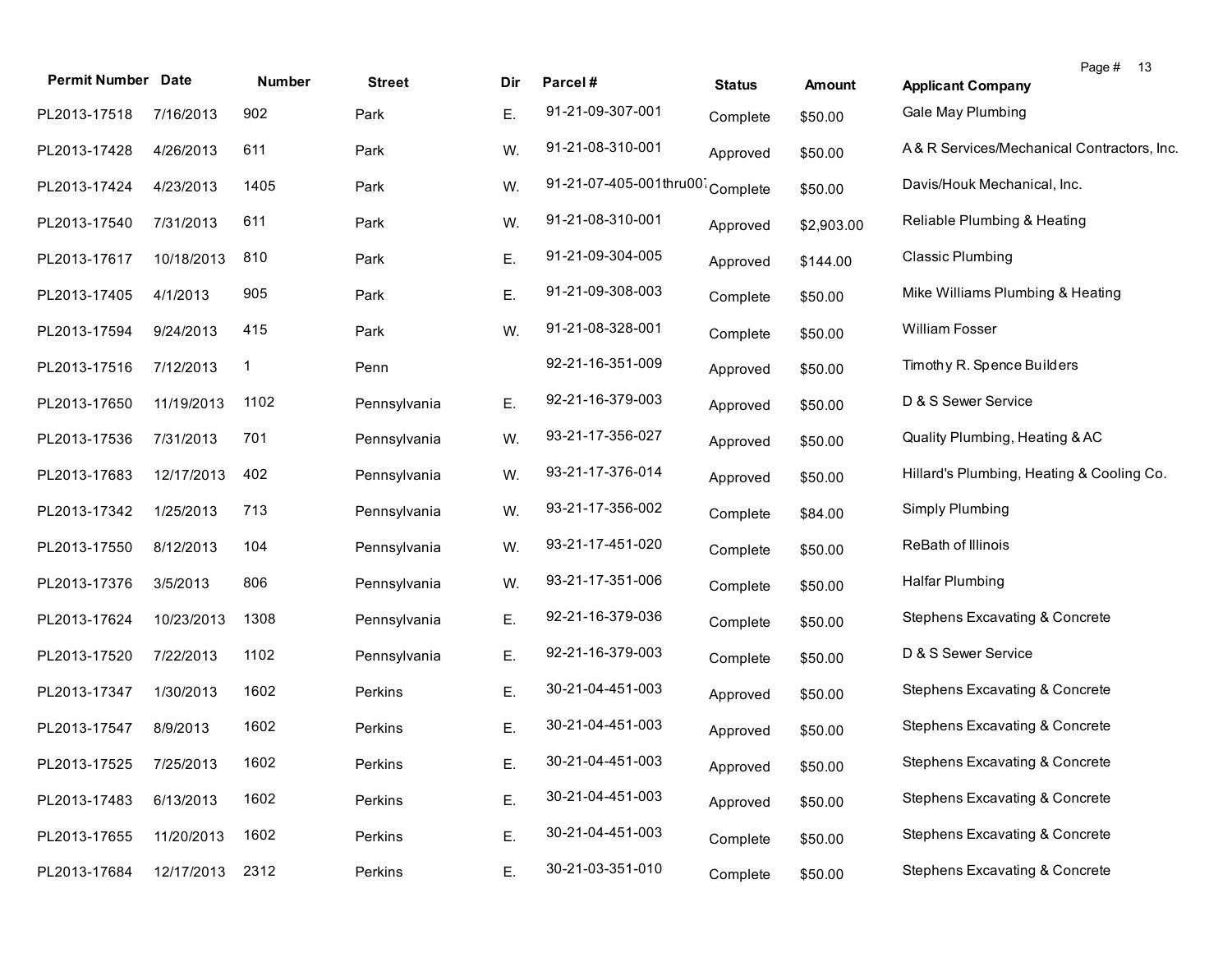| <b>Permit Number Date</b> |            | Number | <b>Street</b> | Dir. | Parcel#           | <b>Status</b> | Amount   | Page #<br>14<br><b>Applicant Company</b>   |
|---------------------------|------------|--------|---------------|------|-------------------|---------------|----------|--------------------------------------------|
| PL2013-17519              | 7/16/2013  | 405    | Pfeffer       |      | 30-21-15-255-016  | Complete      | \$50.00  | Stephens Excavating & Concrete             |
| PL2013-17398              | 3/21/2013  | 2009   | Philo         | S.   | 93-21-21-180-018  | Complete      | \$50.00  | Lanz Heating & Cooling/Plumbing            |
| PL2013-17394              | 3/15/2013  | 2010   | Philo         | S.   | 93-21-21-202-090  | Complete      | \$671.00 | JC Dillon Inc.                             |
| PL2013-17452              | 5/15/2013  | 2860   | Philo         | S.   | 93-21-28-201-004b | Complete      | \$158.00 | Davis/Houk Mechanical, Inc.                |
| PL2013-17352              | 2/4/2013   | 113    | Poplar        | N.   | 91-21-09-377-009  | Complete      | \$50.00  | <b>Miller Enterprises</b>                  |
| PL2013-17351              | 2/4/2013   | 109    | Poplar        | S.   | 92-21-16-126-022  | Complete      | \$150.00 | ABC Heating & Air Conditioning Inc         |
| PL2013-17329              | 1/4/2013   | 109    | Poplar        | S.   | 92-21-16-126-022  | Complete      | \$50.00  | D & S Sewer Service                        |
| PL2013-17454              | 5/15/2013  | 402    | Race          | S.   | 92-21-17-214-001  | Complete      | \$70.00  | Travis Pearman Plumbing                    |
| PL2013-17556              | 8/16/2013  | 509    | Race          | S.   | 92-21-17-251-008  | Approved      | \$50.00  | A& R Services/Mechanical Contractors, Inc. |
| PL2013-17666              | 11/26/2013 | 210    | Race          | S.   | 92-21-17-212-003  | Approved      | \$.00    | Jerry Wright Heating, Cooling, Plumbing    |
| PL2013-17552              | 8/13/2013  | 114    | Race          | S.   | 92-21-17-206-023  | Complete      | \$50.00  | Mike Williams Plumbing & Heating           |
| PL2013-17598              | 9/25/2013  | 210    | Race          | S.   | 92-21-17-212-003  | Approved      | \$.00    | Jerry Wright Heating, Cooling, Plumbing    |
| PL2013-17442              | 5/7/2013   | 2016   | Race          | S.   | 93-21-20-252-008  | Complete      | \$50.00  | Stephens Excavating & Concrete             |
| PL2013-17529              | 7/26/2013  | 509    | Race          | S.   | 92-21-17-251-008  | Complete      | \$50.00  | Stephens Excavating & Concrete             |
| PL2013-17631              | 10/31/2013 | 202    | Race          | N.   | 91-21-08-457-022  | Approved      | \$50.00  | Clark Plumbing & Heating, Inc.             |
| PL2013-17559              | 8/26/2013  | 2108   | Rainbow       | Е.   | 91-21-15-304-025  | Complete      | \$50.00  | <b>Stephens Excavating &amp; Concrete</b>  |
| PL2013-17554              | 8/14/2013  | 1903   | Rainbow       | Е.   | 92-21-16-431-006  | Complete      | \$50.00  | Mike Williams Plumbing & Heating           |
| PL2013-17412              | 4/9/2013   | 2103   | Rainbow       | Е.   | 91-21-15-305-002  | Complete      | \$50.00  | Mike Williams Plumbing & Heating           |
| PL2013-17332 1/8/2013     |            | 1110   | Rainbow       | S.   | 92-21-16-430-014  | Complete      | \$50.00  | Mitchell Plumbing                          |
| PL2013-17333              | 1/8/2013   | 2012   | Rainbow       | Е.   | 92-21-16-429-037  | Complete      | \$50.00  | Stephens Excavating & Concrete             |
| PL2013-17350              | 2/1/2013   | 1905   | Rainbow       | Е.   | 92-21-16-431-007  | Complete      | \$50.00  | Stephens Excavating & Concrete             |
| PL2013-17589              | 9/19/2013  | 905    | Rainbow View  | S.   | 92-21-16-427-010  | Complete      | \$50.00  | Roto Rooter                                |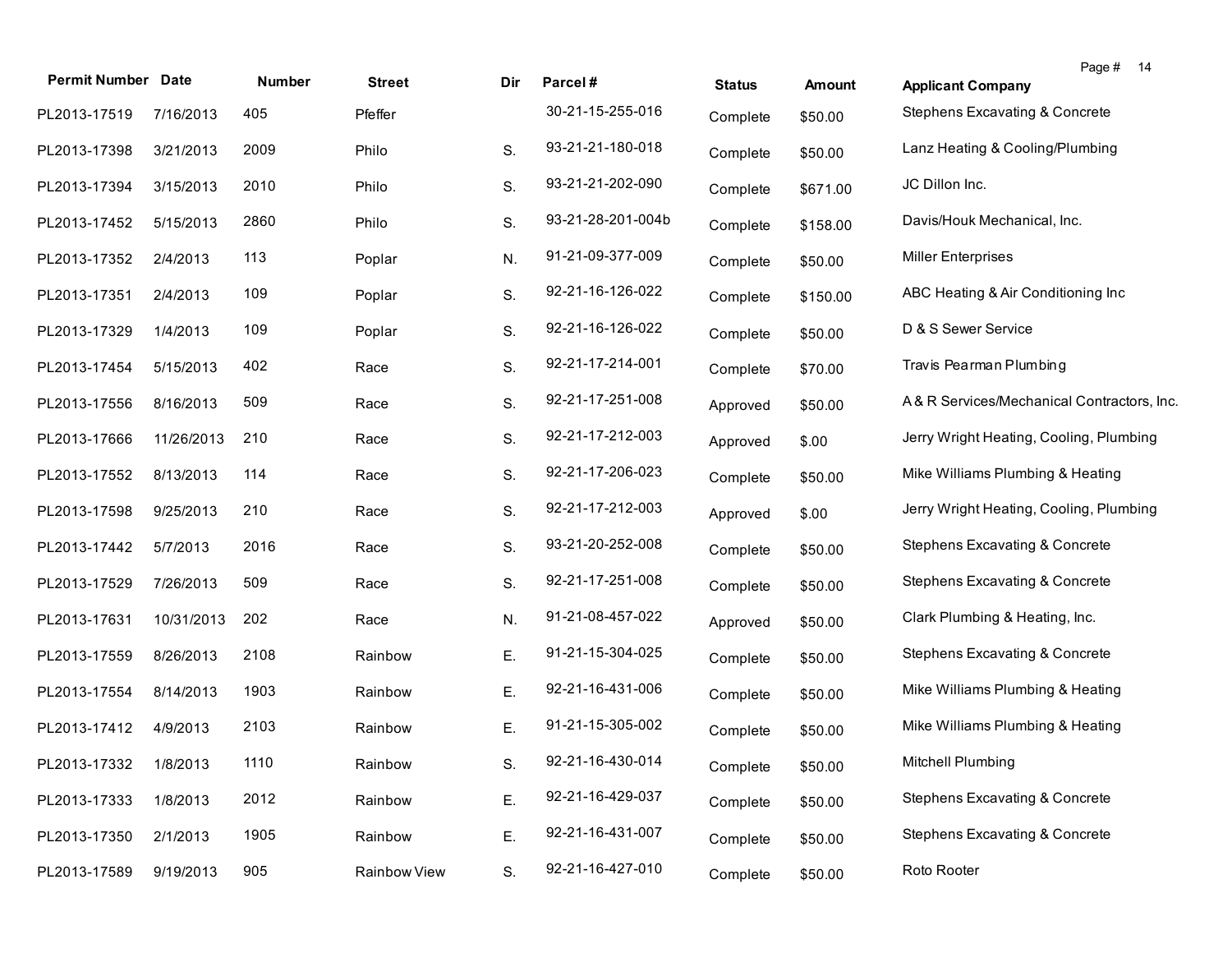| <b>Permit Number</b> | <b>Date</b> | Number | <b>Street</b> | Dir | Parcel#          |               |               | Page #<br>15                              |
|----------------------|-------------|--------|---------------|-----|------------------|---------------|---------------|-------------------------------------------|
|                      |             |        |               |     | 91-21-07-205-012 | <b>Status</b> | <b>Amount</b> | <b>Applicant Company</b>                  |
| PL2013-17545         | 8/5/2013    | 1407   | Romine        | N.  |                  | Approved      | \$50.00       | Willie Docher                             |
| PL2013-17644         | 11/6/2013   | 604    | Scottswod     |     | 30-21-15-180-006 | Complete      | \$50.00       | Stephens Excavating & Concrete            |
| PL2013-17346         | 1/25/2013   | 304    | Scottswood    |     | 30-21-15-132-021 | Complete      | \$50.00       | D & S Sewer Service                       |
| PL2013-17614         | 10/18/2013  | 510    | Scovill       | Е.  | 93-21-20-477-012 | Complete      | \$50.00       | Quality Plumbing, Heating & AC            |
| PL2013-17630         | 10/31/2013  | 1101   | Scovill       | Е.  | 93-21-21-378-001 | Complete      | \$50.00       | Roto Rooter                               |
| PL2013-17679         | 12/13/2013  | 805    | Scovill       | Е.  | 93-21-21-357-021 | Approved      | \$50.00       | Hillard's Plumbing, Heating & Cooling Co. |
| PL2013-17470         | 5/31/2013   | 2501   | Scovill       | Ε.  | 93-21-20-478-003 | Complete      | \$50.00       | ReBath of Illinois                        |
| PL2013-17685         | 12/24/2013  | 2412   | Sharlyn       |     | 30-21-03-179-006 | Complete      | \$50.00       | Stephens Excavating & Concrete            |
| PL2013-17659         | 11/20/2013  | 303    | Sherwin       | Ε.  | 30-21-29-402-009 | Approved      | \$50.00       | Stephens Excavating & Concrete            |
| PL2013-17416         | 4/12/2013   | 214    | Sherwin       | Ε.  | 30-21-29-402-013 | Approved      | \$50.00       | Mid-State Sewer Service                   |
| PL2013-17344         | 1/25/2013   | 1001   | Shurts        | Ε.  | 93-21-21-356-013 | Complete      | \$50.00       | Stephens Excavating & Concrete            |
| PL2013-17558         | 8/20/2013   | 2308   | Shurts        |     | 93-21-20-476-032 | Approved      | \$50.00       | Gale May Plumbing                         |
| PL2013-17349         | 1/30/2013   | 503    | Shurts        | Ε.  | 93-21-20-477-002 | Approved      | \$50.00       | Timothy R. Spence Builders                |
| PL2013-17354         | 2/6/2013    | 2608   | Skyline       | N.  | 91-21-03-103-003 | Approved      | \$180.00      | Quality Plumbing, Heating & AC            |
| PL2013-17392         | 3/15/2013   | 1607   | Smith         | S.  | 91-21-15-385-003 | Approved      | \$50.00       | Timothy R. Spence Builders                |
| PL2013-17690         | 12/24/2013  | 809    | Springfield   | W.  | 92-21-17-101-007 | Approved      | \$50.00       | Jerry Wright Heating, Cooling, Plumbing   |
| PL2013-17335         | 1/15/2013   | 2518   | St. Andrews   | S.  | 93-21-22-305-012 | Complete      | \$60.00       | <b>Ritter Plumbing</b>                    |
| PL2013-17524         | 7/25/2013   | 102    | Stebbins      | Ε.  | 91-21-08-257-124 | Complete      | \$50.00       | Roto Rooter                               |
| PL2013-17640         | 10/31/2013  | 3048   | Stillwater    | E.  | To Be Determined | Approved      | \$1,200.00    | Lee's Plumbing & Electrical               |
| PL2013-17503         | 6/26/2013   | 2600   | Stone Creek   | S.  | 93-21-22-404-004 | Complete      | \$600.00      | Davis/Houk Mechanical, Inc.               |
| PL2013-17585         | 9/17/2013   | 2738   | Stone Creek   | Ε.  | 93-21-22-104-009 | Approved      | \$50.00       | Lanz Heating & Cooling/Plumbing           |
| PL2013-17600         | 9/27/2013   | 809    | Stoughton     | W.  | 91-21-08-355-002 | Approved      | \$50.00       | Jerry Wright Heating, Cooling, Plumbing   |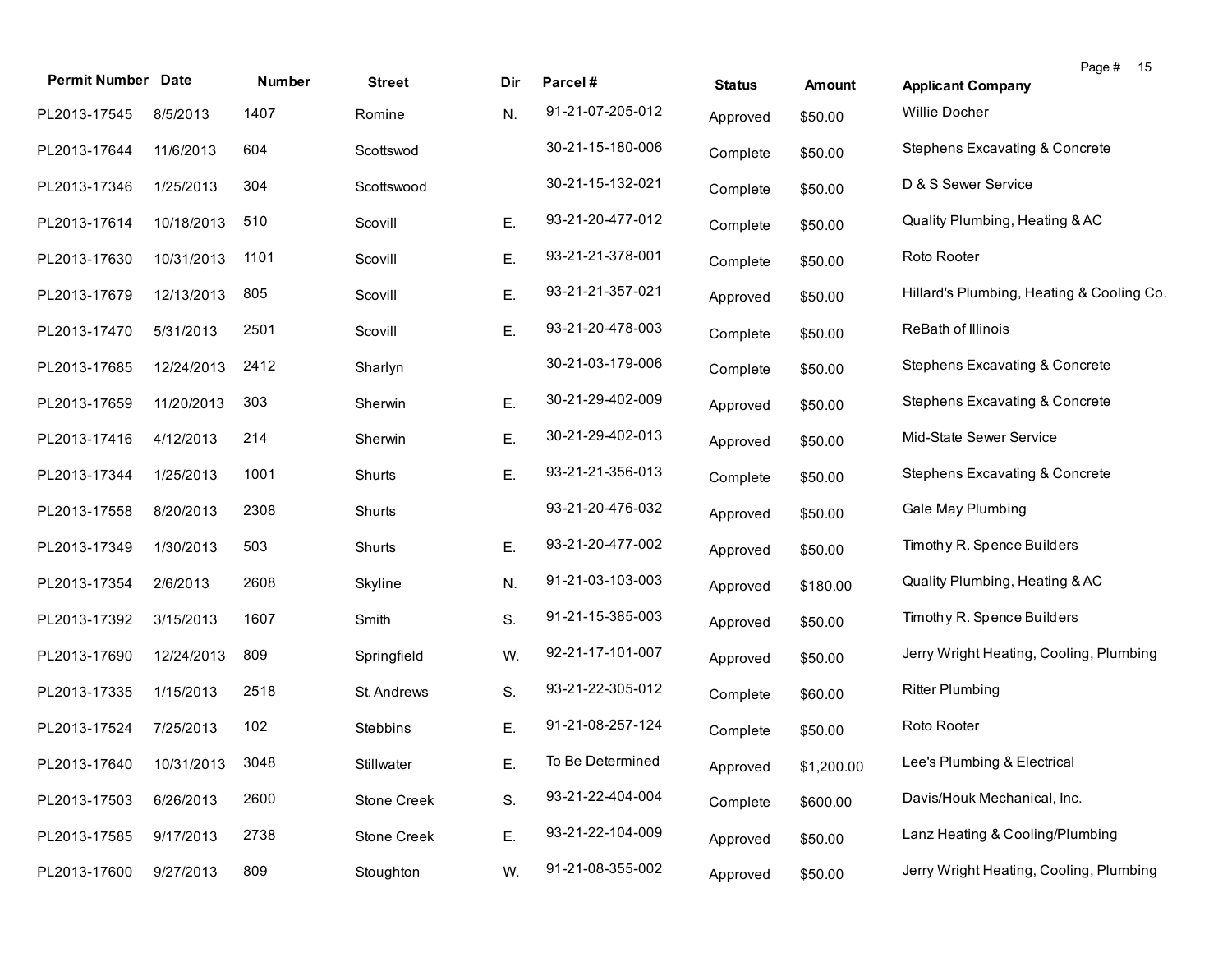| <b>Permit Number Date</b> |            | Number | <b>Street</b>   | Dir | Parcel#                 | <b>Status</b> | <b>Amount</b> | Page # 16<br><b>Applicant Company</b>      |
|---------------------------|------------|--------|-----------------|-----|-------------------------|---------------|---------------|--------------------------------------------|
| PL2013-17399              | 3/21/2013  | 1807   | Summit          | Е.  | 93-21-28-228-004        | Complete      | \$50.00       | Roto Rooter                                |
| PL2013-17487              | 6/18/2013  | 711    | Sunnycrest      | Е.  | 93-21-21-103-004        | Complete      | \$50.00       | Roto Rooter                                |
| PL2013-17462              | 5/16/2013  | 1004   | Sunnycrest      | Ε.  | 93-21-21-101-026        | Complete      | \$50.00       | D & S Sewer Service                        |
| PL2013-17513              | 7/11/2013  | 406    | Sunnycrest West | Ε.  | 93-21-20-226-025        | Approved      | \$50.00       | Timothy R. Spence Builders                 |
| PL2013-17400              | 3/21/2013  | 108    | Thompson        | Ε.  | 30-21-08-202-016        | Complete      | \$50.00       | Mike Williams Plumbing & Heating           |
| PL2013-17432              | 5/1/2013   | 1302   | Tremont         | W.  | 91-21-07-207-019        | Complete      | \$50.00       | Roto Rooter                                |
| PL2013-17455              | 5/15/2013  | 1000   | University      | Е.  | 91-21-09-326-002        | Approved      | \$.00         | Stark Excavating, Inc.                     |
| PL2013-17582              | 9/13/2013  | 601    | University      | W.  | 91-21-08-361-009        | Approved      | \$50.00       | A& R Services/Mechanical Contractors, Inc. |
| PL2013-17687              | 12/24/2013 | 602    | University      | W.  | 91-21-08-310-001A       | Approved      | \$50.00       | A& R Services/Mechanical Contractors, Inc. |
| PL2013-17606              | 10/4/2013  | 601    | University      | W.  | 91-21-08-361-009        | Approved      | \$50.00       | A& R Services/Mechanical Contractors, Inc. |
| PL2013-17665              | 11/25/2013 | 509    | University      | W.  | 91-21-08-376-027thru034 | Approved      | \$480.00      | Reliable Mechanical                        |
| PL2013-17570              | 9/6/2013   | 2008   | Vawter          | S.  | 93-21-21-180-017        | Approved      | \$50.00       | Jerry Wright Heating, Cooling, Plumbing    |
| PL2013-17642              | 11/5/2013  | 106    | Vermont         | W.  | 93-21-17-452-017        | Complete      | \$50.00       | Kobel Plumbing & Heating                   |
| PL2013-17522              | 7/22/2013  | 2104   | Vermont         | Ε.  | 91-21-15-352-016        | Complete      | \$50.00       | Pipeworks                                  |
| PL2013-17473              | 6/3/2013   | 610    | Vermont         | W.  | 93-21-17-356-021        | Complete      | \$50.00       | <b>Halfar Plumbing</b>                     |
| PL2013-17441              | 5/7/2013   | 504    | Vermont         | W.  | 93-21-17-377-015        | Approved      | \$50.00       | <b>Halfar Plumbing</b>                     |
| PL2013-17370              | 2/21/2013  | 407    | Vermont         | W.  | 93-21-17-378-007        | Complete      | \$50.00       | Urbana Plumbing & Heating, Inc.            |
| PL2013-17583              | 9/13/2013  | 106    | Vermont         | W.  | 93-21-17-452-017        | Complete      | \$50.00       | C-U Plumbing Inc.                          |
| PL2013-17635 10/31/2013   |            | 1603   | Vernon          | Ε.  | 93-21-28-407-002        | Approved      | \$240.00      | Quality Plumbing, Heating & AC             |
| PL2013-17468              | 5/21/2013  | 1903   | Vine            | S.  | 93-21-20-251-033        | Complete      | \$50.00       | Mid-State Sewer Service                    |
| PL2013-17591              | 9/19/2013  | 707    | Vine            | S.  | 92-21-17-264-012        | Complete      | \$50.00       | Stephens Excavating & Concrete             |
| PL2013-17447              | 5/7/2013   | 802    | Wabash          | S.  | 92-21-16-165-007        | Approved      | \$50.00       | Mike Williams Plumbing & Heating           |